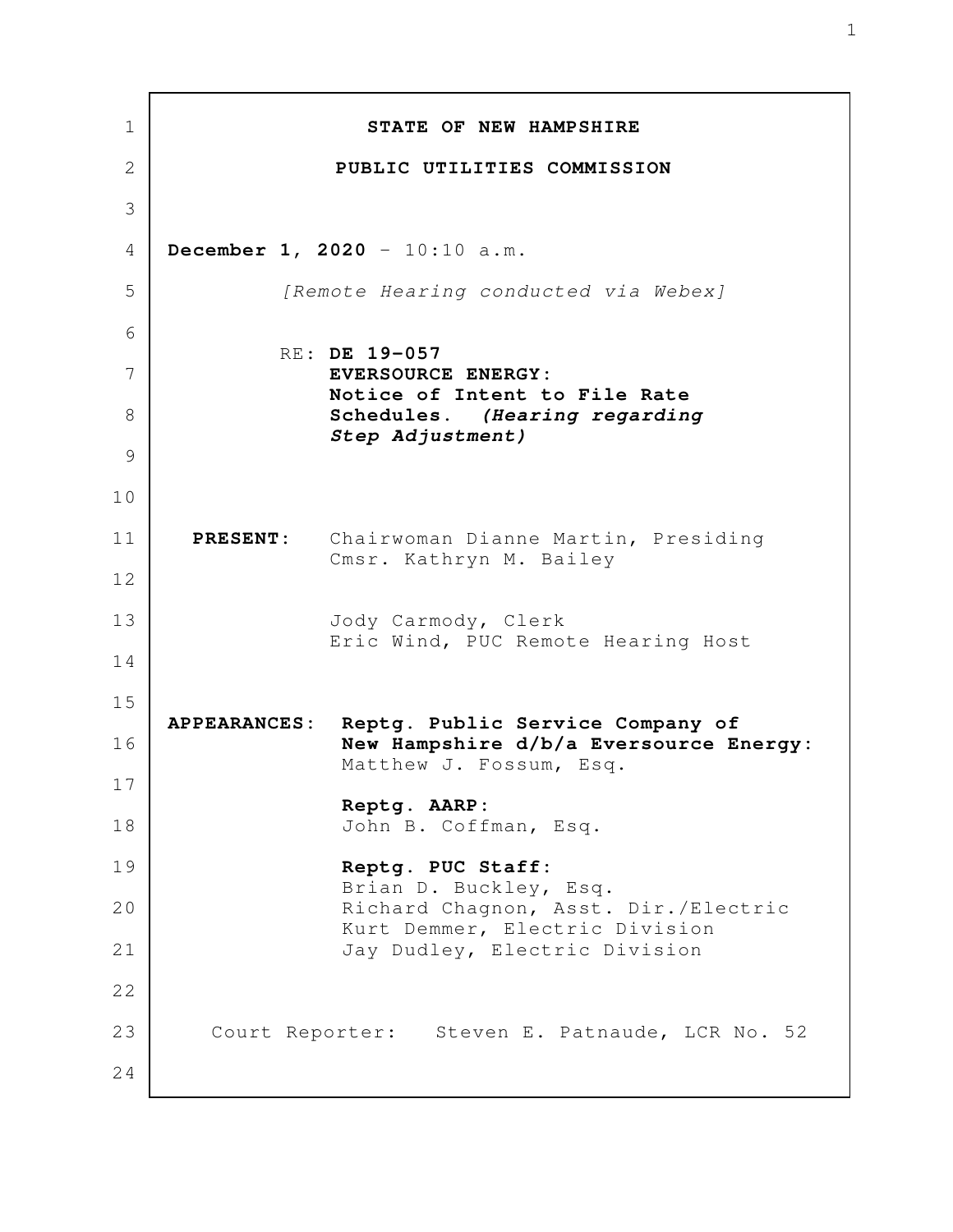**I N D E X PAGE NO. WITNESS PANEL: LEE G. LAJOIE DAVID L. PLANTE ERICA L. MENARD JENNIFER A. ULLRAM** Direct examination by Mr. Fossum 7 Cross-examination by Mr. Buckley 34 Interrogatories by Cmsr. Bailey 78 Interrogatories by Chairwoman Martin 100 Redirect examination by Mr. Fossum 103 **\* \* \* CLOSING STATEMENTS BY:**  Mr. Coffman 107 Mr. Buckley 107 Mr. Fossum 108 1 2 3 4 5 6 7 8 9 10 11 12 13 14 15 16 17 18 19 20 21 22 23 24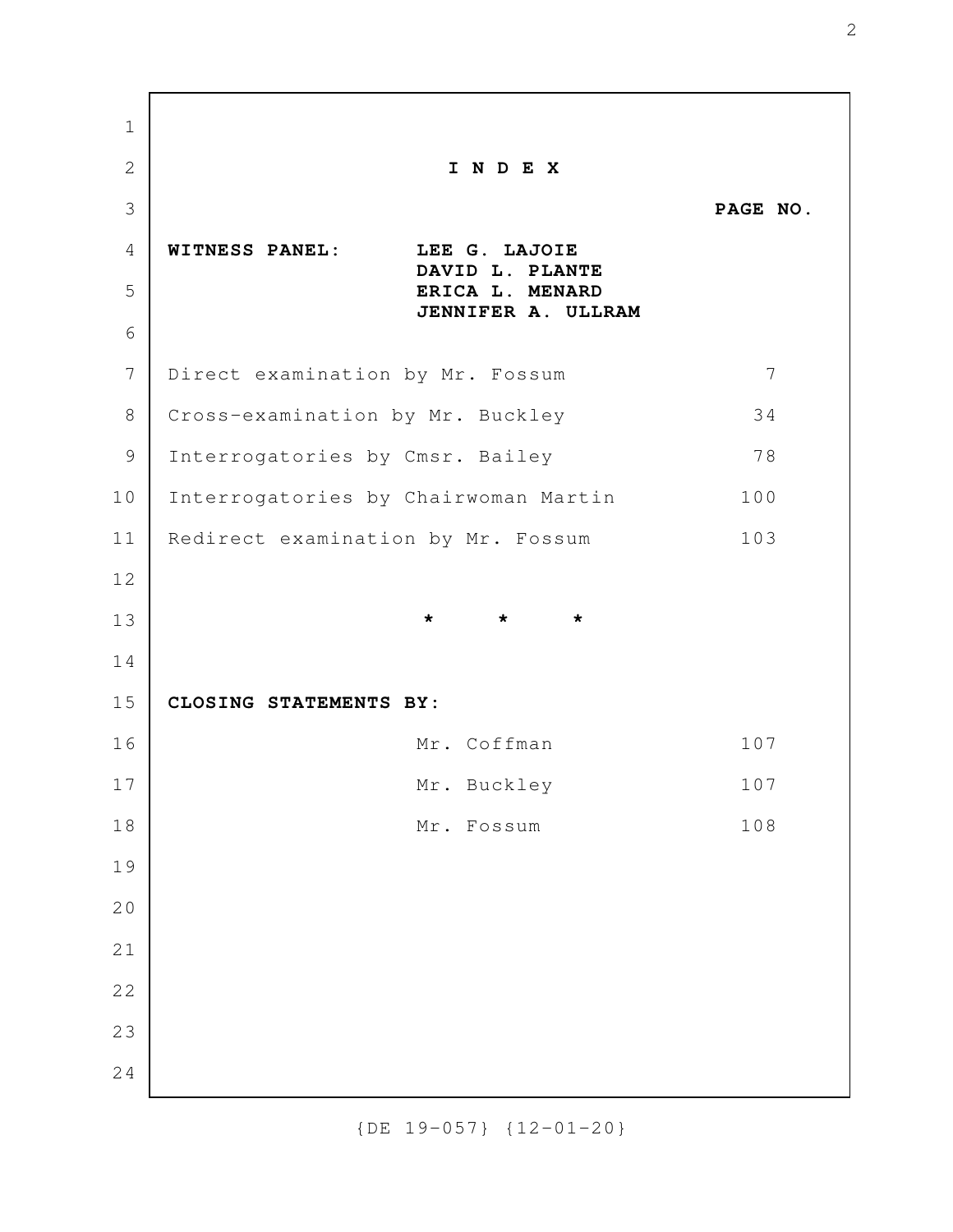**E X H I B I T S EXHIBIT NO. D E S C R I P T I O N PAGE NO.** 59 Eversource Energy Petition for premarked Step Adjustment, including the Testimony of Lee G. Lajoie & David L. Plante, with attachments, and the Testimony of Erica L. Menard & Edward A. Davis, with attachments  $(10-09-20)$  60 Eversource Energy's responses premarked to PUC Staff data requests of Set 18 61 Documentation regarding the premarked West Rye Substation Re-Build (Project #A16E06), the North Road Substation Breaker Additions (Project #A17W19), and Eversource response to PUC Staff Request TS 4-002 1 2 3 4 5 6 7 8 9 10 11 12 13 14 15 16 17 18 19 20 21 22 23 24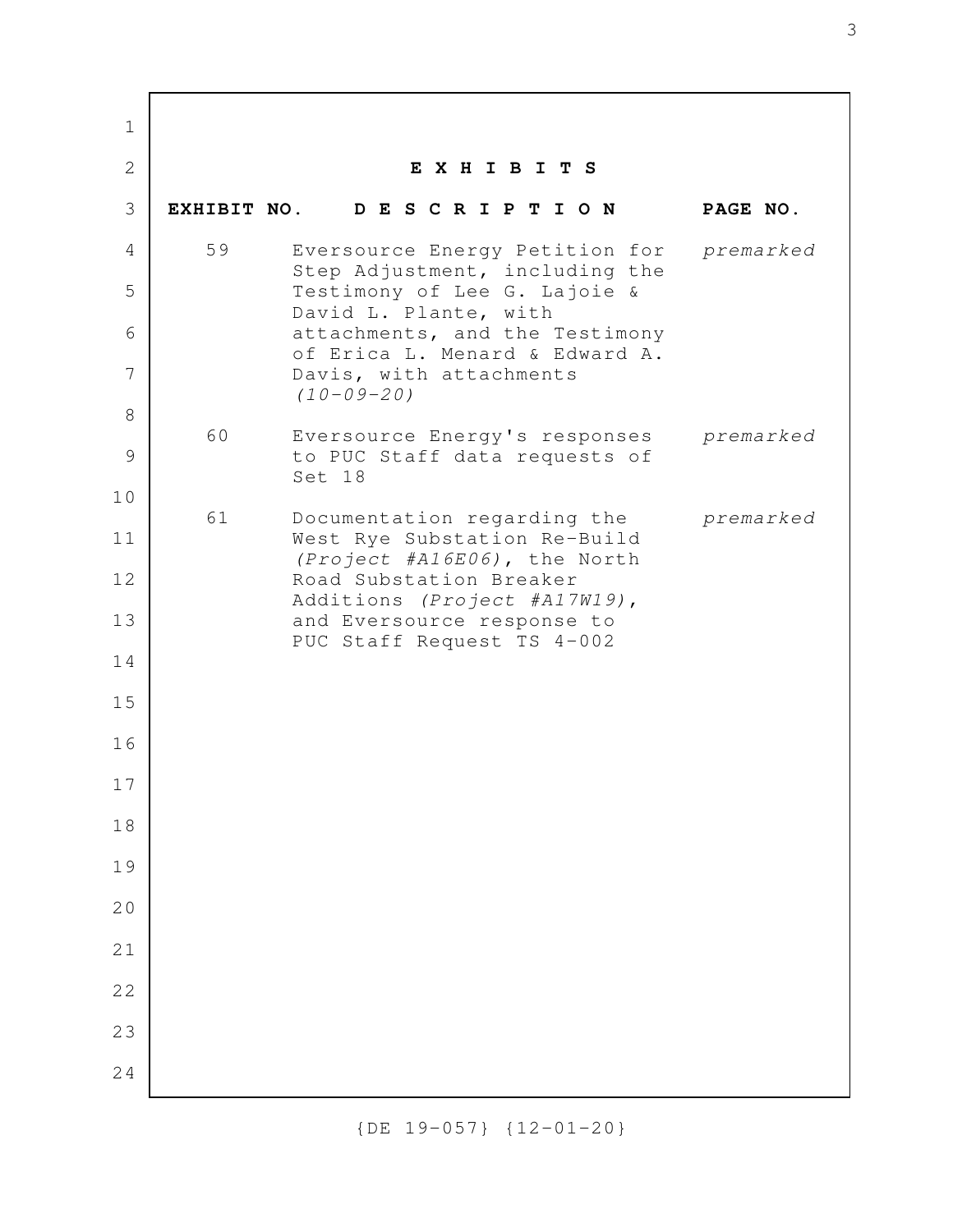**P R O C E E D I N G** CHAIRWOMAN MARTIN: We're here this morning in Docket DE 19-057 regarding the Eversource Energy Petition for a Step Adjustment for effect January 1, 2021. I need to make the necessary findings to have a remote hearing. As Chairwoman of the Public Utilities Commission, I find that due to the State of Emergency declared by the Governor as a result of the COVID-19 pandemic, and in accordance with the Governor's Emergency Order Number 12, pursuant to Executive Order 2020-04, this public body is authorized to meet electronically. Please note that there is no physical location to observe and listen contemporaneously to this hearing, which was authorized pursuant to the Governor's Emergency Order. However, in accordance with the Emergency Order, I am confirming that we are utilizing Webex for this electronic hearing. All members of the Commission have the ability to communicate contemporaneously during this hearing, and the public has access to 1 2 3 4 5 6 7 8 9 10 11 12 13 14 15 16 17 18 19 20 21 22 23 24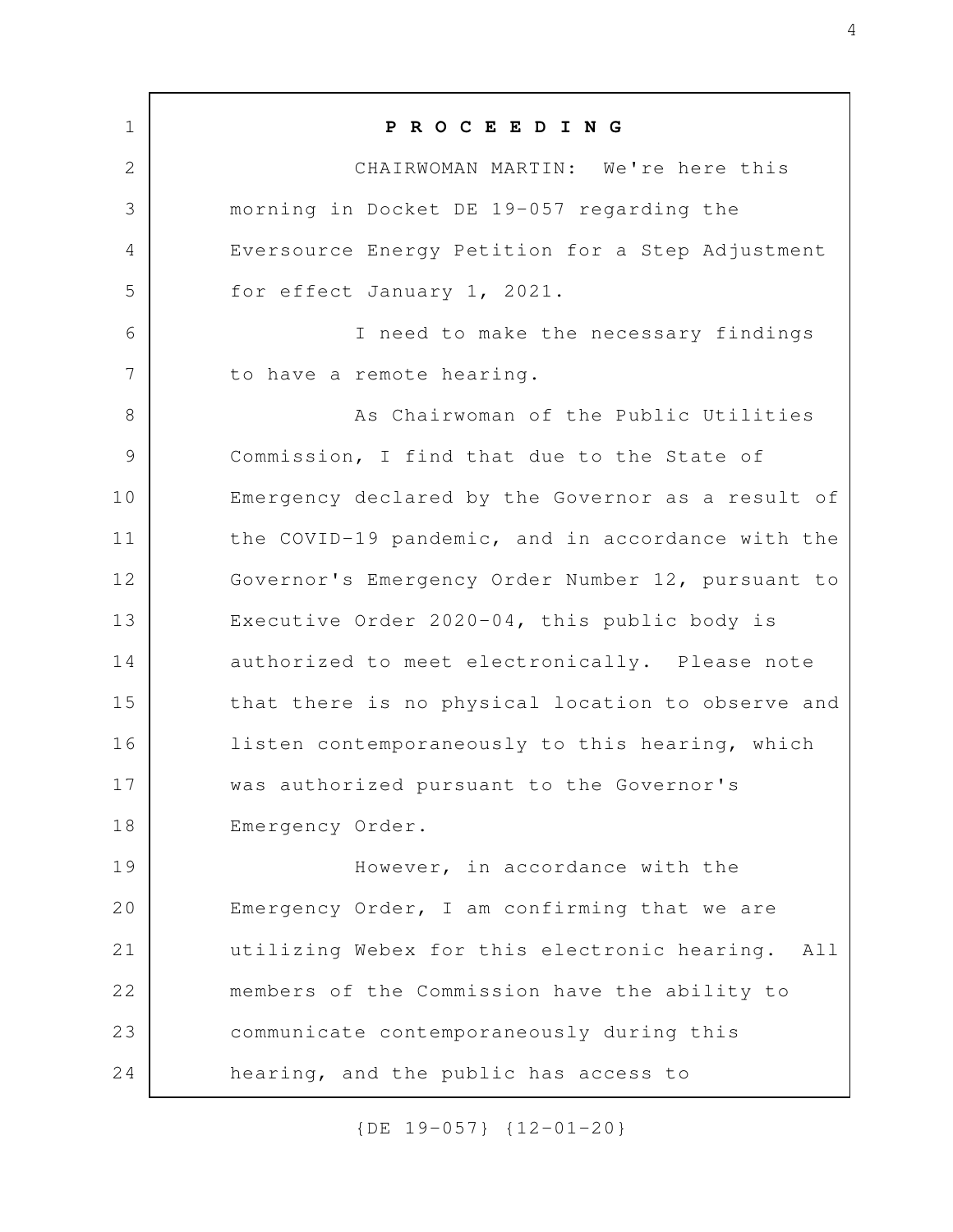contemporaneously listen and, if necessary, participate. We previously gave notice to the public of the necessary information for accessing the hearing in the Order of Notice. If anybody has a problem during the hearing, please call (603) 271-2431. In the event the public is unable to access the hearing, the hearing will be adjourned and rescheduled. Okay. We have to take a roll call attendance of the Commission. My name is Dianne Martin. I am the Chairwoman of the Public Utilities Commission. And I am alone. CMSR. BAILEY: Commissioner Kathryn Bailey. And I am alone. Good morning, everyone. CHAIRWOMAN MARTIN: Okay. Let's take appearances, starting with Mr. Fossum. MR. FOSSUM: Good morning, Commissioners and all. And happy December. This is Matthew Fossum, here for Public Service Company of New Hampshire, doing business as Eversource Energy. CHAIRWOMAN MARTIN: Thank you. And I 1 2 3 4 5 6 7 8 9 10 11 12 13 14 15 16 17 18 19 20 21 22 23 24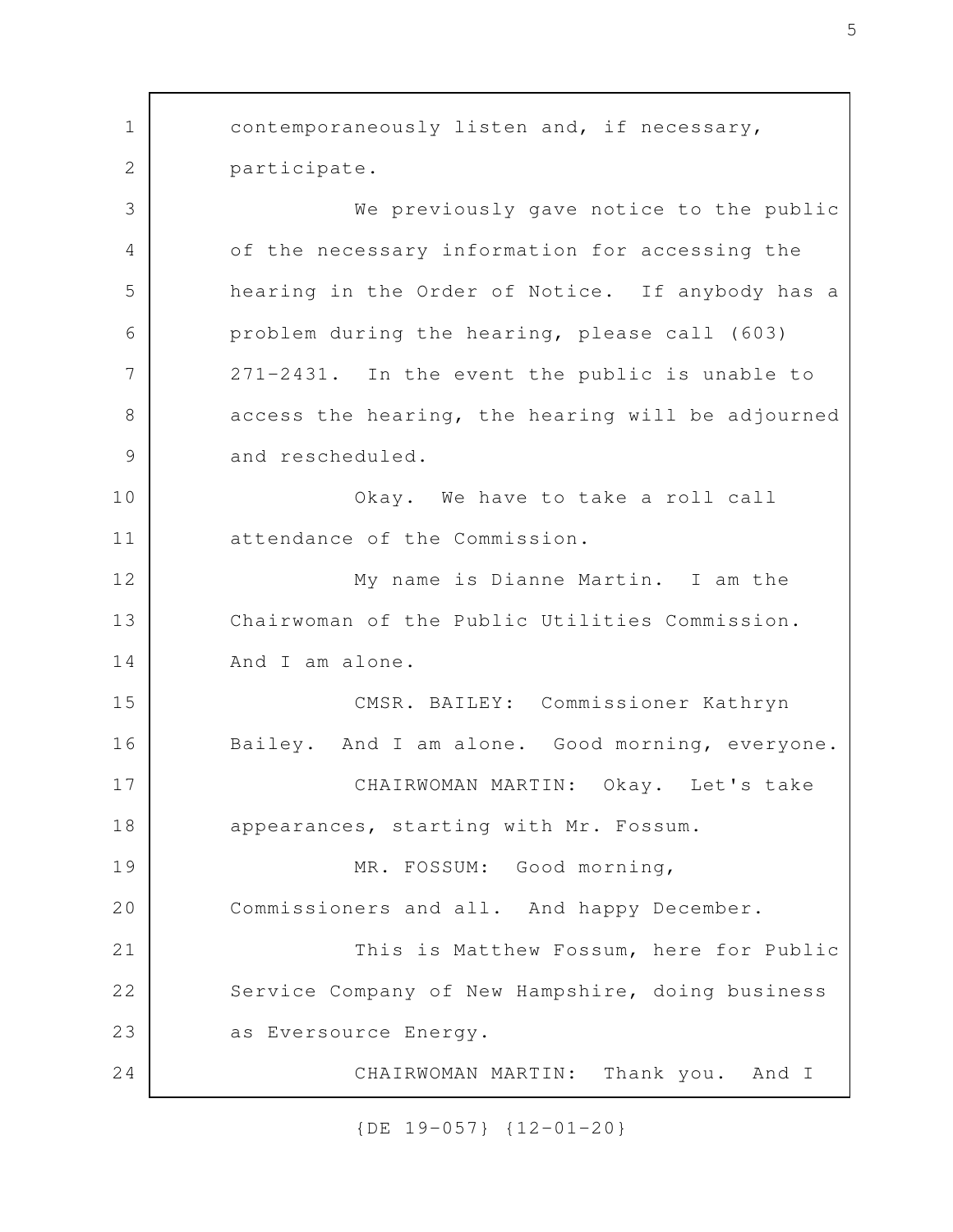see we have Mr. Coffman today. MR. COFFMAN: Good morning. Appearing on behalf of the AARP, I'm John B. Coffman. CHAIRWOMAN MARTIN: Thank you. And Mr. Buckley. MR. BUCKLEY: Good morning, Madam Chair, Commissioner Bailey. My name is Brian D. Buckley. I'm appearing on behalf of the Commission Staff. And I'm joined today in the audience of this Webex proceeding by Assistant Director Richard Chagnon of the Electric Division, and two analysts with the Electric Division, Mr. Kurt Demmer and Mr. Jay Dudley. CHAIRWOMAN MARTIN: All right. Thank you. Do we have any preliminary matters before we proceed to the witnesses? MR. BUCKLEY: None that Staff is aware of. CHAIRWOMAN MARTIN: Okay. I have Exhibit 59 through 61 prefiled and premarked for identification. Anything else related to exhibits? 1 2 3 4 5 6 7 8 9 10 11 12 13 14 15 16 17 18 19 20 21 22 23 24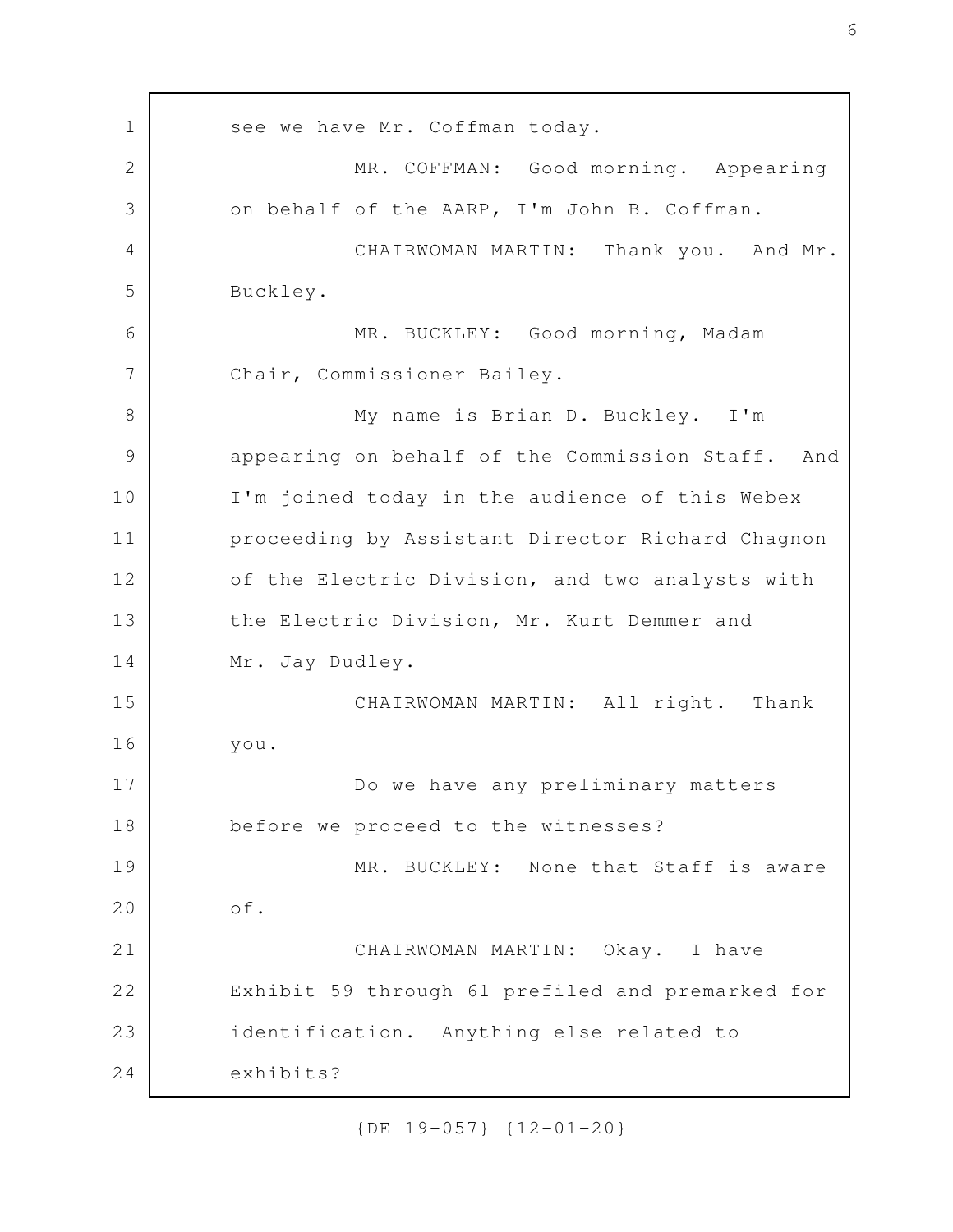[No indication given.] CHAIRWOMAN MARTIN: Okay. Seeing nothing. Then, let's go ahead and proceed to the witnesses. Mr. Patnaude, could you swear in the witnesses. (Whereupon *Lee G. Lajoie*, *David L. Plante*, *Erica L. Menard*, and Jennifer A. Ullram were duly sworn by the Court Reporter.) CHAIRWOMAN MARTIN: Okay. Mr. Fossum, go ahead. MR. FOSSUM: Thank you. Just making sure I'm not on mute. I'll begin, sort of go in order to avoid people talking over each other, I'll begin with Mr. Lajoie. **LEE G. LAJOIE, SWORN DAVID L. PLANTE, SWORN ERICA L. MENARD, SWORN JENNIFER A. ULLRAM, SWORN DIRECT EXAMINATION** BY MR. FOSSUM: Q Could you please state your name, your position, 1 2 3 4 5 6 7 8 9 10 11 12 13 14 15 16 17 18 19 20 21 22 23 24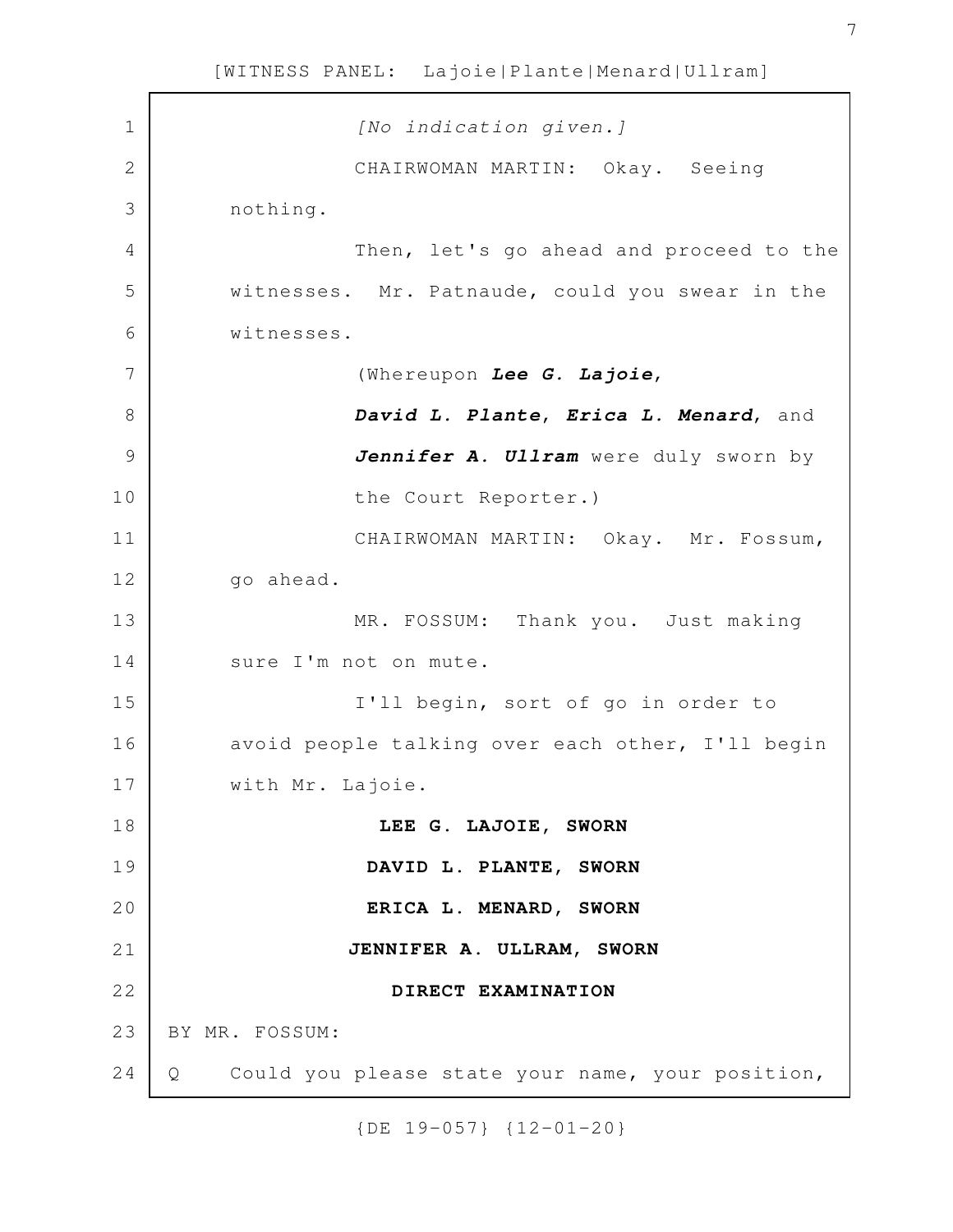| $\mathbf 1$    |   | and your responsibilities for the record?         |
|----------------|---|---------------------------------------------------|
| $\mathbf{2}$   | Α | (Lajoie) My name is Lee Lajoie. I am employed by  |
| 3              |   | Eversource Energy as the Manager of System        |
| 4              |   | Resiliency. Part of my duties are the             |
| 5              |   | administration for the capital budget for the     |
| 6              |   | Company, for Eversource New Hampshire. In         |
| $\overline{7}$ |   | addition, I have two internal groups reporting to |
| $8\,$          |   | The Reliability Reporting group and the<br>me:    |
| $\mathcal{G}$  |   | Distribution Automation.                          |
| 10             | Q | And, Mr. Lajoie, have you previously testified    |
| 11             |   | before this Commission?                           |
| 12             | Α | (Lajoie) Yes, I have.                             |
| 13             | Q | Mr. Lajoie, did you, back on October 9th, 2020,   |
| 14             |   | file testimony and attachments in what has been   |
| 15             |   | marked as "Exhibit 59"?                           |
| 16             | A | (Lajoie) Yes, I did.                              |
| 17             | Q | And was that testimony prepared by you or at your |
| 18             |   | direction?                                        |
| 19             | Α | (Lajoie) Yes, it was.                             |
| 20             | Q | Do you have any corrections to that testimony     |
| 21             |   | this morning?                                     |
| 22             | Α | (Lajoie) No, I do not.                            |
| 23             | Q | And do you adopt that testimony as your sworn     |
| 24             |   | testimony for this proceeding?                    |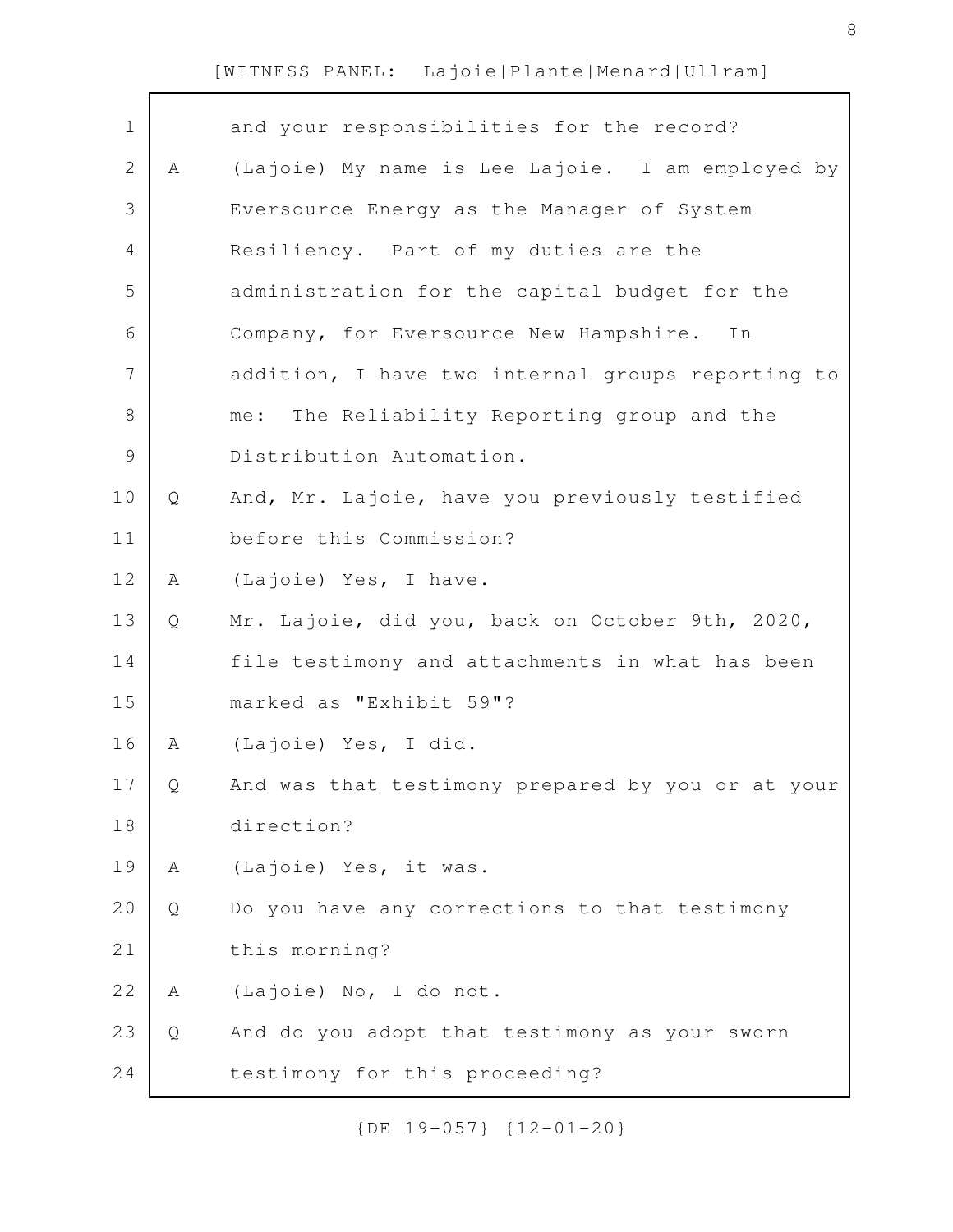| $\mathbf 1$    | A | (Lajoie) Yes, I do.                              |
|----------------|---|--------------------------------------------------|
| $\overline{2}$ | Q | Turning next to your co-testifier, Mr. Plante.   |
| 3              |   | Could you also please state your name, your      |
| 4              |   | position, and your responsibilities for the      |
| 5              |   | record?                                          |
| 6              | A | (Plante) Yes. Good morning, everyone. My name    |
| 7              |   | is David Plante. I'm the Manager of Transmission |
| 8              |   | Project Management and Construction for          |
| $\mathcal{G}$  |   | Eversource in New Hampshire.                     |
| 10             | Q | And, Mr. Plante, have you previously testified   |
| 11             |   | before this Commission?                          |
| 12             | Α | (Plante) I have not.                             |
| 13             | Q | Have you testified before other public bodies in |
| 14             |   | New Hampshire?                                   |
| 15             | Α | (Plante) I have, yes. I have testified before    |
| 16             |   | the New Hampshire Site Evaluation Committee      |
| 17             |   | several times.                                   |
| 18             | Q | Seeing as how you've not testified before this   |
| 19             |   | Commission, could you just very briefly describe |
| 20             |   | your education and experience for the record?    |
| 21             | Α | (Plante) Sure. So, I hold a Bachelor of Science  |
| 22             |   | degree in Civil Engineering from the University  |
| 23             |   | of New Hampshire, from 1984. I am a Licensed     |
| 24             |   | Professional Engineer in the State of New        |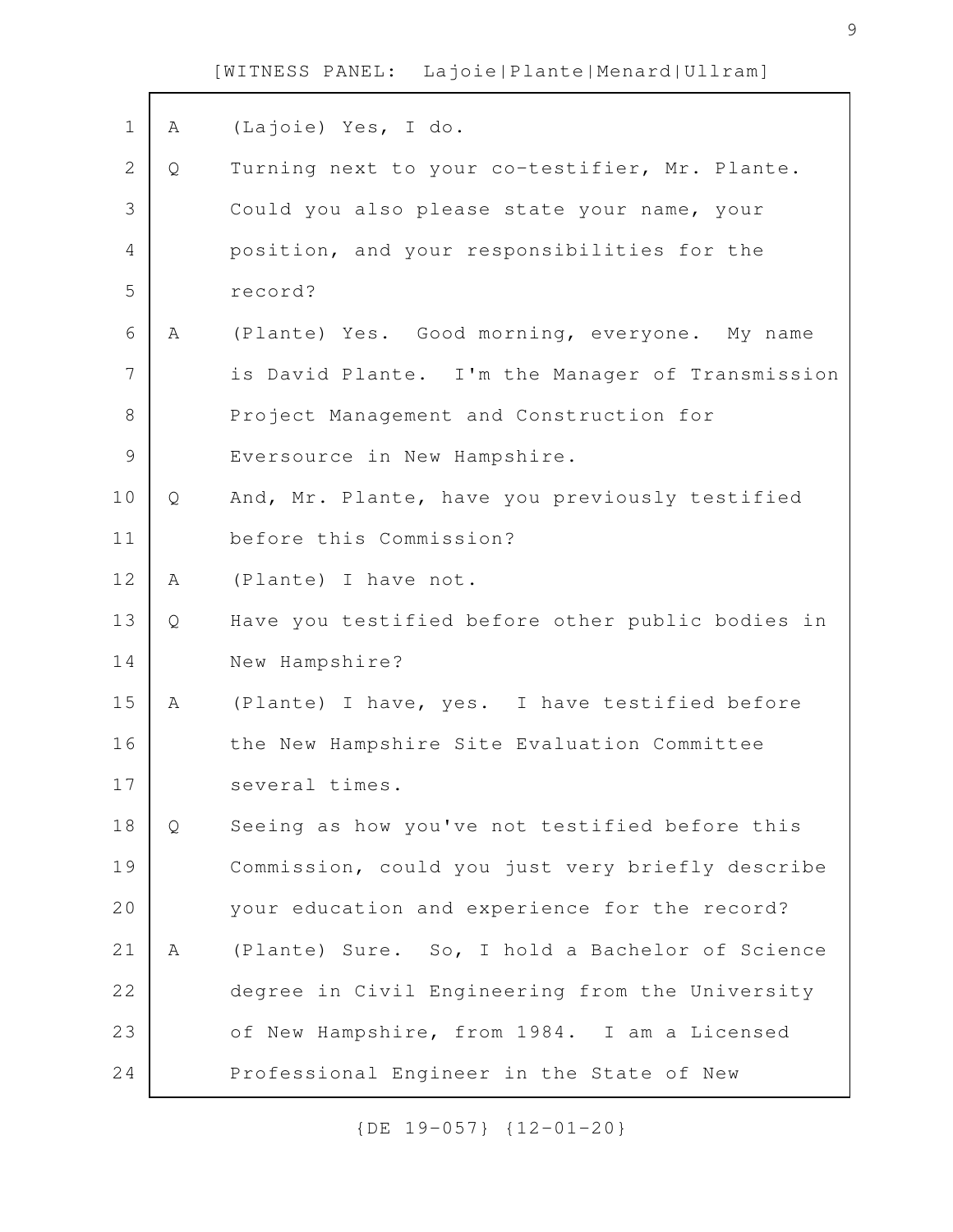| $\mathbf 1$ |   | Hampshire, with a civil structural slant to it.   |
|-------------|---|---------------------------------------------------|
| 2           |   | I have, however, placed that license in           |
| 3           |   | retirement status as of last year.                |
| 4           |   | I have been employed by Eversource or             |
| 5           |   | its predecessors since 1988, and initially in the |
| 6           |   | transmission line engineering role, where I       |
| 7           |   | performed transmission line design primarily.     |
| 8           |   | However, there was some cross-pollination, if you |
| $\mathsf 9$ |   | will, with distribution functions, as well as     |
| 10          |   | generation functions, from an engineering         |
| 11          |   | perspective. And around 2000-2001, I took the     |
| 12          |   | position of Project Manager for the transmission  |
| 13          |   | business in New Hampshire, and have, since that   |
| 14          |   | time, either been a project manager or the        |
| 15          |   | manager of the project management team in New     |
| 16          |   | Hampshire, focusing on line construction          |
| 17          |   | projects, substation projects, both transmission  |
| 18          |   | and distribution.                                 |
| 19          | Q | Thank you. And, Mr. Plante, did you also, back    |
| 20          |   | on October 9th, 2020, file testimony and          |
| 21          |   | attachments in what has been included as          |
| 22          |   | Exhibit 59?                                       |
| 23          | Α | (Plante) Yes.                                     |
| 24          | Q | And was that testimony prepared by you or at your |
|             |   |                                                   |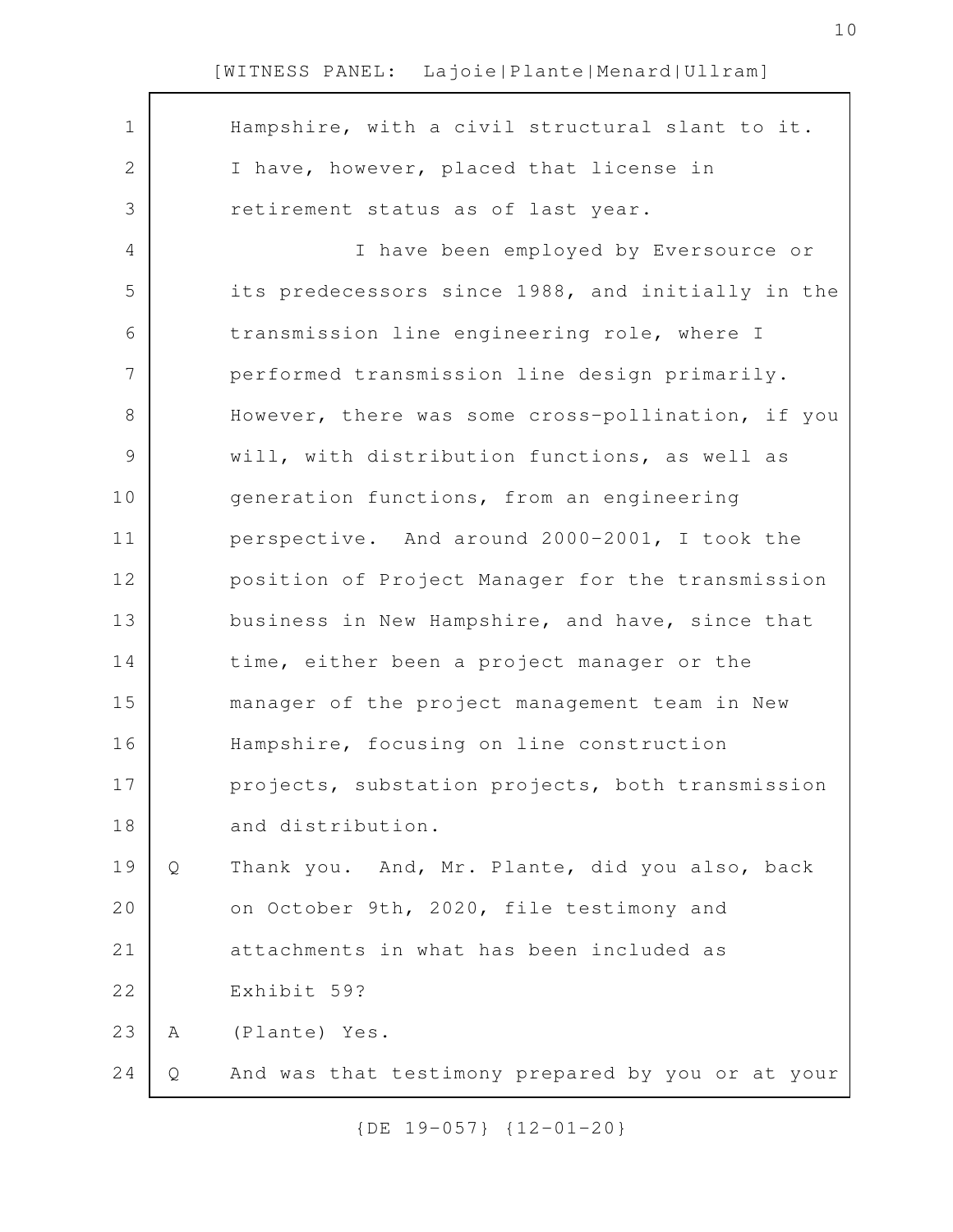| $\mathbf 1$    |   | direction?                                        |
|----------------|---|---------------------------------------------------|
| $\overline{2}$ | Α | (Plante) Yes.                                     |
| 3              | Q | And do you have any corrections to that testimony |
| $\overline{4}$ |   | this morning?                                     |
| 5              | Α | (Plante) I do not.                                |
| 6              | Q | Do you adopt that testimony as your sworn         |
| 7              |   | testimony for this proceeding?                    |
| 8              | Α | (Plante) I do.                                    |
| $\mathcal{G}$  | Q | Turning now to Ms. Menard. Could you please       |
| 10             |   | state your name, position, and responsibilities   |
| 11             |   | for the record?                                   |
| 12             | Α | (Menard) Good morning. My name is Erica Menard.   |
| 13             |   | I'm employed by Eversource Energy Service         |
| 14             |   | Company, out of Manchester, New Hampshire. And I  |
| 15             |   | am the Manager of Revenue Requirements for New    |
| 16             |   | Hampshire. And I am responsible for the revenue   |
| $17$           |   | requirement calculations and various rate-related |
| 18             |   | regulatory filings before this Commission.        |
| 19             | Q | And have you previously testified before this     |
| 20             |   | Commission?                                       |
| 21             | Α | (Menard) Yes, I have.                             |
| 22             | Q | And, Ms. Menard, did you also, back on October    |
| 23             |   | 9th, 2020, file testimony and attachments in what |
| 24             |   | has been marked as "Exhibit 59"?                  |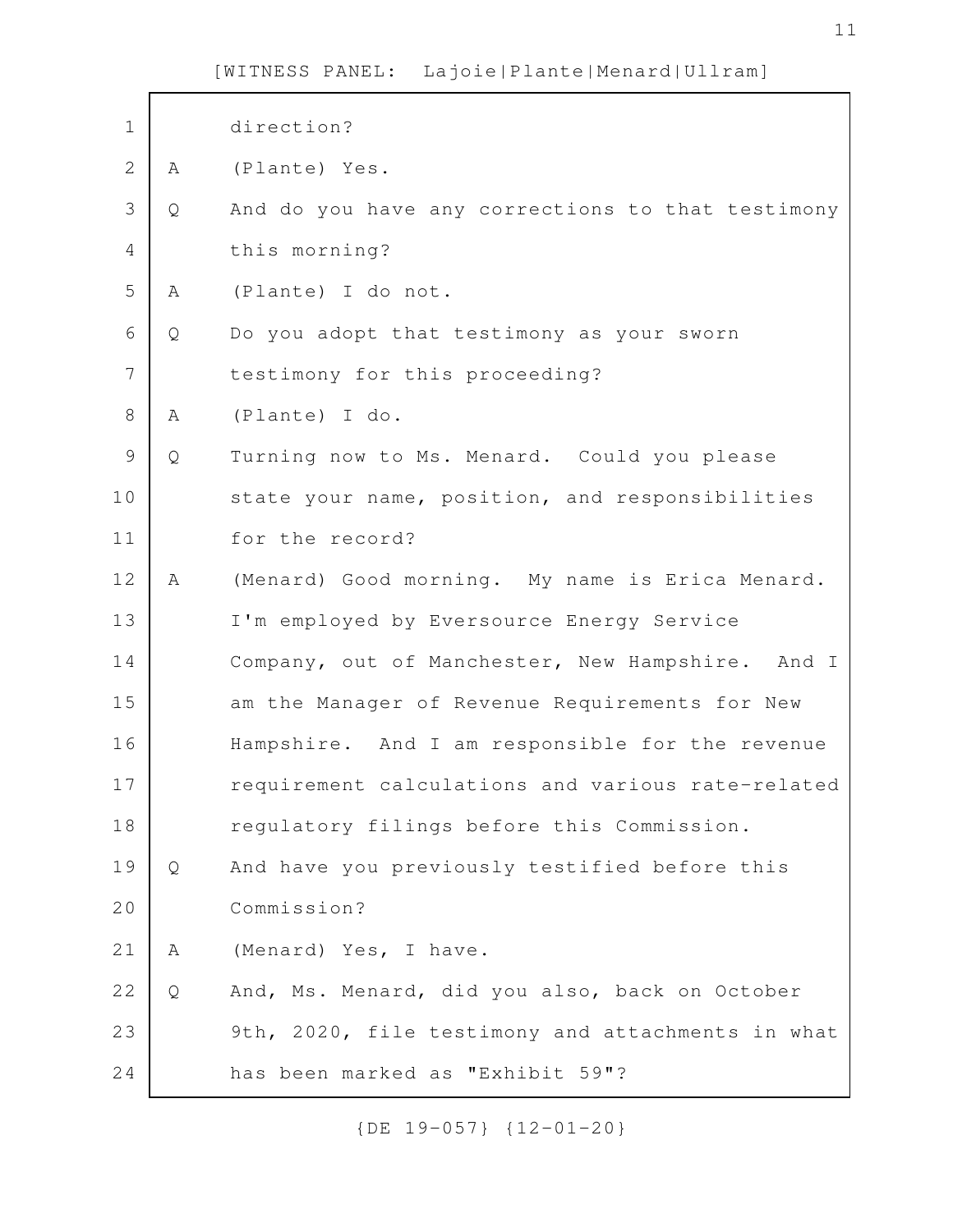$\mathbf{r}$ 

| Α | (Menard) Yes, I did.                              |
|---|---------------------------------------------------|
| Q | And was that testimony prepared by you or at your |
|   | direction?                                        |
| Α | (Menard) Yes, it was.                             |
| Q | Do you have any corrections to that testimony     |
|   | this morning?                                     |
| A | (Menard) No, I don't.                             |
| Q | And do you adopt that testimony as your sworn     |
|   | testimony for this proceeding?                    |
| Α | (Menard) Yes, I do.                               |
| Q | And last, but certainly not least, Ms. Ullram,    |
|   | could you please state your name, position, and   |
|   | responsibilities for the record?                  |
| Α | (Ullram) Good morning. My name is Jennifer        |
|   | Ullram. And I am employed by Eversource as the    |
|   | Manager of Rates in Connecticut and New           |
|   | Hampshire. I am responsible for all rate          |
|   | administration activities in Connecticut and New  |
|   | Hampshire.                                        |
| Q | And have you previously testified before this     |
|   | Commission?                                       |
| Α | (Ullram) Yes, I have.                             |
| Q | And, Ms. Ullram, did you file testimony and       |
|   | attachments back on October 9th, 2020, as part of |
|   |                                                   |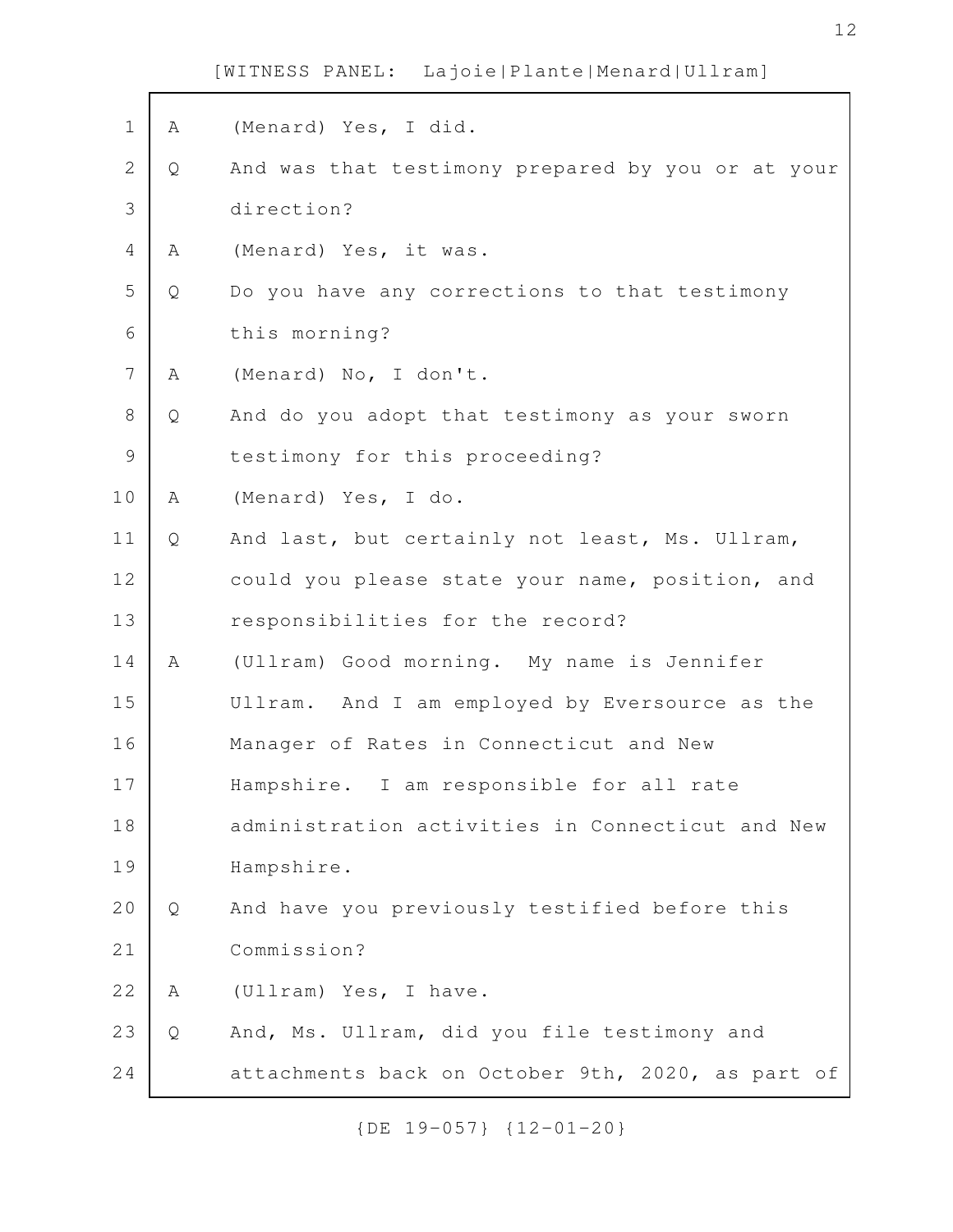| $\mathbf 1$    |   | what has been marked as "Exhibit 59"?             |
|----------------|---|---------------------------------------------------|
| $\mathbf{2}$   | A | (Ullram) No, I did not. Mr. Davis had originally  |
| 3              |   | filed the testimony with Ms. Menard. But, due to  |
| 4              |   | unavoidable conflict, he was not able to attend   |
| 5              |   | to testify today. So, I will be adopting his      |
| 6              |   | portion of the testimony.                         |
| $\overline{7}$ | Q | With that in mind, was the testimony, jointly     |
| 8              |   | with Ms. Menard, was that prepared by you or at   |
| $\mathcal{G}$  |   | your direction?                                   |
| 10             | Α | (Ullram) Yes, it was.                             |
| 11             | Q | And do you have any corrections to that testimony |
| 12             |   | this morning?                                     |
| 13             | A | (Ullram) No, I do not.                            |
| 14             | Q | And do you adopt that as your sworn testimony for |
| 15             |   | this proceeding?                                  |
| 16             | Α | (Ullram) Yes, I do.                               |
| 17             | Q | Thank you. Turning back to Mr. Lajoie. Looking    |
| 18             |   | at your testimony in Exhibit 59, and specifically |
| 19             |   | the material in the Attachment LGL/DLP-1, could   |
| 20             |   | you please explain sort of generally what is      |
| 21             |   | included in that attachment?                      |
| 22             | A | (Lajoie) Certainly. The attachment provides the   |
| 23             |   | information on projects which are included in     |
| 24             |   | this request for a step increase. Within that     |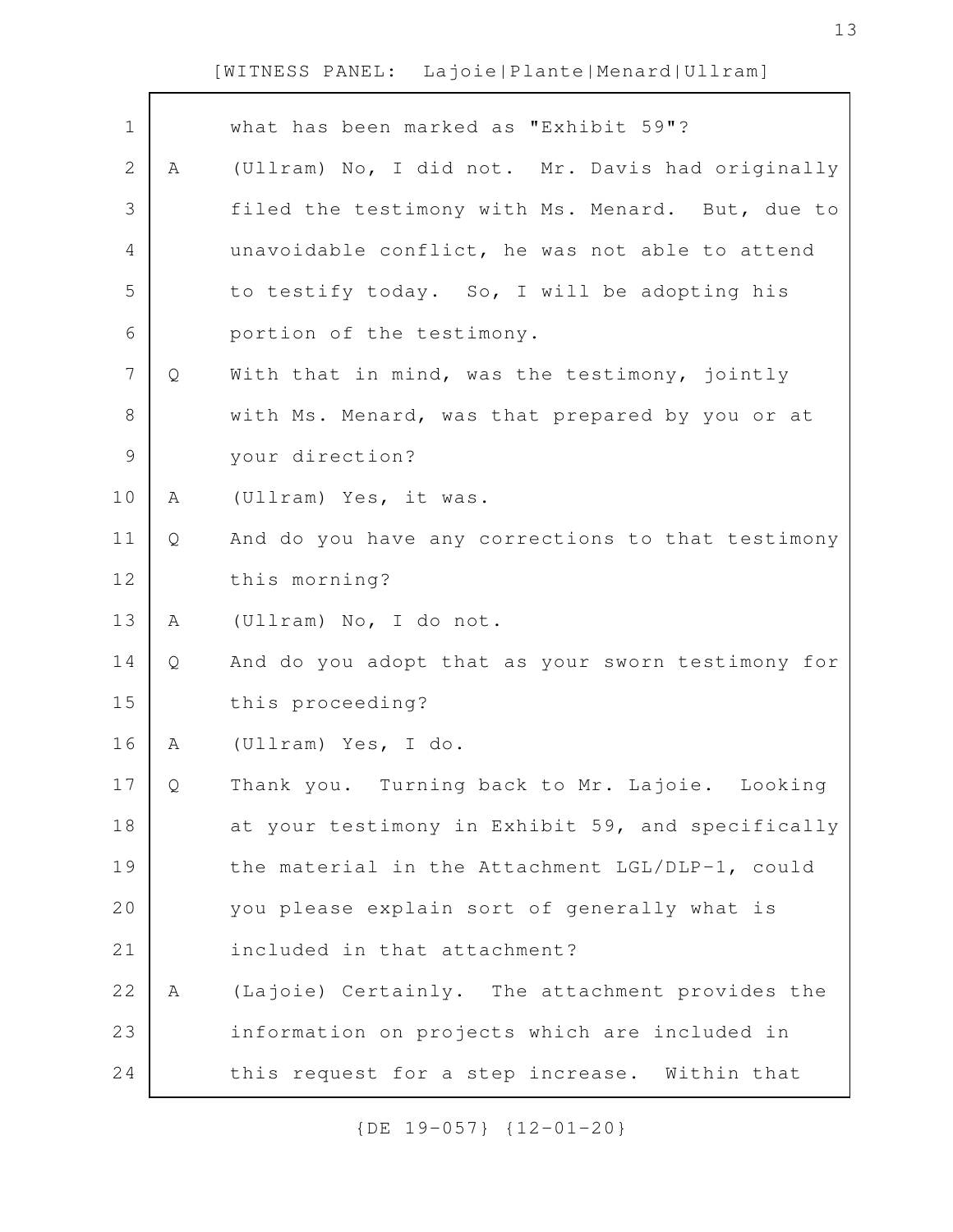| $\mathbf 1$  | spreadsheet includes various authorization         |
|--------------|----------------------------------------------------|
| $\mathbf{2}$ | levels, expenditures, and plant in service.<br>The |
| 3            | spreadsheet is actually broken down into three     |
| 4            | categories. There's 2019 projects; there's         |
| 5            | annual projects and programs, projects that        |
| 6            | repeat or programs that repeat every year; and     |
| 7            | carryover projects, projects that were initially   |
| $8\,$        | placed in service in a prior year, but there were  |
| 9            | additional expenditures in 2019 placed in          |
| 10           | service, which are part of this step increase.     |
| 11           | The categories are really only for convenience.    |
| 12           | All but this -- all the 2019 plant in service      |
| 13           | projects listed here were placed in service in     |
| 14           | 2019.                                              |
| 15           | The spreadsheet is an attempt to                   |
| 16           | summarize the documentation sought by Staff to     |
| 17           | address some of their concerns, which were         |
| 18           | discussed earlier in the proceeding. The Company   |
| 19           | expects this process and the result will be        |
| 20           | modified by the business audit -- business         |
| 21           | process audit, which will be conducted in          |
| 22           | accordance with the Settlement.                    |
| 23           | So, looking specifically at the                    |
| 24           | attachment, on Page 2, there are -- and I          |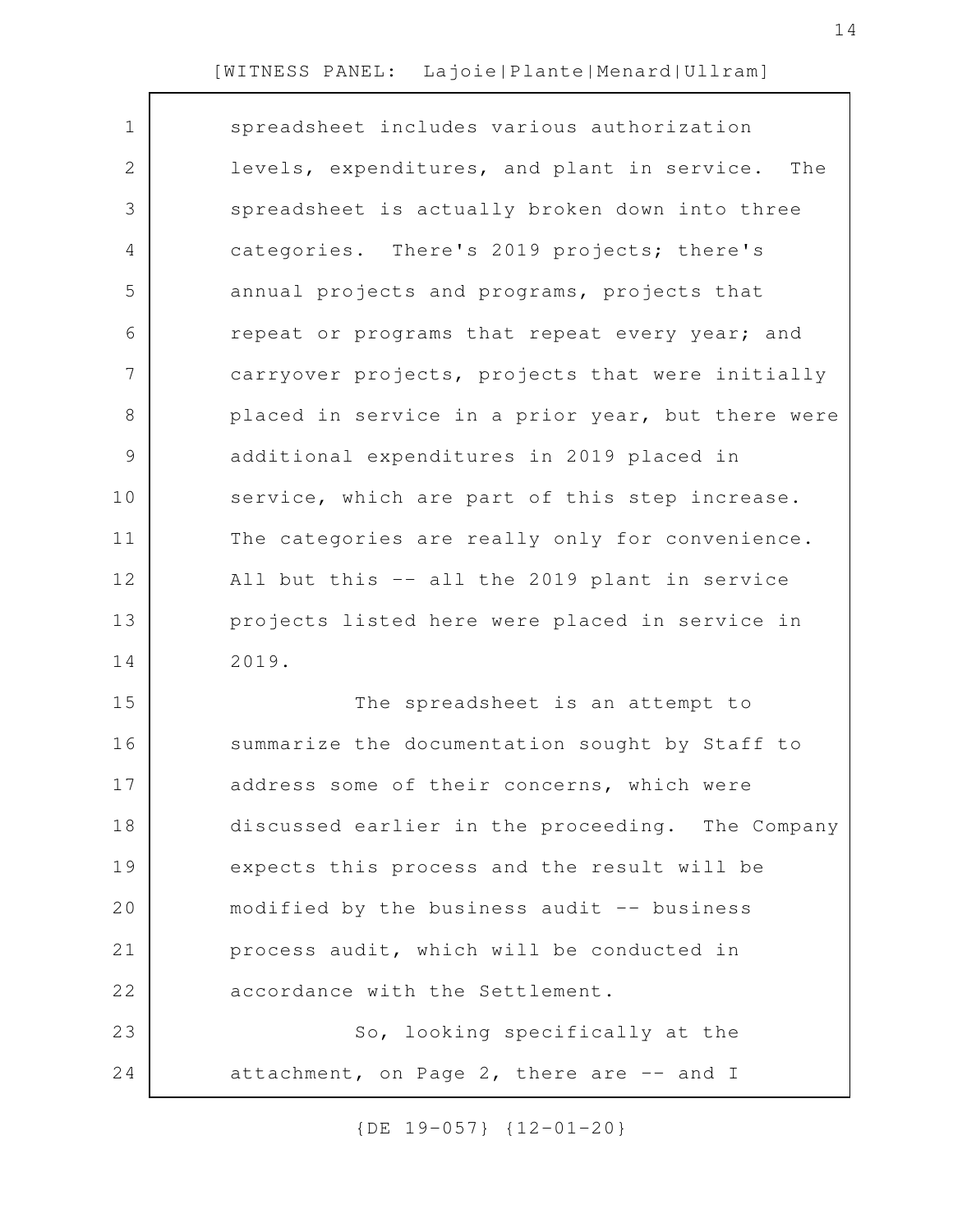| $\mathbf 1$  | apologize for the print font, it's extremely     |
|--------------|--------------------------------------------------|
| $\mathbf{2}$ | small. Columns D and E are the "Project Number"  |
| 3            | and the "Project Description". Column H is the   |
| 4            | "2019 Plant in Service". That's what is placed   |
| 5            | in service and is part of this step increase.    |
| 6            | Columns I through L are the authorized amounts,  |
| 7            | as the project is moving along from concept to   |
| 8            | final fruition. Column M is the total project    |
| $\mathsf 9$  | cost. What the -- the life cycle, you know, the  |
| 10           | entire project cost, from when it was initially  |
| 11           | opened and charges started, to date. Columns N   |
| 12           | through S compare various iterations of these    |
| 13           | values. So, one of them is the final cost to the |
| 14           | final authorized amount, and so forth, a         |
| 15           | description is in there in the headings for the  |
| 16           | columns. And, finally, way over on the right,    |
| 17           | Column T is the FERC account for the project as  |
| 18           | of the end of the year 2019, "101" being plant   |
| 19           | assets and "106" being in service.               |
| 20           | This was, as I said, an attempt to               |
| 21           | address some of the Staff issues with project    |
| 22           | documentation. And it's kind of a step toward    |
| 23           | where we plan to go or where we expect to go as  |
| 24           | part of this business process audit.             |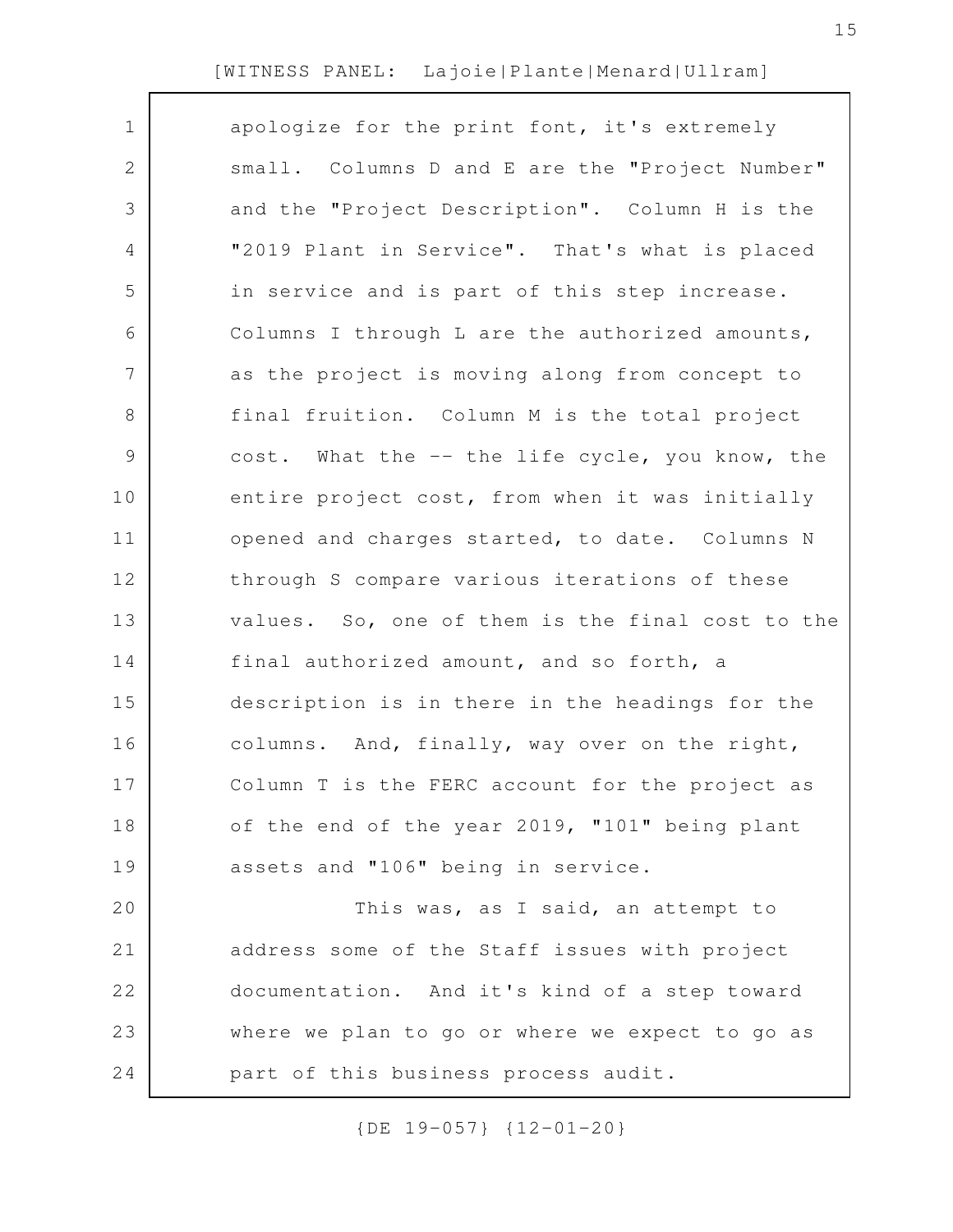| $\mathbf 1$  | Q | And I believe you said it, but just for clarity   |
|--------------|---|---------------------------------------------------|
| $\mathbf{2}$ |   | sake, that business process audit, that's         |
| 3            |   | included in the Settlement Agreement on the       |
| 4            |   | underlying case that's -- and that Settlement     |
| 5            |   | Agreement is still pending, is that correct?      |
| 6            | Α | (Lajoie) Yes. That is correct.                    |
| 7            | Q | Was there also, as part of that Settlement, an    |
| 8            |   | agreement to work on a template?                  |
| 9            | Α | (Lajoie) Yes. There was an agreement to come      |
| 10           |   | to -- or, an agreement to work toward a template  |
| 11           |   | to lay out all the project documentation in a     |
| 12           |   | consistent fashion between all the projects.      |
| 13           |   | Some of this, which was brought out as part of    |
| 14           |   | this rate case, was a little bit confusing. So.   |
| 15           |   | We're planning, as part of this audit process, to |
| 16           |   | develop a consistent soup-to-nuts layout of       |
| 17           |   | project authorizations, documentation, and so     |
| 18           |   | forth.                                            |
| 19           | Q | And it would be -- would it be fair to say that   |
| 20           |   | the intent of this document that you've been      |
| 21           |   | speaking to, the business process audit, the      |
| 22           |   | template, and all of that, is to ensure that the  |
| 23           |   | Staff's review is more efficient and more         |
| 24           |   | effective. Is that a fair characterization?       |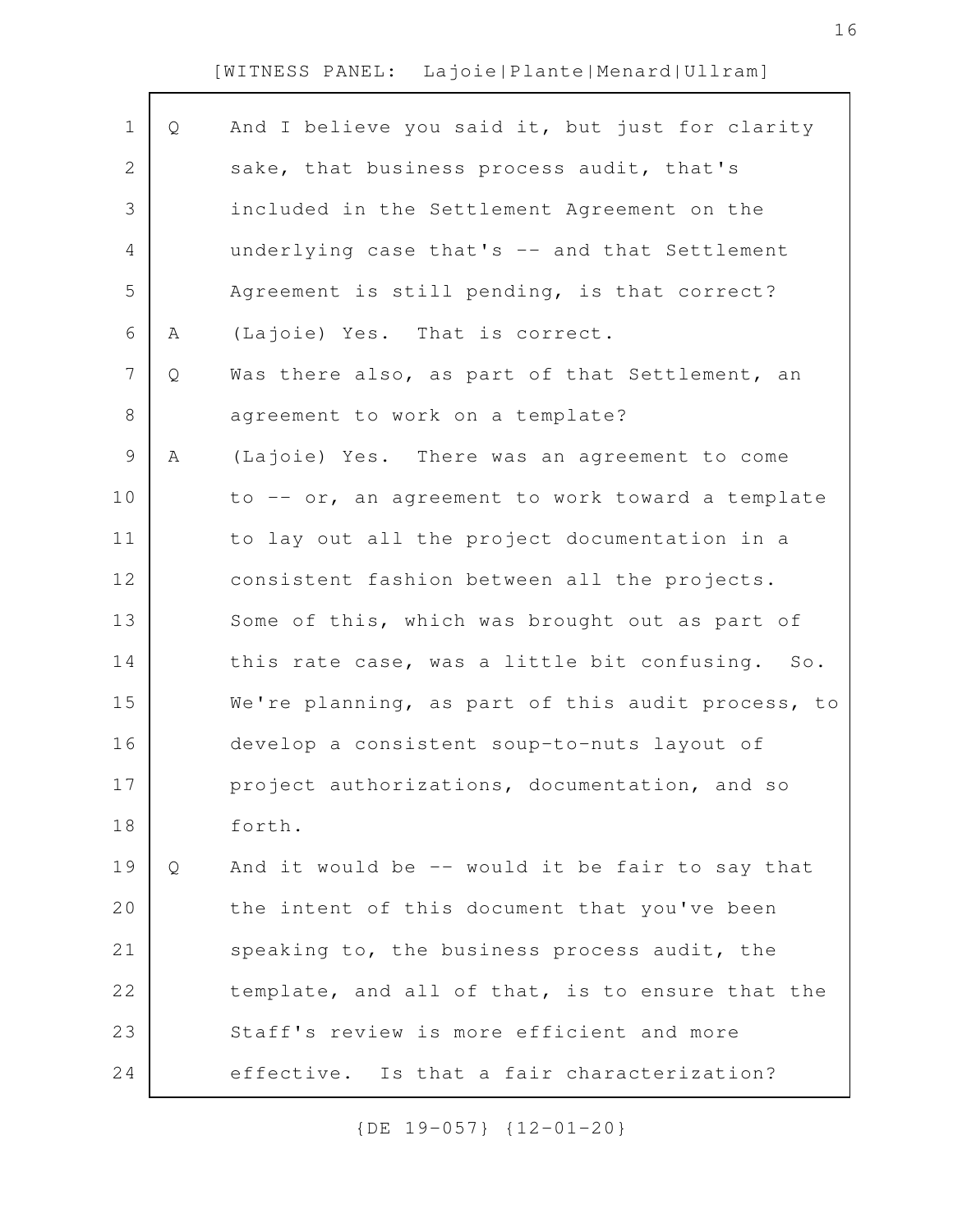| $\mathbf 1$   | Α | (Lajoie) Yes. Absolutely. There are a             |
|---------------|---|---------------------------------------------------|
| 2             |   | significant number of projects included in the    |
| 3             |   | rate case, and then in the step increase, and the |
| 4             |   | expectation is a significant number of projects   |
| 5             |   | in future step increases. So, by going through    |
| 6             |   | this, and laying this template out, the           |
| 7             |   | expectation is it will be much easier for Staff   |
| 8             |   | to review the projects and come to their          |
| $\mathcal{G}$ |   | determination.                                    |
| 10            | Q | Thank you. Mr. Plante, now, keeping in mind sort  |
| 11            |   | of the general description that Mr. Lajoie has    |
| 12            |   | provided, could you just, for the benefit of the  |
| 13            |   | Commissioners, describe a particular project, and |
| 14            |   | how this attachment demonstrates the details      |
| 15            |   | around that project?                              |
| 16            | Α | (Plante) Sure. What I'd like to do is to take     |
| 17            |   | the Commission through the West Rye Substation    |
| 18            |   | Project, because that seems to be one of some     |
| 19            |   | interest at least to Staff. And kind of tie the   |
| 20            |   | evolution of that project to the data that's on   |
| 21            |   | this spreadsheet that Mr. Lajoie just explained.  |
| 22            |   | CHAIRWOMAN MARTIN: Mr. Plante, could              |
| 23            |   | you please point us to the Bates page?            |
| 24            |   | WITNESS PLANTE: It's Page 2, Row 6.               |
|               |   |                                                   |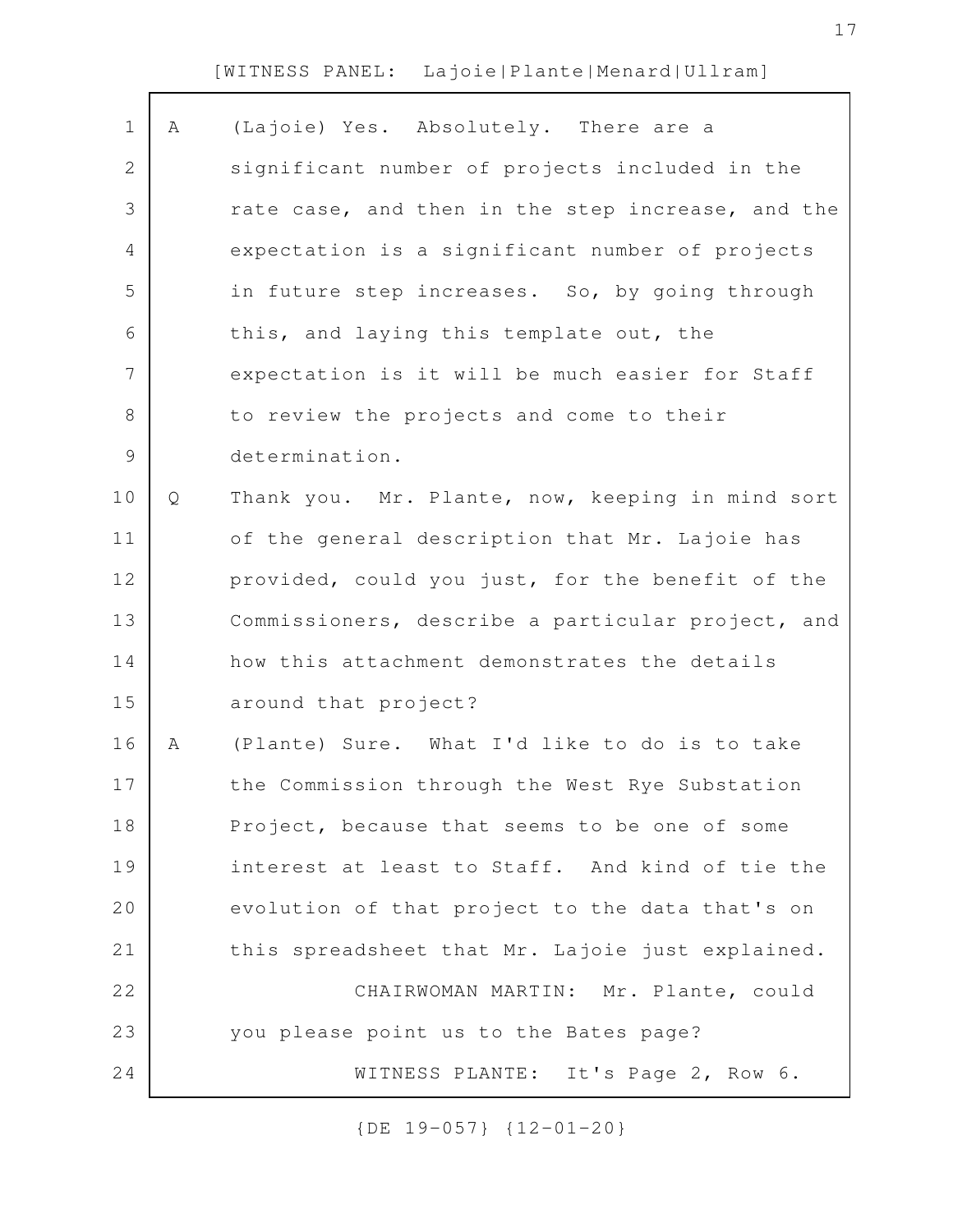Is it Page 2, Matt? MR. FOSSUM: For Commissioners, it's, with the red numbering, it's Bates Page 026. WITNESS PLANTE: Sorry about that. MR. FOSSUM: And Row 6 of that page. CHAIRWOMAN MARTIN: Thank you. **CONTINUED BY THE WITNESS:** A (Plante) So, you have that? Row 6, "West Rye Substation Re-build". So, I'll start from the beginning of this project. So, this West Rye Substation Project was initially conceived as a component of a larger project called the "Rye Area 4kV Conversion Project", which was presented in the Rye Area 4kV Study, which was performed and completed by our Seabrook Station Field Engineering group in 2013. The project involves replacing two fairly small 1955 vintage 34kV to 4kV transformers, both of which exceeded their TFRAT thresholds, and we're showing some concerning gas-in-oil results, which are indicative of precursors to failure, replacing those two transformers with one new larger 10MVA 1 2 3 4 5 6 7 8 9 10 11 12 13 14 15 16 17 18 19 20 21 22 23 24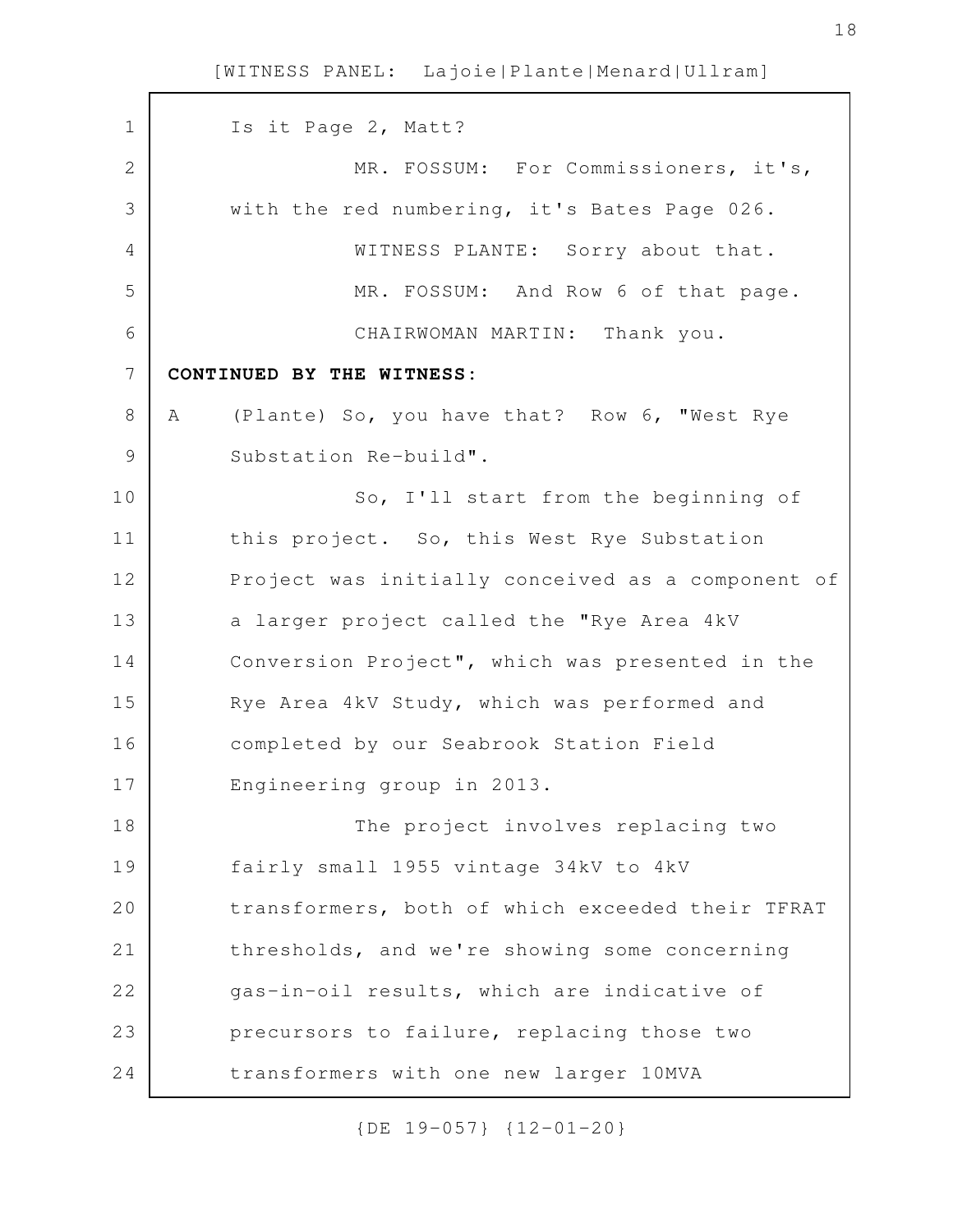| transformer, it's rated at 34kV to 12kV, as well    |
|-----------------------------------------------------|
| as replacing two of the existing 4kV breakers       |
| with three 12kV reclosers. So, one recloser on      |
| the high side of the new transformer, two           |
| reclosers on the low side for the feeders, and      |
| also adding automation to the station to make it    |
| fully visible and operable from our System          |
| Operation Center. The project increases the         |
| capacity of the substation, and it also improves    |
| relay protection and coordination.                  |
| A separate component of that Rye Area               |
| Study included the actual conversion of the         |
| distribution lines in the area from 4kV to 12kV.    |
| An alternative to this solution was to              |
| convert the area, the entire area in Rye, to        |
| 34kV, which would have eliminated the need to       |
| have this transformation at West Rye. However,      |
| due to scenic road designations in Rye, it was      |
| very difficult to achieve the necessary tree        |
| trimming clearances for 34kV. Therefore, we         |
| opted for keeping the distribution lines at 12kV.   |
| The West Rye Project was initiated by               |
| substation engineering, and was expected at the     |
| time to be engineered by in-house resources.<br>And |
|                                                     |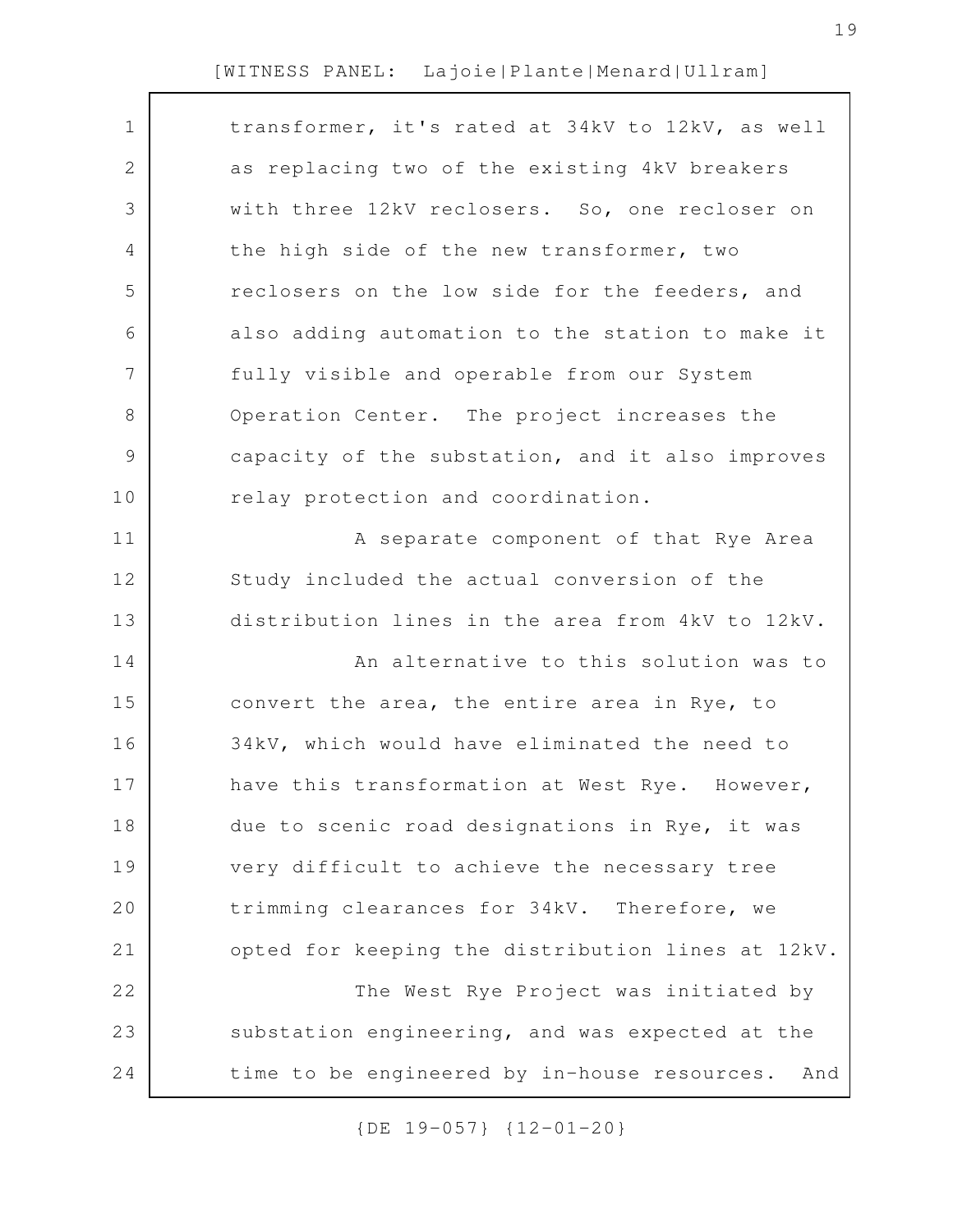it was not uncommon for projects such as this to be managed by the engineering lead, when the engineering is expected to be fully executed with internal resources. The initial Project Authorization Form for the project was dated February 26 of 2016, and was specifically for the substation project. And this is shown in Column I of the spreadsheet, "\$1,304,000" was that initial funding authorization. And that funding authorization also did note that a separate Project Authorization Form was being developed for the line work. The detailed engineering for the project had not yet commenced pending approval of the funding for the project. After that authorization was granted, engineering progressed through 2016 and into early 2017, with several revisions to the project scope arising out of the engineering -- or, the preliminary engineering efforts, as is -- as is common. Prior to commencing the detailed design, which is the phase of engineering after completion of what we consider "preliminary design", it was determined that the engineering 1 2 3 4 5 6 7 8 9 10 11 12 13 14 15 16 17 18 19 20 21 22 23 24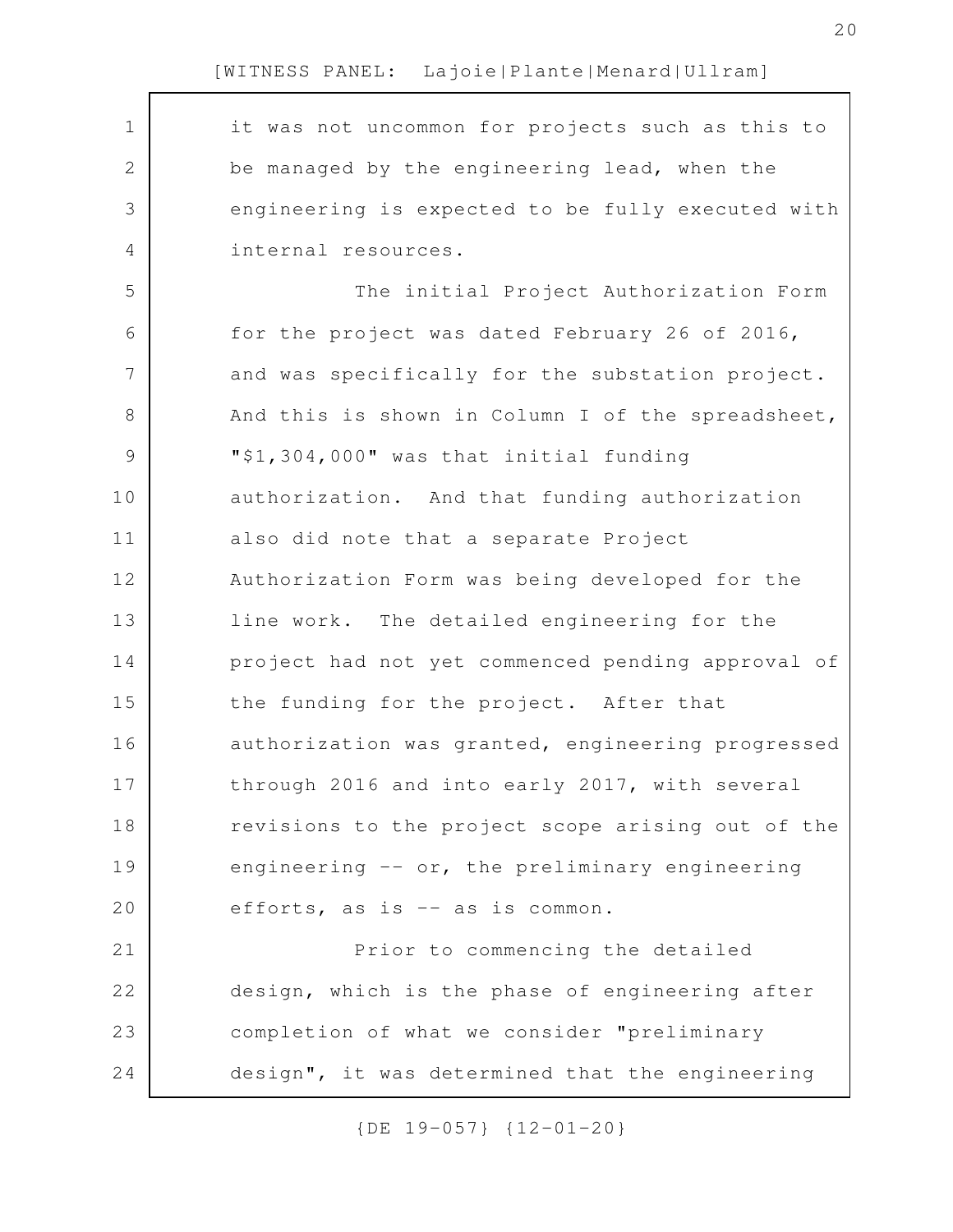| $\mathbf 1$ | would need to be outsourced due to internal        |
|-------------|----------------------------------------------------|
| 2           | resource constraints. So, at that time, a          |
| 3           | purchase order was awarded to Leidos Engineering   |
| 4           | to complete the detailed engineering.              |
| 5           | In mid-2017, some factors affecting the            |
| 6           | project forecast, including the outsourcing of     |
| 7           | the engineering, greater detail now known about    |
| 8           | required materials, ancillary work, such as        |
| $\mathsf 9$ | foundations and structural steel, more             |
| $10$        | substantial site development requirements than     |
| 11          | previously anticipated, and a clarification of     |
| 12          | the point of demarcation between the substation    |
| 13          | project and the distribution line project, drove   |
| 14          | the need to secure additional funding              |
| 15          | authorization for the substation project.          |
| 16          | So, in July of 2017, Supplemental                  |
| 17          | Funding Request Number 1 was presented, raising    |
| 18          | the total cost of the project to "\$1.59 million", |
| 19          | and that's shown in Column J. And the              |
| 20          | supplements are shown through J and to the right.  |
| 21          | This estimate was not based upon construction      |
| 22          | bids or proposals or testing and commissioning at  |
| 23          | this time, as we did not at that time have         |
| 24          | detailed engineering scheduled to get those        |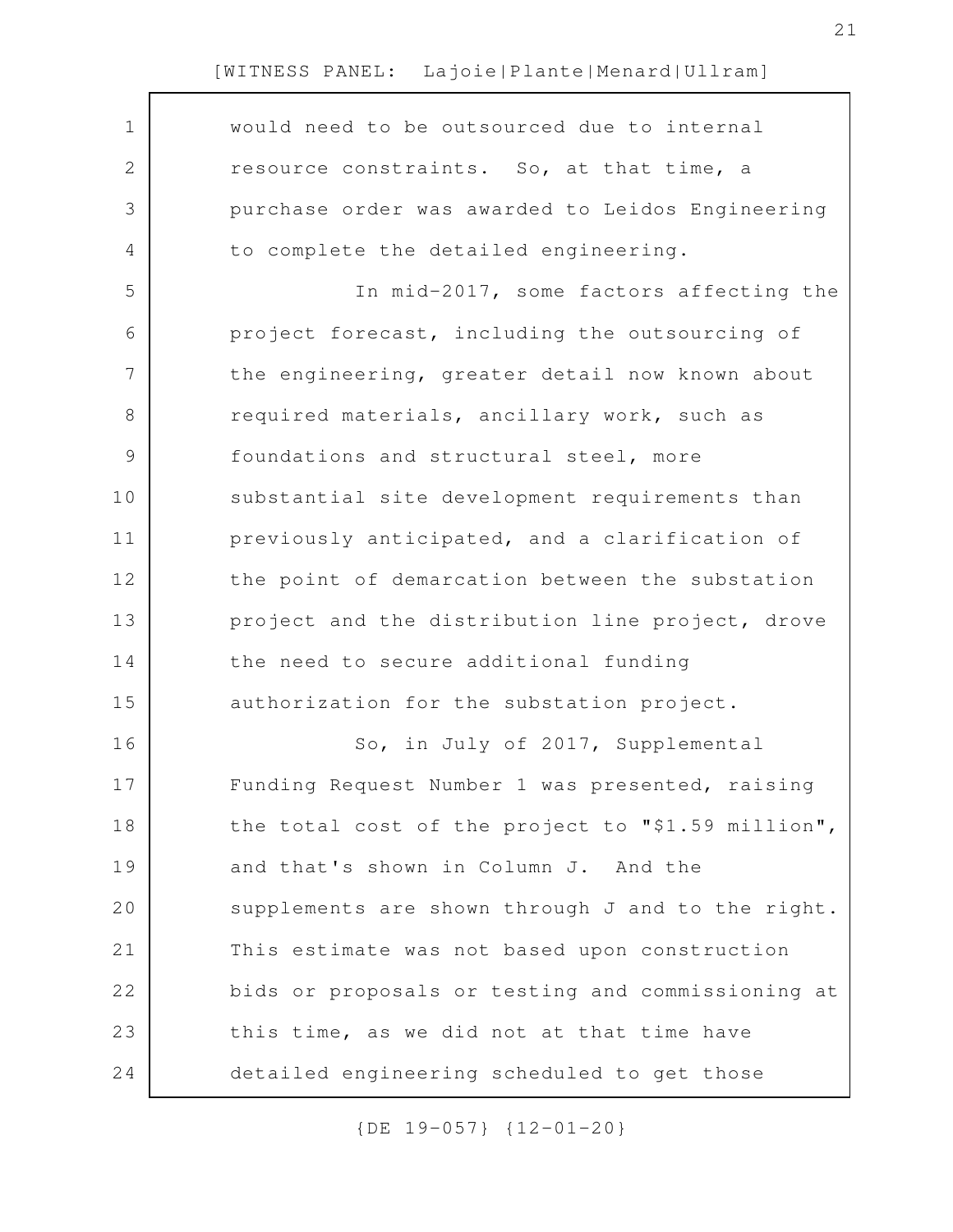proposals.

1

| $\overline{2}$ | So, eventually, the engineering                   |
|----------------|---------------------------------------------------|
| 3              | progresses, and we've issued requests for         |
| 4              | proposals for construction, testing and           |
| 5              | commissioning services, as well as land and       |
| 6              | right-of-way clearing, and environmental          |
| 7              | monitoring in the Fall of 2017. And, based on     |
| 8              | the pricing that was received from our vendors,   |
| $\mathcal{G}$  | it was apparent that additional funding would be  |
| 10             | necessary to complete the construction of the     |
| 11             | project. An estimate revision was completed by    |
| 12             | the Eversource Estimating group, which            |
| 13             | incorporated these new known cost elements,       |
| 14             | forming the basis for Supplemental Funding        |
| 15             | Request Number 2, which was initiated in November |
| 16             | of 2017 and approved in January of 2018, raising  |
| 17             | the total project cost to \$2.3 million.          |
| 18             | About that time we were getting into              |
| 19             | our construction. Actually, it was more like      |
| 20             | October. So, there was a little bit of overlap    |
| 21             | between the start of construction and the final   |
| 22             | submittal of Supplemental Funding Request Number  |
| 23             | 2. So, substation construction began in late      |
| 24             | 2017, and was completed and placed in service in  |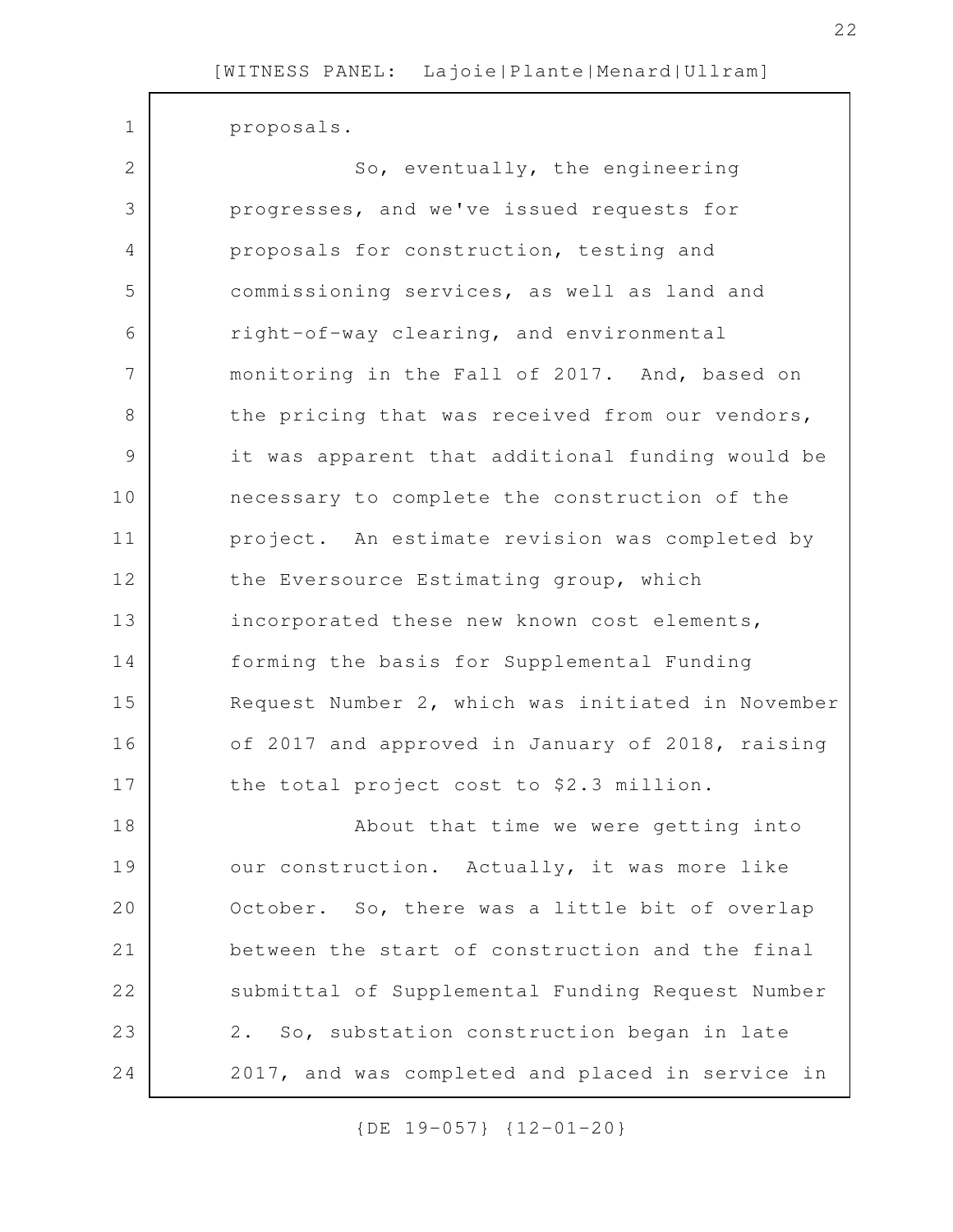early February of 2018. This construction process was not without its challenges. Several issues arose during construction that drove the cost up yet again. And these issues included resolution of some engineering challenges related to electrical clearances for switches. There were some issues with structural steel and poor fit-up, and that's kind of related to the fact that it's a very old substation, and the existing details were not up to snuff. And we also had an issue with the specifications for the transformer that were provided by the transformer manufacturer, which were different than what they actually shipped for a transformer. So, that caused us to have to revise our transformer foundation design. So, these issues arose over a very short period of time, during a relatively short construction period. And they were addressed expeditiously on site. However, the cost impact was not fully understood until early 2000 - excuse me, early February of 2018. The cost to resolve the issues in the field amounted to about \$364,000, including 1 2 3 4 5 6 7 8 9 10 11 12 13 14 15 16 17 18 19 20 21 22 23 24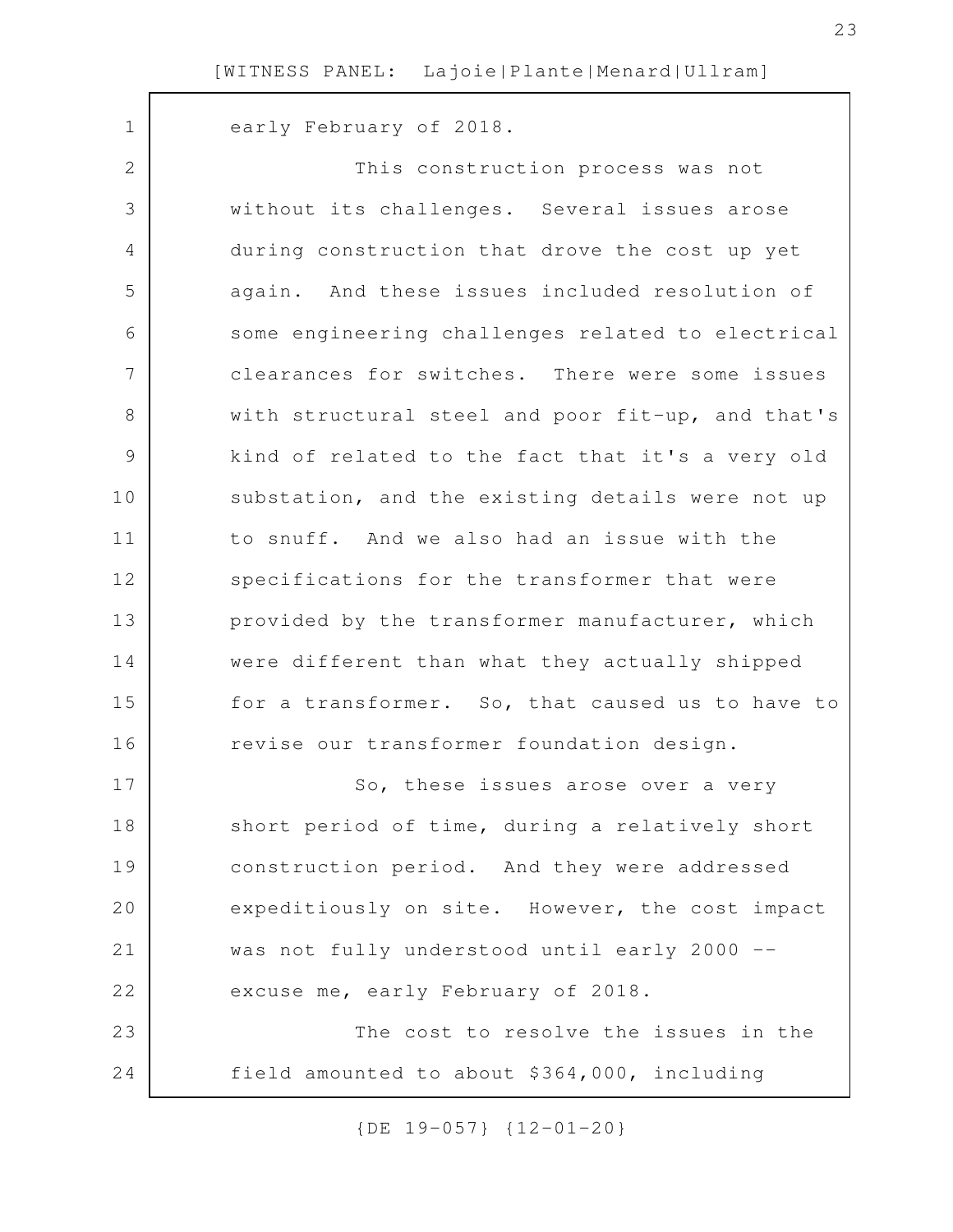| $\mathbf 1$    | indirect costs. And Supplement Number 3 was        |
|----------------|----------------------------------------------------|
| $\mathbf{2}$   | submitted in August of 2018, after a thorough      |
| 3              | validation and negotiation of these additional     |
| 4              | cost claims, and verification with Eversource      |
| 5              | Stores and our two materials and cost management   |
| 6              | systems that the transformer cost was properly     |
| $7\phantom{.}$ | represented on the work order.                     |
| $8\,$          | And, during the final reconciliation               |
| $\mathcal{G}$  | and closeout of the work order, Property           |
| 10             | Accounting questioned the cost treatment of the    |
| 11             | transformer on the work order, and determined      |
| 12             | that the full cost of the transformer must be      |
| 13             | charged to the work order, which drove the final   |
| 14             | Supplement Number 4, which raised the cost to      |
| 15             | \$3,190,000, which is shown in Column L.           |
| 16             | This transaction did take place in                 |
| 17             | 2019, which is why the project shows up with 2019  |
| 18             | plant in service. Column H, and you've got to      |
| 19             | move back to the left to get to that one, shows    |
| 20             | the value of the 2019 plant in service at about    |
| 21             | \$553,000, which is the result of this transaction |
| 22             | for the value of the transformer.                  |
| 23             | Hopefully, that helps you understand               |
| 24             | the -- kind of the evolution of one of our         |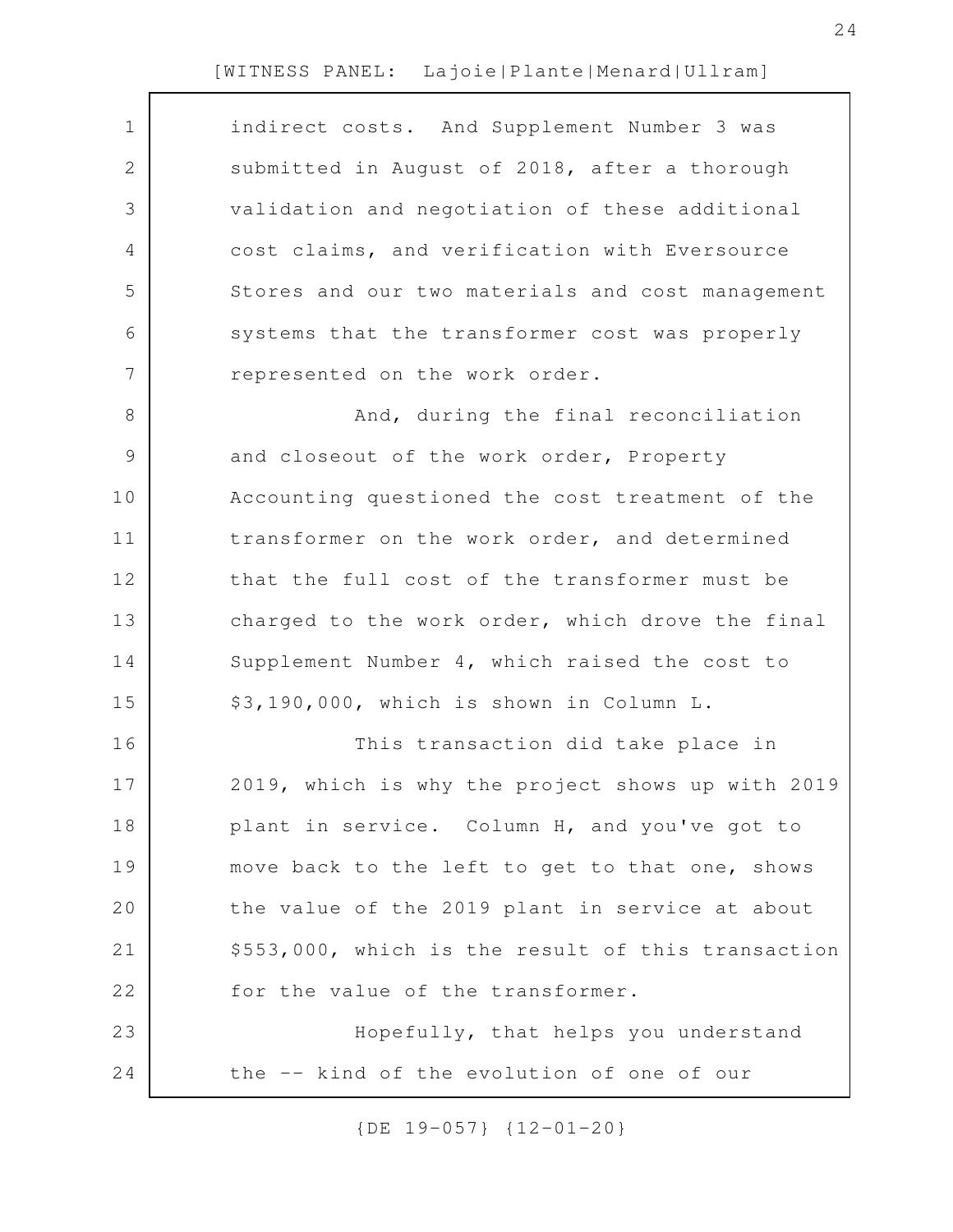| $\mathbf 1$   |   | projects, and how it's represented on this, on    |
|---------------|---|---------------------------------------------------|
| 2             |   | this report format.                               |
| 3             |   | BY MR. FOSSUM:                                    |
| 4             | Q | Mr. Plante, so, obviously, this sheet doesn't     |
| 5             |   | have all of the detail that you just went         |
| 6             |   | through. Is it fair to say then that this sheet   |
| 7             |   | really provides the beginning or the start of the |
| $\,8\,$       |   | information to allow the Staff to begin its       |
| $\mathcal{G}$ |   | review?                                           |
| 10            | Α | (Plante) Yes. I would say that's fair, Matt.      |
| 11            | Q | And is it also then fair to say that each of the  |
| 12            |   | various projects that are included in this        |
| 13            |   | attachment likewise have some measure of detail   |
| 14            |   | behind them that would be available to the Staff? |
| 15            | Α | (Plante) Yes.                                     |
| 16            | Q | And I assume it's fair to say that the Company is |
| 17            |   | willing and able to provide that detail when      |
| 18            |   | requested, and has done so when requested here?   |
| 19            | A | (Plante) Yes. That's true, Matt. We have          |
| 20            |   | provided all of the detail. It just so happens,   |
| 21            |   | on this West Rye one, some of the detail isn't    |
| 22            |   | represented on this sheet, although the detail    |
| 23            |   | has been provided to Staff.                       |
| 24            | Q | And, lastly, Mr. Plante, and then Mr. Lajoie      |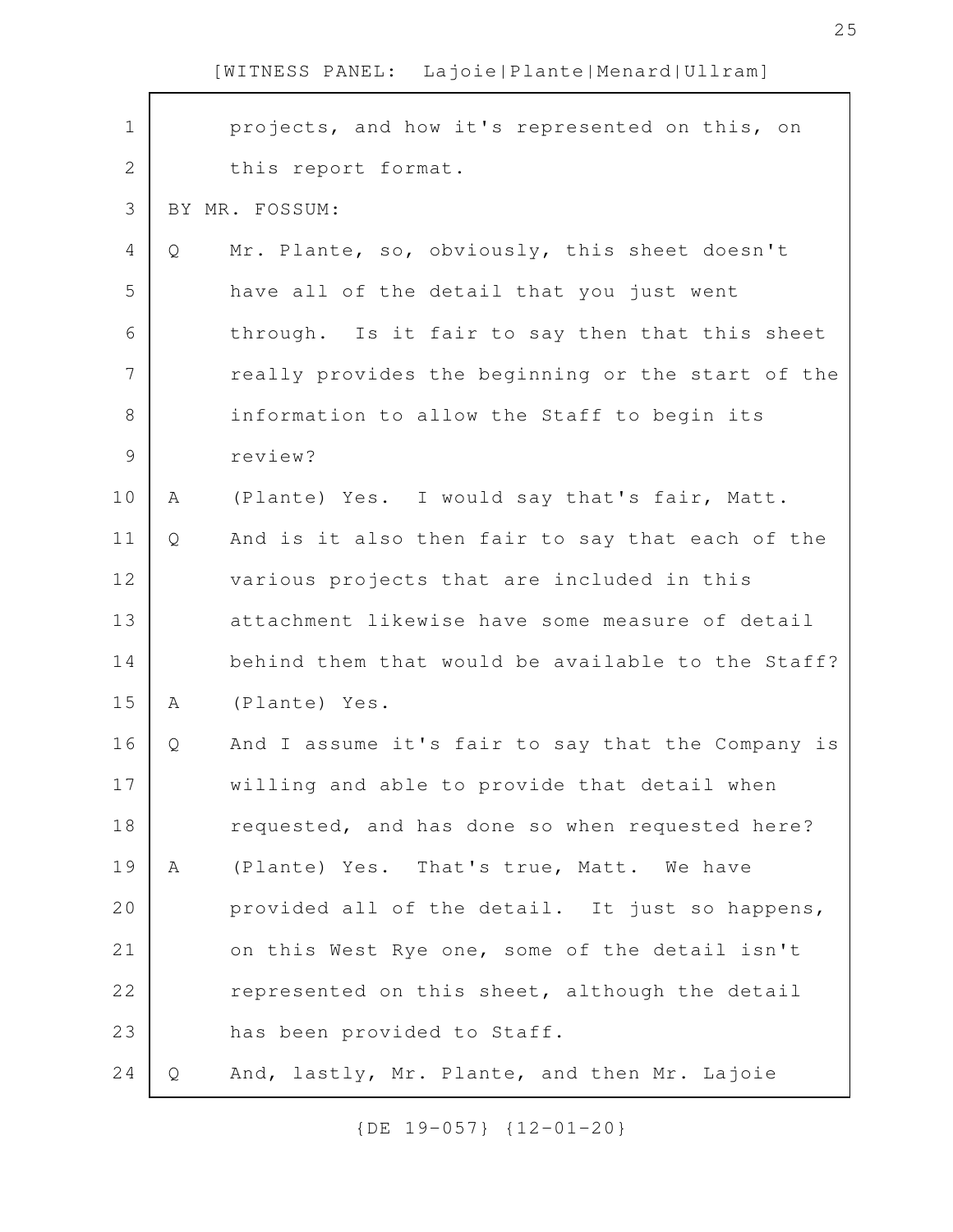Г

| $\mathbf 1$   |   | also, is it your position that each of the        |
|---------------|---|---------------------------------------------------|
| 2             |   | identified projects in this listing were prudent  |
| 3             |   | and that the costs for them are reasonable?       |
| 4             | Α | (Plante) Yes.                                     |
| 5             | Α | (Lajoie) Yes. That's correct.                     |
| 6             | Q | Thank you. Turning now to Ms. Menard and Ms.      |
| 7             |   | Ullram, and starting with Ms. Menard. Did you     |
| 8             |   | preview the costs of the various projects that    |
| $\mathcal{G}$ |   | are identified in the testimony of Mr. Lajoie and |
| 10            |   | Mr. Plante, and in particular those identified on |
| 11            |   | this spreadsheet?                                 |
| 12            | Α | (Menard) Yes.                                     |
| 13            | Q | And, after your review, what did you do with that |
| 14            |   | information?                                      |
| 15            | Α | (Menard) Working with the costs that were         |
| 16            |   | provided and the plant in service from 2019 that  |
| 17            |   | is shown in the attachment from Mr. Lajoie and    |
| 18            |   | Plante's testimony, we took the plant in service  |
| 19            |   | numbers, and then we calculated the revenue       |
| 20            |   | requirement associated with those plant in        |
| 21            |   | service figures for 2019. And the revenue         |
| 22            |   | requirement was calculated in accordance with the |
| 23            |   | Settlement Agreement and an illustrative example  |
| 24            |   | that we have provided as part of the rate case.   |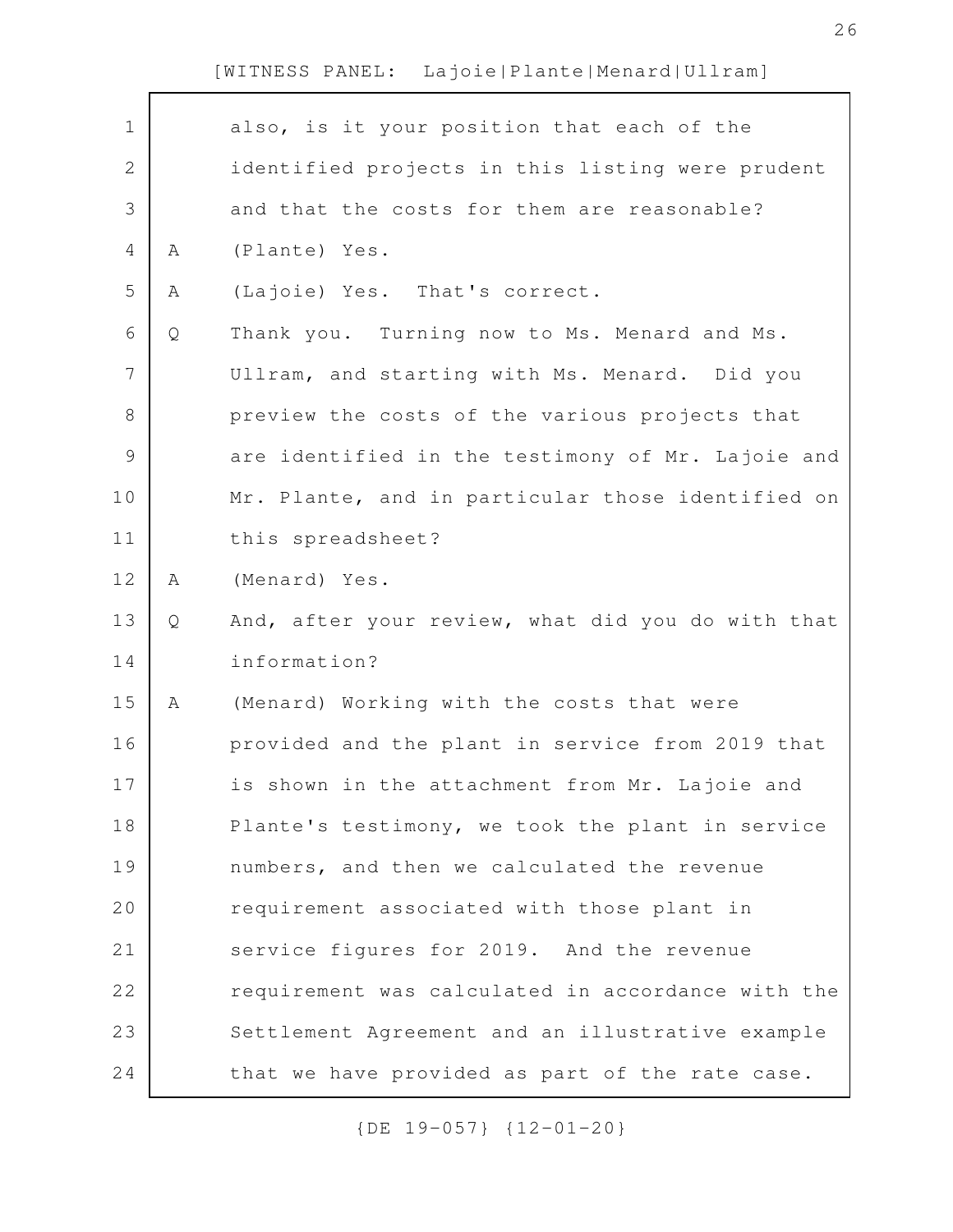| $\mathbf 1$    |   | And, so, consistent with that, we calculated the  |
|----------------|---|---------------------------------------------------|
| $\mathbf{2}$   |   | revenue requirement.                              |
| 3              |   | And then, we took that revenue                    |
| 4              |   | requirement, and I will let me Ms. Ullram speak   |
| 5              |   | to what was done with that revenue requirement to |
| 6              |   | turn it into a rate.                              |
| $7\phantom{.}$ | Α | (Ullram) Certainly. So, what we did, once         |
| $\,8\,$        |   | Ms. Menard calculated the revenue requirement for |
| $\mathcal{G}$  |   | the step adjustment, we, consistent with the      |
| 10             |   | Settlement, took the revenue requirements and     |
| 11             |   | allocated the step adjustment equally across all  |
| 12             |   | rate classes, which was in accordance with the    |
| 13             |   | Settlement, Section 14 of the Settlement.         |
| 14             | Q | Now, Ms. Ullram, in calculating that rate for     |
| 15             |   | this step adjustment, does that cover an entire   |
| 16             |   | year of rate recovery?                            |
| 17             | Α | (Ullram) No, it doesn't. Due to the fact that     |
| 18             |   | the rates aren't going into effect until January  |
| 19             |   | 1st, what we did was is we spread the step        |
| 20             |   | adjustment to be recovered over the seven months. |
| 21             |   | And that's actually shown in our -- the ELM/EAD   |
| 22             |   | exhibit, on Page -- give me a second. On Bates    |
| 23             |   | Page -- ELM/EAD, pardon me, ELM/EAD-2, and that's |
| 24             |   | Bates Page 046 of the Step Adjustment filing.     |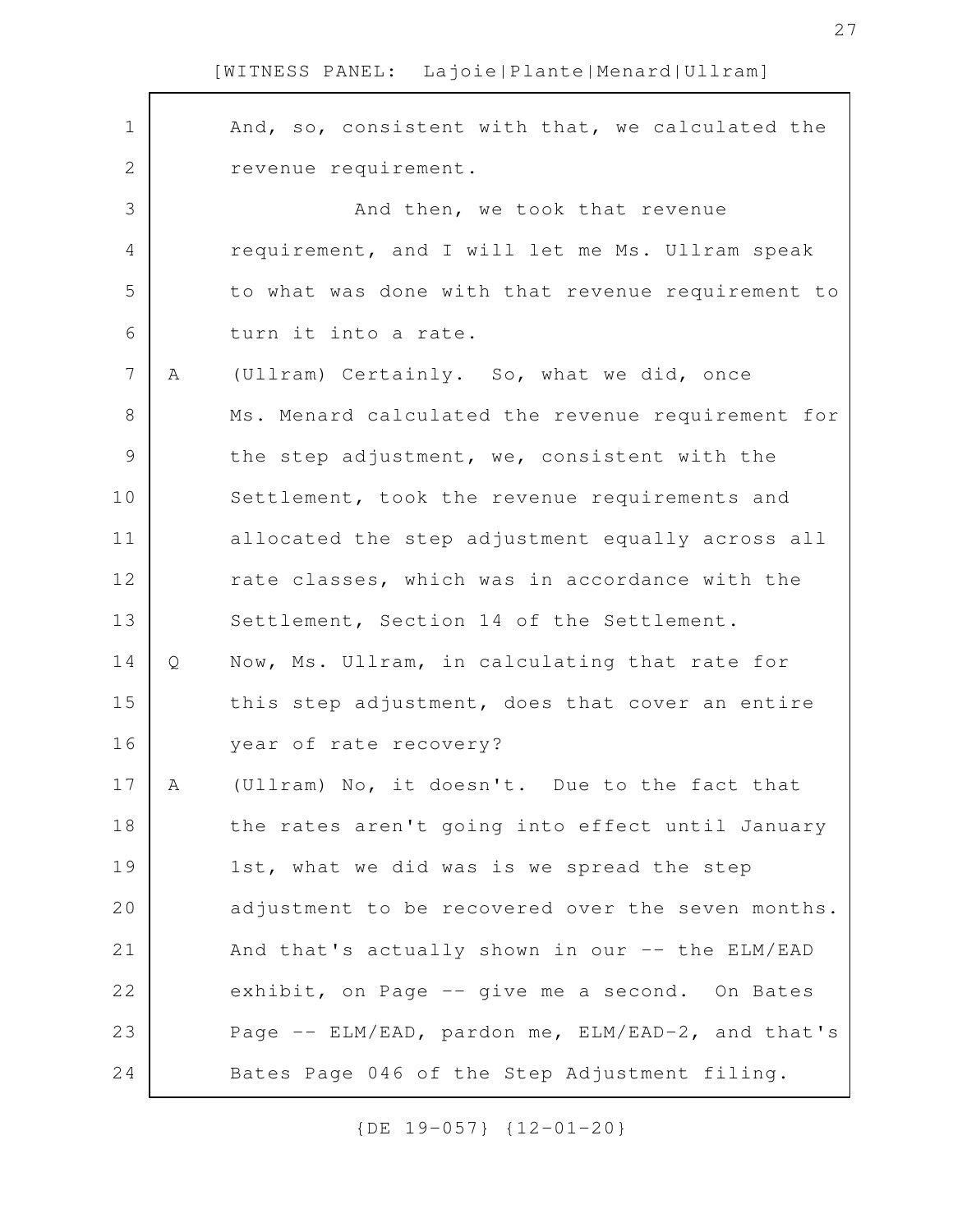| $\mathbf 1$  |   | And you can see that we allocated it over the      |
|--------------|---|----------------------------------------------------|
| $\mathbf{2}$ |   | seven months, to be recovered over the seven       |
| 3            |   | months.                                            |
| 4            | Q | And would you anticipate a similar issue           |
| 5            |   | occurring in future steps?                         |
| 6            | A | (Ullram) No. It's my understanding that each of    |
| 7            |   | the following step adjustments will be calculated  |
| $8\,$        |   | over an annual period.                             |
| $\mathsf 9$  | Q | Thanks. And, Ms. Menard, have you made any         |
| 10           |   | adjustments to the amounts that are included or    |
| 11           |   | that were included in the step?                    |
| 12           | Α | (Menard) Yes. There was one adjustment that was    |
| 13           |   | made. In the discovery phase, Staff had asked a    |
| 14           |   | question about one of our projects. And, upon      |
| 15           |   | further investigation, it was determined that the  |
| 16           |   | \$276,000 that is shown on Bates Page 096 of --    |
| 17           |   | sorry -- Exhibit -- it's in Exhibit 61, filed by   |
| 18           |   | Staff, on Bates Page 096. This was in response     |
| 19           |   | to a technical session request. And that           |
| 20           |   | \$276,837 associated with a particular project was |
| 21           |   | determined to be transmission-related assets, and  |
| 22           |   | therefore was removed from this step adjustment    |
| 23           |   | request.                                           |
| 24           |   | So, the revenue requirement changes                |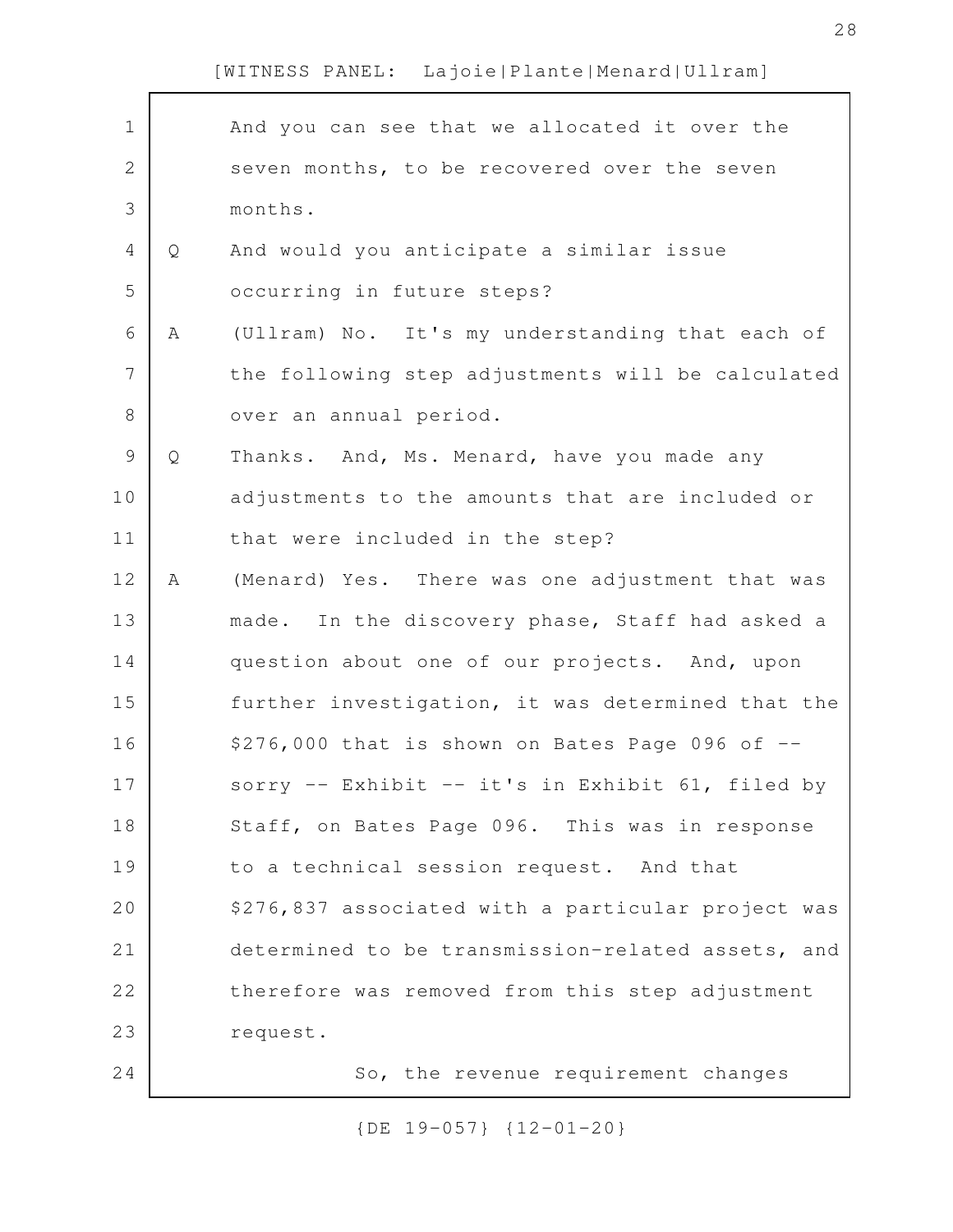Г

| $\mathbf 1$   |   | from an amount of 10,651,000 to 10,610,000, for   |
|---------------|---|---------------------------------------------------|
| $\mathbf{2}$  |   | about a \$40,000 decrease in the revenue          |
| 3             |   | requirement.                                      |
| 4             | Q | And, Ms. Ullram, does that change have any impact |
| 5             |   | on the rate calculation?                          |
| 6             | Α | (Ullram) We haven't actually rerun the entire     |
| 7             |   | rate design for the impact. However, it will      |
| 8             |   | reduce the allocation to each of the rate classes |
| $\mathcal{G}$ |   | slightly. However, I did a quick look at it, and  |
| 10            |   | since the total change to the revenue requirement |
| 11            |   | is really immaterial, as Ms. Menard pointed out,  |
| 12            |   | being only \$40,000, it's unlikely that the       |
| 13            |   | resulting decrease will impact what we had        |
| 14            |   | provided in ELM/EAD-4, Bates Page 051, for the    |
| 15            |   | estimated impact of a 650 kilowatt-hour           |
| 16            |   | customer's monthly bill, I don't have -- I don't  |
| 17            |   | believe it's going to impact that at all.         |
| 18            | Q | And, so, then is it fair to say that what's       |
| 19            |   | presented on -- it was Bates 051, or Bates 052 in |
| 20            |   | the red numbers, remains a representative         |
| 21            |   | calculation of the bill impact to a residential   |
| 22            |   | customer with this step adjustment?               |
| 23            | A | (Ullram) Yes. I agree that it does.               |
|               |   |                                                   |
| 24            | Q | And then, for -- I'll start with you, since       |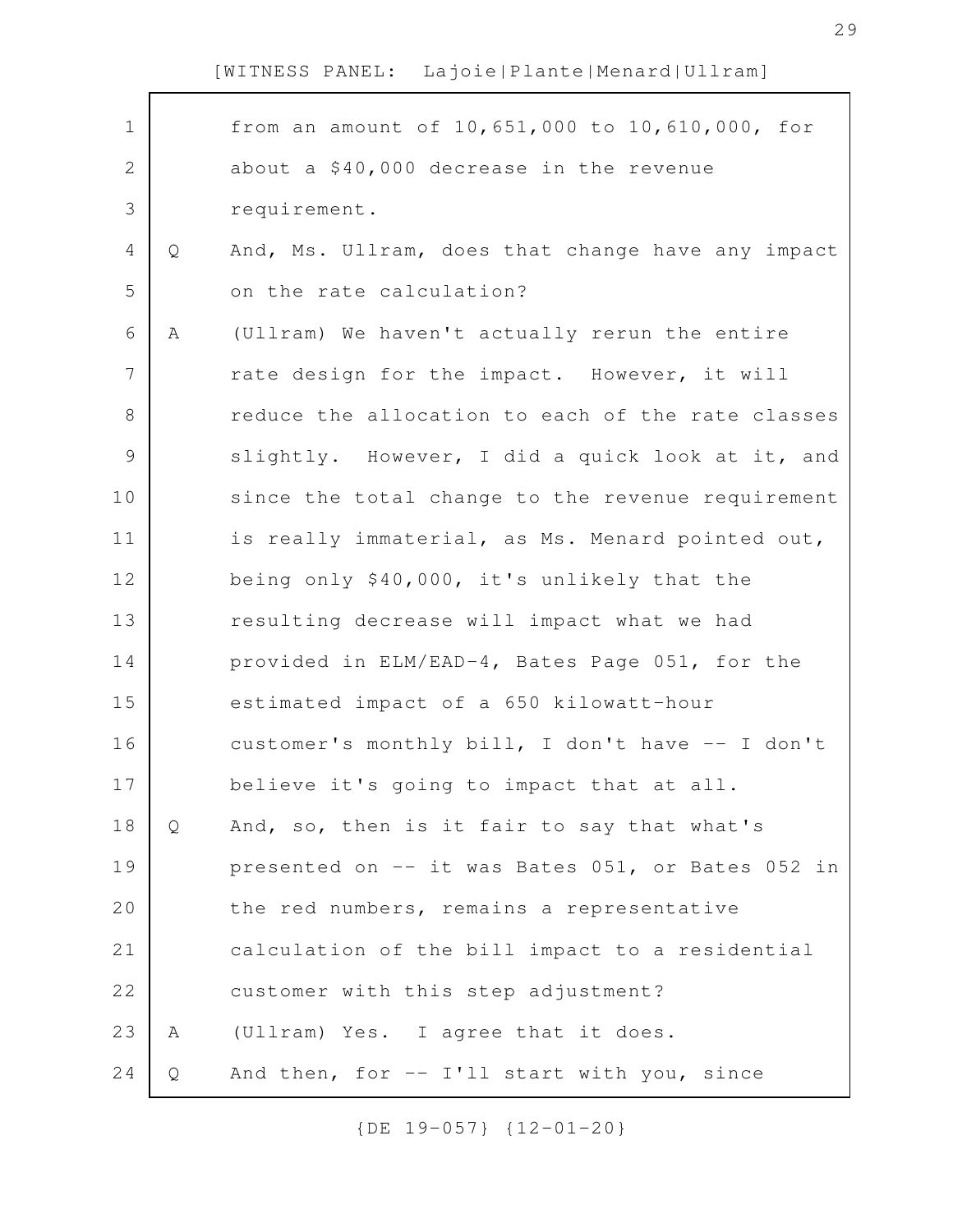| $\mathbf 1$   |   | you're unmuted. Then, is it your position, the    |
|---------------|---|---------------------------------------------------|
| $\mathbf{2}$  |   | Company's position, that the rates as calculated  |
| 3             |   | are just and reasonable and in the public         |
| 4             |   | interest?                                         |
| 5             | Α | (Ullram) Yes, they are.                           |
| 6             | Q | And, Ms. Menard, likewise, is it your position    |
| 7             |   | that the rates are just and reasonable and in the |
| 8             |   | public interest?                                  |
| $\mathcal{G}$ | Α | (Menard) Yes, they are.                           |
| 10            | Q | With that out of the way, I think I just have two |
| 11            |   | other questions, and it's pertaining to a         |
| 12            |   | particular issue that's been subject of some      |
| 13            |   | discussion in discovery.                          |
| 14            |   | Ms. Menard, during discovery, do you              |
| 15            |   | recall questions from the Staff about insurance   |
| 16            |   | and reimbursements?                               |
| 17            | Α | (Menard) Yes.                                     |
| 18            | Q | Could you very briefly explain that issue,        |
| 19            |   | including where that item shows up in materials   |
| 20            |   | before the Commissioners?                         |
| 21            | Α | (Menard) Yes. In Exhibit 59, which is -- there's  |
| 22            |   | an Attachment LGL/DLP-1, on Bates Page 027, black |
| 23            |   | Bates Page 027, Line 43, it's the last line on    |
| 24            |   | the page that's called the "Annual Projects",     |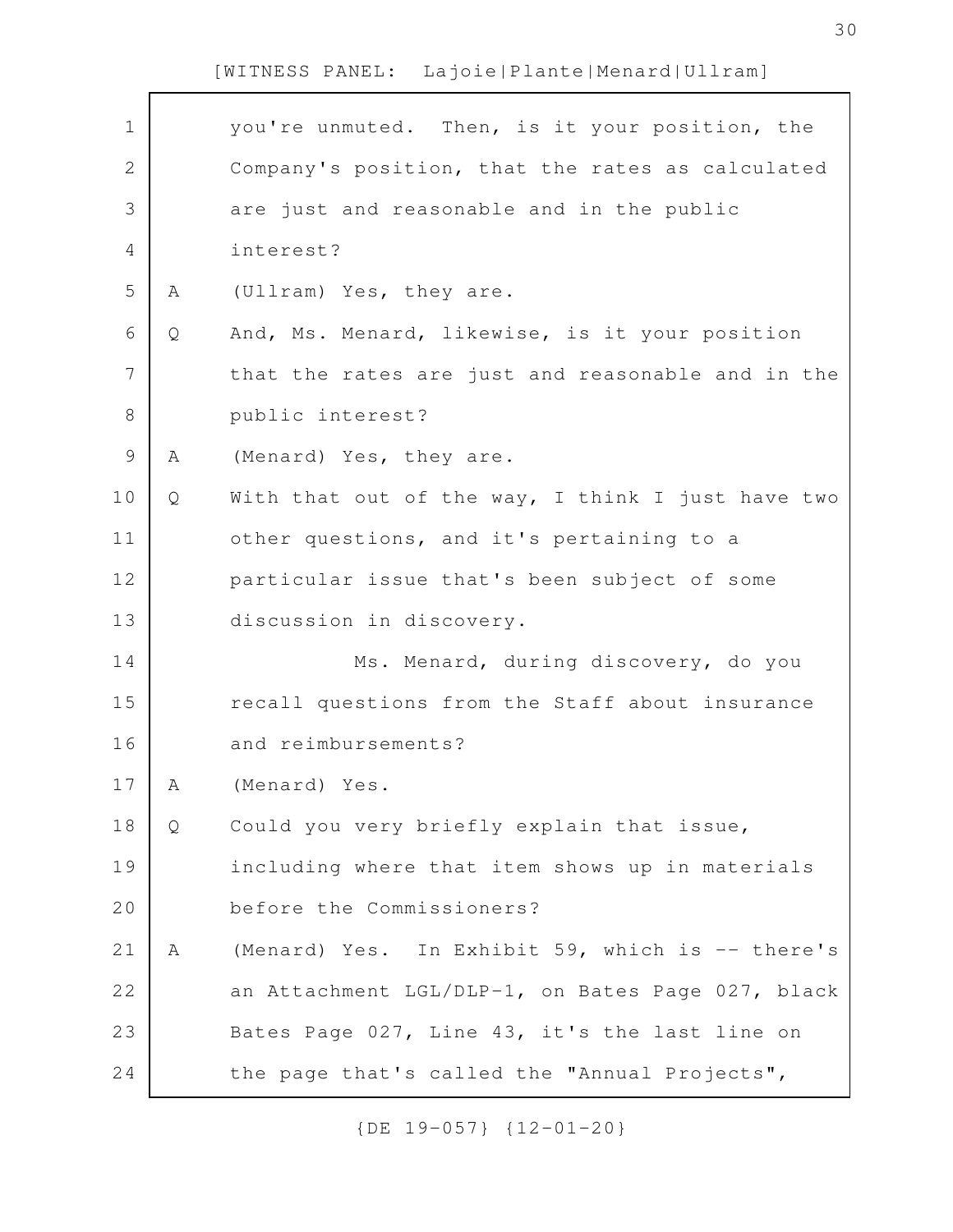$\sqrt{ }$ 

| $\mathbf 1$ | there is a project that is called "Insurance       |
|-------------|----------------------------------------------------|
| 2           | Claims", and it's titled "INS9R". And there's an   |
| 3           | amount for 2019 plant in service of \$1.7 million. |
| 4           | And, during discovery, we received some            |
| 5           | questions related to this project in particular,   |
| 6           | and a general request to understand the process.   |
| 7           | So, this particular project, as I said, was an     |
| $8\,$       | annual project. So, we use this project year       |
| $\mathsf 9$ | after year. And this project captures costs        |
| 10          | associated with damages to the Company's           |
| 11          | equipment that's caused by others.                 |
| 12          | So, for example, if a plow hits a pole,            |
| 13          | or there's a vehicle accident and the pole is      |
| 14          | damaged, or there's a dig-in, property is -- our   |
| 15          | equipment is damaged. And, when that damage        |
| 16          | occurs on the system, the process is we open up a  |
| 17          | work order, we collect the costs, make the         |
| 18          | repairs. And, once those repairs are done, the     |
| 19          | work order is considered "in service". The         |
| 20          | equipment is energized, it's used and useful, and  |
| 21          | it's considered "plant in service".                |
| 22          | Then, what we next will try to do is               |
| 23          | seek reimbursements for those damages from the     |
| 24          | causer of that damage. If we have a police         |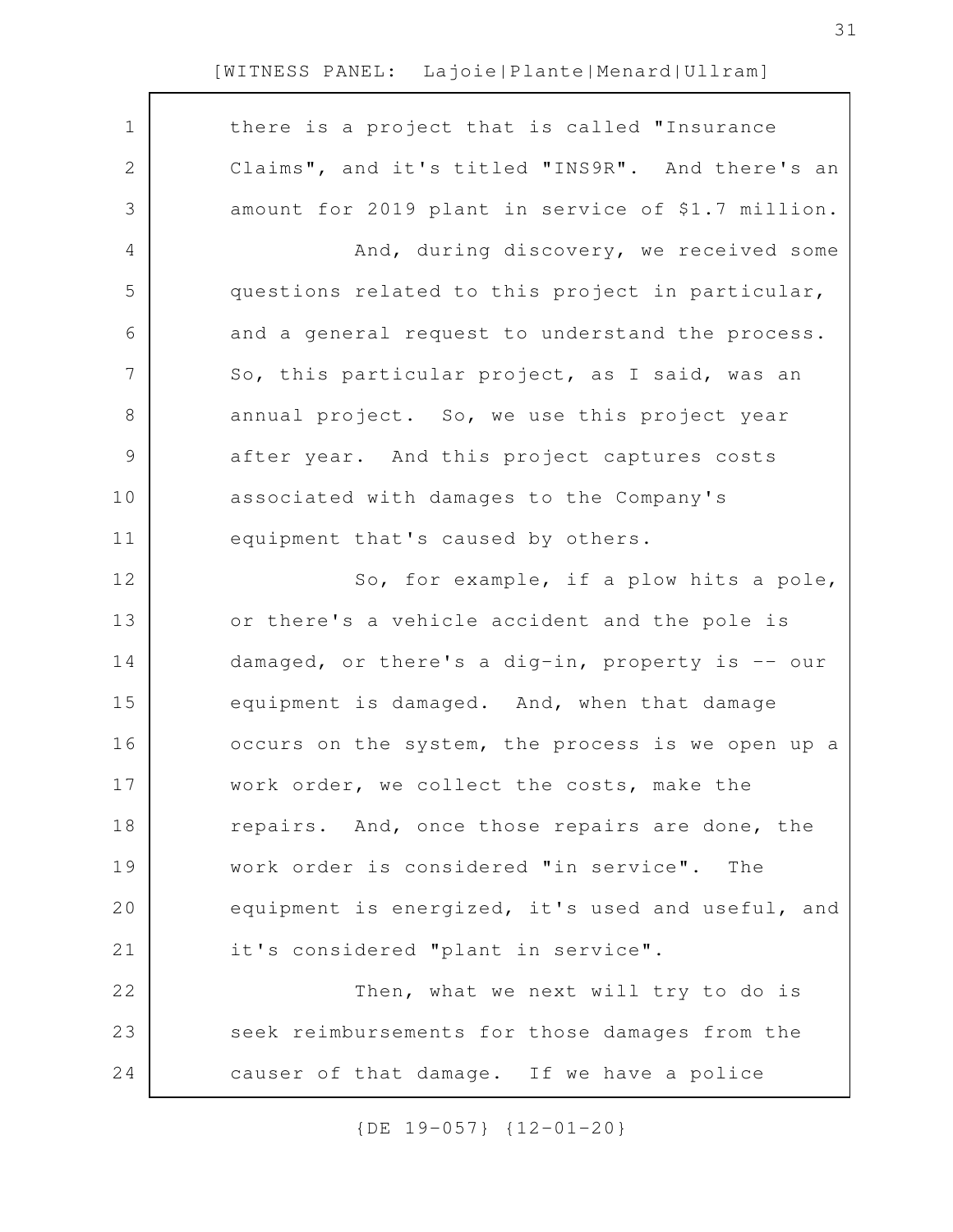| $\mathbf{1}$    | report or some other report that indicates the    |
|-----------------|---------------------------------------------------|
| 2               | causer of the damage, we will bill that person or |
| 3               | company for those damages. And, once we generate  |
| 4               | that bill, we generate a credit against the work  |
| 5               | order. And, after that credit is -- or, the bill  |
| 6               | is sent, that credit is against that work order,  |
| $7\overline{ }$ | then there is as separate process that is handled |
| 8               | by the Insurance Department at Eversource, to     |
| 9               | work with insurance companies or the individual   |
| 10              | to, essentially, recover those dollars. Could be  |
| 11              | through a payment plan or an outright payment,    |
| 12              | could go to a collection agency, whatever the     |
| 13              | process is. But that's kind of a separate         |
| 14              | process.                                          |
| 15              | So, the Staff had a number of questions           |
|                 |                                                   |

about how the accounting of these costs occurred, how the reimbursements were applied. And, in the end, we had a short period of time to really fully go through all of the detail associated with the accounting and the process. So, we addressed the majority of Staff's questions, but there are still a few outstanding items that we would need to work through. And we'd like to continue that process through the audit. There 16 17 18 19 20 21 22 23 24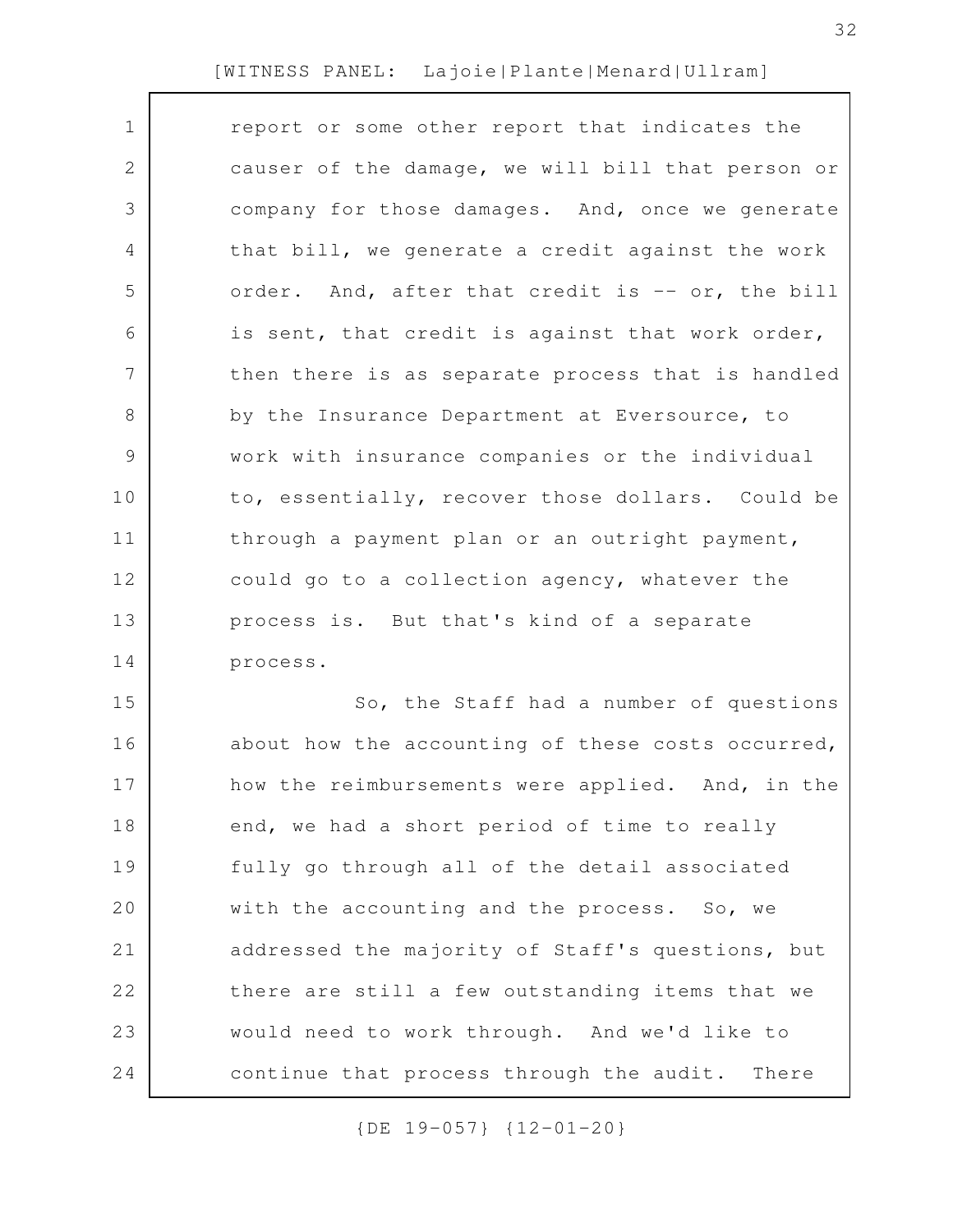| $\mathbf 1$    |   | is -- there is a simultaneous audit that is     |
|----------------|---|-------------------------------------------------|
| 2              |   | occurring on this step adjustment.              |
| 3              |   | So, through that process, we would              |
| 4              |   | intend to address any unresolved concerns that  |
| 5              |   | Staff and Audit has. And we also are hopeful    |
| 6              |   | that this will also be part of the business     |
| $\overline{7}$ |   | process audit, the business process review      |
| 8              |   | process as well, so that we can get             |
| $\mathsf 9$    |   | comfortable -- Staff comfortable with the way   |
| 10             |   | that Eversource handles this. Or, if there is   |
| 11             |   | other ways to handle the insurance claims, we   |
| 12             |   | would be open to that as well.                  |
| 13             | Q | And so, but subject to the -- just for clarity, |
| 14             |   | subject to the audit, what is the -- the amount |
| 15             |   | that was included in the filing for this        |
| 16             |   | particular project is included in full in the   |
| 17             |   | step, is that correct?                          |
| 18             | Α | Yes. So, \$1.7 million is included in full in   |
| 19             |   | this step.                                      |
| 20             | Q | And subject to the audit?                       |
| 21             | Α | Correct.                                        |
| 22             |   | MR. FOSSUM: Thank you. That's what I            |
| 23             |   | have for direct.                                |
| 24             |   | CHAIRWOMAN MARTIN: All right. Thank             |
|                |   |                                                 |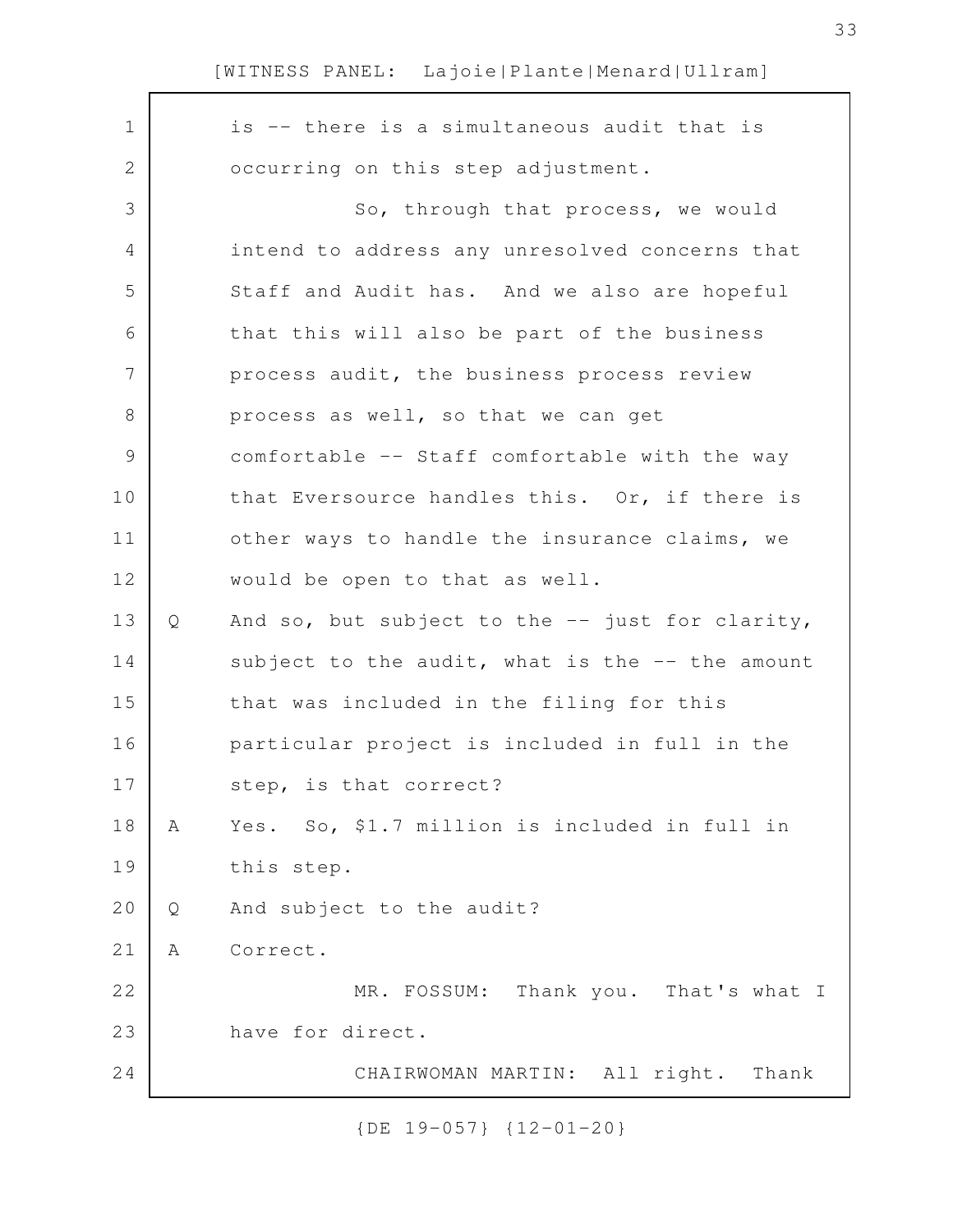you. Mr. Coffman? [No indication given.] CHAIRWOMAN MARTIN: Mr. Coffman, can you hear me? MR. COFFMAN: Yes. I'm here. CHAIRWOMAN MARTIN: Did you have questions for cross? MR. COFFMAN: No questions, Your Honor. CHAIRWOMAN MARTIN: Thank you. All right. Mr. Buckley. MR. BUCKLEY: Thank you, Madam Chair. So, good morning, Ms. Menard, Ms. Ullram, Mr. Lajoie, and Mr. Plante. I'm going to begin my cross-examination today by introducing Exhibits 60 and 61. Staff submitted two prefiled exhibits for this hearing that I'm going to ask the panel to provide some foundation for, so that they may be accepted into the record as full exhibits. **CROSS-EXAMINATION** BY MR. BUCKLEY: Q The first is Exhibit 60. And this question, as with all of my questions today, will go to whoever on the panel feels most able to answer 1 2 3 4 5 6 7 8 9 10 11 12 13 14 15 16 17 18 19 20 21 22 23 24

[WITNESS PANEL: Lajoie|Plante|Menard|Ullram]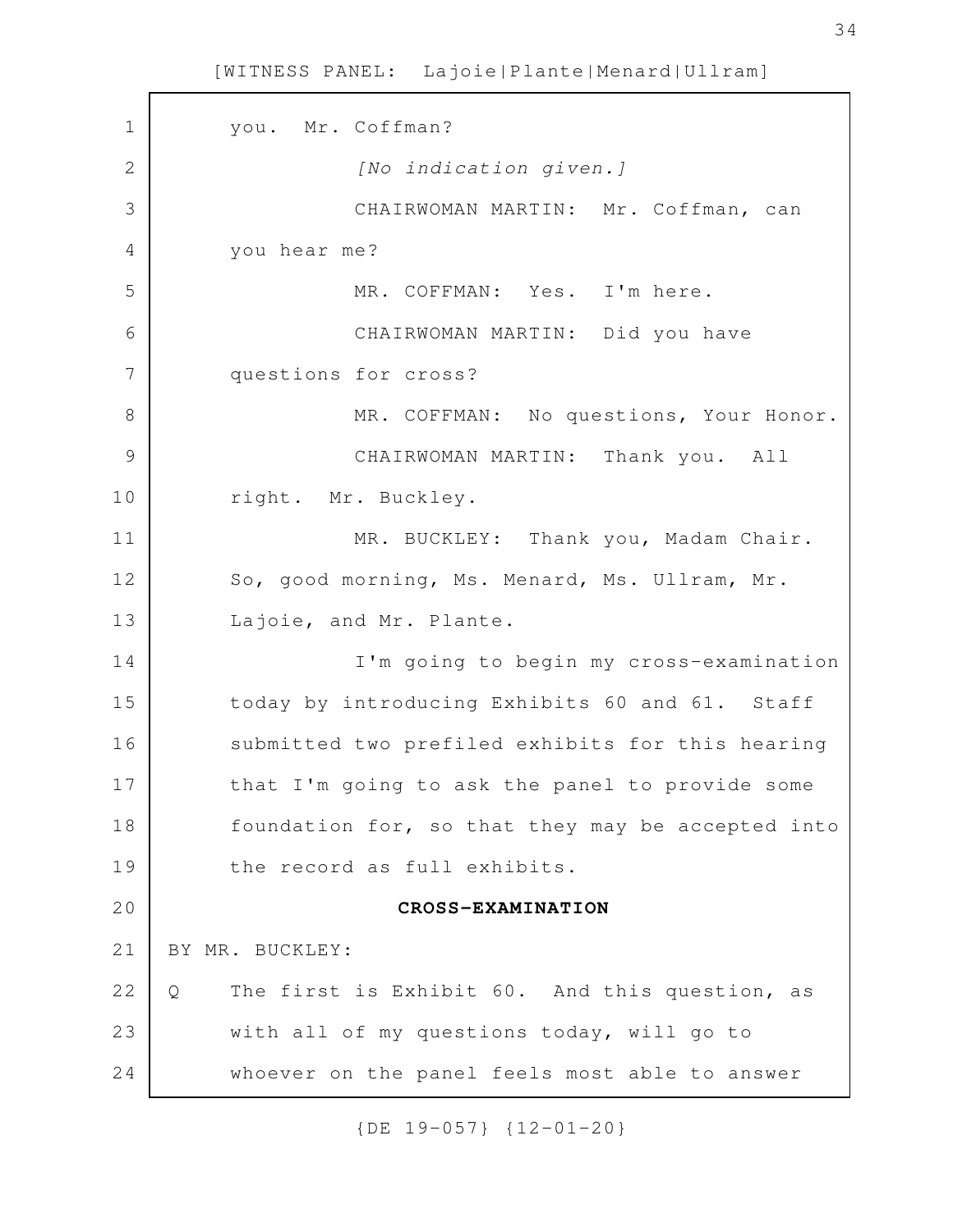| $\mathbf 1$   |   | it.                                               |
|---------------|---|---------------------------------------------------|
| $\mathbf{2}$  |   | So, do you recognize Exhibit 60,                  |
| 3             |   |                                                   |
|               |   | labeled Bates Pages 1 through 69?                 |
| 4             | Α | (Menard) Yes.                                     |
| 5             | Α | (Plante) Yes.                                     |
| 6             | Q | And these were data requests submitted by you or  |
| 7             |   | others or submitted -- data responses submitted   |
| $8\,$         |   | by you or others in your company, in response to  |
| $\mathcal{G}$ |   | requests from Staff, is that correct?             |
| 10            | A | (Plante) Yes.                                     |
| 11            | Α | (Menard) Yes.                                     |
| 12            | Α | (Lajoie) Yes.                                     |
| 13            | Q | And, now, turning to Exhibit 61, there are three  |
| 14            |   | distinct sections within Exhibit 61, that each of |
| 15            |   | which has what I might describe as a "title page" |
| 16            |   | for ease of navigation. I'm going to ask you for  |
| 17            |   | your familiarity with those sections              |
| 18            |   | individually.                                     |
| 19            |   | Do you recognize Exhibit 61, Bates Page           |
| 20            |   | 001 through 073, which consists of Project        |
| 21            |   | Authorization Forms and Supplement Request Forms  |
| 22            |   | for the West Rye Substation?                      |
| 23            | A | (Plante) Yes.                                     |
| 24            | А | (Menard) Yes.                                     |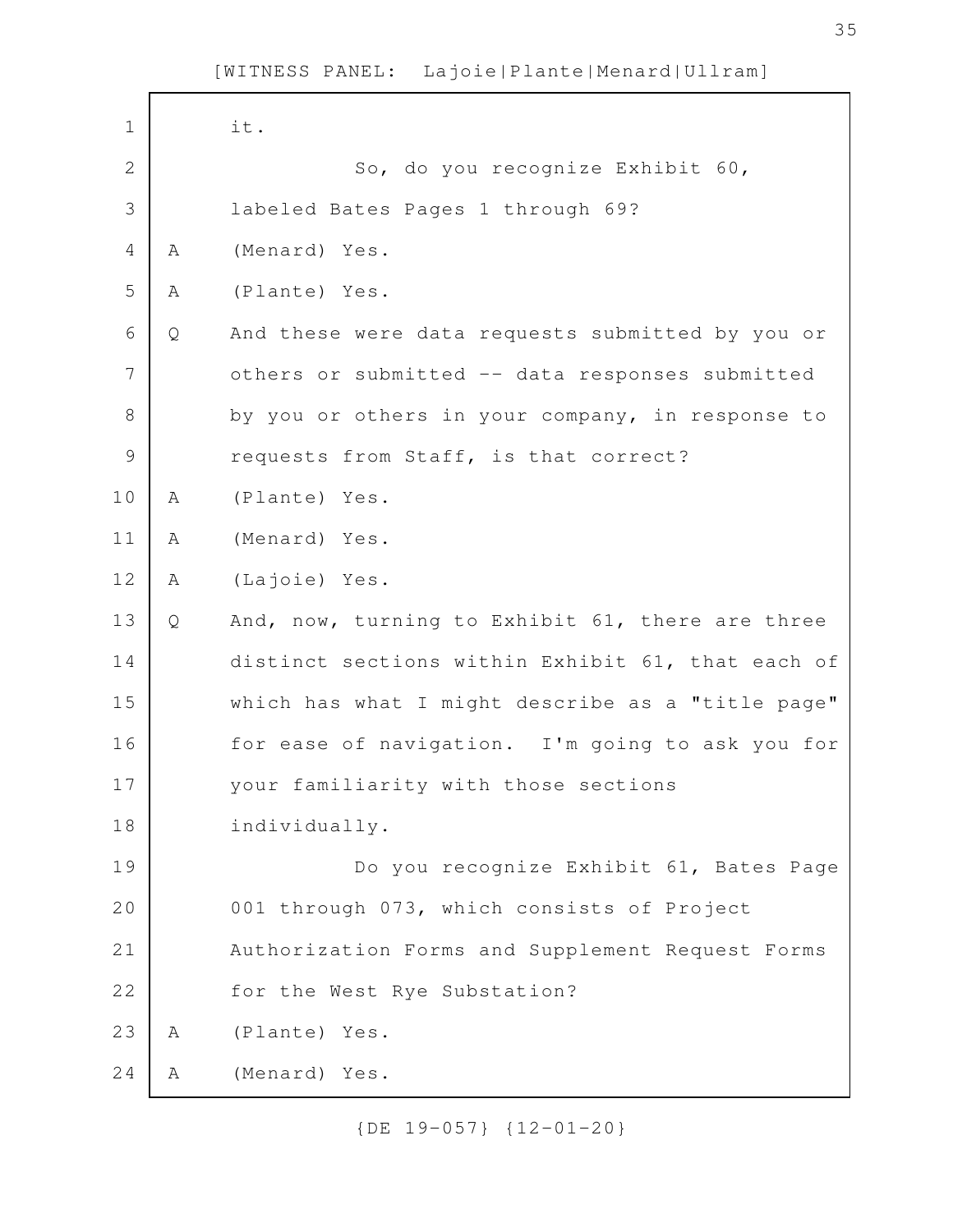| $\mathbf 1$    | Α | (Lajoie) Yes.                                     |
|----------------|---|---------------------------------------------------|
| $\mathbf{2}$   | Q | And these forms were completed by you or somebody |
| 3              |   | in your company, and provided in response to      |
| 4              |   | Staff Discovery Requests Set 17, I believe, is    |
| 5              |   | that correct?                                     |
| 6              | Α | (Menard) Correct.                                 |
| $\overline{7}$ | Α | (Lajoie) Yes.                                     |
| 8              | Q | And do you recognize Exhibit 61, Bates Page 079   |
| $\mathsf{S}$   |   | through 094, which consists of a Project          |
| 10             |   | Authorization Form and Supplement Request Form    |
| 11             |   | for the North Road Substation Equipment           |
| 12             |   | Replacement Project?                              |
| 13             | A | (Plante) Yes.                                     |
| 14             | Α | (Menard) Yes.                                     |
| 15             | Q | And these forms were completed by you, or someone |
| 16             |   | in your company, and provided in response to      |
| 17             |   | Staff Discovery Requests, I believe in Set 17, is |
| 18             |   | that correct?                                     |
| 19             | A | (Lajoie) Yes.                                     |
| 20             | Α | (Plante) Yes.                                     |
| 21             | Q | And do you recognize Exhibit 61, Bates Page 096,  |
| 22             |   | which is the technical session data request       |
| 23             |   | spoken of earlier, labeled as "TS 4-002?          |
| 24             | Α | (Menard) Yes.                                     |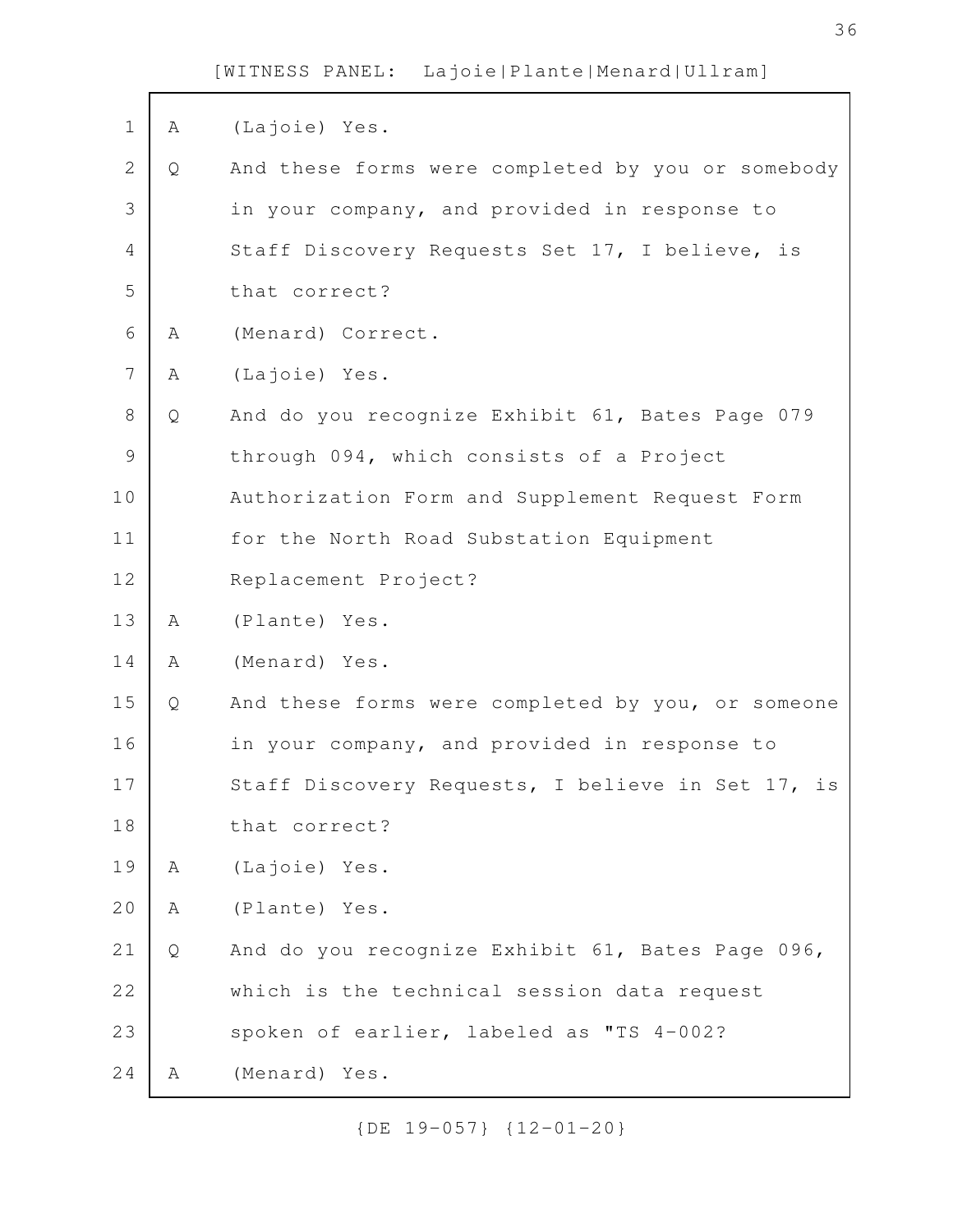A (Plante) Yes. Q And this response was completed by you, or someone at your company, and provided to Staff via a data response? A (Menard) Correct. A (Plante) Yes. A (Lajoie) Yes. MR. BUCKLEY: Given the foundation that the Company has just provided, Staff moves to admit Exhibits 60 and 61 as full exhibits to the proceeding. CHAIRWOMAN MARTIN: Any objection? MR. FOSSUM: No objection. CHAIRWOMAN MARTIN: Mr. Coffman, I'm sorry, I didn't see you. Do you have any objection? [No indication given.] CHAIRWOMAN MARTIN: Mr. Coffman, can you hear me? MR. COFFMAN: Yes. No questions. CHAIRWOMAN MARTIN: Any objection? MR. COFFMAN: No objection. CHAIRWOMAN MARTIN: Okay. Thank you. We will strike ID on those exhibits and add them 1 2 3 4 5 6 7 8 9 10 11 12 13 14 15 16 17 18 19 20 21 22 23 24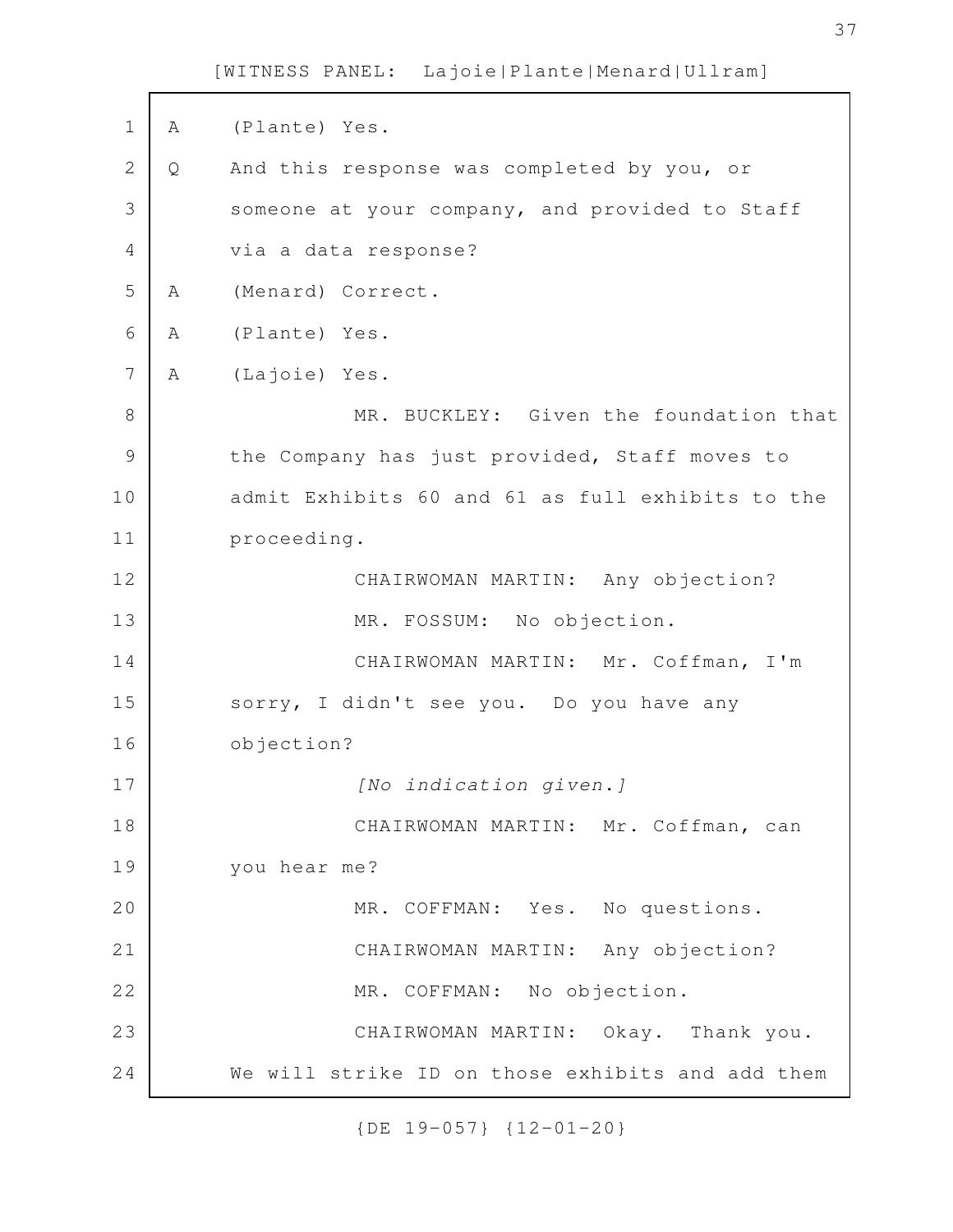| $\mathbf 1$    |   | as full exhibits.                                 |
|----------------|---|---------------------------------------------------|
| $\overline{2}$ |   | MR. BUCKLEY: Thank you.                           |
| 3              |   | BY MR. BUCKLEY:                                   |
| 4              | Q | Now, at a high level, would it be accurate to say |
| 5              |   | that we are here today to discuss a step increase |
| 6              |   | associated with plant in service in 2019,         |
| 7              |   | consistent with the Settlement Agreement pending  |
| 8              |   | before the Commission in the Company's rate case? |
| 9              | Α | (Menard) Yes.                                     |
| 10             | Α | (Lajoie) Yes.                                     |
| 11             | Α | (Plante) Yes.                                     |
| 12             | Q | And that step represents an increase in the       |
| 13             |   | Company's revenue requirement of approximately    |
| 14             |   | \$10.6 million, which is just below the \$11      |
| 15             |   | million cap described in the Settlement Agreement |
| 16             |   | to that rate case, is that correct?               |
| 17             | Α | (Menard) Correct.                                 |
| 18             | Q | And that revenue requirement is derived from      |
| 19             |   | approximately \$125 million worth of plant that   |
| 20             |   | went into service in 2019, is that correct?       |
| 21             | Α | (Menard) Yes.                                     |
| 22             | Q | And these are all projects which the Company has  |
| 23             |   | placed a significant amount of planning behind,   |
| 24             |   | is that correct?                                  |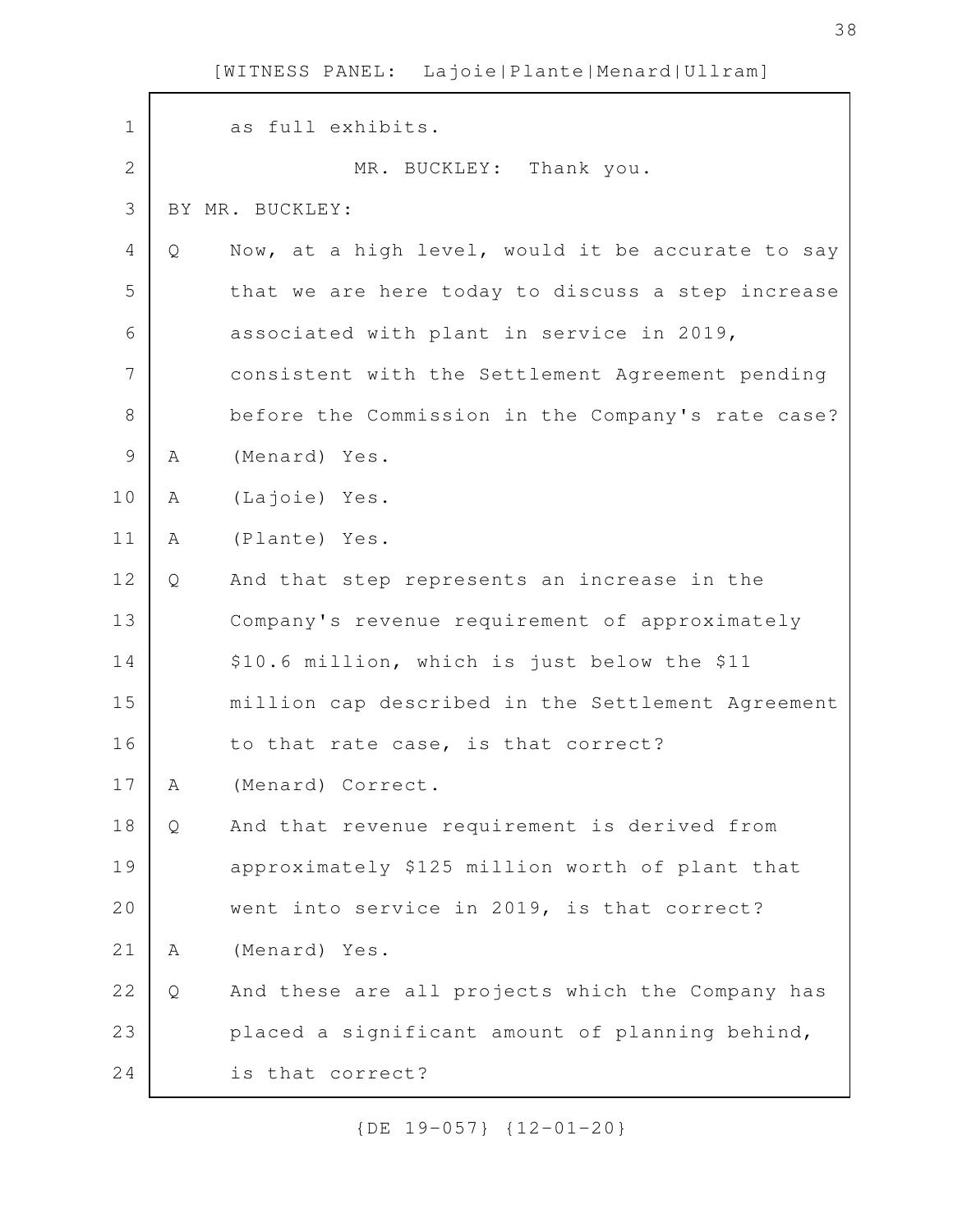| $\mathbf 1$    | A | (Menard) Yes.                                     |
|----------------|---|---------------------------------------------------|
|                |   |                                                   |
| $\overline{2}$ | Q | And, as described in the Lajoie and Plante        |
| 3              |   | testimony, at Exhibit 59, Bates 011 through 012,  |
| 4              |   | the Company identifies these projects through a   |
| 5              |   | Planning group, which uses specific capital       |
| 6              |   | spending requests to develop five-year models     |
| 7              |   | which represent the projects the Company plans to |
| 8              |   | complete over the next five years, is that        |
| $\mathcal{G}$  |   | correct?                                          |
| 10             | A | (Lajoie) There were detailed plans for the first  |
| 11             |   | two years, and then broader categories for years  |
| 12             |   | three through five, without -- without always     |
| 13             |   | specific projects identified within those         |
| 14             |   | categories.                                       |
| 15             | Q | And when you say "without always", is it more     |
| 16             |   | common to have specific projects identified in    |
| 17             |   | year four and five or is it less common?          |
| 18             | A | (Lajoie) Less common. The year four and five      |
| 19             |   | projects are likely multiyear projects that we'll |
| 20             |   | be carrying over for years perhaps one through    |
| 21             |   | five or one through four, or, you know, two       |
| 22             |   | through four.                                     |
| 23             |   | Specific single-year projects are                 |
| 24             |   | typically not identified in those latter years,   |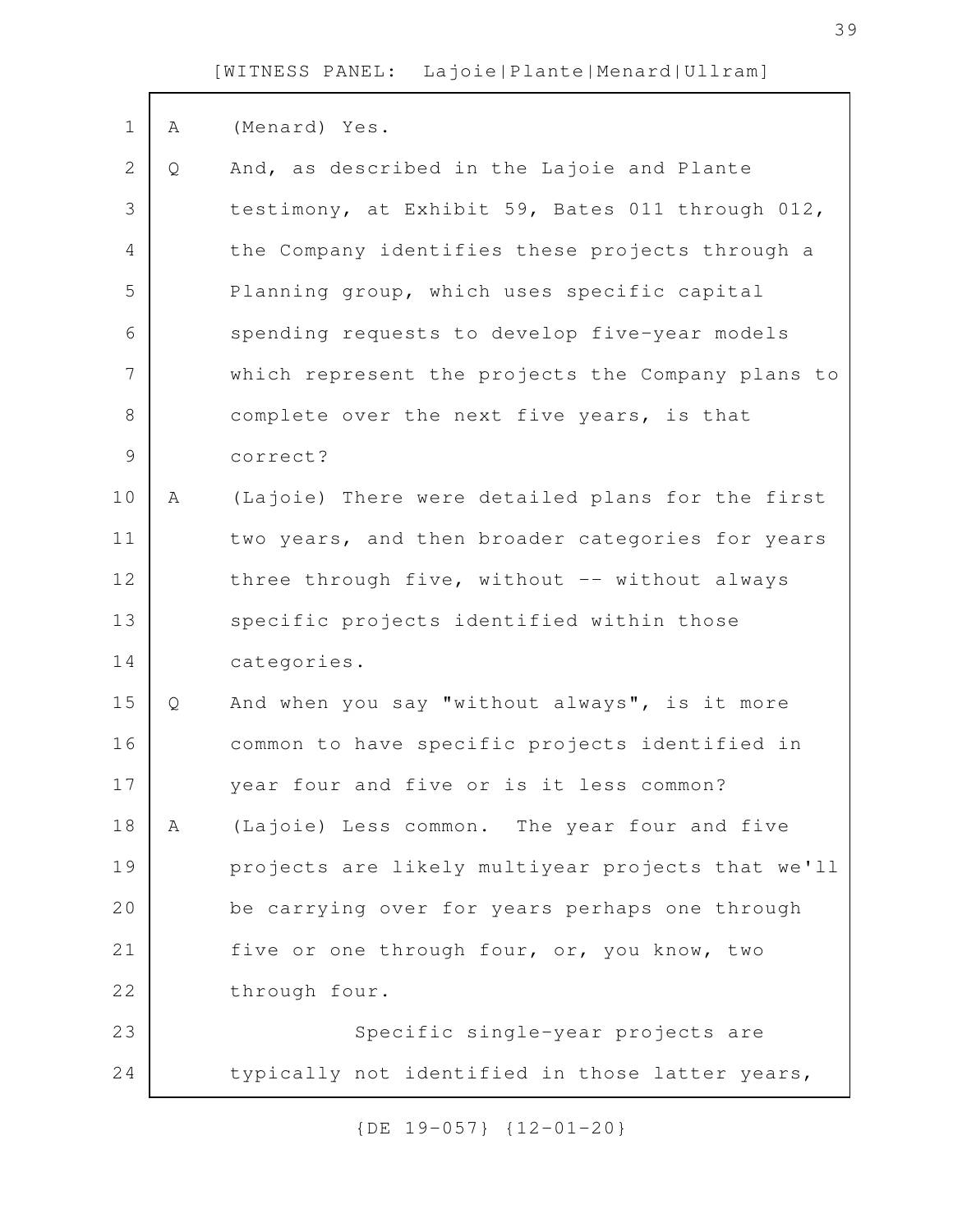| $\mathbf 1$    | but are as a result of anticipated demands on the |
|----------------|---------------------------------------------------|
| 2              | system that require investment in various         |
| 3              | categories. So, for example, we anticipate there  |
| 4              | will be load growth in future years. So, without  |
| 5              | knowing specifically where that project might be, |
| 6              | we know that we're going to need some money to    |
| 7              | spend on remediating overloaded conductors for    |
| 8              | facilities in years four and five.                |
| $\overline{9}$ | We know that the plan is to invest in             |
| 10             | small reliability projects through the five-year  |
| 11             | plan. So, there's a category for small            |
| 12             | reliability projects that would go out in future  |
| 13             | years. But most of the reliability, many          |
| 14             | reliability investments are a function of events  |
| 15             | that happen. We may have a particular area that   |
| 16             | experiences a lot of tree-related outages. And    |
| 17             | we have already trimmed the area. So, a solution  |
| 18             | might be to put up covered wire. But, since       |
| 19             | that's kind of a reactive thing, I can't tell you |
| 20             | where, five years from now, I'm going to need to  |
| 21             | put up covered wire. I just know that somewhere   |
| 22             | on the thousands of miles of distribution system  |
| 23             | that the Company maintains in the State of New    |
| 24             | Hampshire, we anticipate there will be problems   |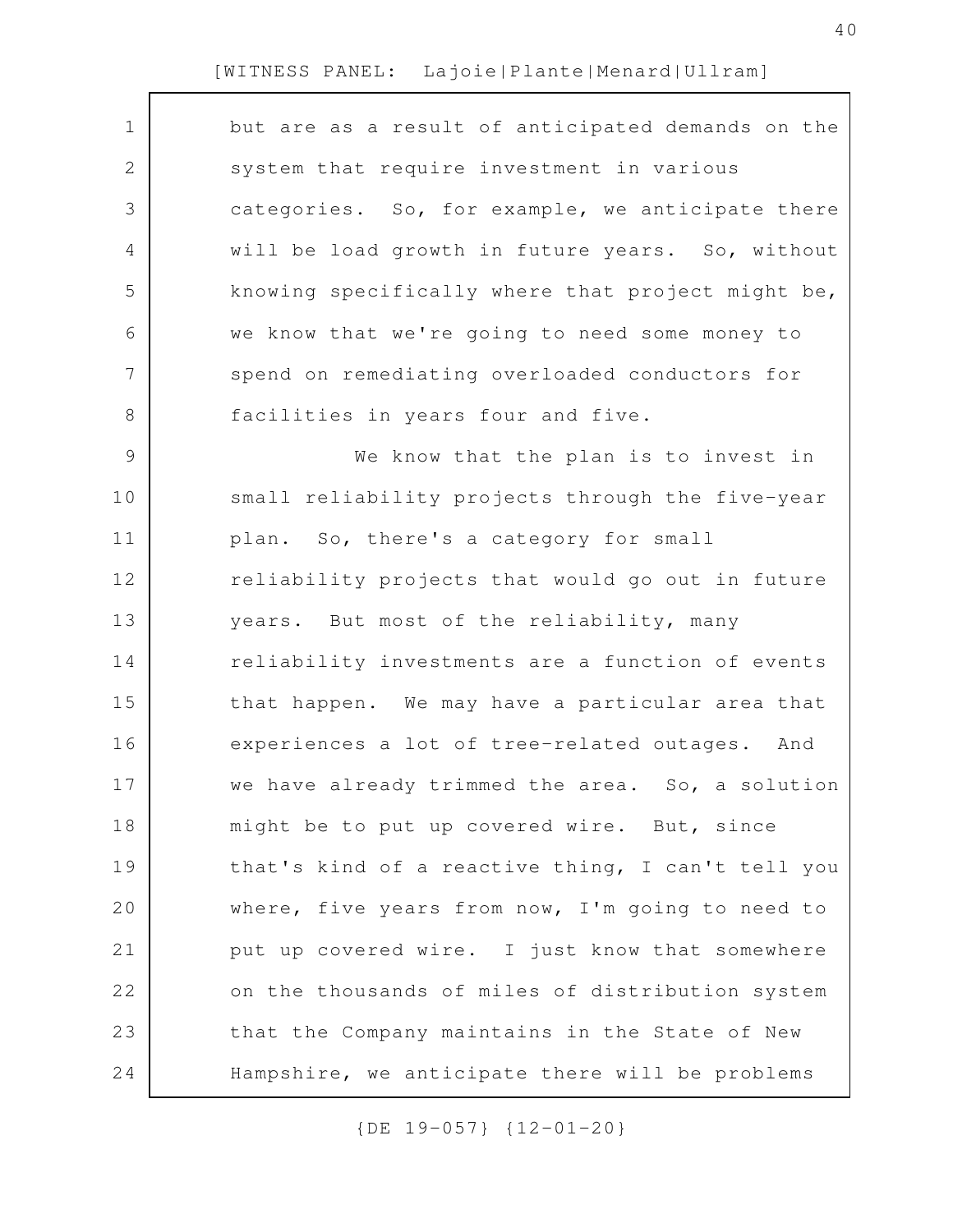| $\mathbf 1$ |   | that need to be addressed in future years.        |
|-------------|---|---------------------------------------------------|
| 2           | Q | All right. So, what I'm hearing is that the       |
| 3           |   | Company has certain blankets to accommodate       |
| 4           |   | planning that was related to certain projects     |
| 5           |   | that are foreseeable that may not necessarily be  |
| 6           |   | entirely finalized in their final stages yet, is  |
| 7           |   | that correct?                                     |
| 8           | Α | (Lajoie) That's correct. The only clarification   |
| $\mathsf 9$ |   | I would make is what we typically refer to as a   |
| 10          |   | "blanket" covers truly smaller projects, projects |
| 11          |   | of less than \$100,000 in direct spending. Some   |
| 12          |   | of these projects would exceed that, so it would  |
| 13          |   | be listed as a specific project, and would appear |
| 14          |   | in the spreadsheet that we looked at a few        |
| 15          |   | minutes ago as a specific project, because that   |
| 16          |   | cost threshold has been exceeded for what we      |
| 17          |   | would do under an annual or what we commonly      |
| 18          |   | refer to as a "blanket".                          |
| 19          | Q | That's helpful. And, more broadly, would<br>Yes.  |
| 20          |   | it be fair to say that, since the time of the     |
| 21          |   | Company's October 10th filing of this step        |
|             |   |                                                   |
| 22          |   | increase request, the Company and Staff have      |
| 23          |   | engaged in multiple rounds of discovery and       |
| 24          |   | multiple technical sessions, effectively          |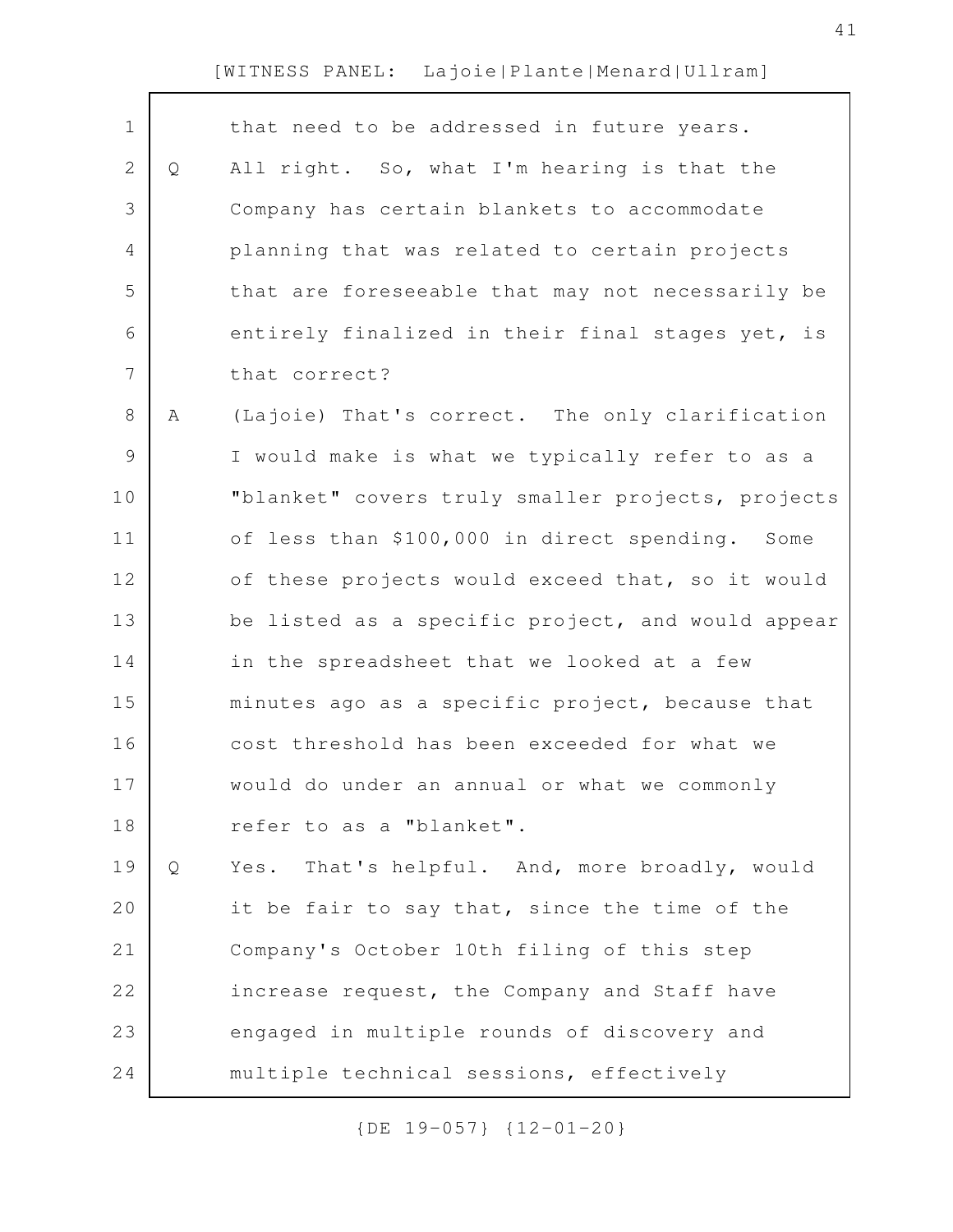| $\mathbf 1$    |   | conversations which attempt to break down any      |
|----------------|---|----------------------------------------------------|
| $\mathbf{2}$   |   | information asymmetries that might exist between   |
| 3              |   | the Company and its regulators, and maybe even at  |
| 4              |   | times within the Company, about that \$125 million |
| 5              |   | of plant in service and its associated revenue     |
| 6              |   | requirements?                                      |
| $\overline{7}$ | Α | (Lajoie) Yes. I believe that's a fair statement.   |
| 8              | Α | (Menard) Yes.                                      |
| $\mathsf 9$    | Q | And, in your experience, is this generally         |
| 10             |   | accomplished through Staff's review of a sampling  |
| 11             |   | of projects which have been requested for          |
| 12             |   | recovery?                                          |
| 13             | Α | (Lajoie) Yes. I believe that to be correct.        |
| 14             | Q | Now, for some context, Staff's approach to this    |
| 15             |   | step adjustment hearing, now that the foundation   |
| 16             |   | for exhibits has been laid and a general overview  |
| 17             |   | was provided, will be to walk through a small      |
| 18             |   | sample of the projects reviewed by Staff, provide  |
| 19             |   | some further discussion of various data requests,  |
| 20             |   | and turn the witnesses over to the Commissioners,  |
| 21             |   | and then provide any recommendations at its        |
| 22             |   | closing.                                           |
| 23             |   | And we will start with $--$ and I just             |
| 24             |   | would have to note that it's very helpful, for     |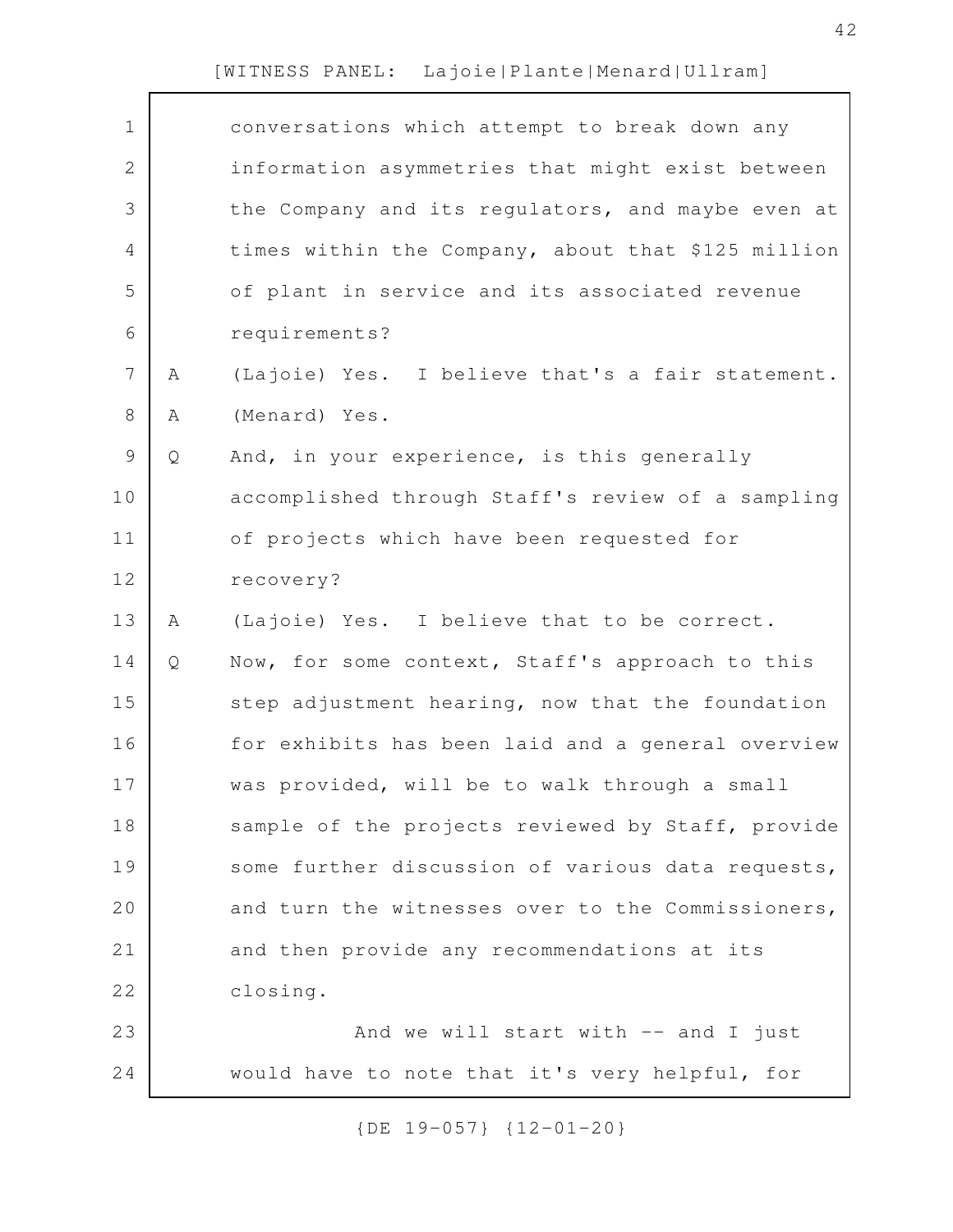| $\mathbf 1$   |   | the Company appears to have anticipated a number  |
|---------------|---|---------------------------------------------------|
| 2             |   | of our questions based on the prefiled exhibits.  |
| 3             |   | So, we appreciate that.                           |
| 4             |   | But we will start with the West Rye               |
| 5             |   | Substation Project. And I think I can skip over   |
| 6             |   | the generalities about the project. On direct,    |
| 7             |   | there was fairly extensive explanation.           |
| 8             |   | But, if I could ask you to turn to                |
| $\mathcal{G}$ |   | Exhibit 61, Bates Page 013, where we see a        |
| 10            |   | Supplement Request Form, with the date at the top |
| 11            |   | of it "January 17th, 2018". And this request was  |
| 12            |   | referred to on direct, but I feel it might be     |
| 13            |   | helpful to provide just a window into the various |
| 14            |   | documentation that occurs within the project.     |
| 15            |   | And if you can let me know when you've reached    |
| 16            |   | that page, that would be helpful.                 |
| 17            | А | (Plante) I am there                               |
| 18            | Q | Great. So, and this is the Supplemental Request   |
| 19            |   | Form where the project's costs rose by            |
| 20            |   | approximately \$700,000, is that correct?         |
| 21            | A | (Plante) That is correct.                         |
| 22            | Q | And in the section entitled "Supplement           |
| 23            |   | Justification", it explains that part of the      |
| 24            |   | cause for that is a low estimate for construction |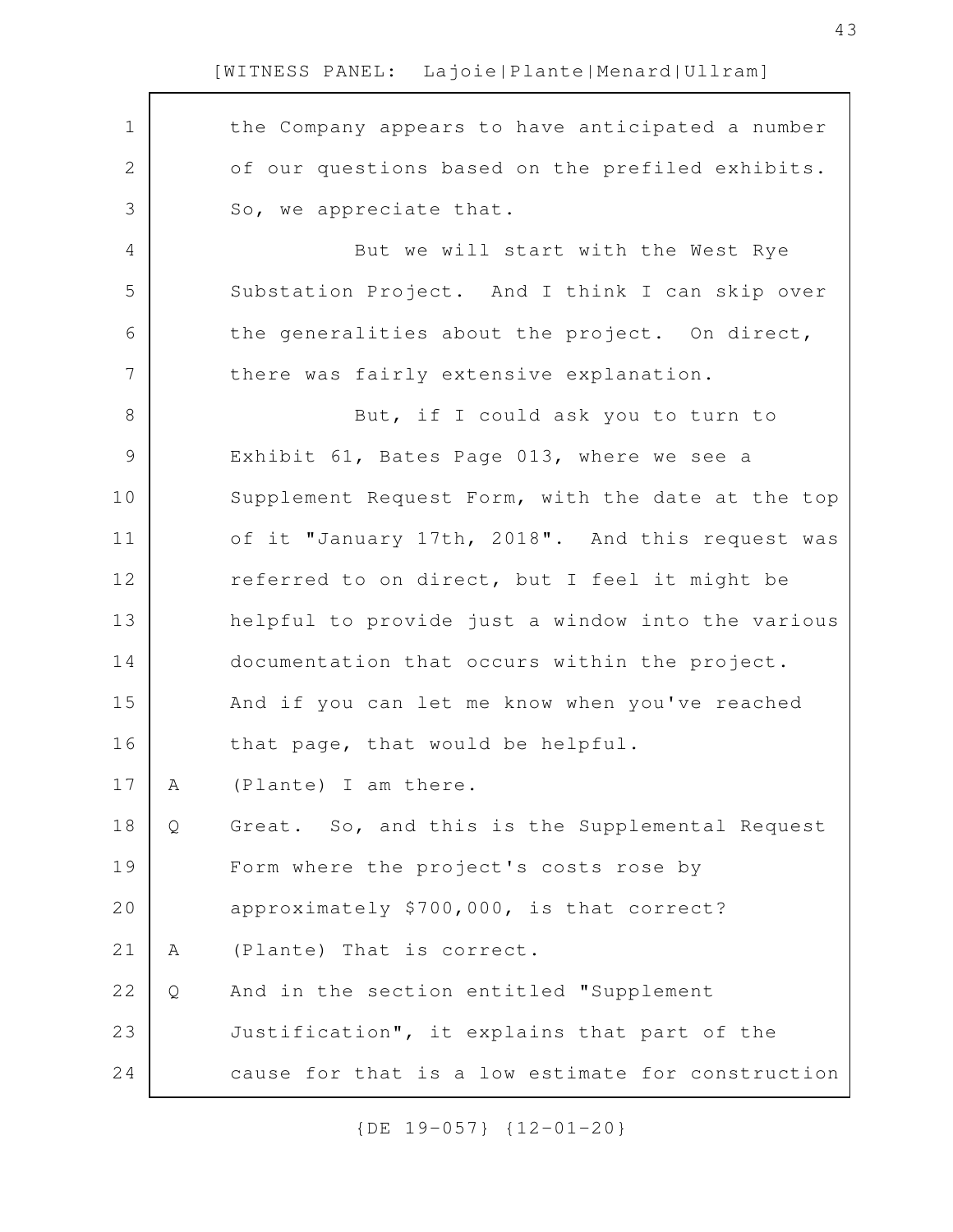| $\mathbf 1$ |   | contract costs, right-of-way clearing, and        |
|-------------|---|---------------------------------------------------|
| 2           |   | environmental monitoring, and testing and         |
| 3           |   | commissioning costs, which were not included in   |
| 4           |   | the initial Project Authorization Form or the     |
| 5           |   | first supplement, is that correct?                |
| 6           | Α | (Plante) That is correct.                         |
| 7           | Q | And the supplement justification observes that    |
| 8           |   | the initial PAF, or Project Authorization Form,   |
| 9           |   | and the supplement were not written by a project  |
| 10          |   | manager, who conceivably might have caught those  |
| 11          |   | oversights, is that correct?                      |
| 12          | Α | (Plante) Well, it was not written by a person who |
| 13          |   | has a title of "Project Manager". That doesn't    |
| 14          |   | mean that the project wasn't being managed. At    |
| 15          |   | the time, it was being managed by the engineering |
| 16          |   | lead on the project.                              |
| 17          |   | It is conceivable that, had the project           |
| 18          |   | been in the domain of the Project Management      |
| 19          |   | group at that time, some of these oversights      |
| 20          |   | could have been captured at this stage.           |
| 21          | Q | Thank you. And, turning to, same exhibit, 61,     |
| 22          |   | Bates Page 029, we see another Supplement Request |
| 23          |   | Form dated "August 29th, 2018". If you could let  |
| 24          |   | me know when you're there?                        |
|             |   |                                                   |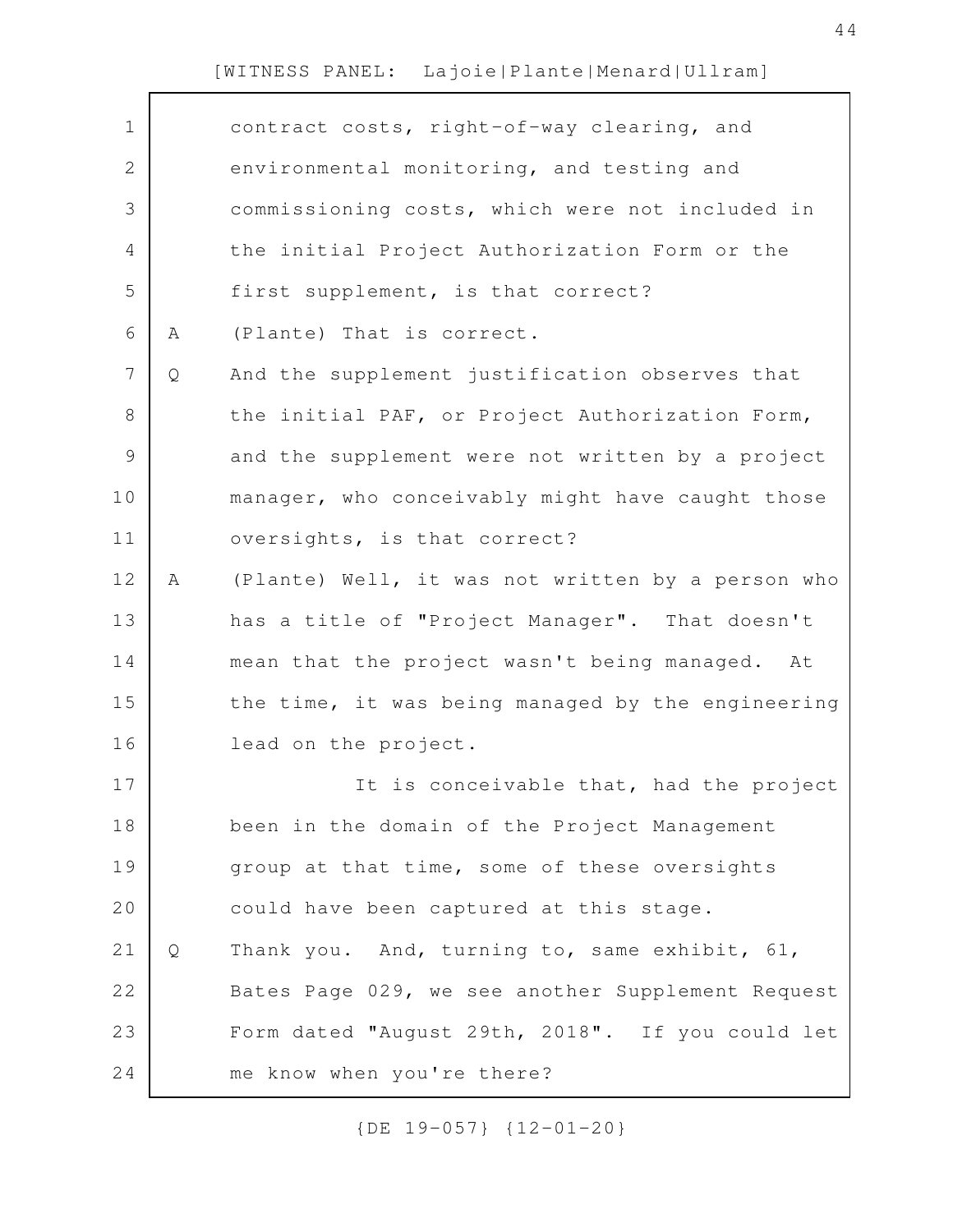| $\mathbf 1$ | Α | (Plante) I am there.                              |
|-------------|---|---------------------------------------------------|
| 2           | Q | Great. And, in this Supplement Request Form,      |
| 3           |   | project costs rise by approximately \$364,000, is |
| 4           |   | that correct?                                     |
| 5           | Α | (Plante) That is correct.                         |
| 6           | Q | And, in the section entitled "Supplement          |
| 7           |   | Justification", it explains that a change order   |
| 8           |   | was submitted only just before the substation     |
| $\mathsf 9$ |   | went into service, and that certain items were    |
| 10          |   | not included in the initial scope, including      |
| 11          |   | animal protection and antenna for radio           |
| 12          |   | communications, etcetera. Is that correct?        |
| 13          | Α | (Plante) Yes. That is correct.                    |
| 14          | Q | And now, at Bates Page 031 through 032, there is  |
| 15          |   | a section --                                      |
| 16          | Α | (Plante) Yes.                                     |
| 17          | Q | There is a section of this Supplement Request     |
| 18          |   | Form which recommends actions to prevent the      |
| 19          |   | recurrence of the inaccurate initial estimates.   |
| 20          |   | Is that correct?                                  |
| 21          | A | (Plante) That is correct.                         |
| 22          | Q | And has the Company incorporated these            |
| 23          |   | recommendations into its project management       |
| 24          |   | processes since that time?                        |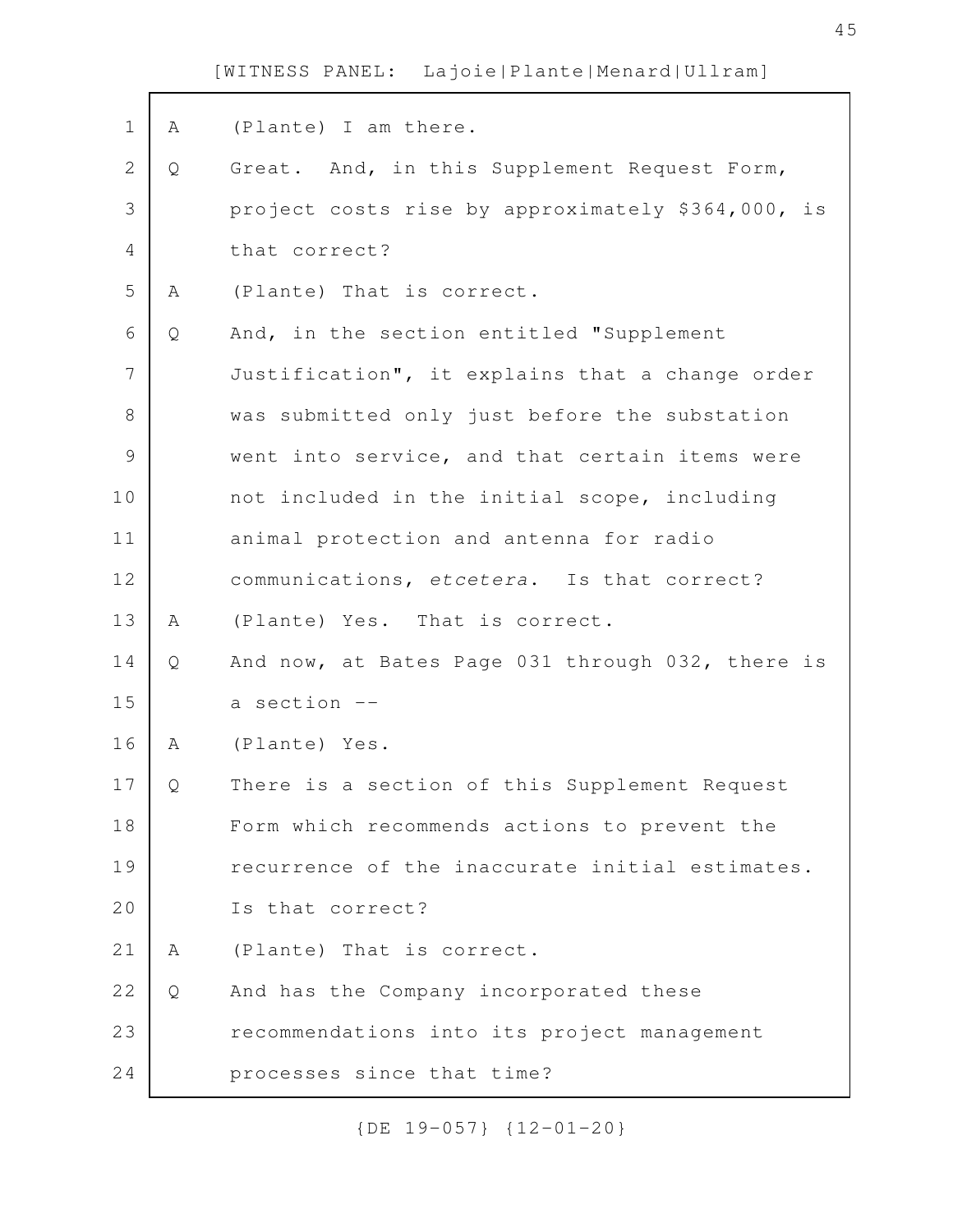| $\mathbf 1$    | A | (Plante) We have. And I believe we actually       |
|----------------|---|---------------------------------------------------|
| $\overline{2}$ |   | address that in one of the data requests that you |
| 3              |   | referenced earlier in the other exhibit. But,     |
| 4              |   | yes, we have.                                     |
| 5              | Q | Great. Now, turning to the same exhibit, 61,      |
| 6              |   | Bates Page 049, we see another Supplemental       |
| $\overline{7}$ |   | Request Form dated "October 4th, 2019". Let me    |
| 8              |   | know when you are there.                          |
| 9              | Α | (Plante) What page was it?                        |
| 10             | Q | It's Bates Page 049, I believe.                   |
| 11             | Α | (Plante) Yes. Got it.                             |
| 12             | Q | And, in this request, project costs rise by       |
| 13             |   | approximately \$524,000, is that correct?         |
| 14             | A | (Plante) That is correct.                         |
| 15             | Q | And, turning to Bates 052, this rise in cost      |
| 16             |   | appears to have been driven by some engineering   |
| 17             |   | and material costs equaling to about \$250,000, a |
| 18             |   | near doubling of the indirect costs -- and a near |
| 19             |   | doubling of the indirect costs assessed upon the  |
| 20             |   | project, is that correct?                         |
| 21             | Α | (Plante) Yes.                                     |
| 22             | Q | And is this the supplement form associated with   |
| 23             |   | the reclassification of the transformer, I think, |
| 24             |   | I thought I heard you describe?                   |
|                |   |                                                   |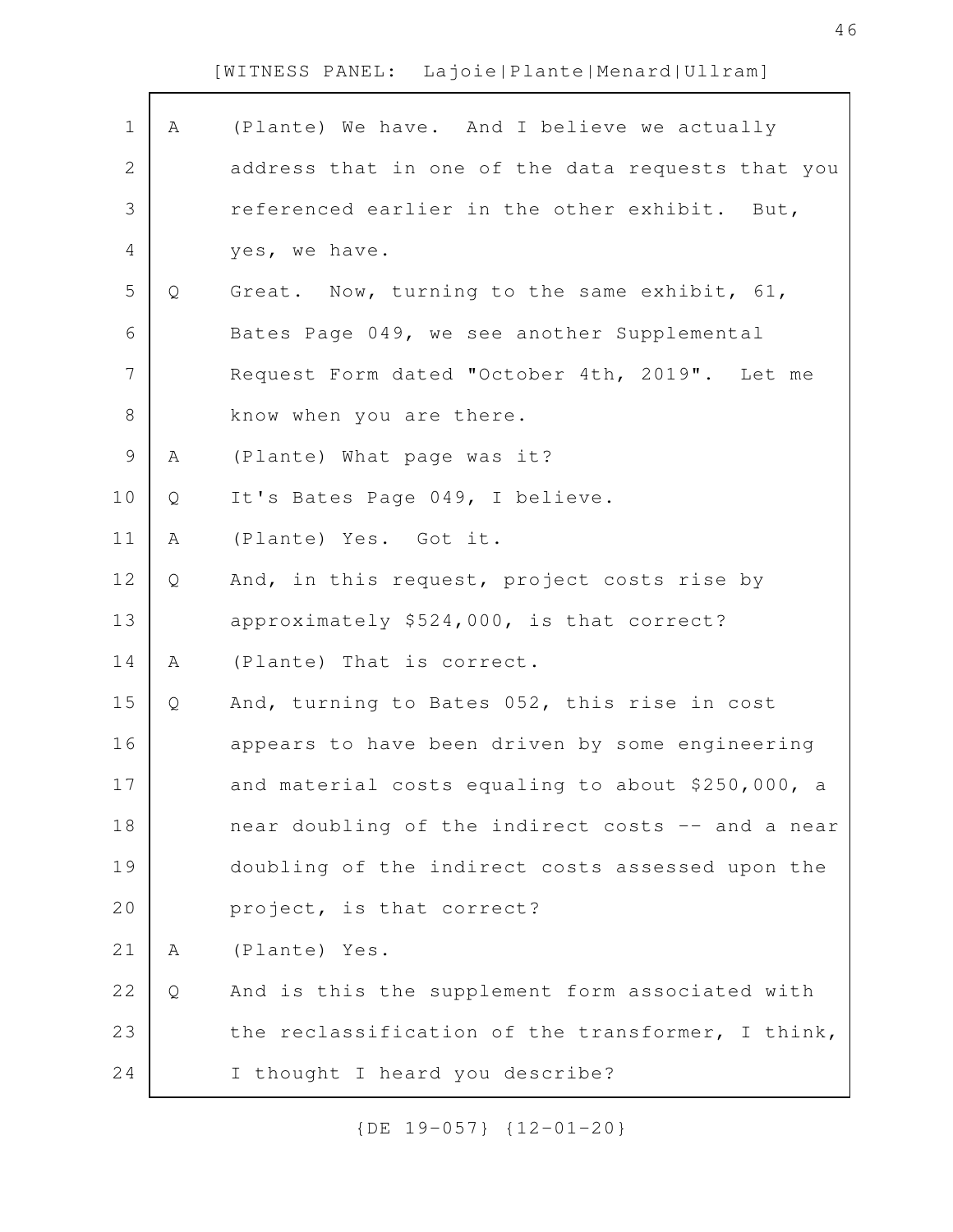A (Plante) Yes. Essentially, yes. Q And, so, that explains the engineering and material costs, but could you explain to me why the indirect costs might also double in this supplement? A (Plante) Well, indirect costs are a variable, and they do change from time to time, as they're related to, and Erica is probably better to explain this, but the indirect rates are not fixed at the time of any particular estimate or at a point in time, that they vary, based on what else is going on in the Company with the costs that have affect indirect costs. You know, that's not a really good explanation. I think we had tackled that one in pretty good detail in the rate case last year. I wasn't really prepared today to talk about indirect costs. But they do change from time to time, and sometimes they have actually changed dramatically. We do have an effort underway currently to get a better understanding of what's driving some of these larger swings in indirect rates, so that we can better forecast them. 1 2 3 4 5 6 7 8 9 10 11 12 13 14 15 16 17 18 19 20 21 22 23 24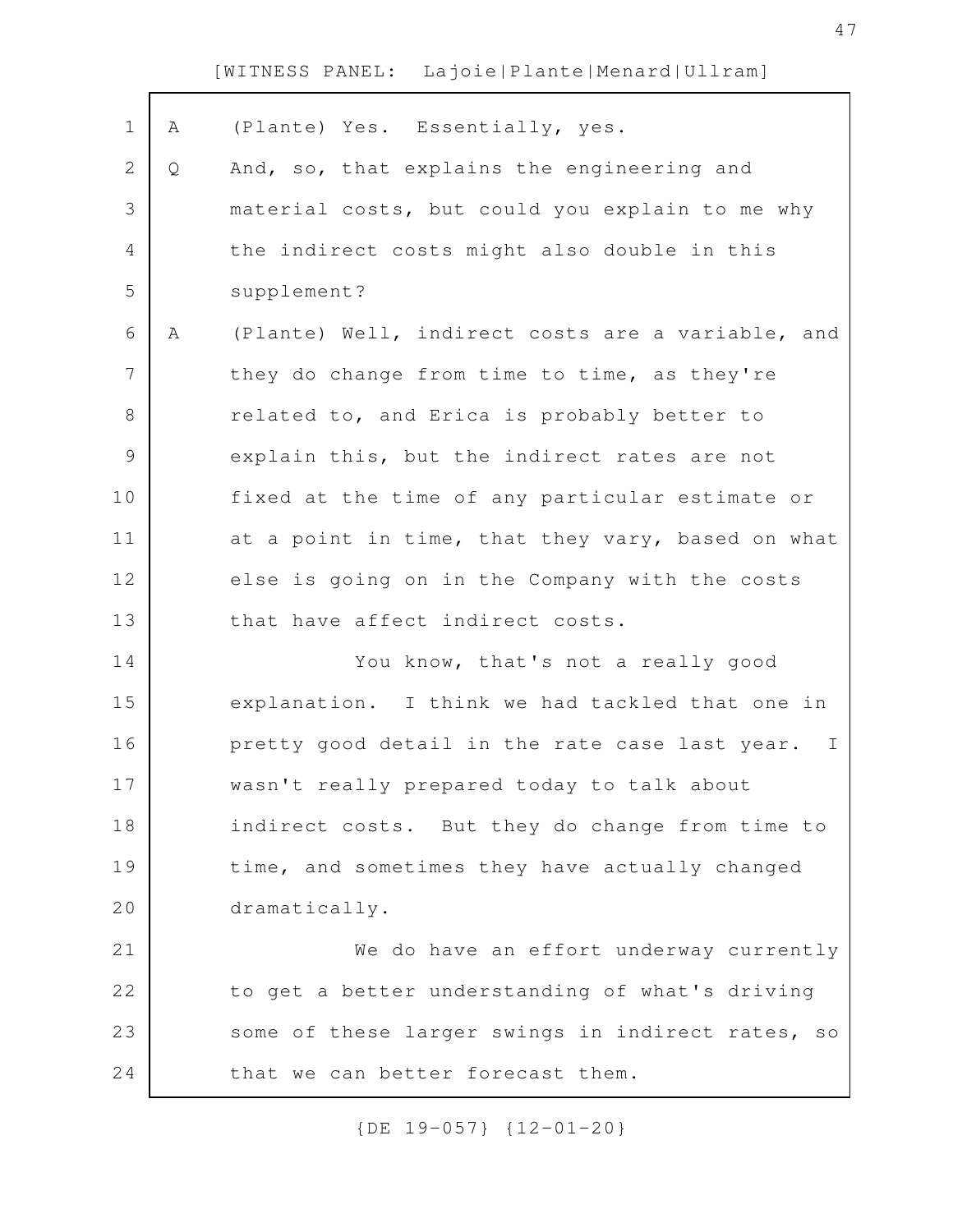| $\mathbf 1$ | Α | (Menard) And if you want a little assistance, I   |
|-------------|---|---------------------------------------------------|
| 2           |   | can help out?                                     |
| 3           | A | (Plante) Please.                                  |
| 4           | Α | (Menard) So, the indirect costs can rise for two  |
| 5           |   | reasons. One is because the direct costs have     |
| 6           |   | gone up. Naturally, the associated overheads      |
| 7           |   | associated with those direct costs would increase |
| 8           |   | as a result of the direct cost increase. When we  |
| 9           |   | talk about "overheads", "indirects", another term |
| 10          |   | that's used sometimes is "burdens", these are     |
|             |   |                                                   |
| 11          |   | costs that are related to payroll, or having      |
| 12          |   | employees or vehicles or engineering and          |
| 13          |   | supervision costs. So, as the direct costs        |
| 14          |   | increase, the associated indirects will increase. |
| 15          |   | The second piece that Mr. Plante was              |
| 16          |   | talking about is the rate that is applied to      |
| 17          |   | calculate those indirects. Those rates can        |
| 18          |   | change at various times, as the Company is        |
| 19          |   | reviewing the basis for those costs. So, the      |
| 20          |   | pool of dollars that is the basis for calculating |
| 21          |   | those rates can change and can increase the       |
| 22          |   | rates.                                            |
| 23          | Q | Thank you. That's very helpful.                   |
| 24          | Α | (Plante) Yes. Thank you.                          |
|             |   |                                                   |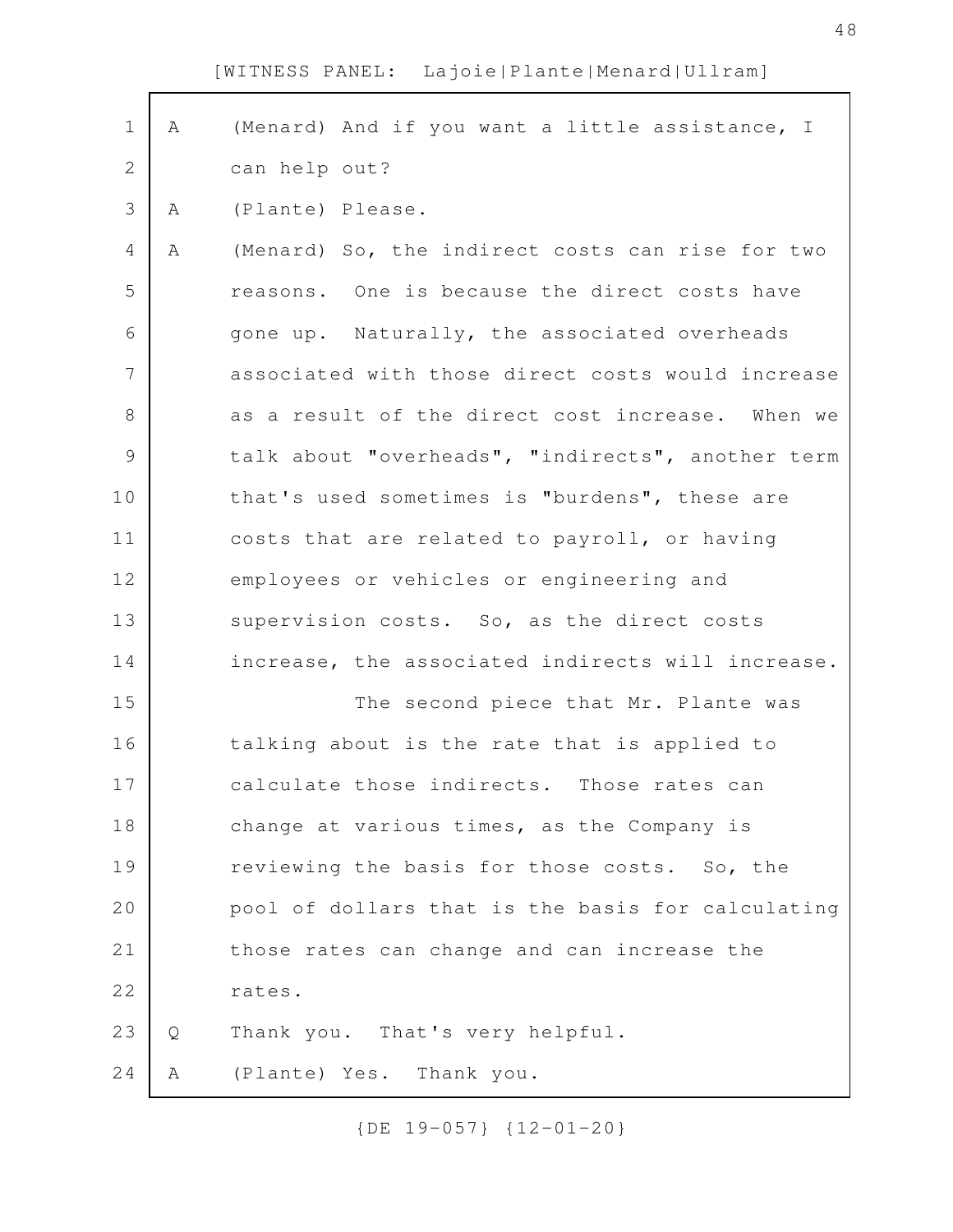| $\mathbf 1$    | Q | So, if we were to turn back to Bates Page 049, we |
|----------------|---|---------------------------------------------------|
| $\sqrt{2}$     |   | would see that this project had an in-service     |
| 3              |   | date of February 1st, 2018, is that correct?      |
| $\overline{4}$ | Α | (Plante) I want to say "February 10th", but it    |
| 5              |   | could have been the 1st. It was early February.   |
| 6              | Q | Okay. And, so, would it be fair to say that the   |
| $\overline{7}$ |   | two supplement request forms that we have just    |
| $\,8\,$        |   | discussed, the last two, they're totaling         |
| $\mathcal{G}$  |   | approximately \$888,000, were submitted after the |
| 10             |   | in-service date of the project?                   |
| 11             | Α | (Plante) Yes.                                     |
| 12             | Q | And can you explain to me why this might occur    |
| 13             |   | and whether it is a common occurrence?            |
| 14             | Α | (Plante) Yes. Certainly. So, I'll tackle the      |
| 15             |   | first of the two, and I kind of addressed it in   |
| 16             |   | my introductory comments. This one was related    |
| 17             |   | to managing through some challenges that came up  |
| 18             |   | during construction of the project. And the       |
| 19             |   | construction window was only a couple, three      |
| 20             |   | months long. And these issues arose after we had  |
| 21             |   | commenced construction, and had -- and were well  |
| 22             |   | into the demolition of the existing site. So, we  |
| 23             |   | had a substation out-of-service. And, at that     |
| 24             |   | point, we're uncovering some issues that needed   |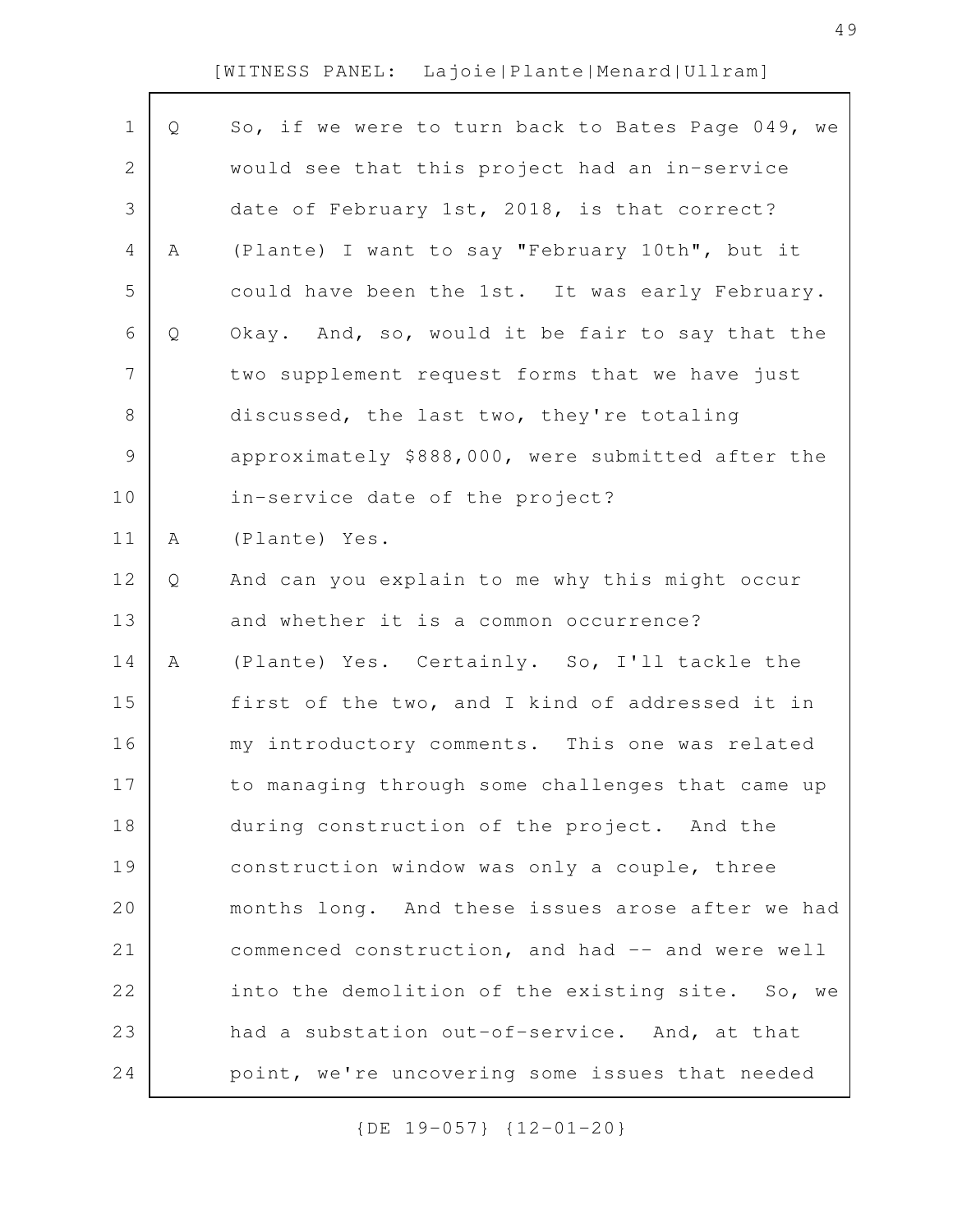to be resolved. The construction team, working with engineering and others, resolved those issues as quickly as possible. But the cost impact of those wasn't known until just before the project went in service. And it was at that time that, you know, we had to really investigate and do research, and understand the validity of all of the cost impacts. So, that's why it took a few months to get that final cost understood and resolved. We did have some negotiation with some of our vendors, some relief on costs, costs that they were submitting, because there were some issues with design, issue with fabrication. We had to work out some negotiations with those vendors for payment that we didn't feel we were due, and that kind of a thing. So, that's why that one was after the plant was placed in service. And that, at the time, was intended to be the final value of the project. The fourth one, as we mentioned earlier, has more to do with the closeout process of the project and the material reconciliation 1 2 3 4 5 6 7 8 9 10 11 12 13 14 15 16 17 18 19 20 21 22 23 24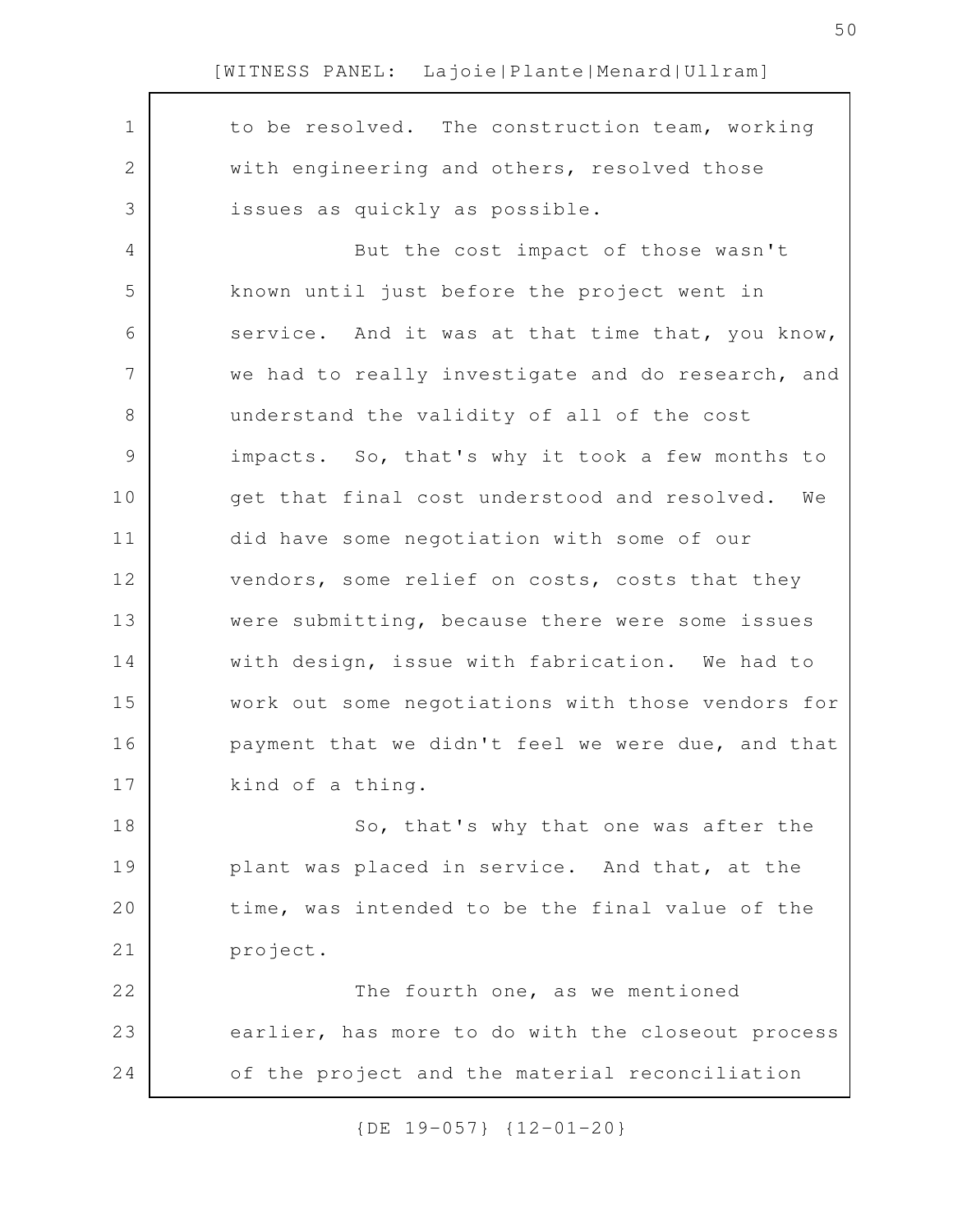| $\mathbf 1$    | that is done by Property Accounting. It's kind    |
|----------------|---------------------------------------------------|
| $\mathbf{2}$   | of a, you know, checks-and-balances process. You  |
| 3              | know, the project $-$ execute the project, and    |
| 4              | does the, you know, the accounting and charges    |
| 5              | are captured in the way the project team feels is |
| 6              | correct, and then Property Accounting helps out   |
| $\overline{7}$ | with reconciliation of the material charges and   |
| 8              | the contract charges and whatnot.                 |
| 9              | And, in this case, though the project             |
| 10             | manager had worked with our Materials Stores      |
| 11             | group and the Finance group, to validate the      |
| 12             | transformer costs were appropriately charged to   |
| 13             | the project. Ultimately, that was not the case,   |
| 14             | and Property Accounting resolved for the fact     |
| 15             | that we needed to make a transaction to fully     |
| 16             | represent the project -- the transformer costs on |
| 17             | the project. And that's what has driven the       |
| 18             | final supplemental funding request.               |
| 19             | Is that common? I would say "no".                 |
| 20             | This is the only one that I'm aware of, where     |
| 21             | we've had a major piece of equipment be issued to |
| 22             | a project where the dollars didn't appropriately  |
| 23             | follow it.                                        |
| 24             | We do have other projects where we've             |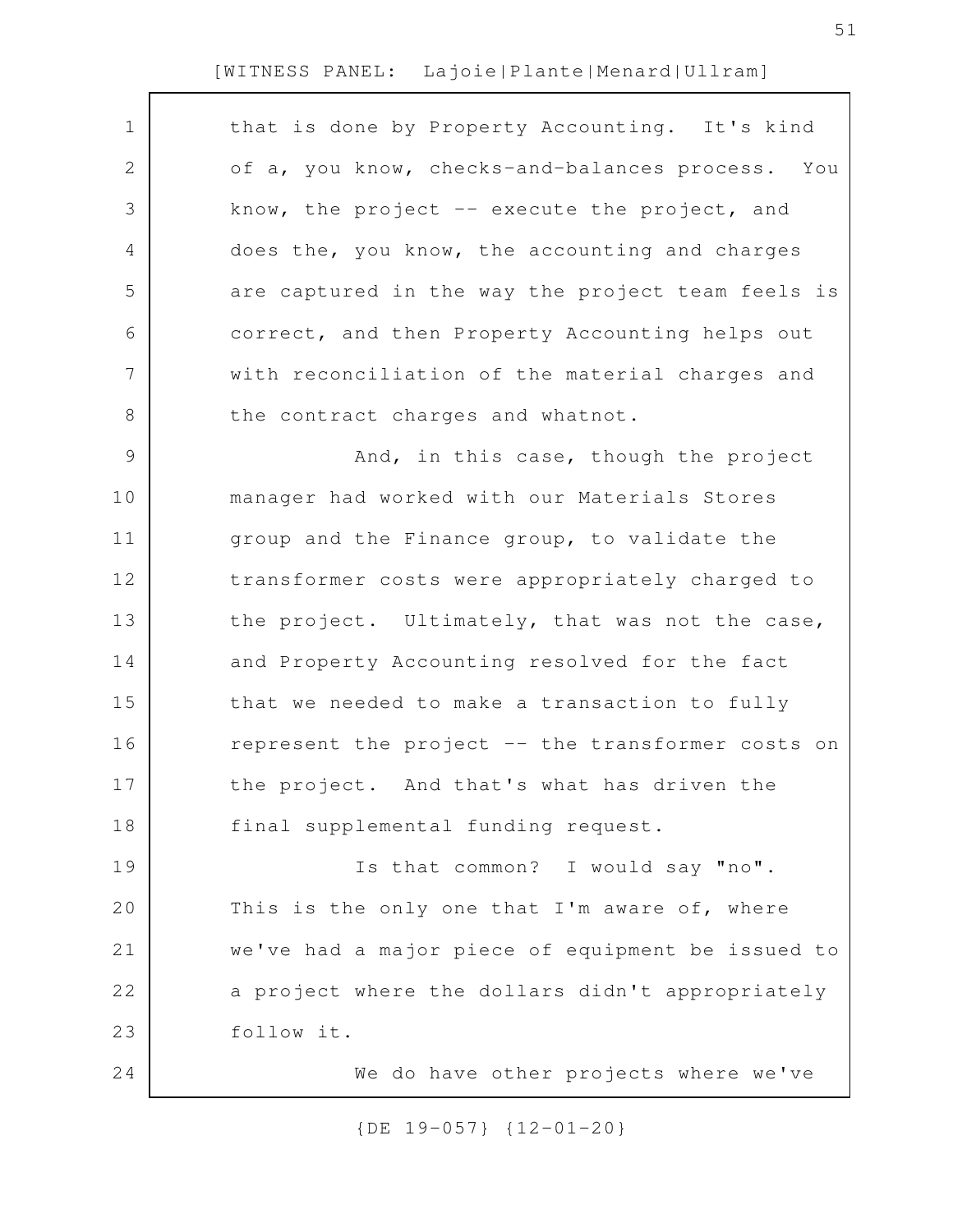| $\mathbf 1$   |   | had supplemental funding requests that are        |
|---------------|---|---------------------------------------------------|
| $\mathbf 2$   |   | post-completion of the project, generally not     |
| 3             |   | significantly post-completion, but it does        |
| 4             |   | happen. We prefer not, but sometimes it does.     |
| 5             | Q | And, so, we have sort of just given a high level  |
| 6             |   | of this single project, which, in the Company's   |
| 7             |   | testimony, is supported by schedules showing the  |
| 8             |   | plans, the actuals, the variance, and that sort   |
| $\mathcal{G}$ |   | of thing, and supplement requests.                |
| 10            |   | But, as we can see in Exhibit 61, there           |
| 11            |   | are almost 75 pages at least worth of supporting  |
| 12            |   | materials related to these projects, some which   |
| 13            |   | may have even supplements that come in after they |
| 14            |   | have been in service, or maybe even part of a     |
| 15            |   | project that's closed to plant.                   |
| 16            |   | Now, I'm going to call for speculation            |
| 17            |   | here, but it's friendly speculation. So, could    |
| 18            |   | you imagine that there could be a simpler but     |
| 19            |   | also more comprehensive way to present this       |
| 20            |   | information related to projects that the Company  |
| 21            |   | has invested in, so that it is a slightly more    |
| 22            |   | administratively efficient review process for the |
| 23            |   | Staff of the Commission?                          |
| 24            | A | (Plante) Are you asking me or just in general?    |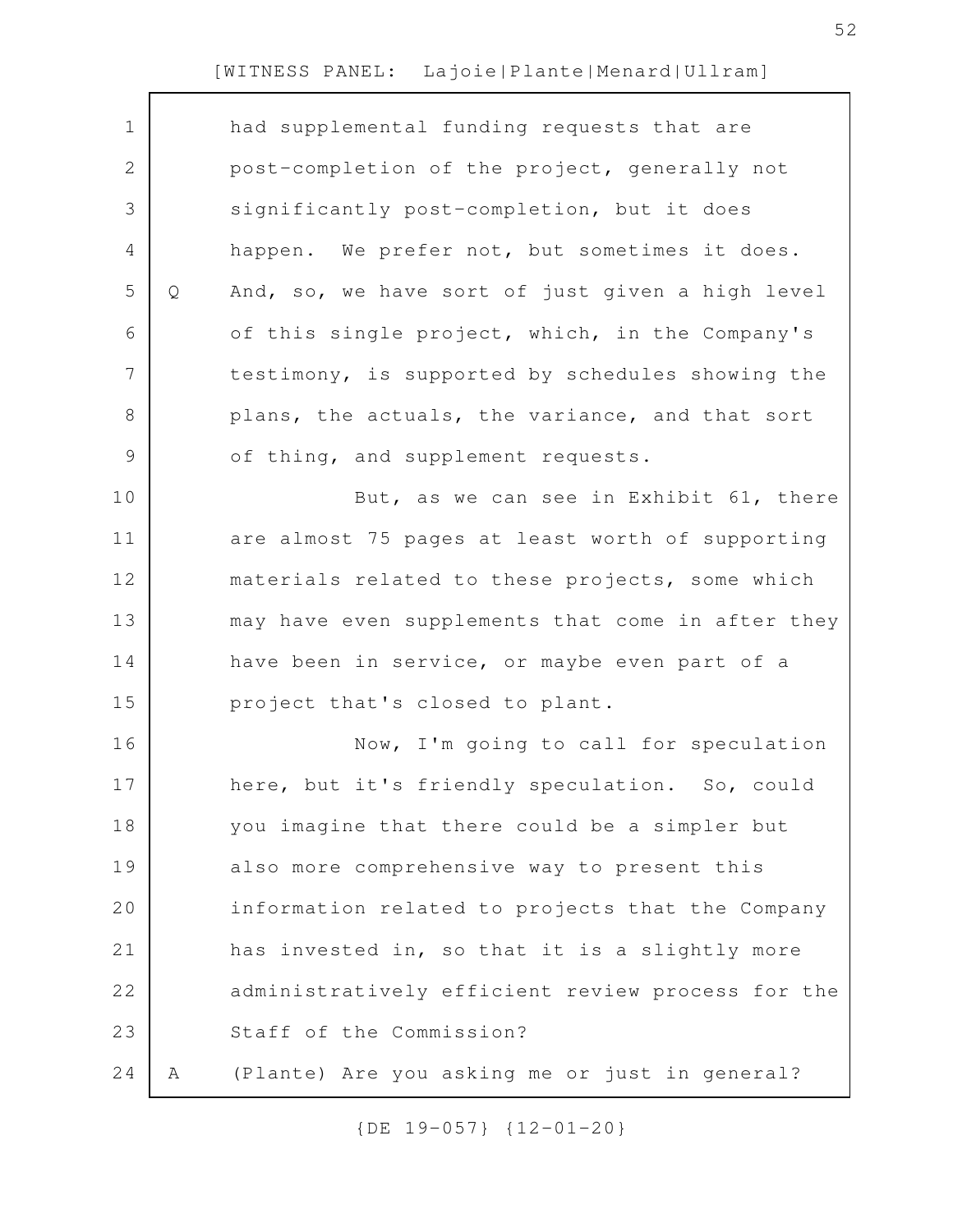| $\mathbf 1$    | Q            | Just generally. And maybe with some reference to  |
|----------------|--------------|---------------------------------------------------|
| $\mathbf{2}$   |              | the business process audit and templates that may |
| $\mathfrak{Z}$ |              | come about.                                       |
| 4              | Α            | (Lajoie) Yes. I can imagine that there would be   |
| 5              |              | a much better process that would make it easier   |
| 6              |              | for Staff to investigate from the beginning to    |
| 7              |              | the final plant in service, all the documentation |
| $8\,$          |              | associated with a project. And my expectation is  |
| $\mathcal{G}$  |              | that that will result from the business process   |
| 10             |              | audit or the business process, yes, audit that    |
| 11             |              | will be conducted as part of the Settlement       |
| 12             |              | Agreement.                                        |
| 13             | $\mathsf{Q}$ | Great. Thank you. I think now I'll turn to the    |
| 14             |              | North Road Substation Project. If you could       |
| 15             |              | please turn back to Exhibit 60, I think it is,    |
| 16             |              | Bates Page 005 through 006. What you'll see is    |
| 17             |              | the Company's response to Staff 18-003, and       |
| 18             |              | appears to discuss the North Road Substation      |
| 19             |              | Equipment Replacement Project. Is that correct?   |
| 20             | Α            | (Plante) Yes.                                     |
| 21             | Q            | And can you provide just a brief summary of this  |
| 22             |              | project?                                          |
| 23             | Α            | (Plante) Yes. So, this project involves the       |
| 24             |              | installation of two 115kV circuit breakers at our |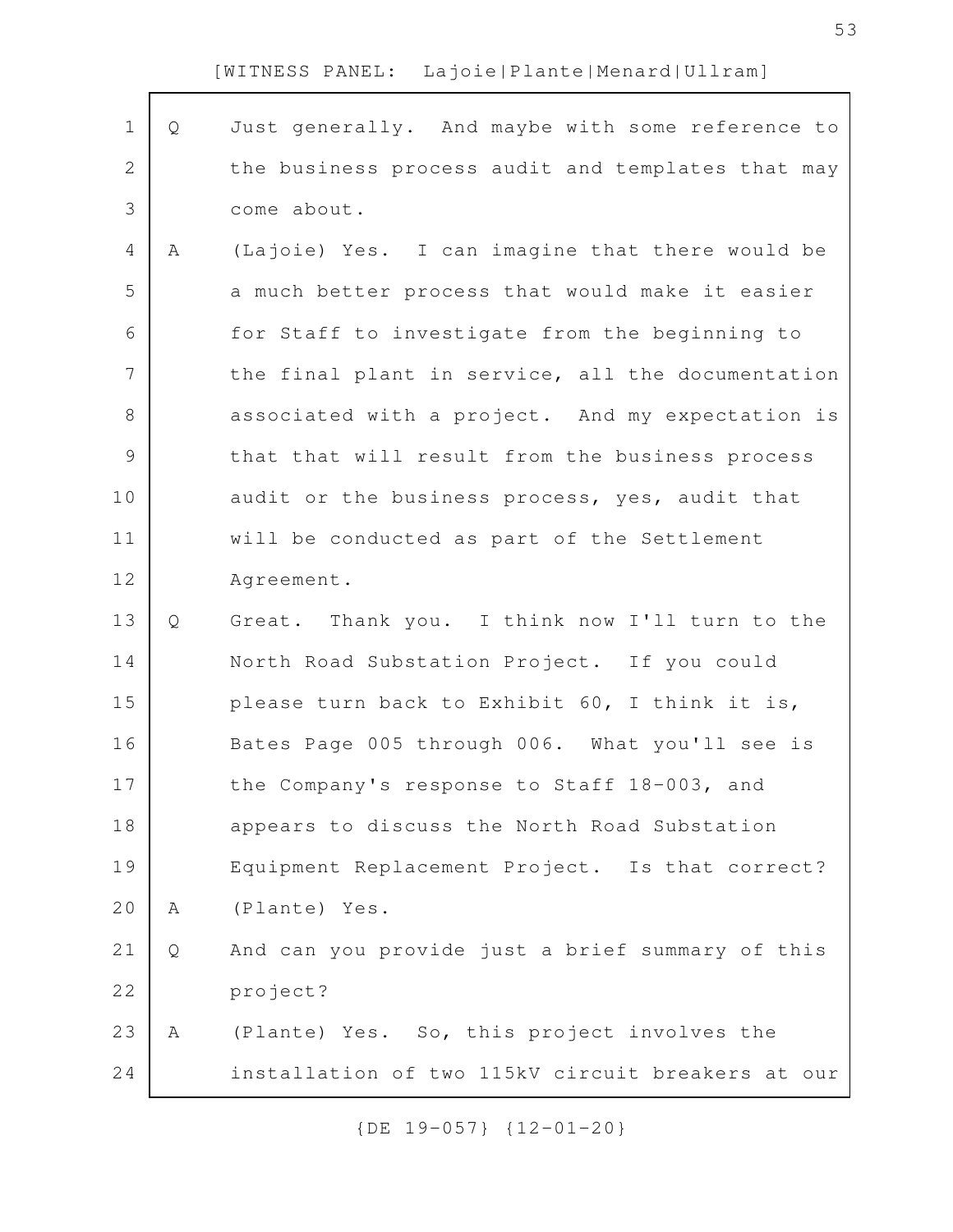Г

| $\mathbf 1$   |   | North Road Substation Project, to improve        |
|---------------|---|--------------------------------------------------|
| 2             |   | reliability in that area of our state. North     |
| 3             |   | Road is in Sunapee. The North Road Substation is |
| 4             |   | a transmission and a distribution substation,    |
| 5             |   | because it does have room capacity of the        |
| 6             |   | transmission system from Webster Substation west |
| 7             |   | through to Vermont.                              |
| 8             | Q | And now, turning to Exhibit 61, Bates Page 075,  |
| $\mathcal{G}$ |   | and if you could let me know when you're there?  |
| 10            | Α | (Plante) Seventy-five?                           |
| 11            | Q | Yes.                                             |
| 12            | Α | (Plante) Yes.                                    |
| 13            | Q | I believe so. Now, I think we see, at Page 75, a |
| 14            |   | Supplement Request Form associated with this     |
| 15            |   | project approved at the February 20th, 2019 EPAC |
| 16            |   | meeting, is that correct?                        |
| 17            | A | (Plante) Yes.                                    |
| 18            | Q | And now, same exhibit, turning to Bates 078, we  |
| 19            |   | see that distribution costs associated with this |
| 20            |   | project have risen from the original estimate's  |
| 21            |   | approximately \$836,000, to approximately 1.76   |
| 22            |   | million, driven largely by a doubling of costs   |
| 23            |   | for construction and materials. Is that correct? |
| 24            | Α | (Plante) Yes.                                    |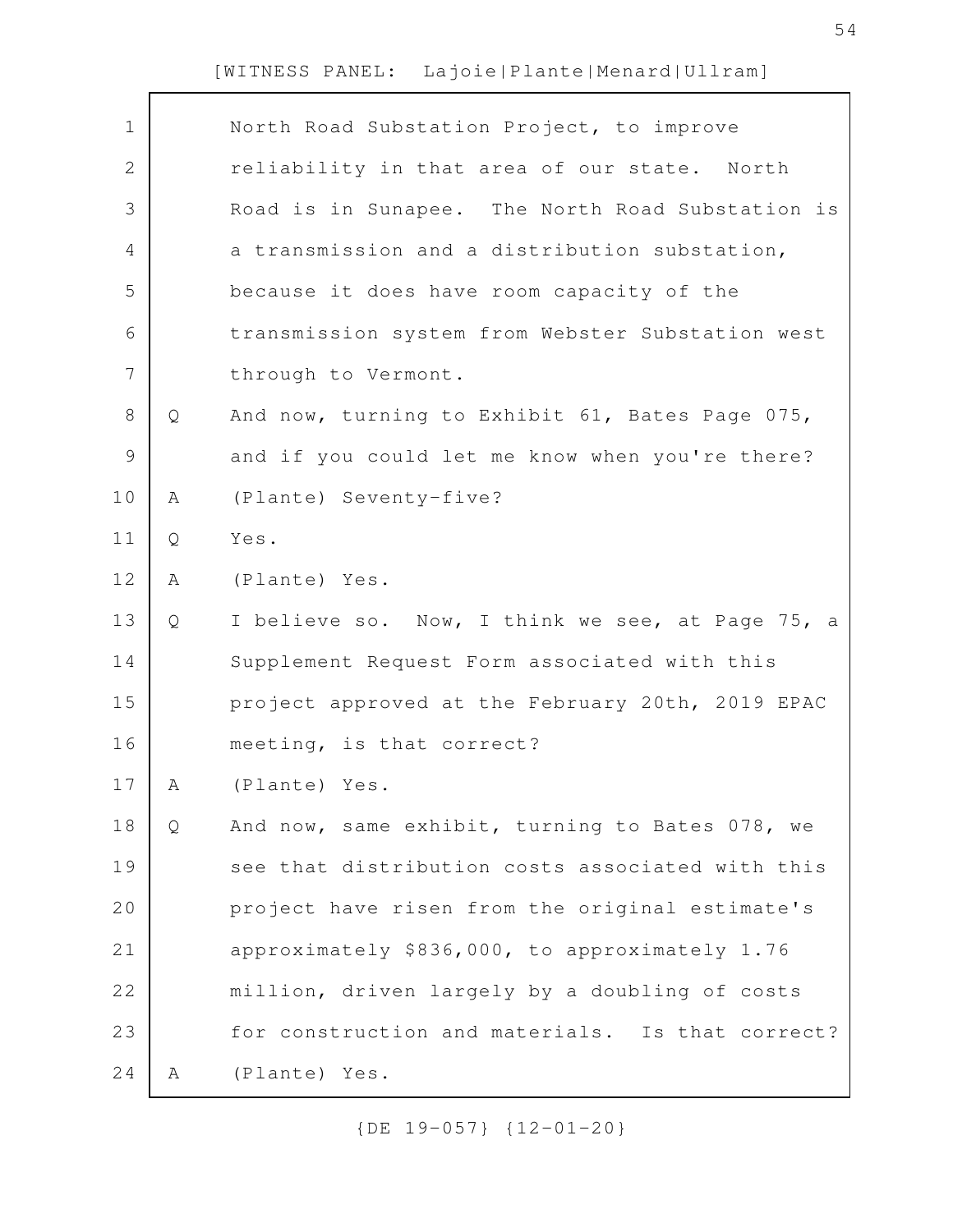| $\mathbf 1$   | Q | Can you tell me why the initial estimate of costs |
|---------------|---|---------------------------------------------------|
| 2             |   | might have been so far off from the projected     |
| 3             |   | actuals for this project?                         |
| 4             | A | (Plante) Certainly. So, in the initial            |
| 5             |   | authorization for this project, there was a       |
| 6             |   | misallocation of transmission and distribution    |
| 7             |   | costs between the two estimates. Because this is  |
| $\,8\,$       |   | a shared transmission and distribution            |
| $\mathcal{G}$ |   | substation, in New Hampshire, shared assets are   |
| 10            |   | deemed to be transmission -- excuse me --         |
| 11            |   | distribution assets. So that would include        |
| 12            |   | things like substation fence, control building,   |
| 13            |   | transformer, everything on the low side of the    |
| 14            |   | transformer, ground grid lightning protection,    |
| 15            |   | station lighting, that kind of stuff.             |
| 16            |   | And the estimate that was done was done           |
| 17            |   | by a Connecticut person, who, in Connecticut,     |
| 18            |   | those assets would have been transmission.<br>And |
| 19            |   | it wasn't caught until we started executing the   |
| 20            |   | project later on.                                 |
| 21            |   | So, it was not really a change in scope           |
| 22            |   | of the project, as much as a correction to the    |
| 23            |   | allocation of the cost to the appropriate         |
| 24            |   | business group.                                   |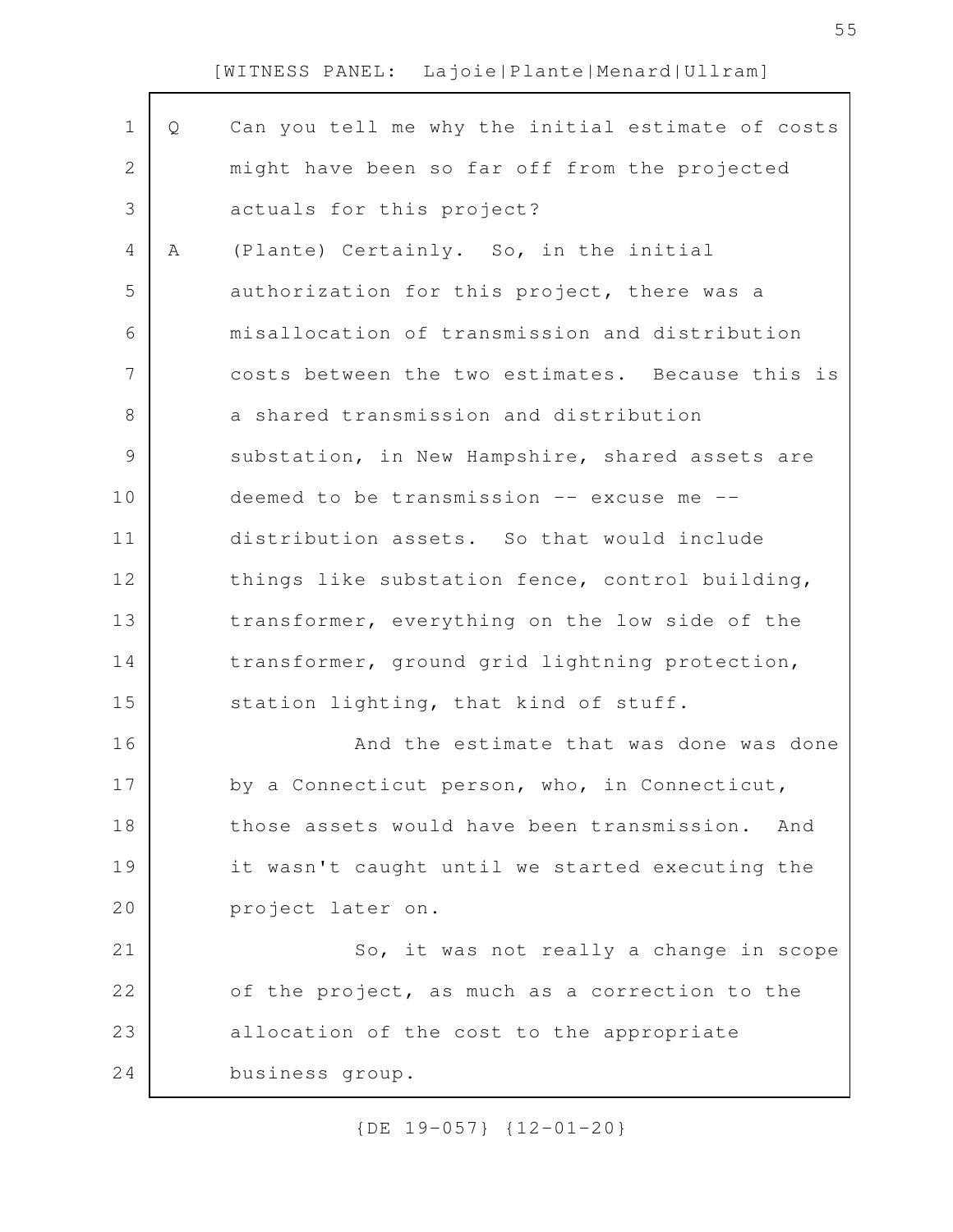| Q | And this is an explanation we have, I think,      |
|---|---------------------------------------------------|
|   | heard once more before, and maybe we'll hear      |
|   | again during cross-examination. Could you         |
|   | imagine that a business process audit of some     |
|   | sort or project management audit would have       |
|   | recommendations which might provide some way that |
|   | this NEPOOL reclassification would be less        |
|   | common?                                           |
| Α | (Plante) Yes.                                     |
| Q | Okay. Thank you.                                  |
| Α | (Plante) Yes. Absolutely.                         |
| Q | All right. And now, we're going to move to the    |
|   | next project, and --                              |
|   | MR. BUCKLEY: I'm sorry. I'm just                  |
|   | going to take a moment to put my dog outside of   |
|   | the room. He's being very noisy at this point.    |
|   | I'll be right back.                               |
|   | [Short pause.]                                    |
|   | MR. BUCKLEY: Thank you.                           |
|   | BY MR. BUCKLEY:                                   |
| Q | So, the next project we're going to move to is -- |
|   | it's labeled, I think, as "R15RWM". And if you    |
|   | could please turn to Exhibit 60, Bates Page 068,  |
|   | what you'll see is the Company's response to      |
|   |                                                   |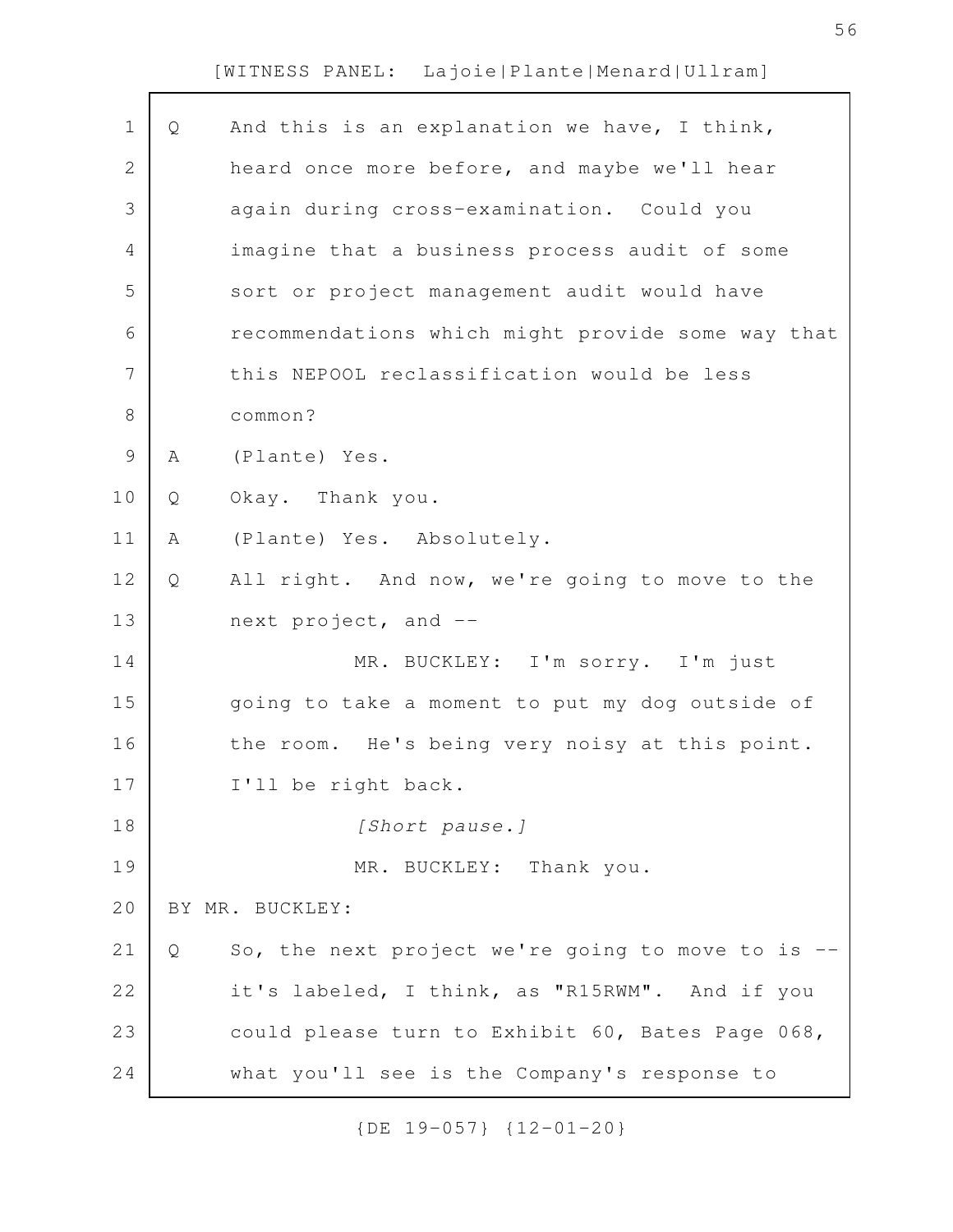| $\mathbf 1$    |   | Staff Set 18-015 [18-016?], and appears to        |
|----------------|---|---------------------------------------------------|
| $\mathbf{2}$   |   | discuss a river crossing line rebuild project, is |
| 3              |   | that correct? It's Exhibit 60, Bates Page 068.    |
| $\overline{4}$ | Α | (Lajoie) Yes. That's correct. But just give me    |
| 5              |   | a second to get there please. Okay, I'm there.    |
| 6              | Q | And, so, it appears from this response that this  |
| 7              |   | project was placed in service, and therefore used |
| $\,8\,$        |   | and useful, in 2016, but the work order was not   |
| $\mathsf 9$    |   | fully closed out until March 2019, is that        |
| 10             |   | correct?                                          |
| 11             | A | (Lajoie) Yes. That's correct.                     |
| 12             | Q | And can you tell me why it might take several     |
| 13             |   | years for the Company to close out a work order   |
| 14             |   | such as this one?                                 |
| 15             | Α | (Lajoie) When the work is completed and the       |
| 16             |   | project is placed in service, there is a period   |
| 17             |   | of time where, you know, perhaps additional       |
| 18             |   | invoices would come in associated with the        |
| 19             |   | project. The project gets turned over to Plant    |
| 20             |   | Accounting. They do an analysis of the project.   |
| 21             |   | And, depending on, you know, if everything has    |
| 22             |   | been allocated properly and so forth, the         |
| 23             |   | material is all unitized and so forth, then the   |
| 24             |   | work order goes into FERC Account 101, which is   |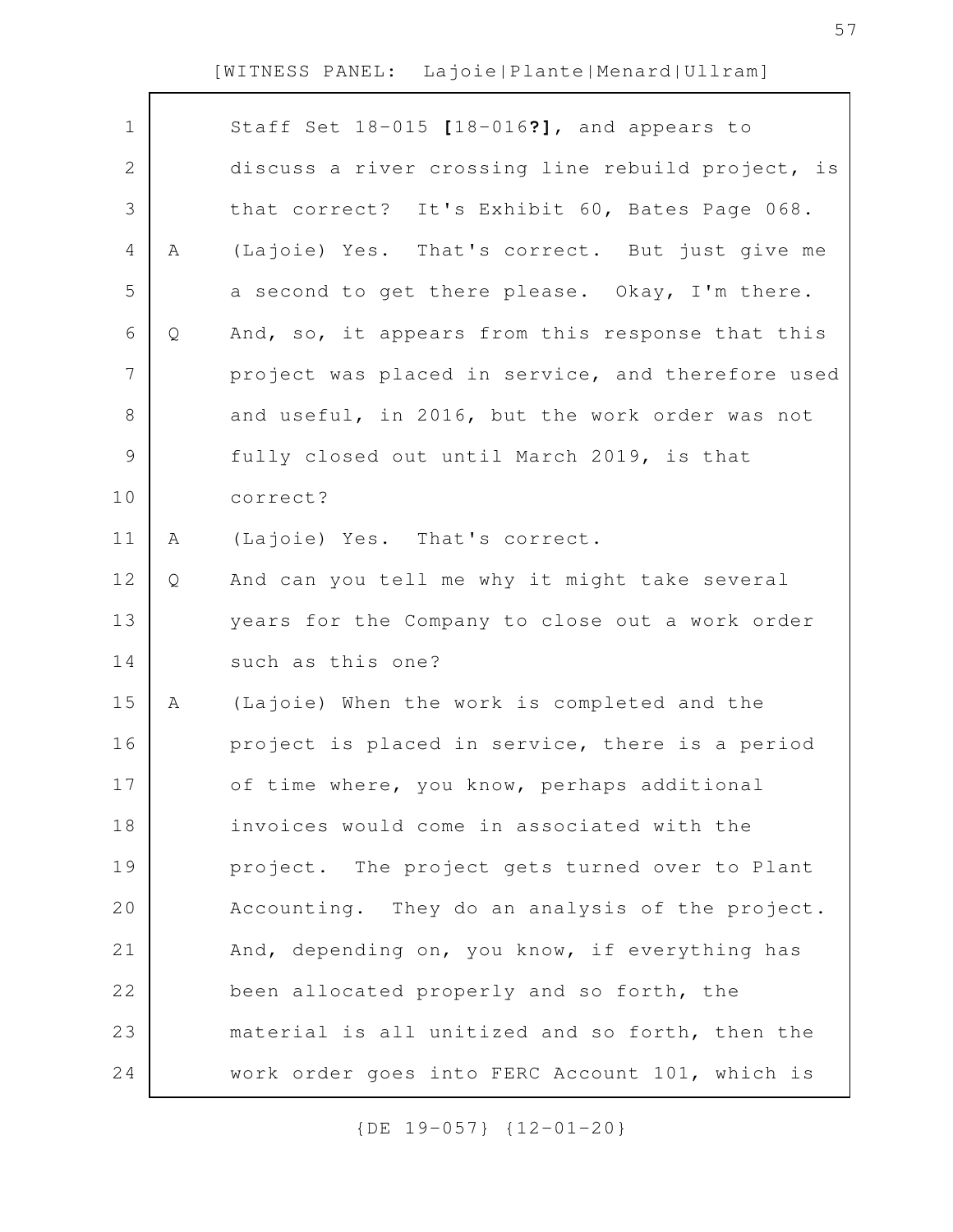| $\mathbf 1$  |   | that final step. This can take, in some cases,    |
|--------------|---|---------------------------------------------------|
| $\mathbf{2}$ |   | several years, up to four years, although it's    |
| 3            |   | more common for projects to be in the two-year    |
| 4            |   | range for New Hampshire projects, according to    |
| 5            |   | the Plant Accounting group. This one appears to   |
| 6            |   | be about two and a half years, if my math is      |
| 7            |   | correct.                                          |
| $8\,$        | Q | And would you be surprised if I told you that the |
| 9            |   | project closeout process that we just discussed   |
| 10           |   | does, in some cases, make the projects themselves |
| 11           |   | very difficult to follow upon review by Staff?    |
| 12           | Α | (Lajoie) I guess, if you're asking if I'm         |
| 13           |   | surprised by that? I guess my answer would be     |
| 14           |   | $"$ no $"$ .                                      |
| 15           | Q | Thank you. And does the Company anticipate that   |
| 16           |   | the business process audit you've committed to    |
| 17           |   | within the pending Settlement Agreement in 19-057 |
| 18           |   | might have recommendations for an approach that   |
| 19           |   | (a) makes this multiple year closeout process a   |
| 20           |   | little more easy to follow, and (b) might have    |
| 21           |   | recommendations relative to some of the project   |
| 22           |   | management-type issues we've already discussed so |
| 23           |   | far today?                                        |
| 24           | Α | (Lajoie) I would anticipate that both of those    |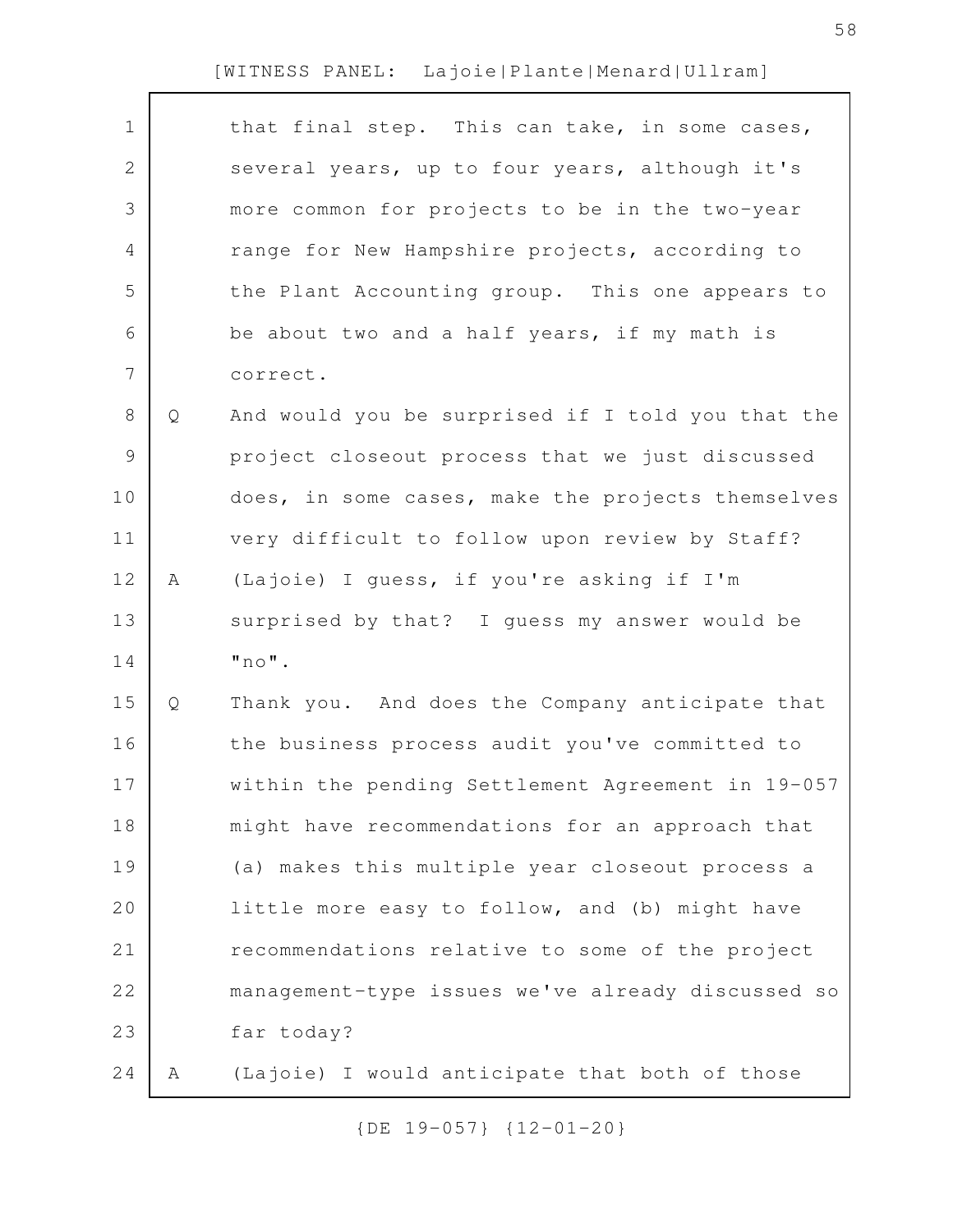| $\mathbf 1$   |   | things could be part of the business process      |
|---------------|---|---------------------------------------------------|
| $\mathbf{2}$  |   | audit, yes. And the Company is always willing to  |
| 3             |   | work to improve its processes, both for our       |
| 4             |   | internal benefit, but also for the benefit of the |
| 5             |   | regulators, within the constraints that we may    |
| 6             |   | have due to other either systems or processes and |
| 7             |   | so forth, but always looking to improve.          |
| $8\,$         |   | So, yes. If there are recommendations             |
| $\mathcal{G}$ |   | that could come out of this business process      |
| 10            |   | audit that would help both of us, I absolutely    |
| 11            |   | would agree that that would be something that we  |
| 12            |   | would consider.                                   |
| 13            | Q | Great. Now, I'm going to turn to a project which  |
| 14            |   | already has received some discussion today on     |
| 15            |   | direct, and that is Project NT006, which is a     |
| 16            |   | General Expense Project.                          |
| 17            |   | So, if you could turn to Exhibit 60,              |
| 18            |   | Bates Page 013, and let me know when you're       |
| 19            |   | there. You should be seeing the Company's         |
| 20            |   | response to Staff Request 18-008. Is that         |
| 21            |   | correct?                                          |
| 22            | Α | (Lajoie) Yes. I see that.                         |
| 23            | Q | And, so, there was some discussion earlier about  |
| 24            |   | a project that was reclassified from transmission |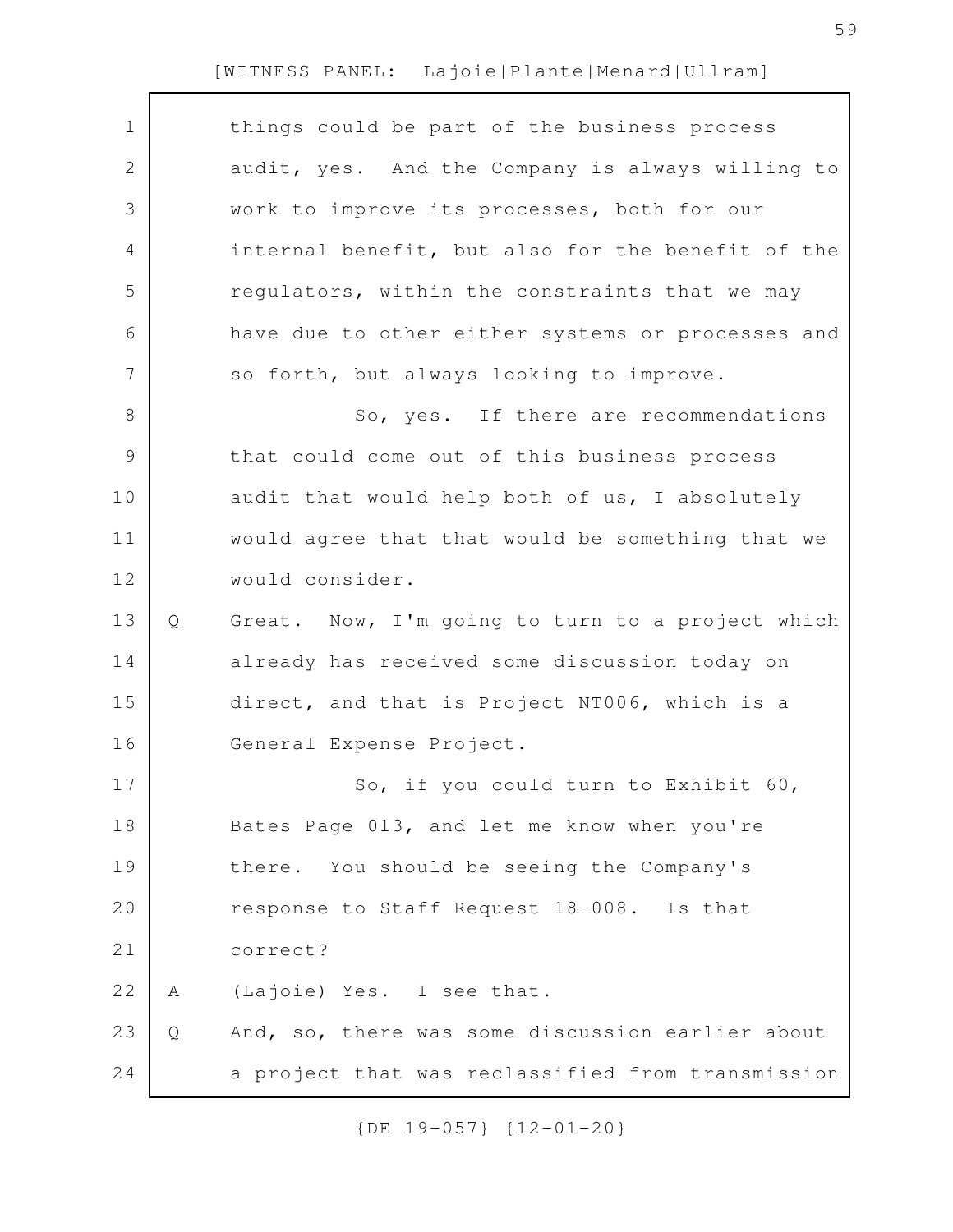| $\mathbf 1$    |   | to distribution. And the question I have for        |
|----------------|---|-----------------------------------------------------|
| $\mathbf{2}$   |   | you, and maybe this is for Ms. Menard instead, is   |
| 3              |   | is the project utilized for all reclassifications   |
| 4              |   | from transmission to distribution?                  |
| 5              | Α | (Menard) This is a general project that is used     |
| 6              |   | for things like reclassification from               |
| $\overline{7}$ |   | transmission to distribution. It has a name of      |
| $8\,$          |   | "expense", but it's -- it can be utilized for       |
| $\mathcal{G}$  |   | more than just expense items.                       |
| 10             | Q | But, if there were reclassifications within the     |
| 11             |   | step, they would be in this expense line item?      |
| 12             | Α | (Menard) We utilize this project when the -- when   |
| 13             |   | the actual work order that should have had the      |
| 14             |   | reclassification is completed and closed out, and   |
| 15             |   | we can no longer -- it can no longer accept         |
| 16             |   | charges. So, this is a project that allows some     |
| 17             |   | movement across segments that we could $--$ we can  |
| 18             |   | utilize when there's no ability to actually hit     |
| 19             |   | the work order otherwise.                           |
| 20             | Q | Great. That's helpful. And now, I'm not sure if     |
| 21             |   | this is a question for Ms. Menard or Mr. Lajoie.    |
| 22             |   | But, in Response $18-008(e)$ , the Company suggests |
| 23             |   | that certain LTC Controllers are not properly       |
| 24             |   | classified as "minor plant", but rather should be   |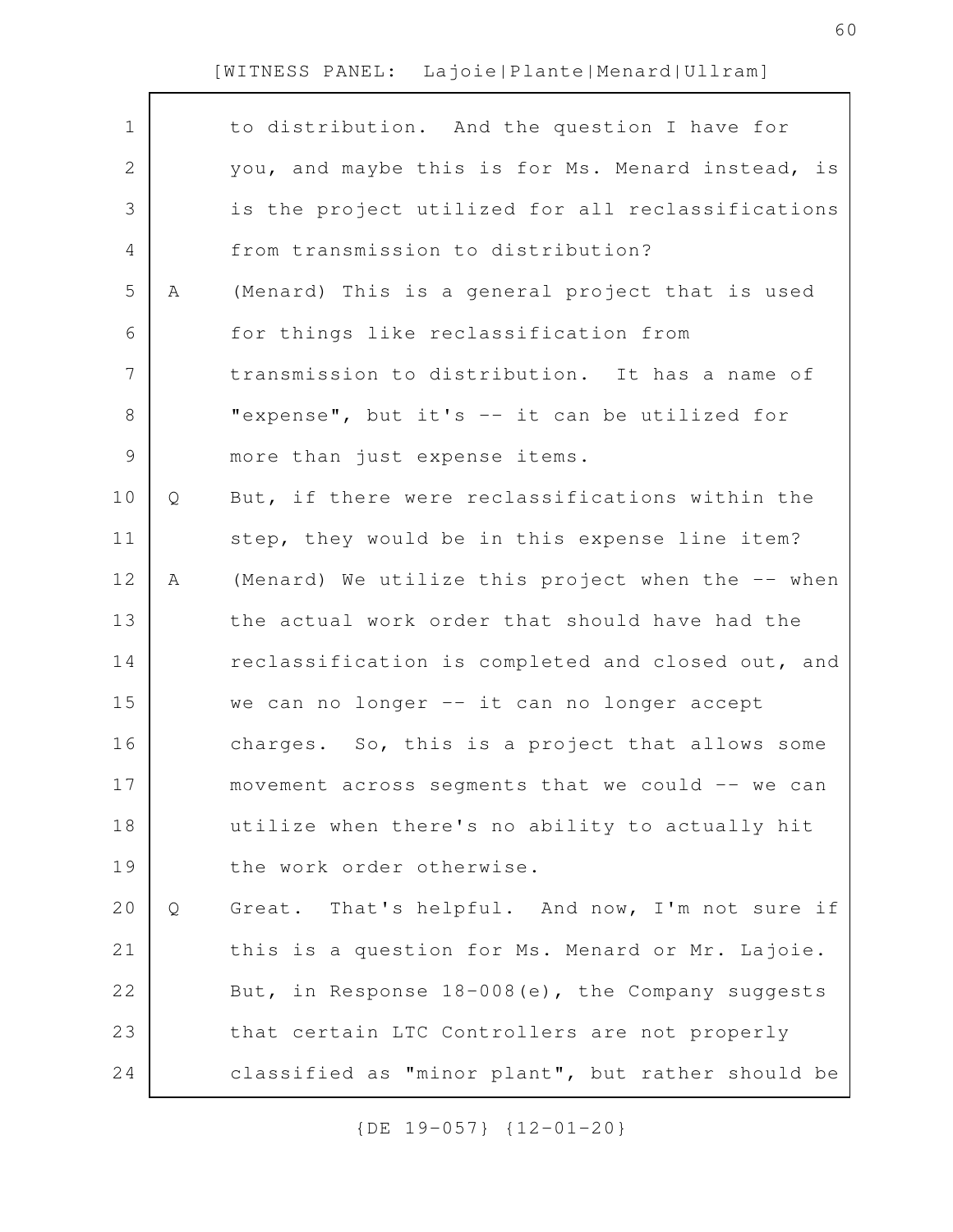| $\mathbf 1$   |   | "major plant". Is that correct?                   |
|---------------|---|---------------------------------------------------|
| 2             | A | (Menard) Yes. That's what the response says.      |
| 3             | Α | (Lajoie) Yes. That is correct. And that was       |
| 4             |   | discussed at the technical session.               |
| 5             | Q | And can you just provide me some context for what |
| 6             |   | the difference is between those two things,       |
| 7             |   | "minor" versus "major plant"?                     |
| 8             | Α | (Lajoie) I'm sorry. I don't know the answer to    |
| $\mathcal{G}$ |   | that.                                             |
| 10            | Α | (Menard) I can try. From our discussions with     |
| 11            |   | the Plant Accounting Department, who makes these  |
| 12            |   | determinations, the "major plant" would be used   |
| 13            |   | if an item can stand on its own. Whereas, a       |
| 14            |   | "minor plant" item is part of a larger piece of   |
| 15            |   | property.                                         |
| 16            | Q | And is it fair to say that these two              |
| 17            |   | classifications might have some impacts on        |
| 18            |   | whether, if a piece of equipment that is being    |
| 19            |   | replaced is treated as an expense or rather       |
| 20            |   | whether it is treated as an asset, that is not    |
| 21            |   | sort of the purest sense, but rather a new asset  |
| 22            |   | that gets a slightly different accounting         |
| 23            |   | treatment, is that correct?                       |
| 24            | A | (Menard) Yes. So, a major unit of property would  |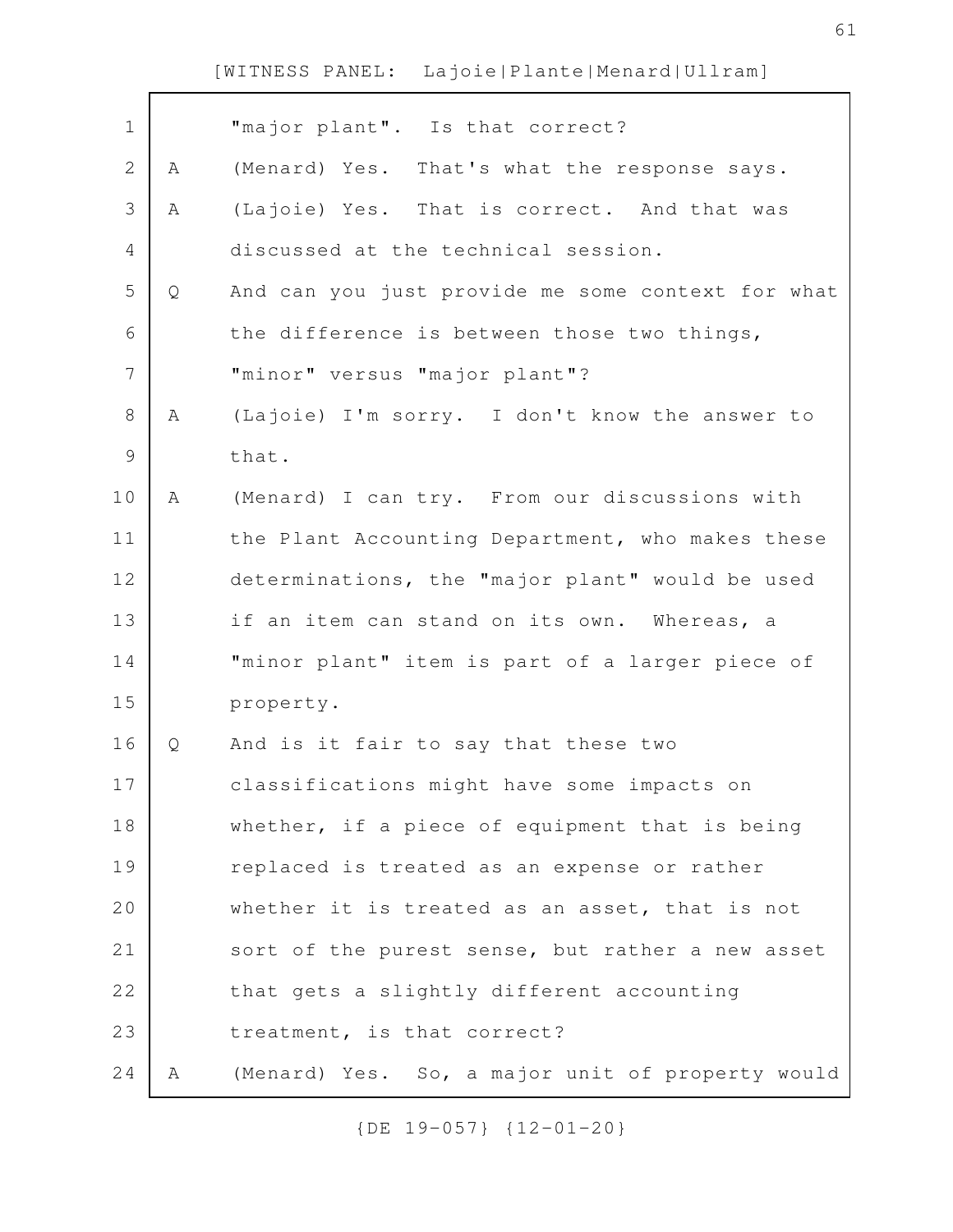|   | be a capitalizable item; minor tends to be,       |
|---|---------------------------------------------------|
|   | again, part of a larger piece of property, where  |
|   | you might have some items that are expensed and   |
|   | others that are capital within that piece of      |
|   | property.                                         |
| Q | And, so, one takeaway from that would be that one |
|   | of those things is a capital asset that a return  |
|   | is earned on, but the other one is an expense     |
|   | that is not something that a return is earned on? |
| Α | (Menard) Correct.                                 |
| Q | And if, for example, there were some degree of    |
|   | disagreement by the Commission's Audit Staff      |
|   | about treatment, for example, the LTC Controllers |
|   | that are requested to recover in the step here,   |
|   | as to whether they are minor or major plants, is  |
|   | that something that the Company agrees would be   |
|   | reconcilable after the audit recommendations?     |
| Α | (Menard) Yes.                                     |
| Q | Great. Thank you. And, so, now I am going to      |
|   | turn to a Project A09N05, which is known as the   |
|   | "Kingston Substation Additional Breaker Position  |
|   | Project". And you provide a description of this   |
|   | project in Exhibit 60, Bates Page 017, which is   |
|   | essentially the Company's response to Staff       |
|   |                                                   |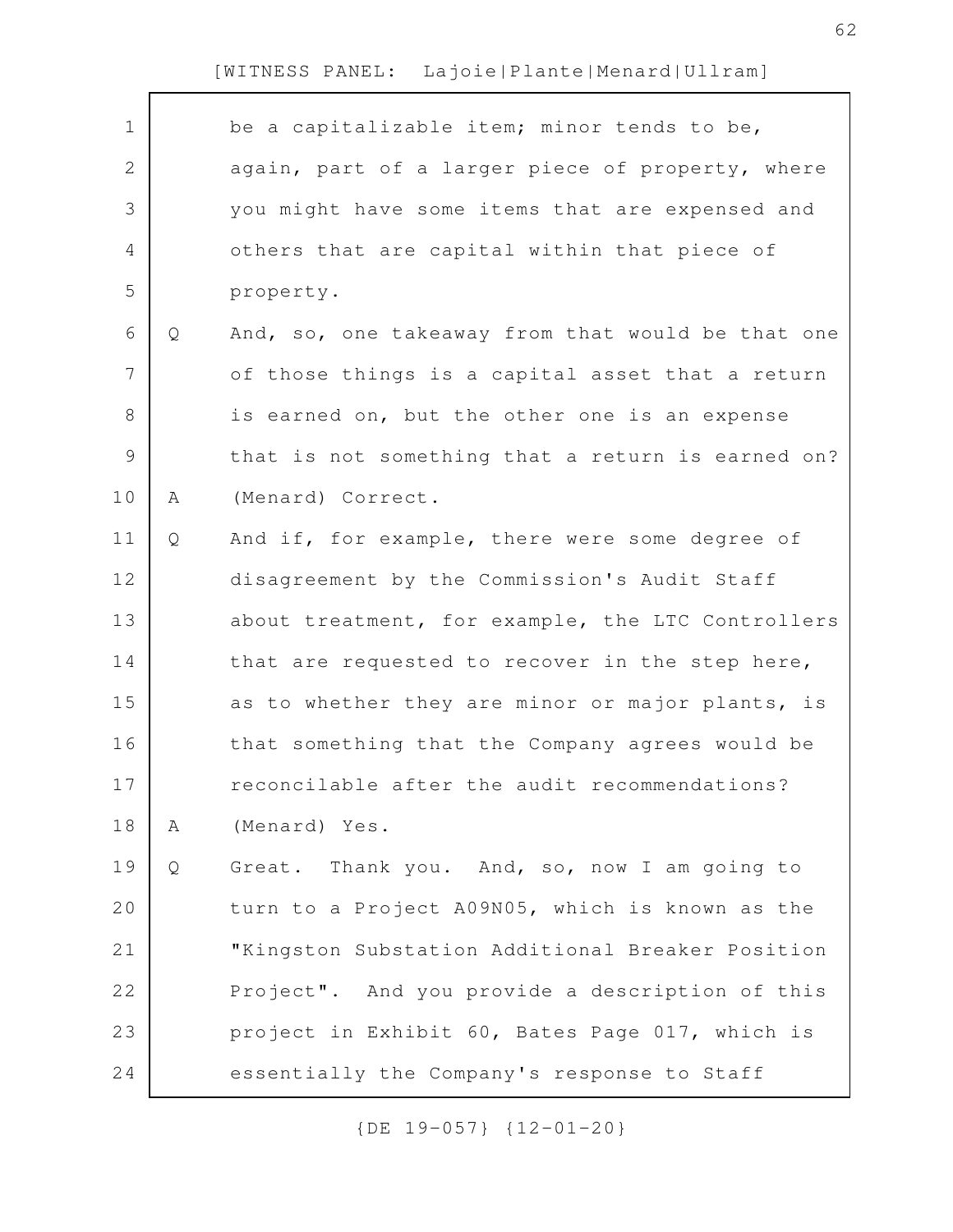| $\mathbf 1$    |   | 18-011. If you could let me know when you're       |
|----------------|---|----------------------------------------------------|
| $\sqrt{2}$     |   | there?                                             |
| 3              | Α | (Plante) I'm there.                                |
| 4              | Q | Great. So, am I correct in understanding, as       |
| 5              |   | stated in $18-011$ (b), that this was a project    |
| 6              |   | approved in October 2017?                          |
| $\overline{7}$ | Α | (Plante) Yes.                                      |
| 8              | Q | And the response to $18-011(c)$ describes the cost |
| $\mathcal{G}$  |   | of the battery charger, which were transferred     |
| 10             |   | from transmission to distribution in 2019, is      |
| 11             |   | that correct?                                      |
| 12             | Α | (Plante) That's correct.                           |
| 13             | Q | So, if the transmission work order for the         |
| 14             |   | battery charger was in service May 19, 2017, and   |
| 15             |   | closed to plant on October 16th, 2017, can you     |
| 16             |   | tell me why the Company would be transferring      |
| 17             |   | charges out of a closed work order -- well, can    |
| 18             |   | you tell me why the Company would be transferring  |
| 19             |   | charges out a closed work order?                   |
| 20             | Α | (Plante) Out of a closed work order? Or, are you   |
| 21             |   | just concerned that there was a transfer from one  |
| 22             |   | work order to the other?                           |
| 23             | Q | I believe it is out of the closed out work order.  |
| 24             |   | Is that your understanding as well?                |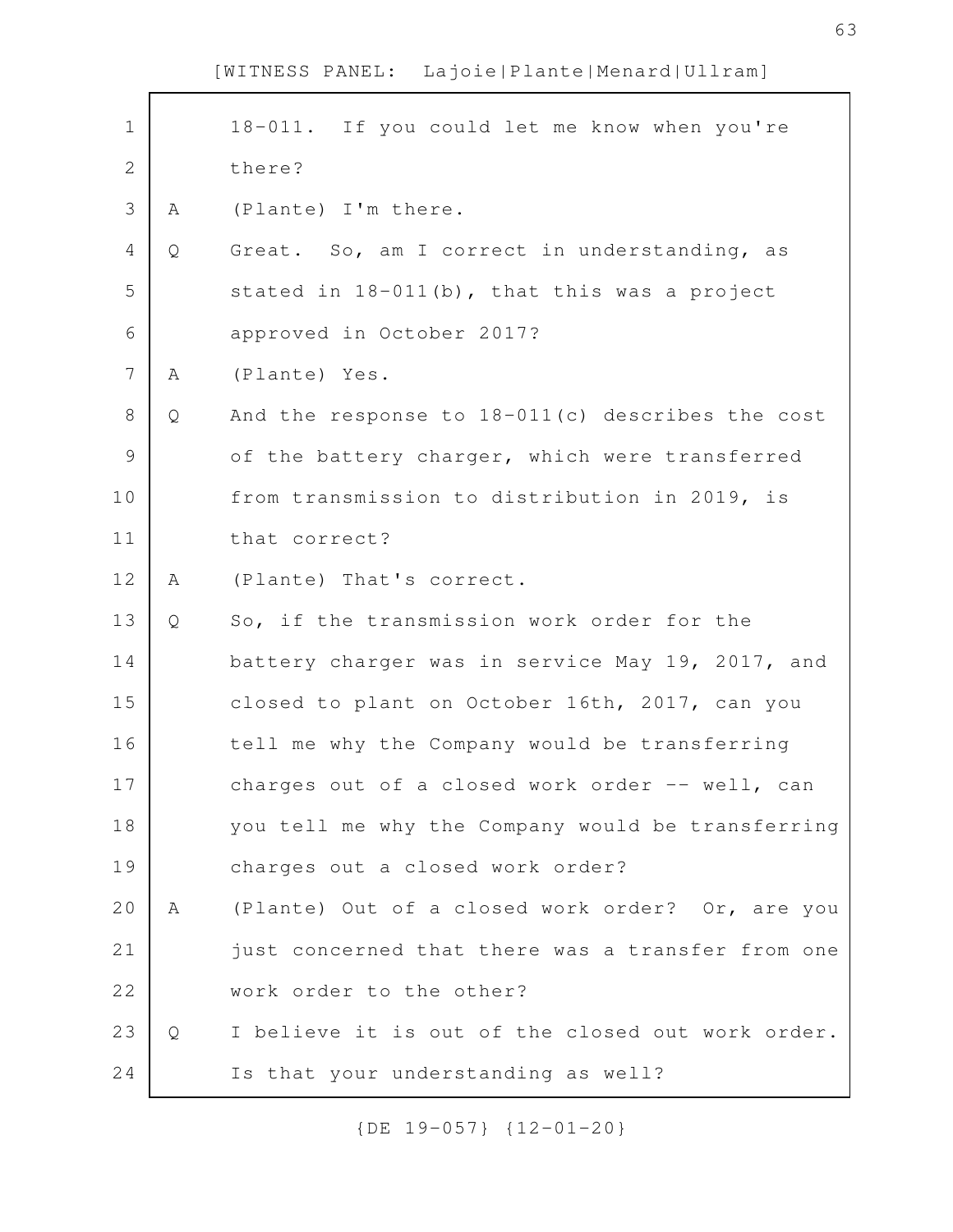| $\mathbf 1$ | Α | (Lajoie) I think that's part of Response (c). I  |
|-------------|---|--------------------------------------------------|
| $\mathbf 2$ |   | think it might just be a bad choice of wording,  |
| 3           |   | where it says "TS9R6001", "When the transmission |
| 4           |   | work order was closed, the assets were           |
| 5           |   | transferred", I think that was part of the       |
| 6           |   | analysis process performed by Plant Accounting.  |
| 7           |   | Dave?                                            |
| $8\,$       | Α | (Plante) Yes. During the closure process, the    |
| $\mathsf 9$ |   | transaction took place.                          |
| 10          | Q | Okay.                                            |
| 11          | Α | (Plante) So, it wasn't "after it was closed". It |
| 12          |   | was as part of that material reconciliation      |
| 13          |   | process that I mentioned earlier, that it was    |
| 14          |   | discovered that those assets were distribution   |
| 15          |   | assets and did not belong in the transmission    |
| 16          |   | work order that was open for it. And that was a  |
| 17          |   | transmission annual work order to, I assume, the |
| 18          |   | battery chargers had failed, or one of them had  |
| 19          |   | failed. So, they went in to change them, and     |
| 20          |   | assumed, I quess, that they were transmission.   |
| 21          |   | And, during the closure, it was discovered that  |
| 22          |   | "No, Kingston Substation is a distribution       |
| 23          |   | station. Those are distribution assets."         |
| 24          | Q | Right. So, that leads me to my next question,    |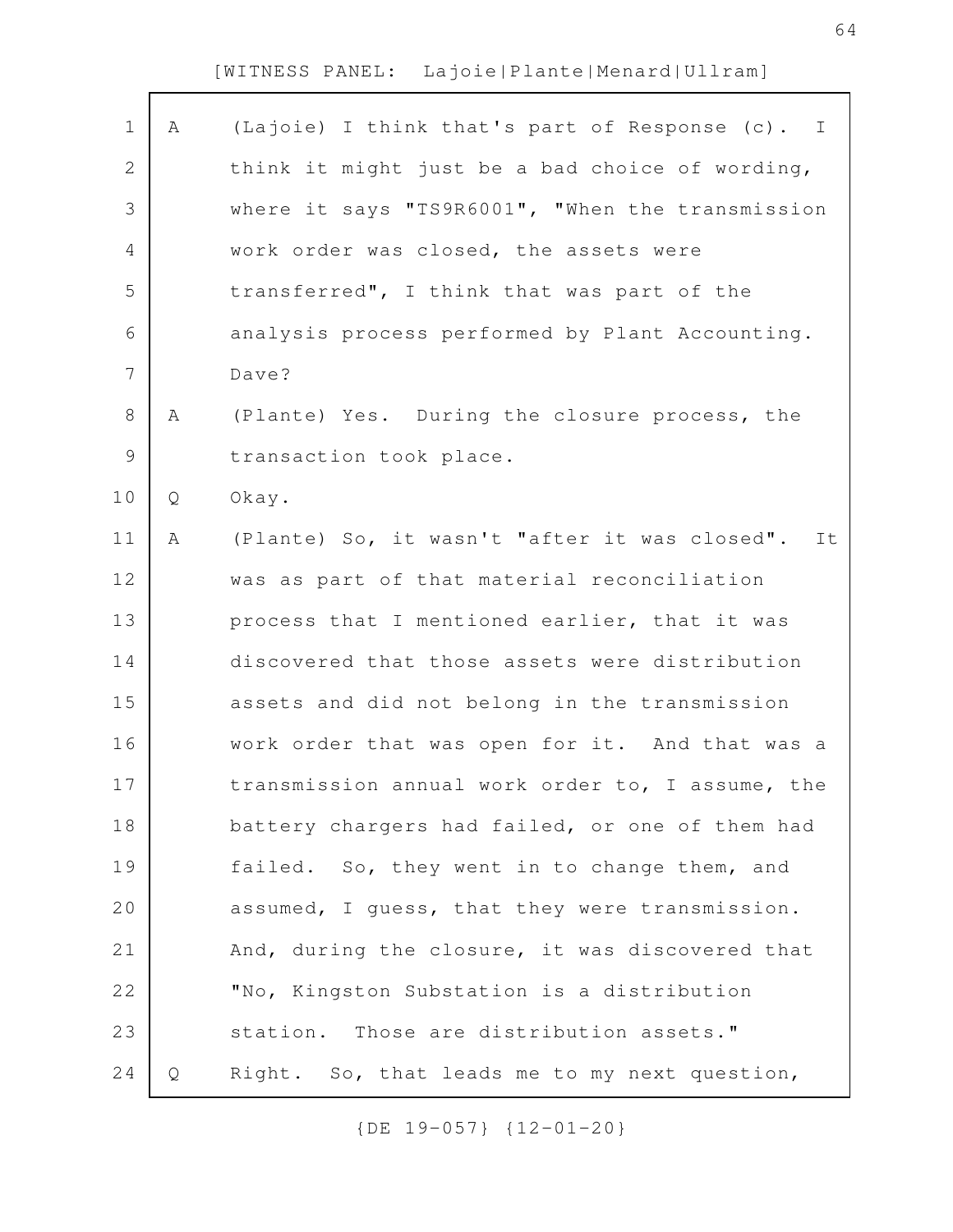|   | which is, if it is a -- if Kingston is a          |
|---|---------------------------------------------------|
|   | distribution only substation, can you shed some   |
|   | input onto why these would have been initially    |
|   | classified as "transmission"?                     |
| Α | (Plante) I don't have any particular insight into |
|   | this specific work order, as to why it was set up |
|   | as a transmission work order. There is a          |
|   | transmission line that feeds the substation, but  |
|   | that doesn't make it a transmission substation.   |
|   | So, I can't answer that question. I'm not in      |
|   | the -- I'm not in the head of the person who      |
|   | opened it up and did the work.                    |
| Q | But is it fair to say that, in the end, this      |
|   | error was rectified, and it's not an issue        |
|   | necessarily within this project?                  |
| A | (Plante) Yes. I believe, in the end, the          |
|   | accounting for those assets is correct and        |
|   | proper.                                           |
| Q | And, so, we talked a little bit earlier about     |
|   | NT006, which the Company sometimes uses to        |
|   | transfer assets between transmission and          |
|   | distribution. Was this reclassification           |
|   | accomplished via NT006?                           |
| A | (Plante) I don't believe so. I think this was     |
|   |                                                   |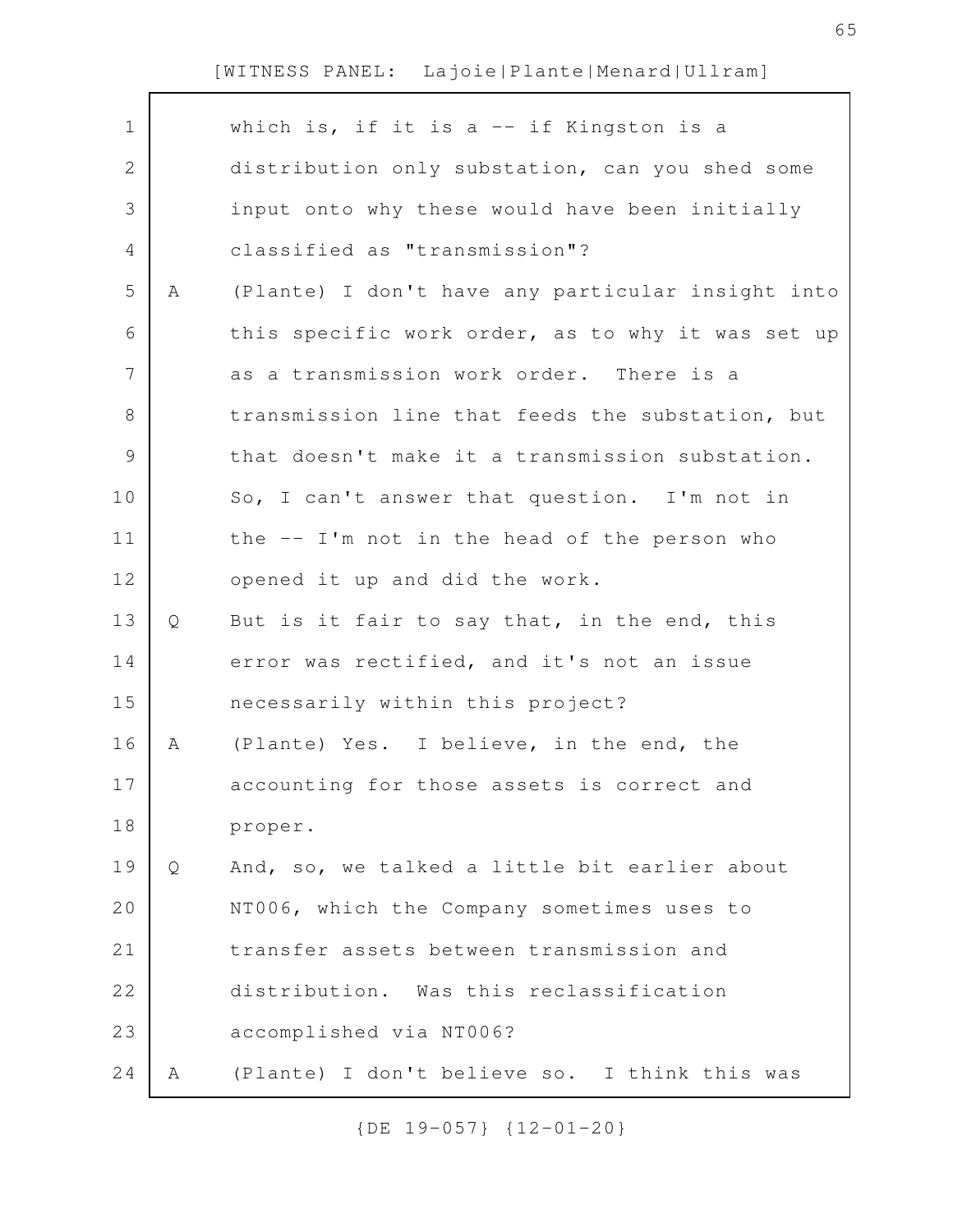$\mathbf{r}$ 

| $\mathbf 1$    |   | just a reallocation of those costs from this work |
|----------------|---|---------------------------------------------------|
| $\mathbf 2$    |   | order to the distribution work order. But I       |
| 3              |   | don't have the background on what, you know,      |
| 4              |   | whether it went into a different account before   |
| 5              |   | it got to the distribution work order. I don't    |
| 6              |   | know that.                                        |
| $\overline{7}$ | Q | It looked for a second like Ms. Menard wanted to  |
| 8              |   | speak up about NT006?                             |
| 9              | Α | (Menard) Well, I was just going to add on, as we  |
| 10             |   | were talking earlier, when, Mr. Buckley, you had  |
| 11             |   | asked the question of "Is this project always     |
| 12             |   | used?" And I said "Not always". If there is the   |
| 13             |   | ability to transfer to a work order that is still |
| 14             |   | available to accept charges, that would be the    |
| 15             |   | preferred approach.                               |
| 16             |   | So, I don't have the details in front             |
| 17             |   | of me. But, if this distribution work order was   |
| 18             |   | still able to accept this charge, we would use    |
| 19             |   | that work order, instead of the NT Project. So,   |
| 20             |   | this is an example of when we would try to        |
| 21             |   | actually use the appropriate project, rather than |
| 22             |   | the generic project.                              |
| 23             | Q | Okay. That's helpful. So, I think I'm going to    |
| 24             |   | move on to the next project, which you will find  |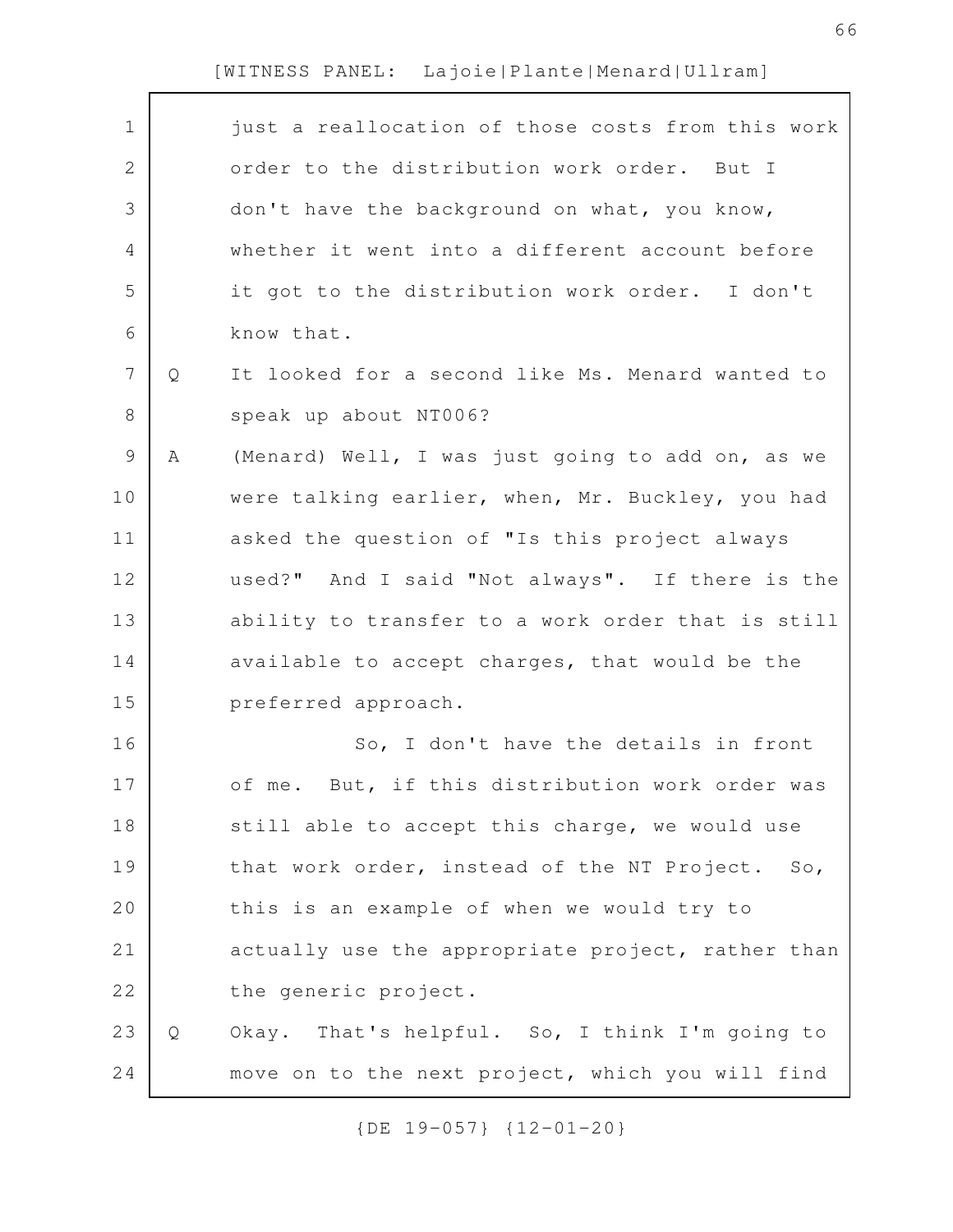| $\mathbf 1$    |   | at Exhibit 60, Bates Page 019, where you should   |
|----------------|---|---------------------------------------------------|
| $\mathbf{2}$   |   | see the Company's response to 18-013. And let me  |
| 3              |   | know when you've gotten there.                    |
| 4              | Α | (Lajoie) Yes. I'm there.                          |
| 5              | Q | And this response appears to discuss the          |
| 6              |   | replacement of an underground switchgear in       |
| $\overline{7}$ |   | Laconia, is that correct?                         |
| $8\,$          | Α | (Lajoie) There was several pieces of switchgear,  |
| 9              |   | and a significant amount of cable that connected  |
| 10             |   | those pieces of switchgear, yes. "Switchgear" is  |
| 11             |   | sometimes used as both a plural and the singular. |
| 12             | Q | Uh-huh. So, would it be accurate to say that      |
| 13             |   | this project's objective was to replace the live  |
| 14             |   | front switchgear located in downtown Laconia and  |
| 15             |   | increase the reliability of the system through    |
| 16             |   | the creation of underground sub-loops?            |
| 17             | A | (Lajoie) Yes. The project was to replace live     |
| 18             |   | front switchgear with new switchgear.<br>The      |
| 19             |   | equipment that was there had physically           |
| 20             |   | deteriorated, rusted, you know, the cabinets were |
| 21             |   | rusted, the doors actually were falling off. And  |
| 22             |   | they also relocated some of the underground cable |
| 23             |   | that connected the switchgear, so that it no      |
| 24             |   | longer crossed private property, and was actually |
|                |   |                                                   |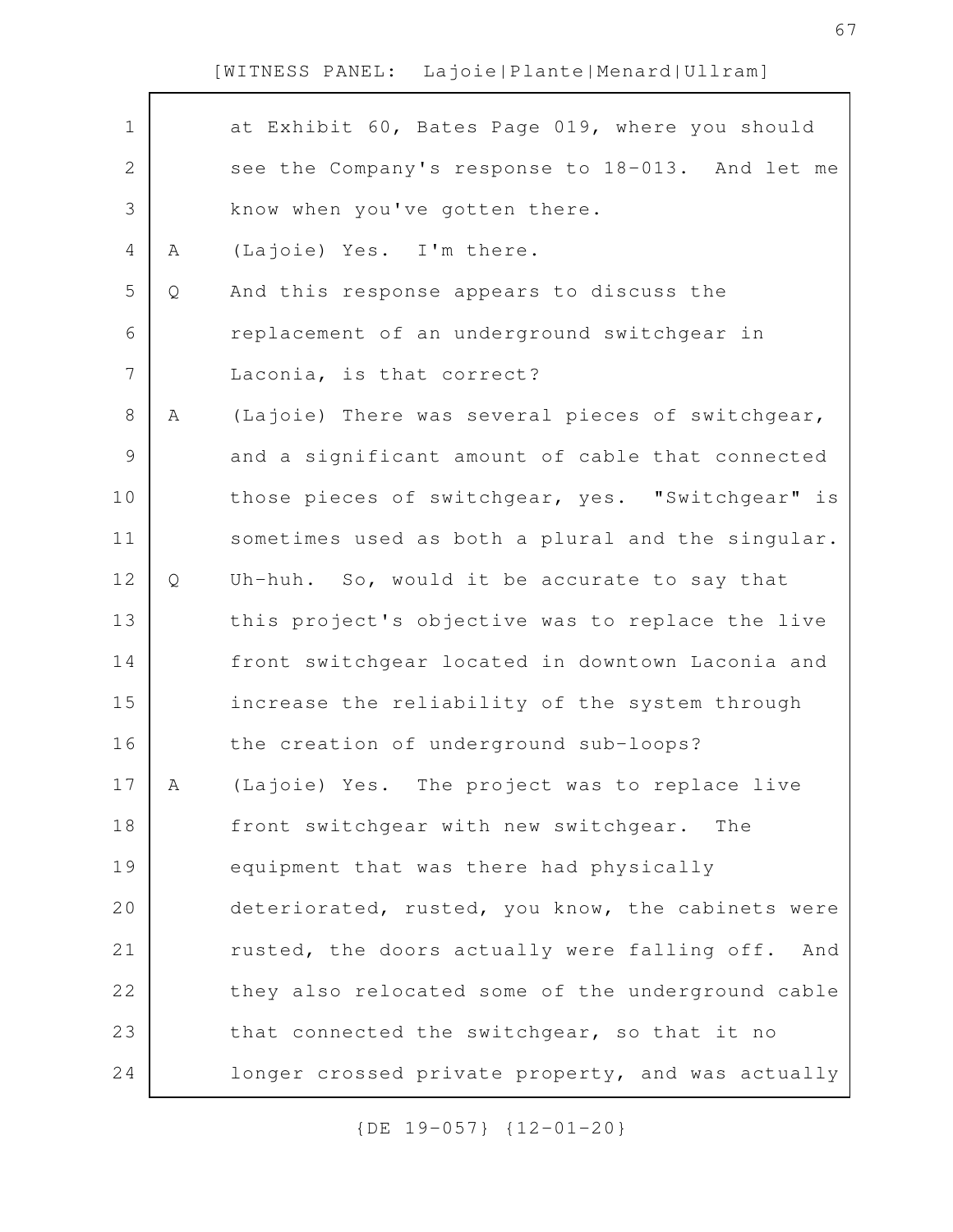| $\mathbf 1$   |   | moved out into the road right-of-way underneath    |
|---------------|---|----------------------------------------------------|
| 2             |   | the sidewalk.                                      |
| 3             | Q | And those sub-loops were not initially existent    |
| 4             |   | within the switchgear system?                      |
| 5             | Α | (Lajoie) This provided -- the redesign of the      |
| 6             |   | system in the Laconia -- downtown Laconia area     |
| 7             |   | provided for the ability to take any one piece of  |
| 8             |   | switchgear out-of-service without de-energizing    |
| $\mathcal{G}$ |   | any customers. So, that's the reference to the     |
| 10            |   | "sub-loops" that were set up.                      |
| 11            |   | The original design, which, by the way,            |
| 12            |   | was installed back in the 1960s, did not have      |
| 13            |   | that capability. So, any one piece of              |
| 14            |   | switchgear, in order to take it out, you actually  |
| 15            |   | had to de-energize customers. So, it was kind of   |
| 16            |   | a redesign to a more modern setup with the         |
| 17            |   | underground system, I believe.                     |
| 18            | Q | And, so, would it be accurate to say that most or  |
| 19            |   | all of the project, rather, was placed in service  |
| 20            |   | and closed out between 2017 and 2018?              |
| 21            | Α | (Lajoie) Yes. I believe that's correct.            |
| 22            | Q | And, in response to $18-013(a)$ , here the Company |
| 23            |   | states: "The only material charged to work order   |
| 24            |   | 9L2" -- "9L621016 is fifty feet of six inch        |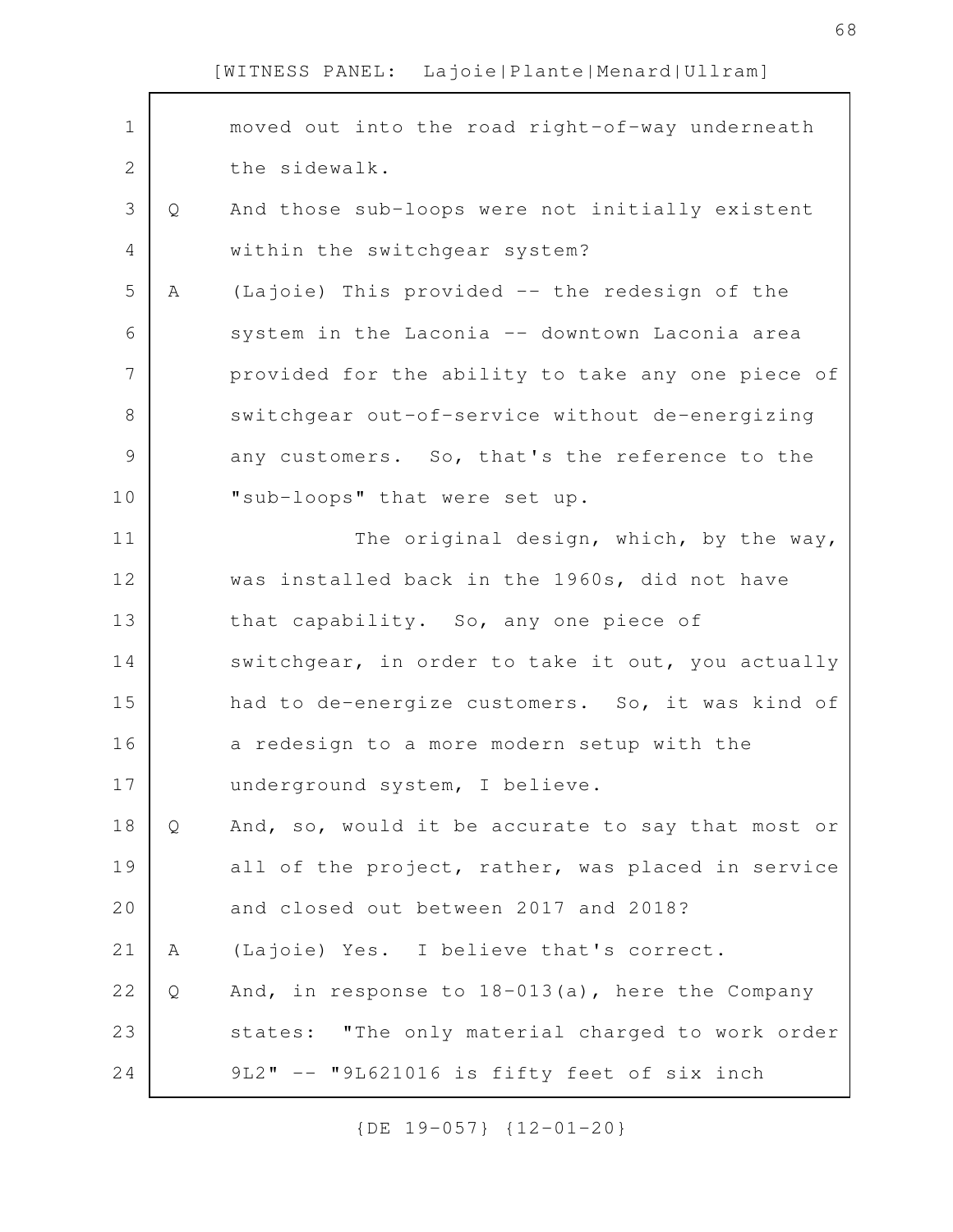| $\mathbf 1$    |   | schedule 40 conduit." And then there's a brief    |
|----------------|---|---------------------------------------------------|
| $\mathbf{2}$   |   | explanation of the use of the conduit. But can    |
| 3              |   | you explain to me why the Company would have      |
| 4              |   | installed fifty feet of conduit in 2019, after    |
| 5              |   | the switchgear and loop system had been installed |
| 6              |   | and was in service and closed in 2018?            |
| $\overline{7}$ | Α | (Menard) So, upon investigation of this           |
| 8              |   | particular work order, what we had determined was |
| 9              |   | that the majority of charges on this work order   |
| 10             |   | identified in this question were related to       |
| 11             |   | engineering charges, and a small amount of        |
| 12             |   | conduit that was installed. And we are in the     |
| 13             |   | process of transitioning to a new work management |
| 14             |   | system, and this was identified as a work order   |
| 15             |   | that was still open, that needed a home for the   |
| 16             |   | engineering charges. And this happens sometimes   |
| 17             |   | where, you know, engineering charges will be      |
| 18             |   | charged to one particular work order, but then,   |
| 19             |   | though, the actual work is done on another work   |
| 20             |   | order. And, so, when that happens, the charges    |
| 21             |   | are transferred from one work order to another.   |
| 22             |   | In this particular case, this one was             |
| 23             |   | kind of lost, and the work order that the         |
| 24             |   | engineer had tried to move the charges to had     |
|                |   |                                                   |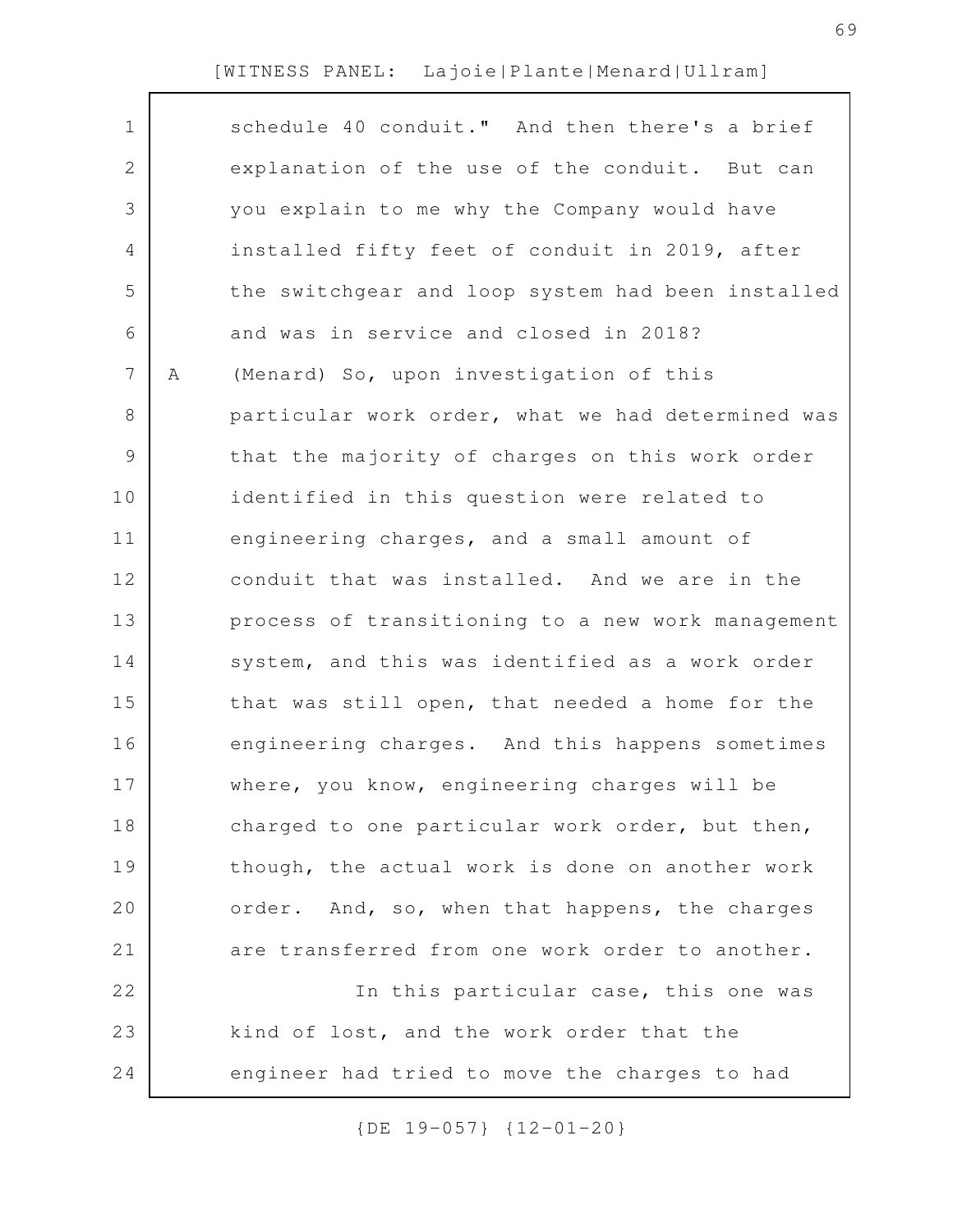| $\mathbf 1$    |   | been closed out. And, so, it kind of got lost in |
|----------------|---|--------------------------------------------------|
| $\mathbf{2}$   |   | this. It couldn't -- it couldn't transfer the    |
| 3              |   | charges. And then, as we were cleaning up some   |
| $\overline{4}$ |   | of these open work orders, getting ready for a   |
| 5              |   | transition, this one was identified as having    |
| 6              |   | engineering charges only, or majorily [sic].     |
| $\overline{7}$ |   | And, so, in talking with Plant Accounting, they  |
| $8\,$          |   | will, as part of their review process, they will |
| $\mathcal{G}$  |   | move these charges to the appropriate work order |
| 10             |   | that has all the material.                       |
| 11             |   | So, within this project, there were              |
| 12             |   | several work orders. And there were several      |
| 13             |   | large work orders, you know, \$300,000 worth of  |
| 14             |   | work orders. So, these are really engineering    |
| 15             |   | charges that were part of another work order.    |
| 16             | Q | Thank you. That's helpful. I think, now, I'll    |
| 17             |   | move to work order 18NHVMES, which you should    |
| 18             |   | find at Exhibit 60, Bates Page 020. Where you    |
| 19             |   | will see the Company response to 18-014. And     |
| 20             |   | please let me know when you're there.            |
| 21             | Α | (Lajoie) Bates Page 020, 18-014. Yes, I'm there. |
| 22             | Q | And this response appears to discuss some tree   |
| 23             |   | trimming work conducted by the Company, is that  |
| 24             |   | correct?                                         |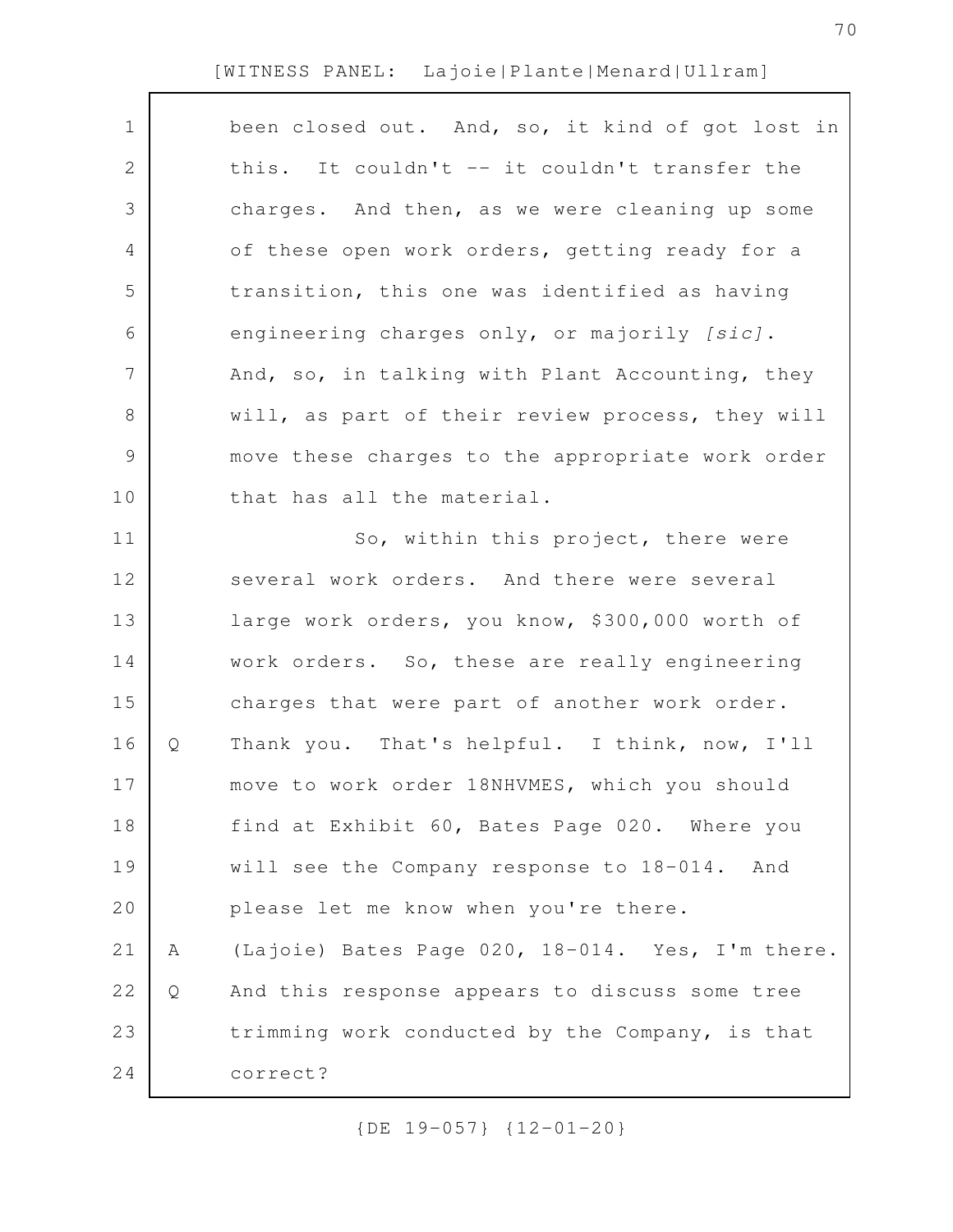| $\mathbf 1$   | Α | (Lajoie) Yes. That's correct.                       |
|---------------|---|-----------------------------------------------------|
| $\mathbf{2}$  | Q | Now, according to Response $18-014(c)$ , it appears |
| 3             |   | that the Company has capitalized some property      |
| 4             |   | taxes associated with this project, is that         |
| 5             |   | correct?                                            |
| 6             | Α | (Lajoie) Yes. That's correct.                       |
| 7             | Q | And that is permissible under FERC accounting       |
| $8\,$         |   | rules, is that correct?                             |
| $\mathcal{G}$ | Α | (Lajoie) Yes. That is correct. That's my            |
| 10            |   | understanding.                                      |
| 11            | Q | And my understanding of the FERC accounting rules   |
| 12            |   | is that they generally allow capitalization of      |
| 13            |   | property taxes which accrued while the project      |
| 14            |   | was a construction work in progress, is that        |
| 15            |   | correct?                                            |
| 16            | Α | (Menard) Yes.                                       |
| 17            | Q | And, so, given the discussion we've had today       |
| 18            |   | about various projects which may in service on      |
| 19            |   | one date, and may be actually closed to plant on    |
| 20            |   | another date, and maybe, in addition to that,       |
| 21            |   | have other pieces of plant which are closed on      |
| 22            |   | another date, can you explain for me which of       |
| 23            |   | these demarcation points, "in service", "closed     |
| 24            |   | to plant", the Company uses to determine when to    |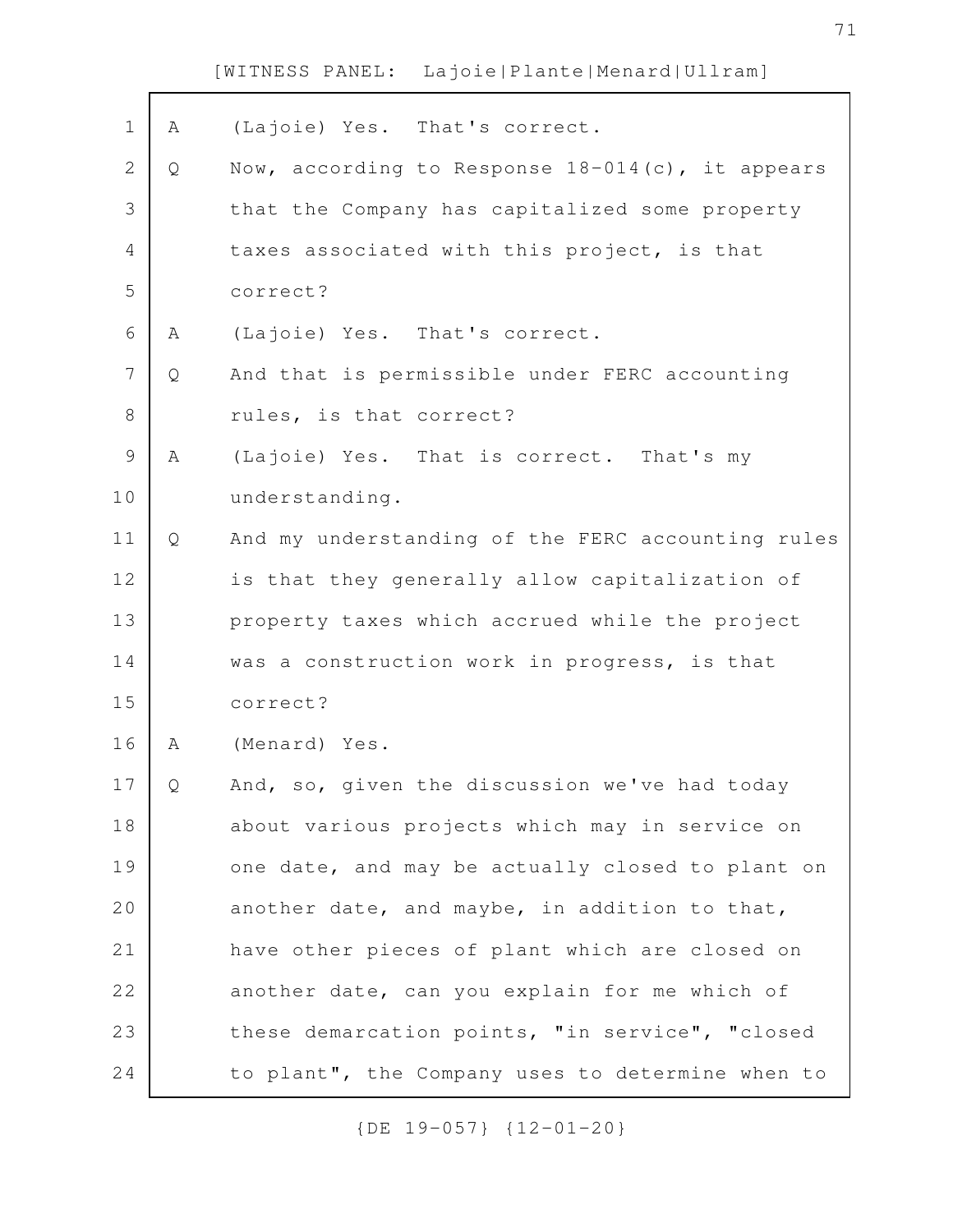| $\mathbf 1$    |   | no longer capitalize property taxes?              |
|----------------|---|---------------------------------------------------|
| $\overline{2}$ | A | (Menard) The property taxes are applied to open   |
| 3              |   | work orders. So, construction work in progress.   |
| 4              | Q | And, so, would it be accurate to say that, once   |
| 5              |   | plant is in service, the Company is no longer     |
| 6              |   | capitalizing property taxes that accrue to it?    |
| 7              | Α | (Menard) Yes, because it only gets allocated to   |
| 8              |   | open work orders.                                 |
| $\mathsf 9$    | Q | And if, for some reason, the Commission Audit     |
| 10             |   | Staff had some further recommendations relative   |
| 11             |   | to this issue, is it your understanding that that |
| 12             |   | is something that would be subject to             |
| 13             |   | reconciliation after their audit?                 |
| 14             | Α | (Menard) Yes. Absolutely.                         |
| 15             | Q | Great. And now, I'm just going to move to I       |
| 16             |   | think our final project here, and this was given  |
| 17             |   | some treatment in direct examination, but I think |
| 18             |   | might still warrant a bit of further discussion.  |
| 19             |   | So, if you could please turn to Exhibit           |
| 20             |   | 60, Bates Page 011, you should see the Company's  |
| 21             |   | response to 18-007. And let me know when you're   |
| 22             |   | there.                                            |
| 23             | A | (Menard) Can you say the Bates Page number again? |
| 24             | Q | I think it was Exhibit 60, Bates Page 011.        |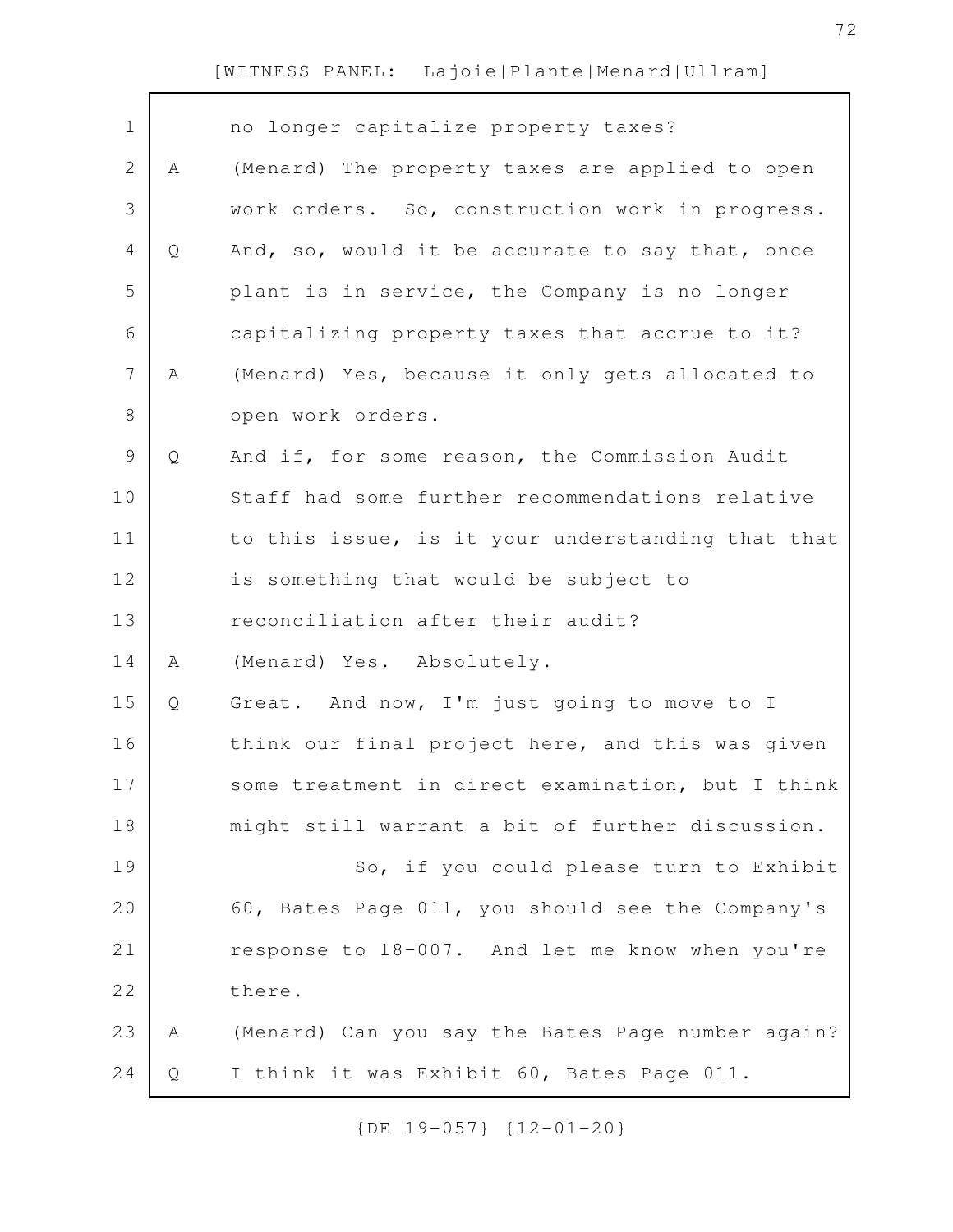| $\mathbf 1$   | Α | (Menard) Oh, I've got to go backwards.            |
|---------------|---|---------------------------------------------------|
| 2             | Q | Yes. We're jumping around here.                   |
| 3             | Α | (Menard) That's fine.                             |
| 4             | Α | (Lajoie) I think we're all there now.             |
| 5             | Q | Great. And, in Response 18-007(b), (c), and (g),  |
| 6             |   | the Company explains that there is sometimes a    |
| 7             |   | lag between when the plant associated with        |
| 8             |   | property damage goes into service and when the    |
| $\mathcal{G}$ |   | Company is able to identify responsible parties   |
| 10            |   | that might be billed for property damage.<br>Ιs   |
| 11            |   | that correct?                                     |
| 12            | Α | (Menard) Yes.                                     |
| 13            | Q | And can you just very briefly explain why this    |
| 14            |   | might be the case?                                |
| 15            | Α | (Menard) Yes. So, as I explained earlier, when    |
| 16            |   | the damage occurs on the system, if we take a     |
| 17            |   | very clean example, a car hits a pole, police     |
| 18            |   | show up, write up a police report, the damage is  |
| 19            |   | repaired, the line crew submits the paperwork.    |
| 20            |   | And, at that point, the plant is placed in        |
| 21            |   | service, but the administrative piece takes over. |
| 22            |   | And the office staff will use that police report  |
| 23            |   | number and will file a request through a company  |
| 24            |   | we use, LexisNexis, to retrieve that police       |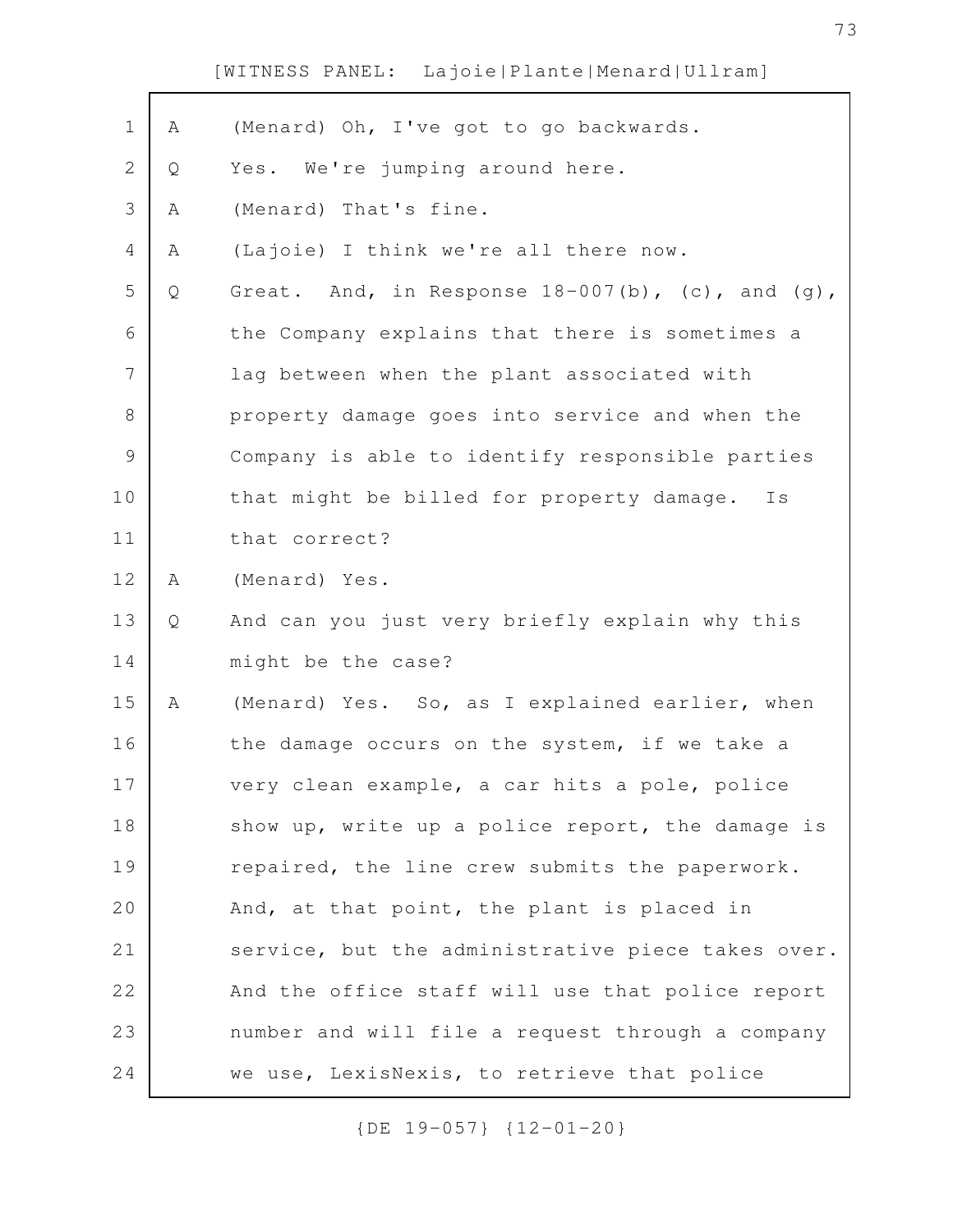| $\mathbf 1$    |   | report. And we have seen a lag or a delay in the  |
|----------------|---|---------------------------------------------------|
| $\mathbf{2}$   |   | amount of time that it gets -- it takes to        |
| 3              |   | receive that police report. And, once we receive  |
| 4              |   | that police report, then we have the name of the  |
| 5              |   | person that we can bill the damages to. So, that  |
| 6              |   | time delay of getting the information back as to  |
| $\overline{7}$ |   | who to bill is what causes the delay in actually  |
| 8              |   | applying that credit to the work order and        |
| $\mathcal{G}$  |   | billing out the charges.                          |
| 10             | Q | So, it's conceivable that, if somebody runs into  |
| 11             |   | or hits a pole in, you know, December or November |
| 12             |   | of a year, the Company might not get identified   |
| 13             |   | that person who will contribute the cost, or at   |
| 14             |   | least that person's insurance company, will       |
| 15             |   | contribute the cost of the damage they caused.    |
| 16             |   | Is that correct?                                  |
| 17             | A | (Menard) Correct                                  |
| 18             | Q | And is it fair to say that that subject matter,   |
| 19             |   | as you discussed earlier on direct, would be the  |
| 20             |   | subject of continuous discussions with the Audit  |
| 21             |   | Staff as they work through the --                 |
| 22             | A | (Menard) Yes.                                     |
| 23             | Q | -- the terms of the business process audit?       |
| 24             | Α | (Menard) Yes.                                     |
|                |   |                                                   |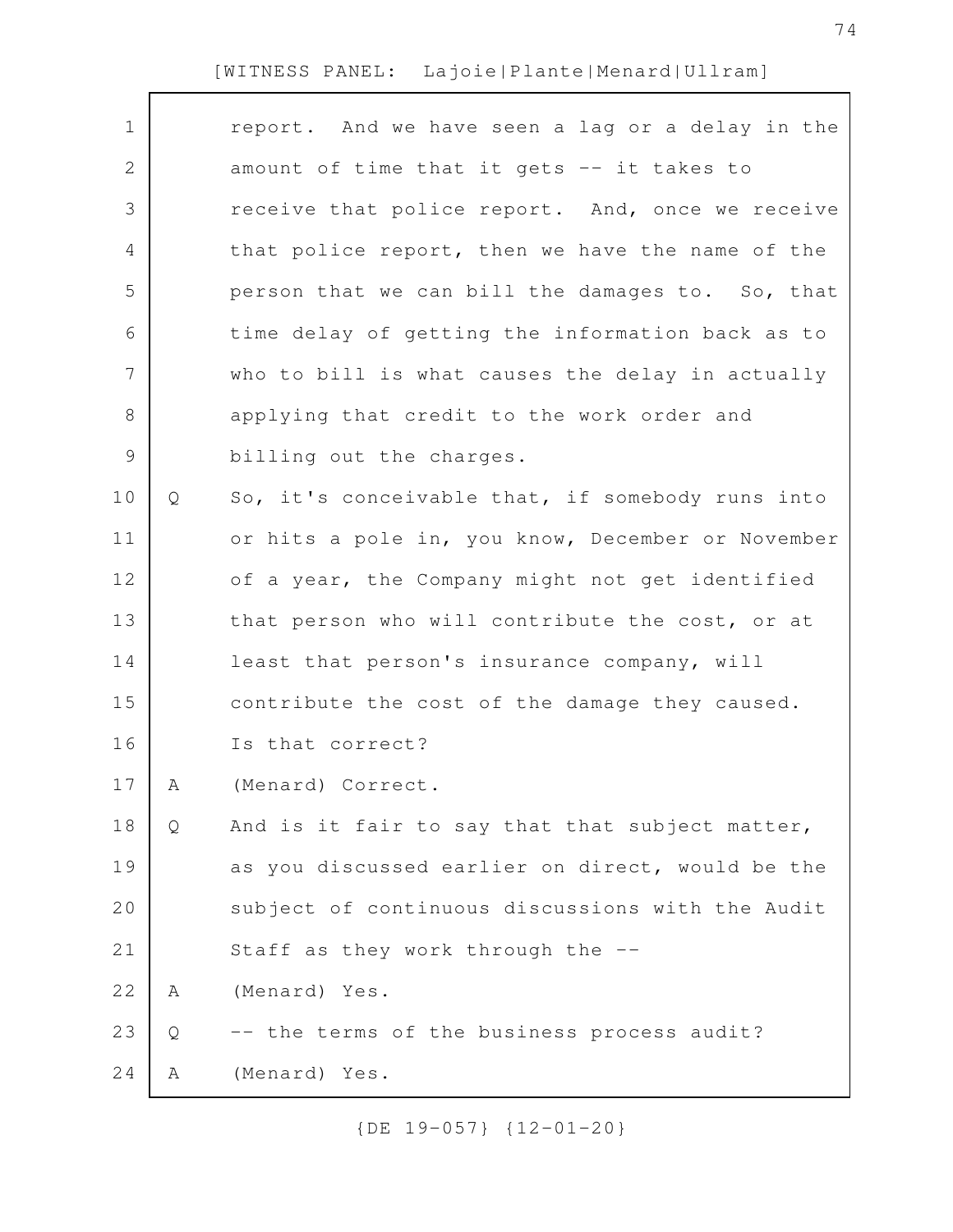| $\mathbf 1$    | Q | And, so, we talked about what happens when        |
|----------------|---|---------------------------------------------------|
| $\mathbf 2$    |   | somebody is identified or identifiable as the     |
| 3              |   | causer of the property damage. But what happens   |
| 4              |   | when let's say there's a hit-and-run, and there's |
| 5              |   | nobody who is identifiable as the causer of it?   |
| 6              | Α | (Menard) Then, there is no bill generated, and    |
| $\overline{7}$ |   | the charges remain in full in this particular     |
| 8              |   | project.                                          |
| $\mathsf 9$    | Q | And, so, is this something that the Company's     |
| 10             |   | insurers might cover, or self-insurance?          |
| 11             | Α | (Menard) Typically, no. We are a self-insured     |
| 12             |   | company. And there are certain requirements or    |
| 13             |   | thresholds that need to be met. And small         |
| 14             |   | property damage claims are not included in that   |
| 15             |   | coverage. It needs to be more catastrophic.       |
| 16             | Q | Are we talking \$5,000, \$500,000, \$5,000,000?   |
| 17             | Α | (Menard) Help me out. Did we answer this in a     |
| 18             |   | data response? I can't remember the number off    |
| 19             |   | the top of my head. But I think it was            |
| 20             |   | \$5,000,000.                                      |
| 21             | Q | Yes. And we can take that subject to check.       |
| 22             | Α | (Menard) And it's typically for things like a     |
| 23             |   | major storm event, where there's a declaration    |
| 24             |   | of -- emergency declaration declared, you know,   |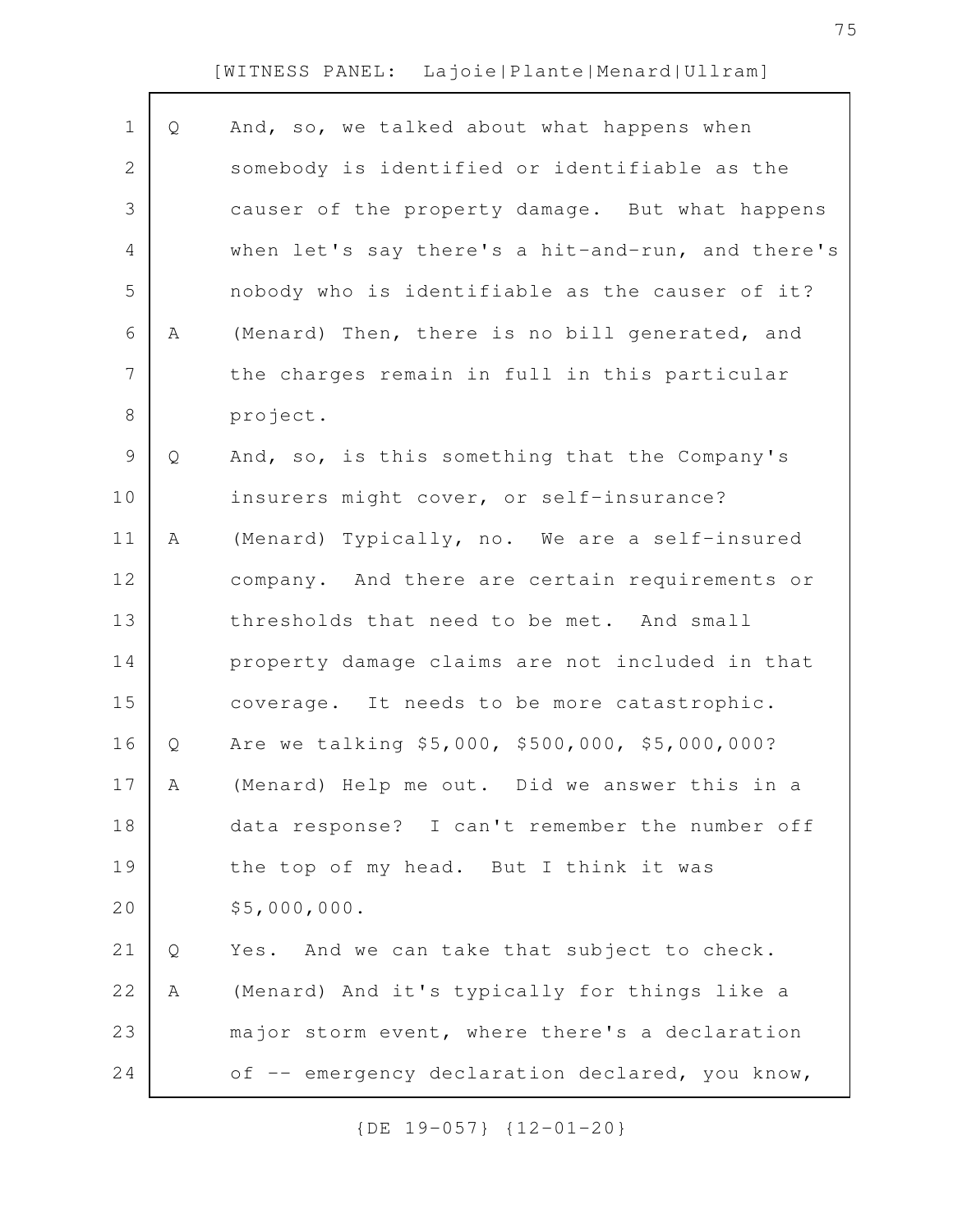| $\mathbf 1$    |   | things like that.                                 |
|----------------|---|---------------------------------------------------|
| $\mathbf{2}$   | Q | Okay. Thank you. Now, given the discussion we     |
| 3              |   | just had over the last five or six projects, and  |
| $\overline{4}$ |   | the paper trail of spreadsheets and zip folders,  |
| 5              |   | and project documentation that needs to be        |
| 6              |   | cross-referenced in order for Staff to accomplish |
| 7              |   | an adequate review of these projects, would the   |
| 8              |   | Company be surprised to hear that Staff might     |
| $\mathcal{G}$  |   | describe the complexity of the review process as  |
| 10             |   | "less than ideal"?                                |
| 11             | Α | (Menard) No, it is a complex process. You know,   |
| 12             |   | we have -- we have departments that manage        |
| 13             |   | projects, and we have particular, you know,       |
| 14             |   | people assigned to projects, and we have cost     |
| 15             |   | analysts that are assigned to projects. Because   |
| 16             |   | there's a lot of capital that's invested by the   |
| 17             |   | Company each year, there's thousands of work      |
| 18             |   | orders that are opened and worked on each year.   |
| 19             |   | So, it is a complex process. I would absolutely   |
| 20             |   | agree with that. And to come in and review that   |
| 21             |   | within a, you know, a short period of time is a   |
| 22             |   | challenge.                                        |
| 23             |   | So, we look forward to the business               |
| 24             |   | process review, so that we can package something  |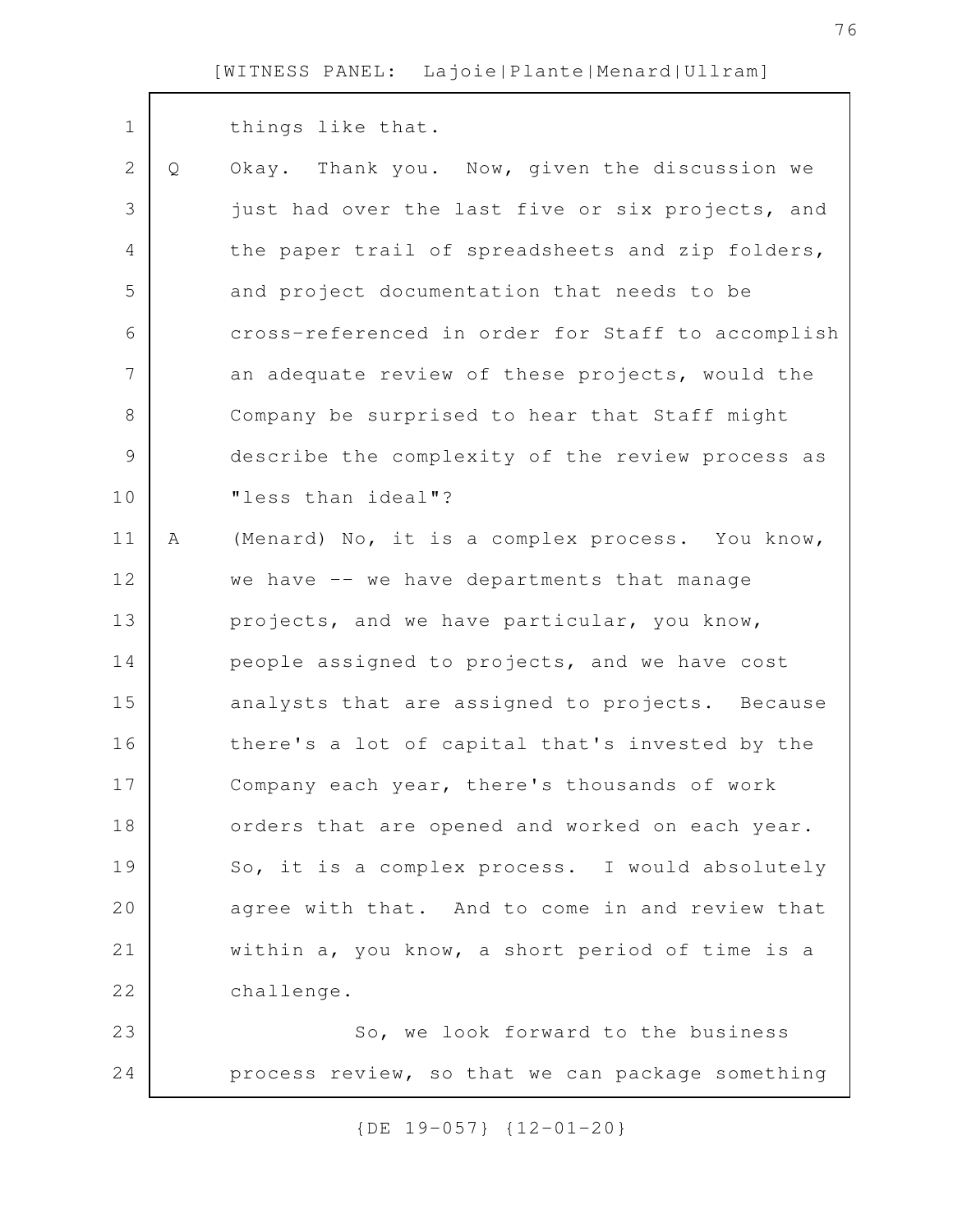| $\mathbf 1$ |   | that's in a digestible format for Staff to be     |
|-------------|---|---------------------------------------------------|
| 2           |   | able to review and understand, you know, years'   |
| 3           |   | worth of information in a short period of time to |
| 4           |   | assist with their review.                         |
| 5           | Q | So, the Company would agree that the project      |
| 6           |   | templates and the business process audit          |
| 7           |   | contemplated by the Settlement Agreement will aid |
| $8\,$       |   | in what is a complicated and somewhat             |
| $\mathsf 9$ |   | time-intensive review process for the projects in |
| 10          |   | the future?                                       |
| 11          | Α | (Menard) Yes. And I'll just say, you know, we     |
| 12          |   | did work on this Exhibit LGL/DLP-1, we did work   |
| 13          |   | together with Staff to improve upon what we had   |
| 14          |   | filed in the rate case, and took feedback from    |
| 15          |   | Staff as to things that they wanted to see to be  |
| 16          |   | able to utilize the information, again, to        |
| 17          |   | compare, you know, a lot of these comparisons and |
| 18          |   | percents. Comparisons are what Staff had asked    |
| 19          |   | for.                                              |
| 20          |   | So, again, we're trying to move                   |
| 21          |   | forward. And we will continue. This is not a      |
| 22          |   | one-and-done. This will be a continual            |
| 23          |   | improvement, as we learn more and try to make it  |
| 24          |   | better.                                           |
|             |   |                                                   |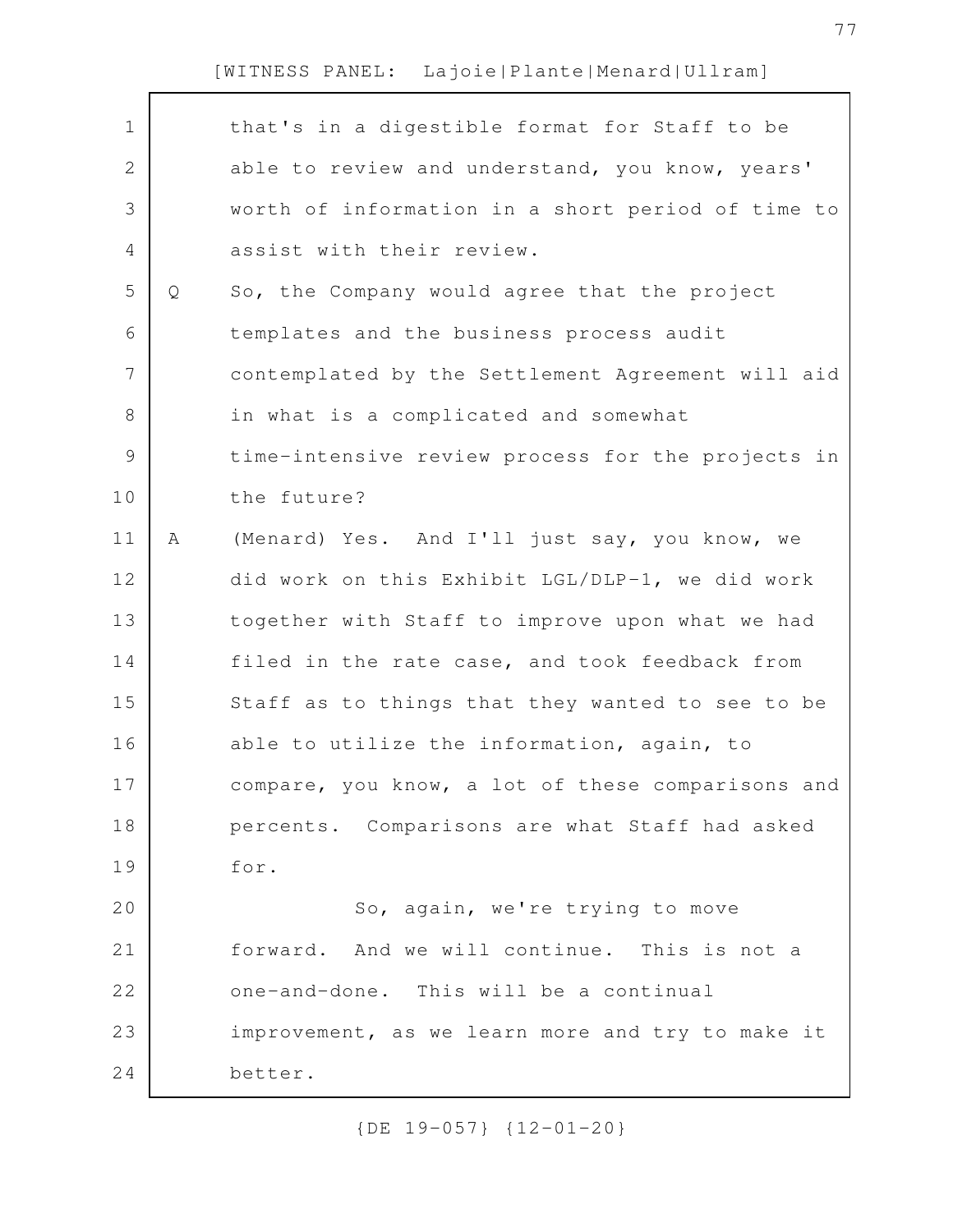| $\mathbf 1$   | MR. BUCKLEY: Great. Thank you, Ms.                   |
|---------------|------------------------------------------------------|
| 2             | Menard, Ms. Ullram, Mr. Plante, and Mr. Lajoie.      |
| 3             | Staff has no further questions.                      |
| 4             | CHAIRWOMAN MARTIN: Okay. I think                     |
| 5             | we're just going to take a brief break at the        |
| 6             | moment and come back, because I think we're          |
| 7             | relatively close. Unless any of the parties have     |
| 8             | lengthy closings?                                    |
| $\mathcal{G}$ | [No indication given.]                               |
| 10            | CHAIRWOMAN MARTIN: Then, I think we'll               |
| 11            | take a ten-minute break, and return and try to       |
| 12            | finish up. Okay. We will return at 12:10.            |
| 13            | (Recess taken 12:00 p.m., and the                    |
| 14            | hearing resumed at 12:13 p.m.)                       |
| 15            | CHAIRWOMAN MARTIN: Okay. Back on the                 |
| 16            | record. Commissioner Bailey.                         |
| 17            | CMSR. BAILEY: Thank you.                             |
| 18            | BY CMSR. BAILEY:                                     |
| 19            | Mr. Lajoie and Mr. Plante, on Bates Page 018 in<br>Q |
| 20            | your testimony, at Line 7, it says "Current          |
| 21            | specific projects are projects that were not         |
| 22            | reviewed as part of the rate case and had a          |
| 23            | substantial portion of plant placed in service in    |
| 24            | $2019.$ "                                            |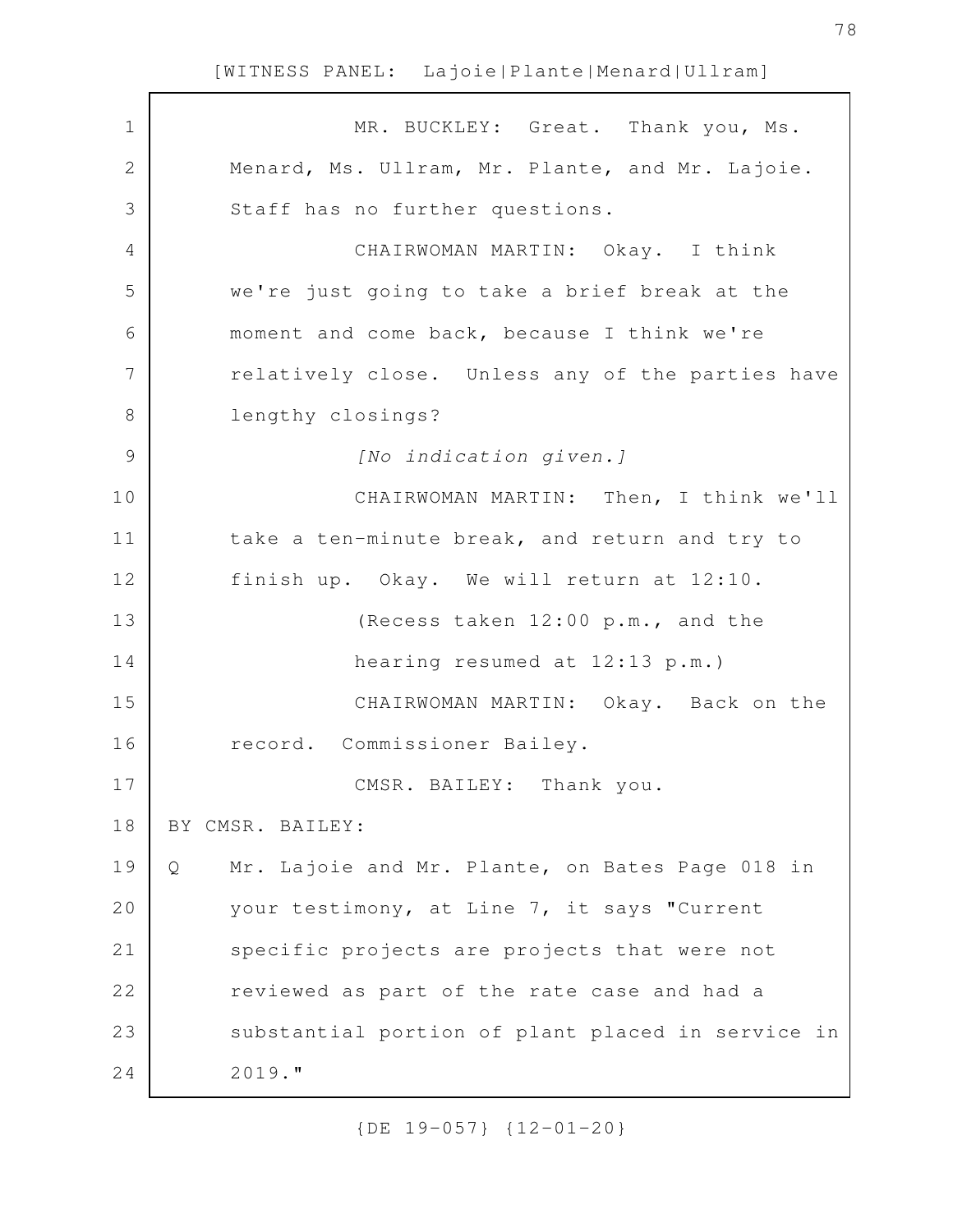$\sqrt{ }$ 

| $\mathbf 1$   |   | And can you give me an example of a               |
|---------------|---|---------------------------------------------------|
| $\mathbf{2}$  |   | project that wasn't complete, but was             |
| 3             |   | substantially put in service? Not a specific      |
| 4             |   | example, just I don't understand how, if the      |
| 5             |   | project isn't complete, it can be placed in       |
| 6             |   | service?                                          |
| 7             | Α | (Lajoie) Any particular project -- Any particular |
| 8             |   | project can have multiple work orders associated  |
| $\mathcal{G}$ |   | with that project. For example, listed in this    |
| 10            |   | list are a number of projects to install pole top |
| 11            |   | distribution automation devices, one of my near   |
| 12            |   | -- near and dear to my heart. In a given year,    |
| 13            |   | we have one project, there could be 200 to 300    |
| 14            |   | work orders associated with that one project.     |
| 15            |   | So, as those devices are placed in service and    |
| 16            |   | commissioned to the SCADA system, the device is   |
| 17            |   | used and useful, the work order gets placed in    |
| 18            |   | service, the plant is placed in service.          |
| 19            |   | But the project is still open, because            |
| 20            |   | there are multiple other work orders associated   |
| 21            |   | with that, where the device has not yet been      |
| 22            |   | placed in service.                                |
| 23            |   | This could also be true for, you know,            |
| 24            |   | major projects that have phases. A substation     |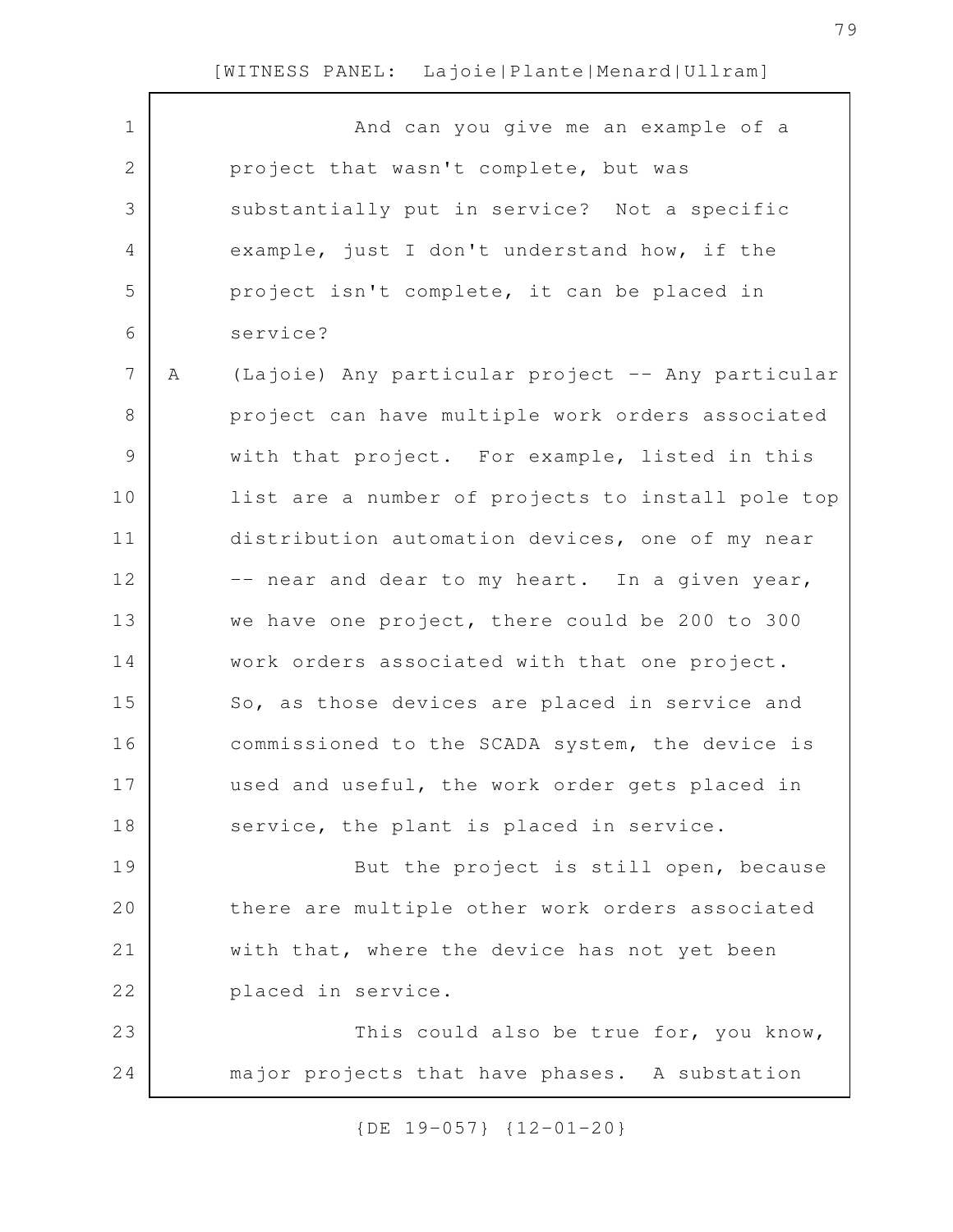| $\mathbf 1$    | construction project, you know, maybe the              |
|----------------|--------------------------------------------------------|
| $\overline{2}$ | transformer gets placed, placed in service,            |
| 3              | energized, feeding customers, and then we go back      |
| 4              | and do the circuit breakers associated with that,      |
| 5              | and those are done one at a time. Those could be       |
| 6              | placed in service, energized, carry a load, but,       |
| 7              | again, it's those separate work orders associated      |
| 8              | with a project.                                        |
| $\mathcal{G}$  | CHAIRWOMAN MARTIN: Commissioner                        |
| 10             | Bailey, you're on mute.                                |
| 11             | CMSR. BAILEY: I thought I could hit                    |
| 12             | the space bar and unmute myself. Sorry.                |
|                |                                                        |
| 13             | BY CMSR. BAILEY:                                       |
| 14             | Glad you want to talk about distribution pole top<br>Q |
| 15             | projects, because, if we go to Bates Page 026 --       |
| 16             | I'm sorry, "Distribution Automation - Pole Top"        |
| 17             | projects, on Line 19 and 27, there are two             |
| 18             | different, I guess, projects for distribution          |
| 19             | automation - pole top.                                 |
| 20             | Can you -- I quess I'm trying to under                 |
| 21             | understand if this is a specific project, where        |
| 22             | you're installing SCADA, why there are two             |
| 23             | different work orders for that, or two different       |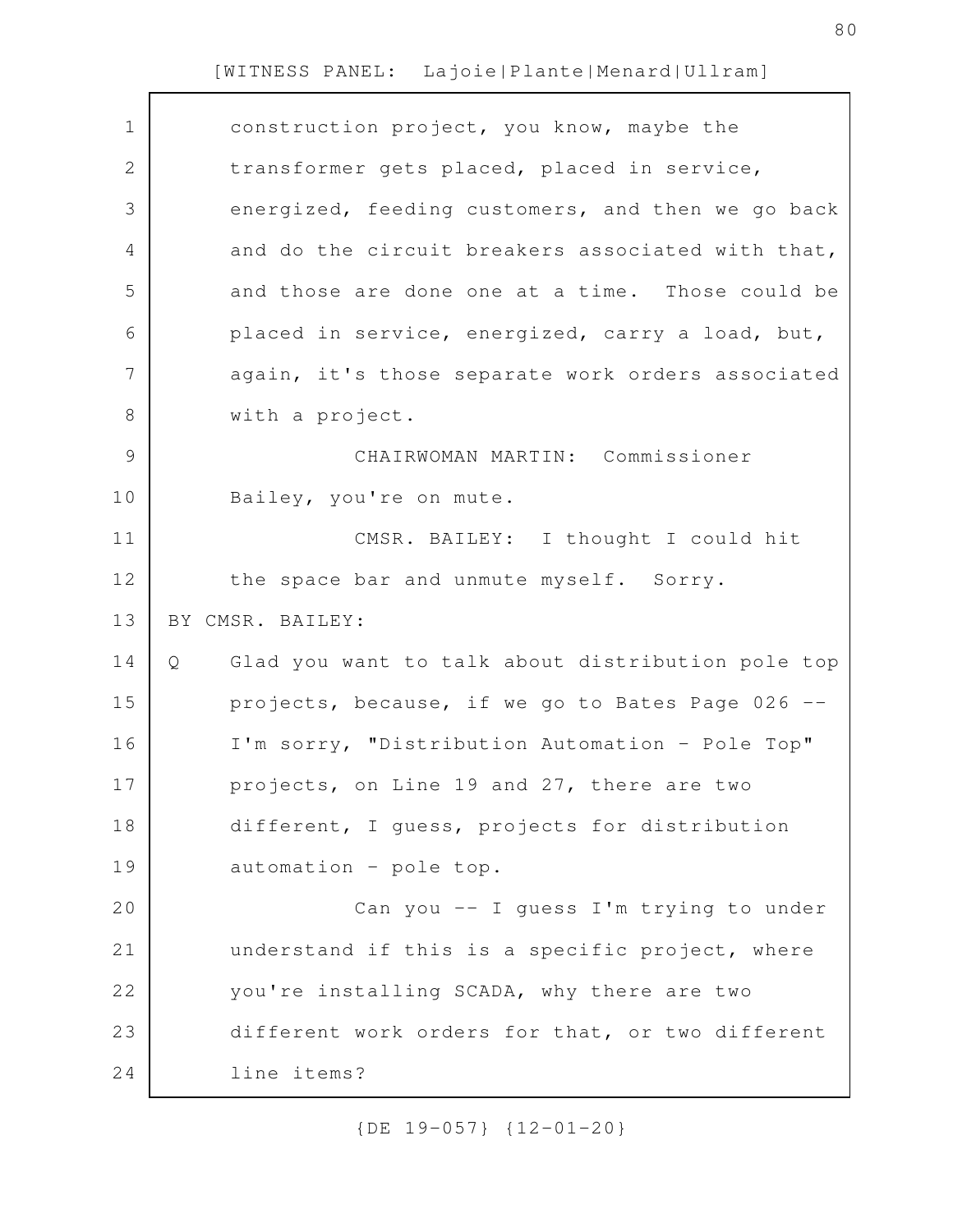| $\mathbf 1$ | A | (Lajoie) Yes. The first one you mentioned was     |
|-------------|---|---------------------------------------------------|
| 2           |   | shoot, now I lost it.                             |
| 3           | Q | Line 19, on Page 26.                              |
| 4           | Α | (Lajoie) Yes. So, Line 19, if you look under the  |
| 5           |   | Project ID is "A18DA". The "18" stands for 2018.  |
| 6           |   | So, that was the project for Pole Top             |
| 7           |   | Distribution Automation in the 2018 year. And     |
| $\,8\,$     |   | then, further down, on Line 27, it's "A19DA".     |
| $\mathsf 9$ |   | That was the Pole Top Distribution Automation     |
| 10          |   | project for 2019.                                 |
| 11          |   | In the past, we tried to break it out             |
| 12          |   | by region, and it just got totally unmanageable.  |
| 13          |   | So, we establish a new project every year, '18,   |
| 14          |   | '19. You will, in the next step increase, see     |
| 15          |   | one for 2020, and, in subsequent years, you know, |
| 16          |   | it will continue on.                              |
| 17          |   | That makes the project a manageable               |
| 18          |   | size. And we are intending not to run into some   |
| 19          |   | of the paperwork issues that have been pointed    |
| 20          |   | out for some of these other projects. It's a      |
| 21          |   | defined scope project, limited timeframe. And we  |
| 22          |   | hope to not run into the whole issue of           |
| 23          |   | supplementals and so forth.                       |
| 24          | Q | So, why is the Project A18DA included in the 2019 |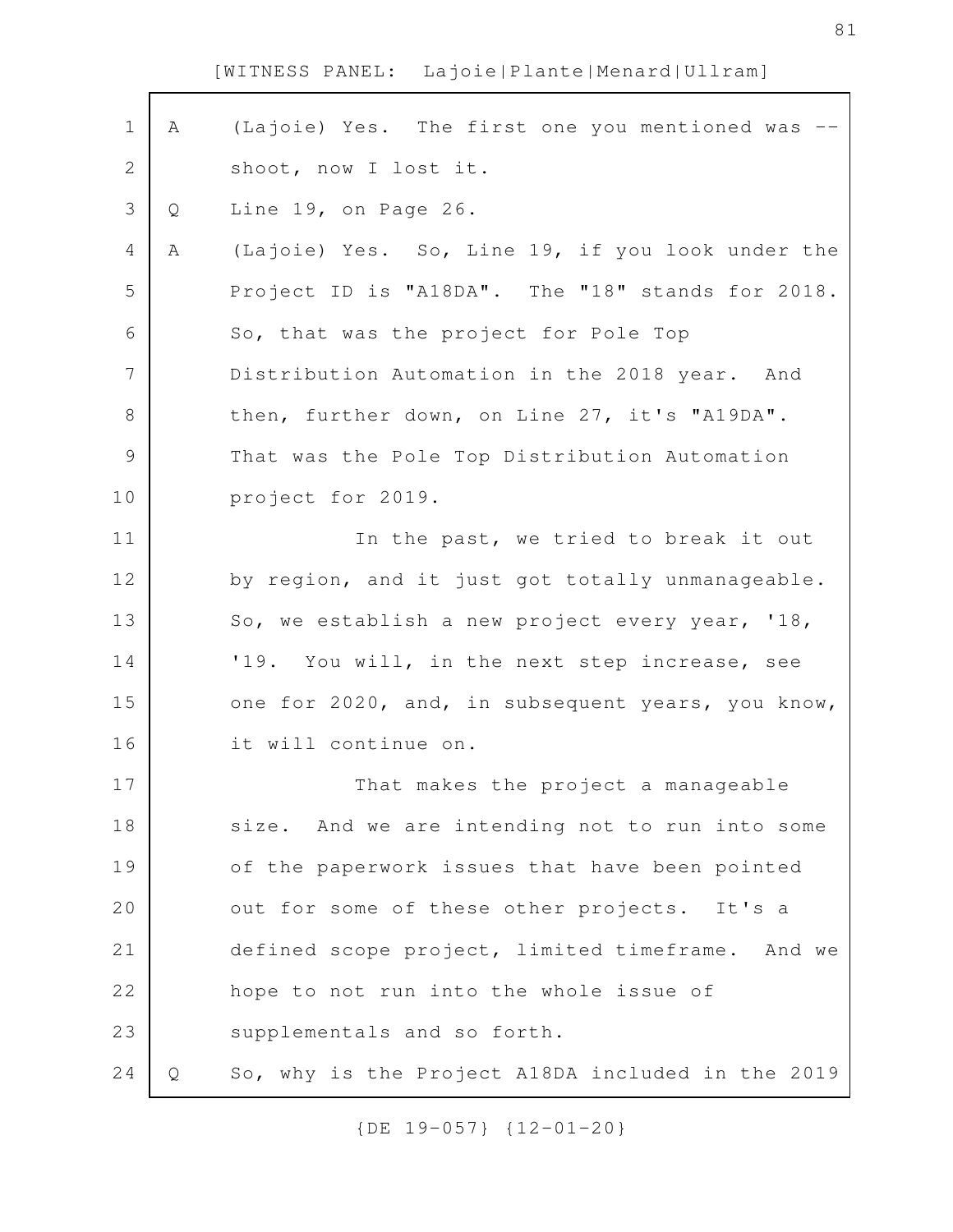| $\mathbf 1$    |   | step increase, and why wasn't it included in the   |
|----------------|---|----------------------------------------------------|
| $\mathbf{2}$   |   | rate case?                                         |
| 3              | Α | (Lajoie) As mentioned, as part of the discussion   |
| 4              |   | earlier today, or -- and as I talked about this a  |
| 5              |   | few minutes ago, there are a number of work        |
| 6              |   | orders associated with the project. So, the        |
| $\overline{7}$ |   | total project, in Column M, the total project was  |
| $8\,$          |   | \$19 million. The amount that was placed in        |
| 9              |   | service in 2019 was 9.7. So, \$10 million was      |
| 10             |   | included in the rate case; \$9 million is included |
| 11             |   | in this step increase, because some of those work  |
| 12             |   | order, which were established under the project    |
| 13             |   | in 2018, those devices weren't placed in service   |
| 14             |   | until 2019. So, that's why the charges are part    |
| 15             |   | of this step increase.                             |
| 16             | Q | Okay. Thank you. And, if you go all the way        |
| 17             |   | over to the last column, it's coded as "106".      |
| 18             |   | So, does that mean that we may see more in this    |
| 19             |   | project in 2020 in the next step increase?         |
| 20             | A | (Lajoie) Yes. I would -- I believe that there      |
| 21             |   | were still one or two work orders, maybe half a    |
| 22             |   | dozen, that were open under this project, but,     |
| 23             |   | for one reason or another, were not completed in   |
| 24             |   | that timeframe. So, yes. I think that those --     |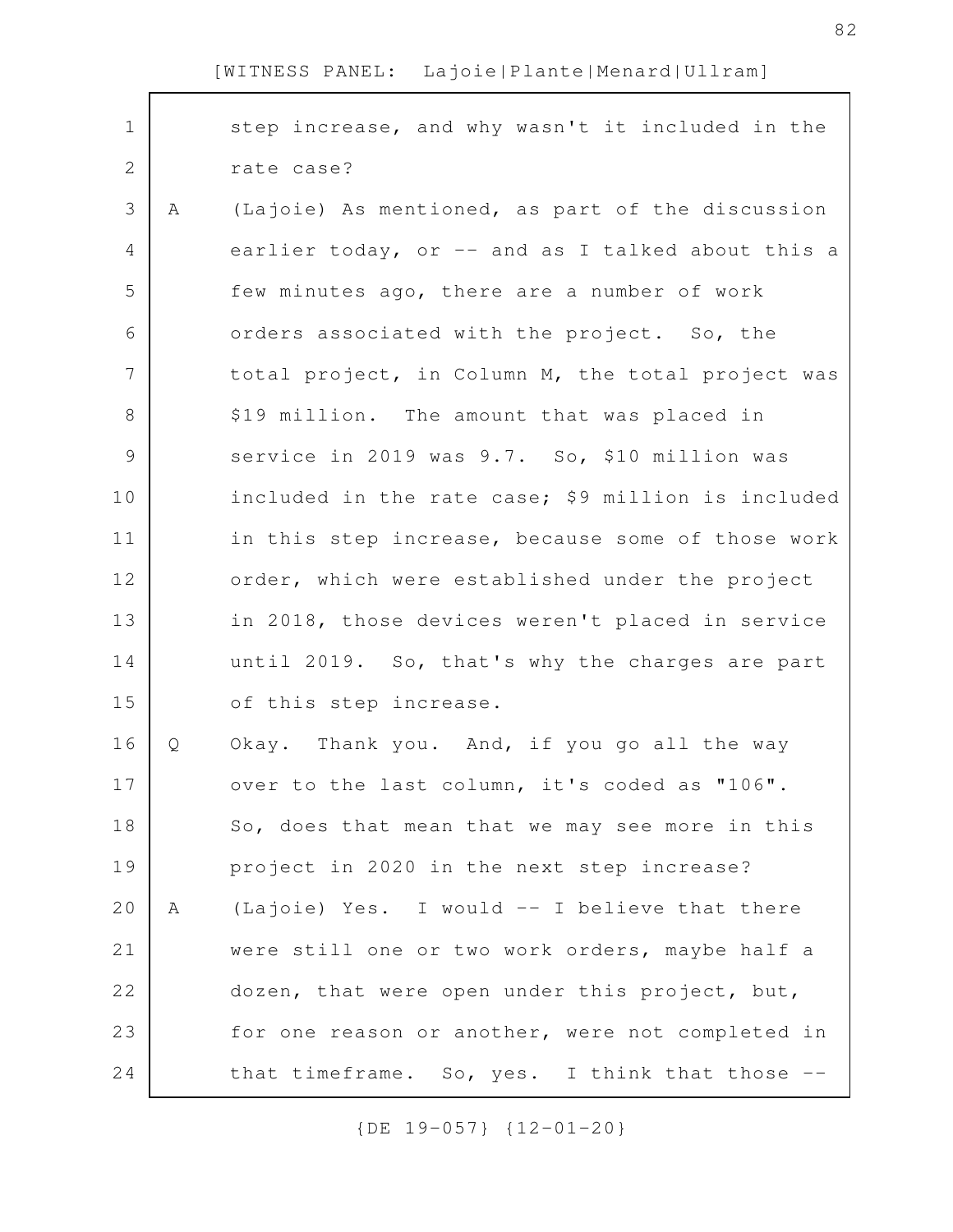| $\mathbf 1$    |   | some of those were completed in 2020. So, I       |
|----------------|---|---------------------------------------------------|
| $\mathbf{2}$   |   | would expect this project will appear as a        |
| 3              |   | carryover project in the 2020 step increase, yes. |
| 4              |   | I've been working to try and get those            |
| 5              |   | closed out. I'm hoping there would not be any     |
| 6              |   | 2018 work orders left over for the 2021 step      |
| $\overline{7}$ |   | increase. But I'm not going to promise that at    |
| 8              |   | this point.                                       |
| $\mathsf 9$    | Q | Okay. If you go down to the next page, on Line    |
| 10             |   | 43, "UCONN Damage Prediction Model Expansion".    |
| 11             |   | Can you tell me what that is?                     |
| 12             | Α | (Lajoie) The Company has a contract with the      |
| 13             |   | University of Connecticut to build and model that |
| 14             |   | looks at predicted weather, wind, temperature, a  |
| 15             |   | number of factors, and, based on that, predict    |
| 16             |   | how severe a storm is going to be when it         |
| 17             |   | impacts. It's actually a program that covers all  |
| 18             |   | three states; each state pays for a portion of    |
| 19             |   | it, but Connecticut, Massachusetts, and New       |
| 20             |   | Hampshire. And it's an attempt to get in          |
| 21             |   | front -- in front of a storm, so we have an idea  |
| 22             |   | of what we could expect for damage.               |
| 23             |   | This has been a program that's been               |
| 24             |   | kind of in place for a while. And they            |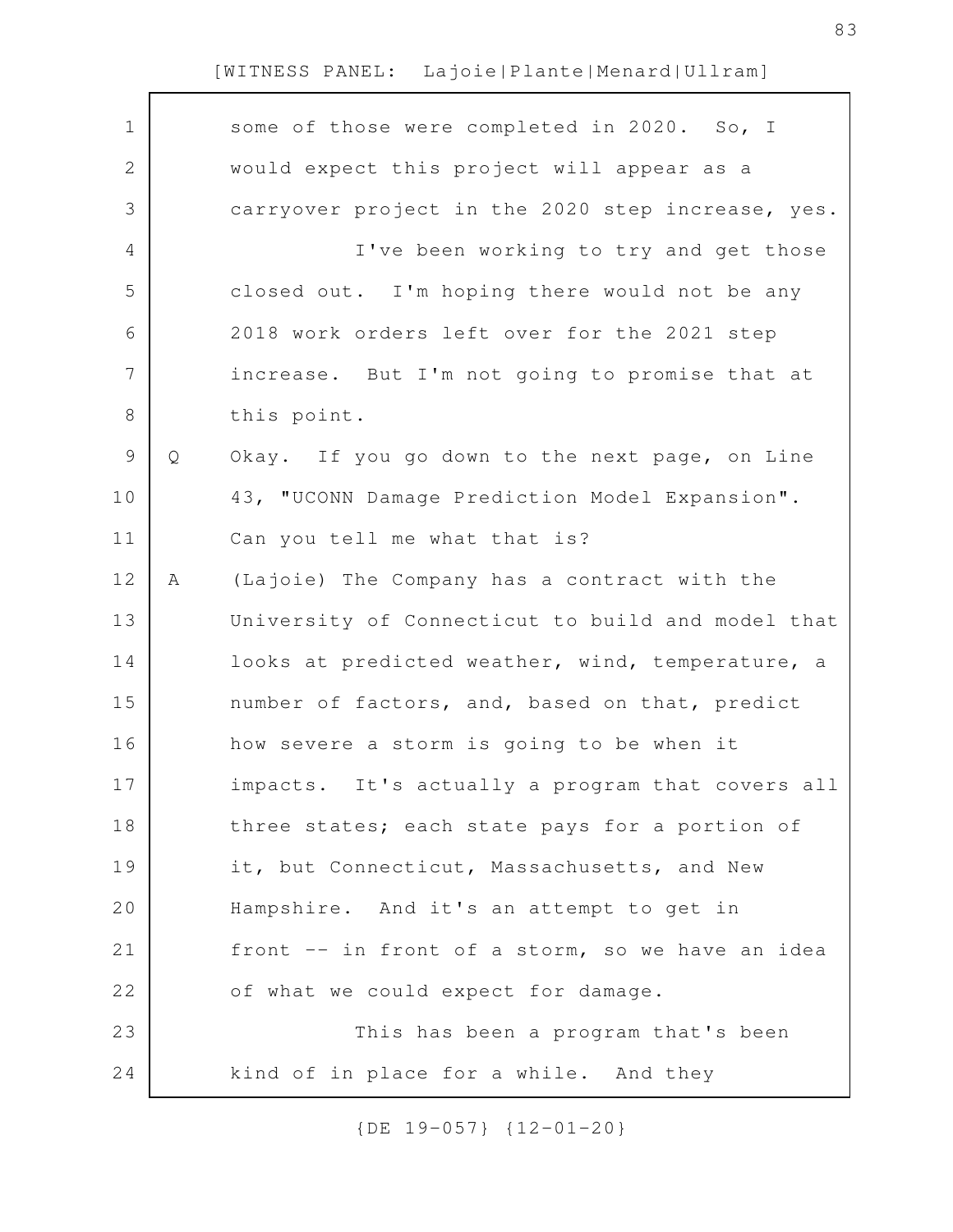| $\mathbf 1$   |   | are constantly making revisions to that based on  |
|---------------|---|---------------------------------------------------|
| $\mathbf{2}$  |   | experience, you know, how bad the storms actually |
| 3             |   | are, based on the weather conditions and so       |
| 4             |   | forth, and, you know, like I said, refining that  |
| 5             |   | on a continuous basis. This project is to cover   |
| 6             |   | the cost associated with that.                    |
| 7             |   | I was recently -- I recently asked the            |
| $\,8\,$       |   | question, and was informed that Plant Accounting  |
| $\mathcal{G}$ |   | has determined that this is a capitalized --      |
| 10            |   | capitalizable, if that's a word, project. So,     |
| 11            |   | that's why it's included in the capital step      |
| 12            |   | increase.                                         |
| 13            | Q | Do you have any idea how they determine that,     |
| 14            |   | whether it's capitalizable or not, or anybody     |
| 15            |   | else on the panel?                                |
| 16            | Α | (Lajoie) I do not.                                |
| 17            | A | (Plante) No, me either.                           |
| 18            | Α | (Menard) I can address it. It's software. So,     |
| 19            |   | we have a policy related to software              |
| 20            |   | capitalization, if it meets certain criteria and  |
| 21            |   | certain dollar thresholds, over 100,000, I        |
| 22            |   | believe, subject to check. So, it meets those     |
| 23            |   | thresholds. Plus, it's new, and it's expanding,   |
| 24            |   | and it's providing new functionality.             |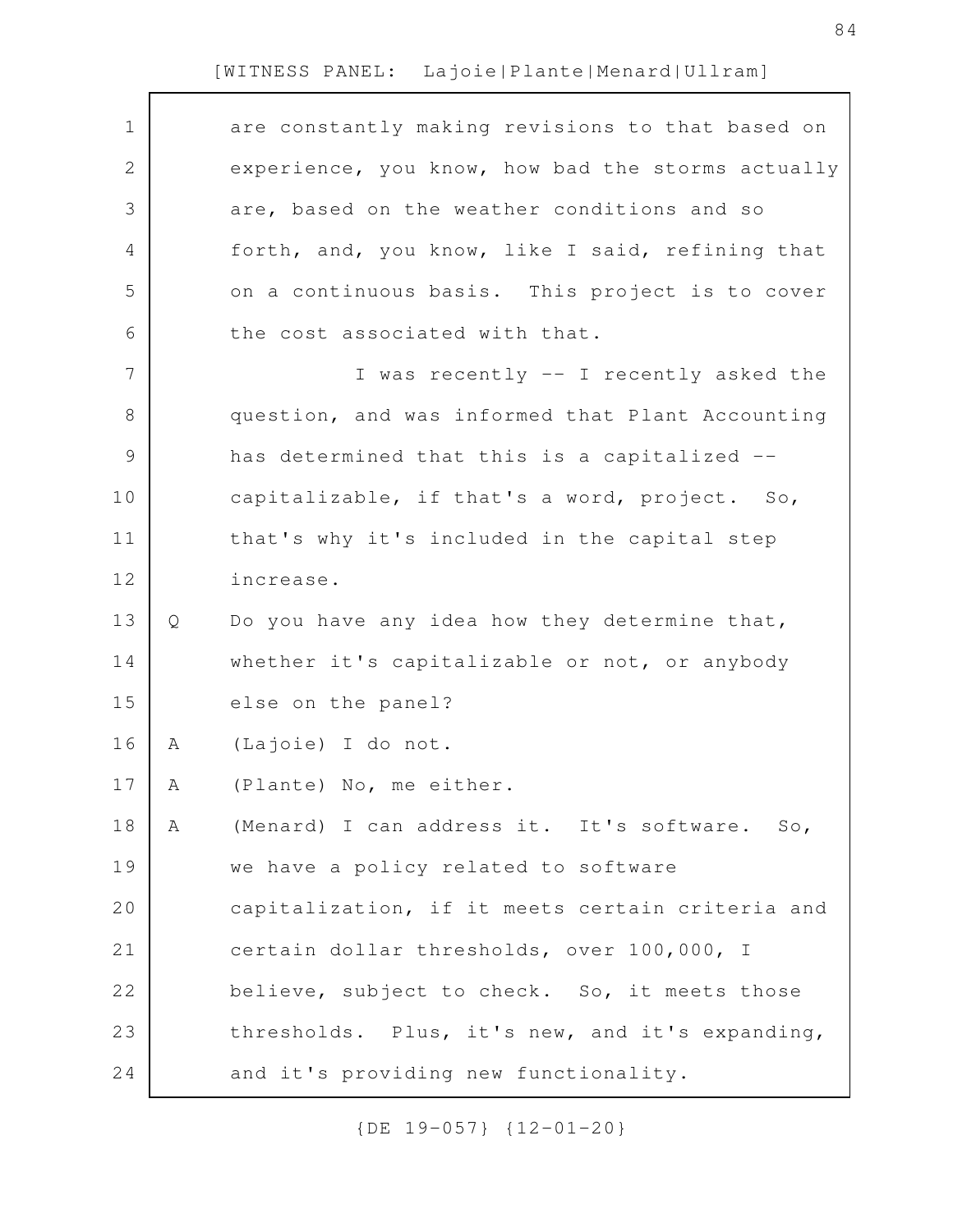| Q | Thank you. So, can we expect to see more work     |
|---|---------------------------------------------------|
|   | order charges to this account every year, because |
|   | Mr. Lajoie said they improve it every year, and   |
|   | is it in the same order of magnitude every year?  |
| Α | (Menard) I think we would typically open up a new |
|   | project, if there was additional work to be done. |
|   | This was something that had been pondered for a   |
|   | couple of years before it was determined to move  |
|   | forward.                                          |
| Q | Okay. Let's go to Line 46, the "New Hampshire     |
|   | Annual Meter Project for 2019". Are those new     |
|   | AMR meters that you installed in 2019?            |
| Α | (Menard) Which one are we talking about?          |
| Q | Bates Page 028, Line 46.                          |
| Α | (Menard) Forty-six.                               |
| Q | Oh, sorry, Bates Page 027.                        |
| A | (Menard) Line 46?                                 |
| Q | Yes.                                              |
| Α | (Lajoie) I think that is --                       |
| Q | Yes.                                              |
|   | [Court reporter interruption relating             |
|   | to Witness Lajoie's answer. ]                     |
|   | BY THE WITNESS:                                   |
| Α | (Lajoie) Just letting Ms. Menard know that the    |
|   |                                                   |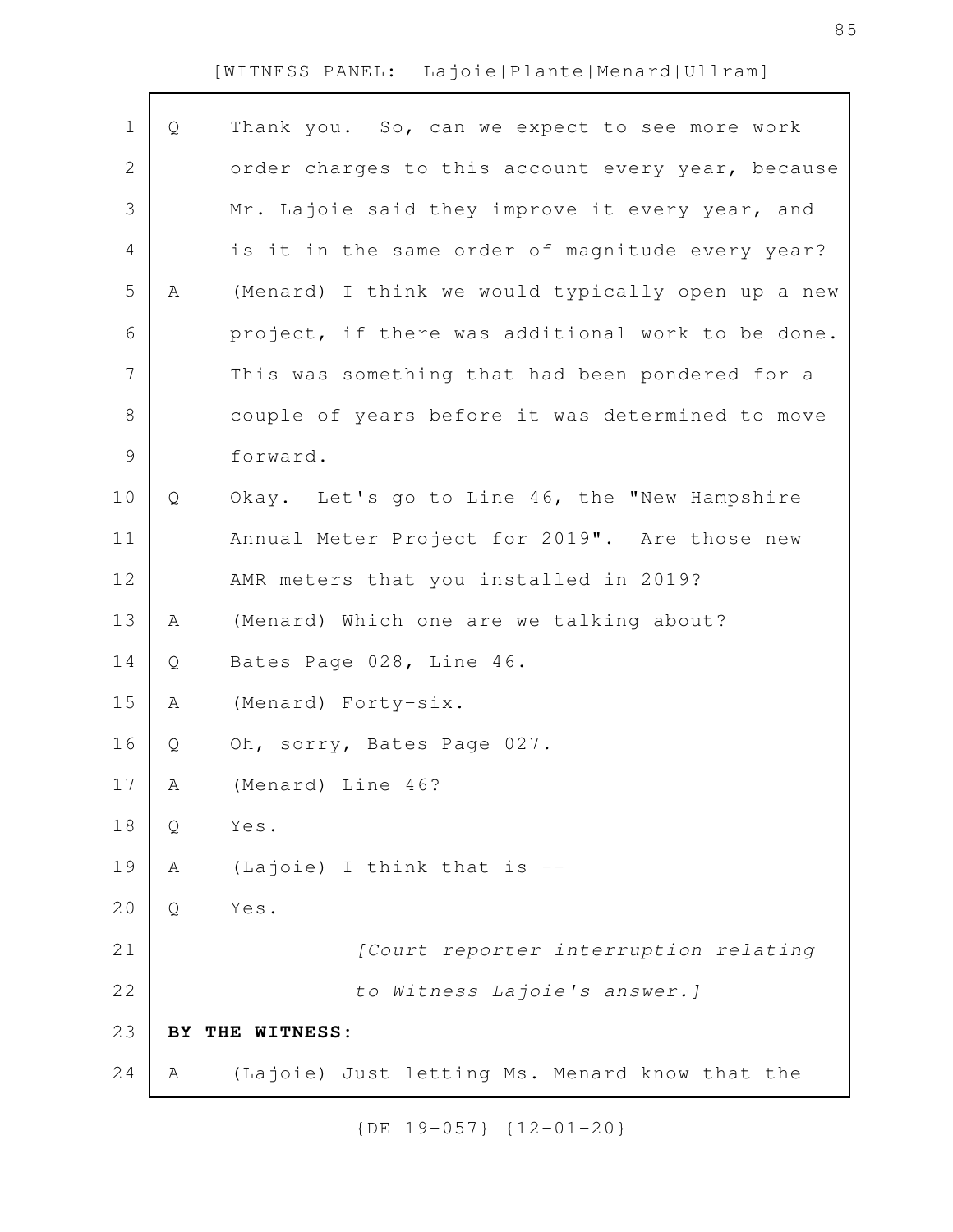| $\mathbf 1$  | project is "NHMTR19", "New Hampshire Annual Meter      |
|--------------|--------------------------------------------------------|
| $\mathbf{2}$ | Project for 2019".                                     |
| 3            | (Menard) Okay. I don't know why I'm not finding<br>Α   |
| 4            | it. But, so, in general, these are -- this             |
| 5            | project captures meter purchases. And they would       |
| 6            | be for new AMR meters, yes, because that's the         |
| 7            | standard being purchased.                              |
| 8            | BY CMSR. BAILEY:                                       |
| 9            | So, in the rate case portion of this docket, we<br>Q   |
| 10           | talked about AMR metering, and how they would be       |
| 11           | depreciated -- the fleet of AMR meters would be        |
| 12           | depreciated over the next nine years. And I            |
| 13           | think that maybe you or somebody else told me          |
| 14           | that you started installing AMR meters in 2014.        |
| 15           | So, they have already been depreciated for six         |
| 16           | years, and another nine years, and those will be       |
| 17           | depreciated over fourteen years. But these new         |
| 18           | ones that you're putting in in 2019 are going to       |
| 19           | be depreciated just in nine years? Is that --          |
| 20           | can you help me understand that? And is that           |
| 21           | still a good decision?                                 |
| 22           | (Menard) If I recall, and I'd have to go back and<br>Α |
| 23           | check, the nine-year depreciation was for the          |
| 24           | population of meters that was in the initial           |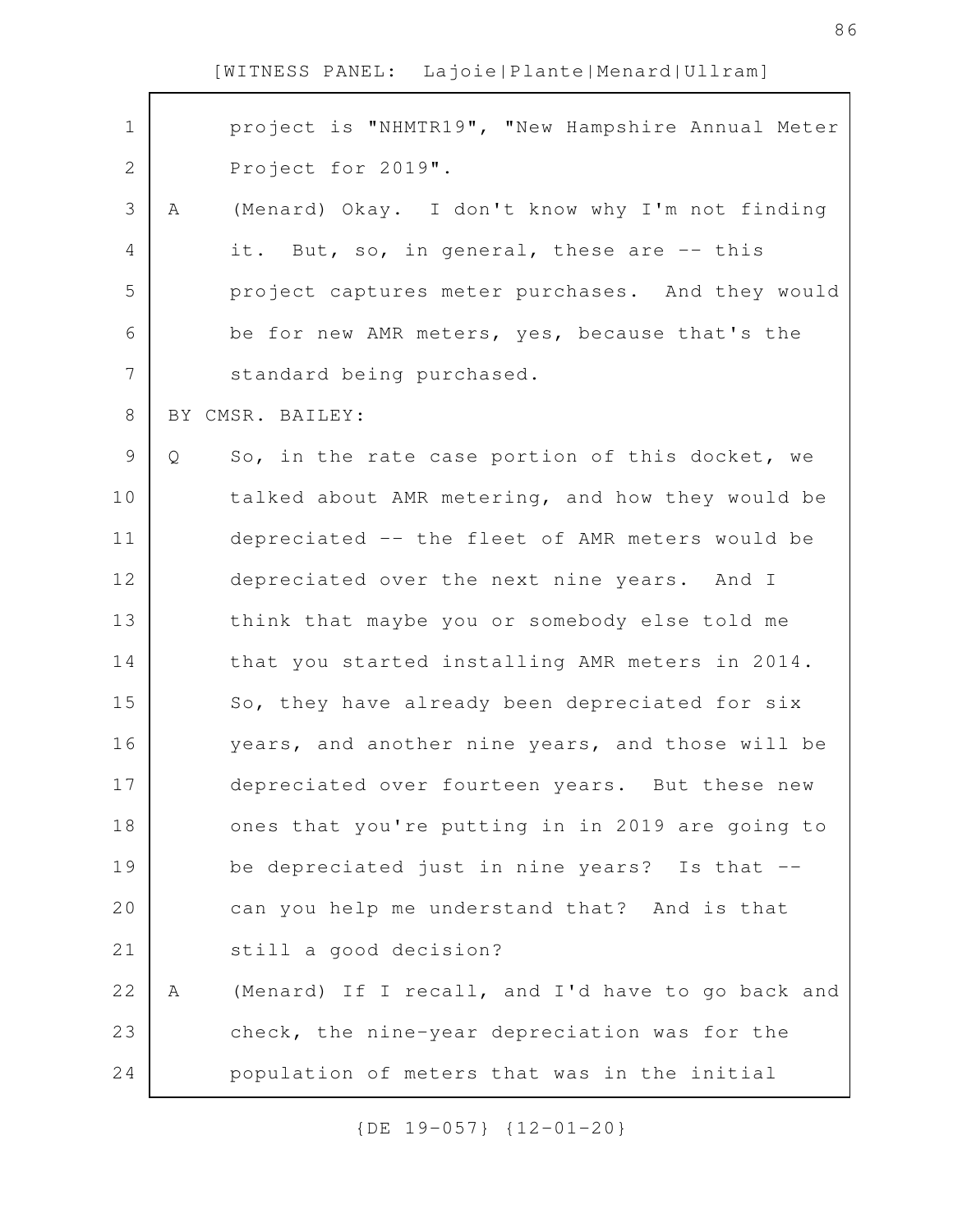|   | batch of installs. These would be -- and so,      |
|---|---------------------------------------------------|
|   | that group of meters, I believe, was going to be  |
|   | identified and depreciated over the remaining     |
|   | life over a nine-year period.                     |
|   | The Company still needs to replenish              |
|   | and install new meters. And I don't believe, but  |
|   | subject to check, I believe these new meters      |
|   | would depreciate according to the normal          |
|   | depreciation life. But I'd have to go back.       |
|   | Yes, I think there was, as part of the            |
|   | rate case, this was still an open item that we    |
|   | needed to investigate further. And we could       |
|   | certainly review this, in terms of the new meters |
|   | that are installed.                               |
| Q | And do you know or does anybody know if the       |
|   | Company is thinking about purchasing a different  |
|   | kind of meter, that they know will be necessary   |
|   | for the future, rather than continuing to invest  |
|   | in these AMR meters that are limited?             |
| Α | (Menard) I don't know that answer right now.      |
| Α | (Lajoie) I'm not aware of that answer either.     |
| Q | Okay. Can we go to the next page? So, that will   |
|   | be Bates Page 28, in red numbers. Line 11,        |
|   | "Joint Poles Purchase & Sale". Can you tell me    |
|   |                                                   |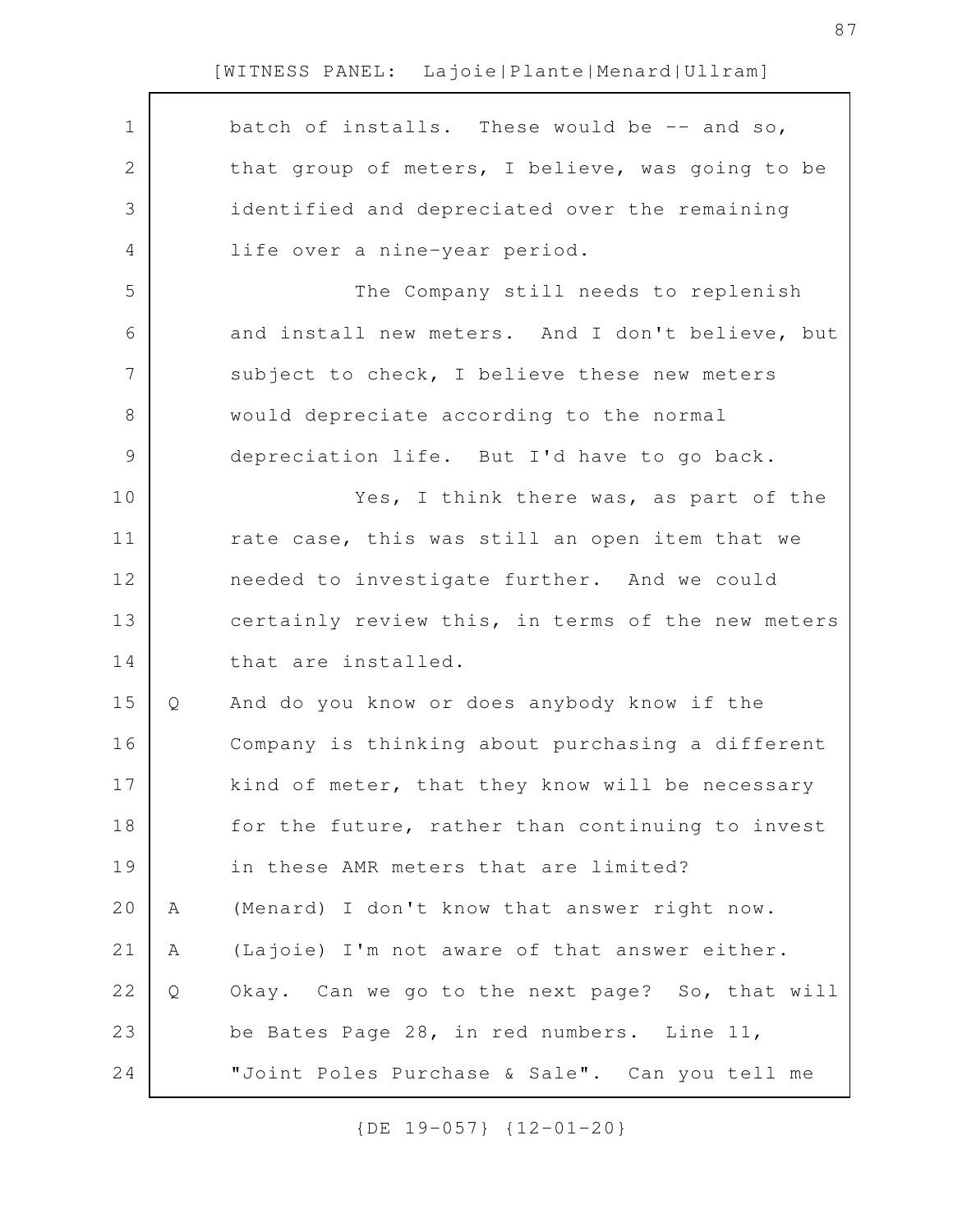| $\mathbf 1$ |   | what that's about?                                |
|-------------|---|---------------------------------------------------|
| 2           | Α | (Lajoie) The Company is joint owner of            |
| 3           |   | distribution roadside poles with communication    |
| 4           |   | companies, as you're aware. This project covers   |
| 5           |   | the purchase and sale of ownership in those       |
| 6           |   | poles.                                            |
| 7           |   | So, if the phone company were to go               |
| 8           |   | through and place a bunch of new poles that we    |
| $\mathsf 9$ |   | want to attach to, we would purchase ownership in |
| 10          |   | the poles and it would get charged to this        |
| 11          |   | number. If we install poles that the phone        |
| 12          |   | company wants to attach to, they purchase         |
| 13          |   | interest, and it gets credited to this account.   |
| 14          |   | It's a net.                                       |
| 15          | Q | Okay. So, "sale" means, if you sell half the      |
| 16          |   | pole or half the ownership to the phone company,  |
| 17          |   | it gets credited to this account?                 |
| 18          | Α | (Lajoie) Yes. That's correct.                     |
| 19          | Q | Thank you. Okay. So, the next line, what is       |
| 20          |   | "Cable TV Project Annual Program"? What's that    |
| 21          |   | about?                                            |
| 22          | A | (Lajoie) That project is for when cable TV        |
| 23          |   | companies request to attach to a pole, and we     |
| 24          |   | need to do work to accommodate that attachment,   |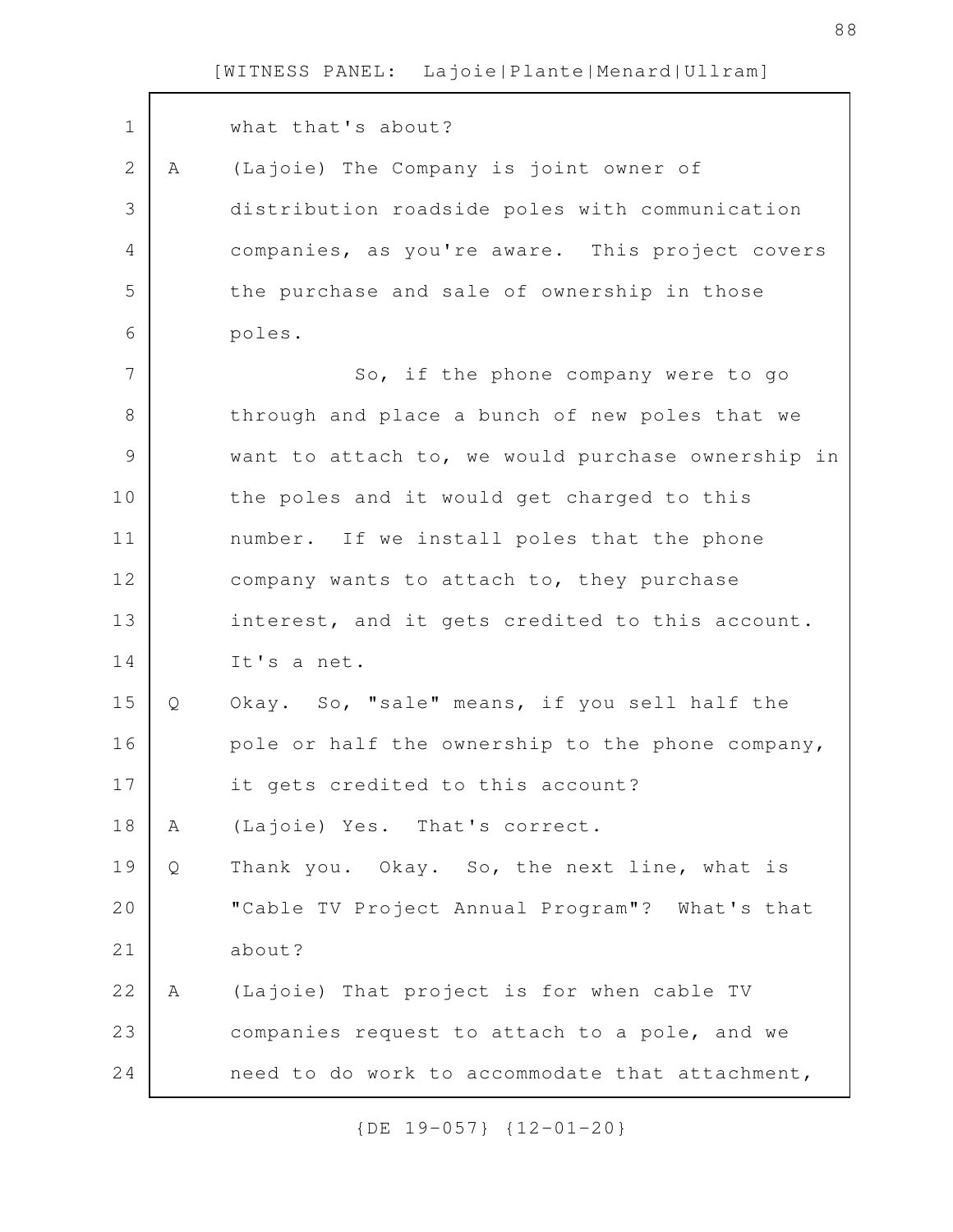1

2

3

replace a pole, relocate facilities and so forth, any capital work associated with that gets charged to this.

So, there has been a number of large instances recently of Comcast coming into towns, but we set up separate projects to track those. This is more the day-to-day, you know, the cable TV wants to run down a street that they never had -- they never had cable on before. And we go down and survey that street, and determine that X number of poles need to be replaced, because there's not sufficient space on that pole today. Any of those poles that do not meet current National Electric Safety Code requirements in order to allow that to attach, we have to go through and replace them, and that gets charged to this project. 4 5 6 7 8 9 10 11 12 13 14 15 16 17

If the pole meets National Electric Safety Code, and it needs to be replaced or attachments need to be raised or lowered to accommodate the new attachment, but it meets Safety Code today, the cable company would pay for that installation. 18 19 20 21 22 23

Q So, I just want to be clear on this. I think I 24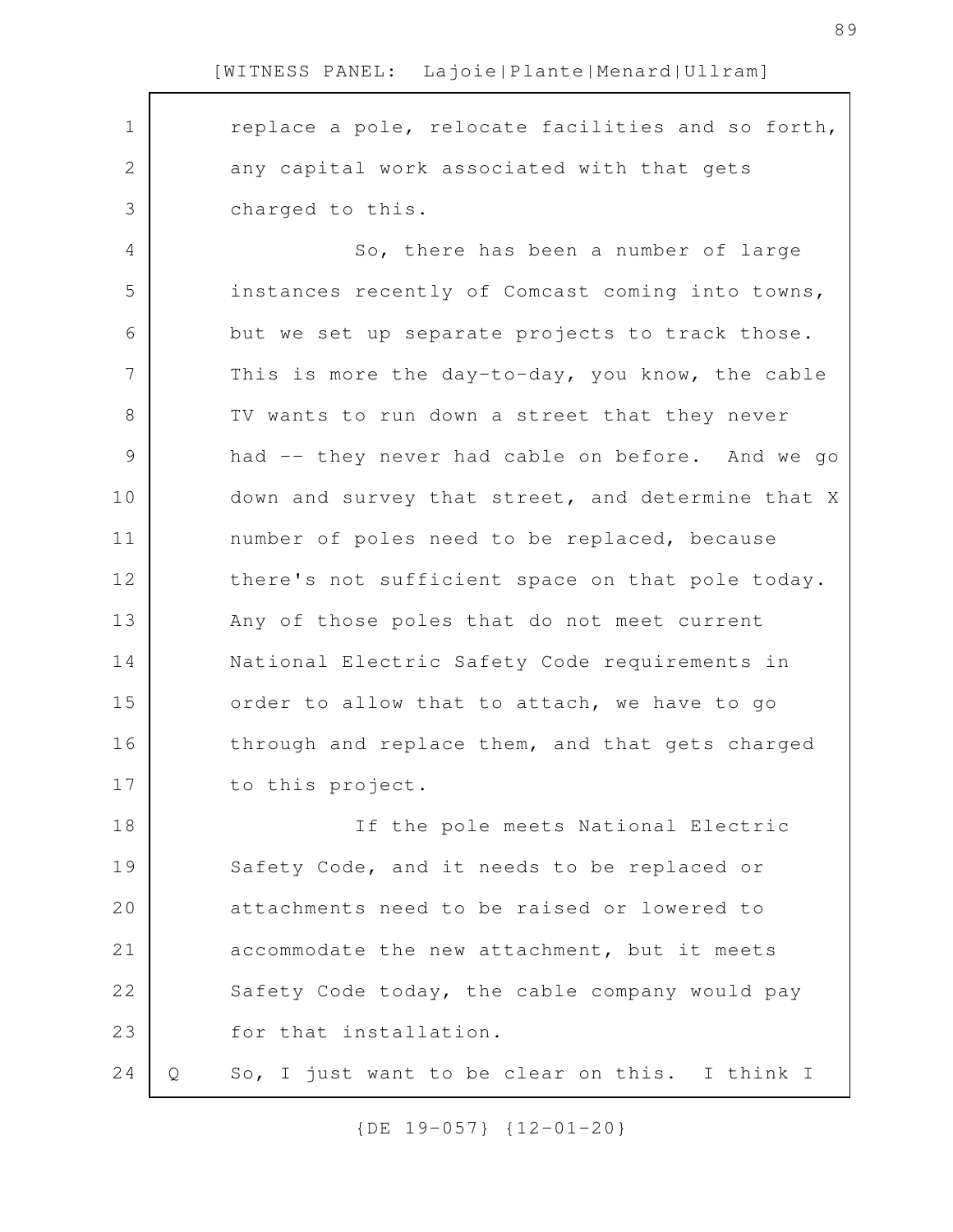| $\mathbf 1$  |   | heard you say that, if the pole does not meet the |
|--------------|---|---------------------------------------------------|
| $\mathbf{2}$ |   | National Electrical Safety Code, and Comcast      |
| 3            |   | wants to attach, then you replace the pole. But,  |
| 4            |   | if it meets the National Electrical Safety Code,  |
| 5            |   | but there isn't room for another attacher, and    |
| 6            |   | you have to replace the pole, then Comcast would  |
| 7            |   | pay for that. Is that right?                      |
| 8            | A | (Lajoie) Yes. That's correct. In either case,     |
| 9            |   | we would be replacing the pole. In one case,      |
| 10           |   | it's our cost; in the other case, it's Comcast's  |
| 11           |   | cost. Yes.                                        |
| 12           | Q | So, the only costs included here are to replace   |
| 13           |   | poles that currently do not meet the National     |
| 14           |   | Electrical Safety Code?                           |
| 15           | Α | (Lajoie) Yes, I would say that's correct. Yes.    |
| 16           | Q | Then, why does this have anything to do with      |
| 17           |   | cable TV? I mean, if you discover a pole that     |
| 18           |   | didn't meet code, wouldn't you replace it?        |
| 19           | Α | (Lajoie) If we discover a pole of our own, you    |
| 20           |   | know, survey that does not meet National Electric |
| 21           |   | Safety Code, yes, we would replace it. But the    |
| 22           |   | surveys to accommodate cable TV are something     |
| 23           |   | that's done on a reasonably regular basis as they |
| 24           |   | request attachments to poles.                     |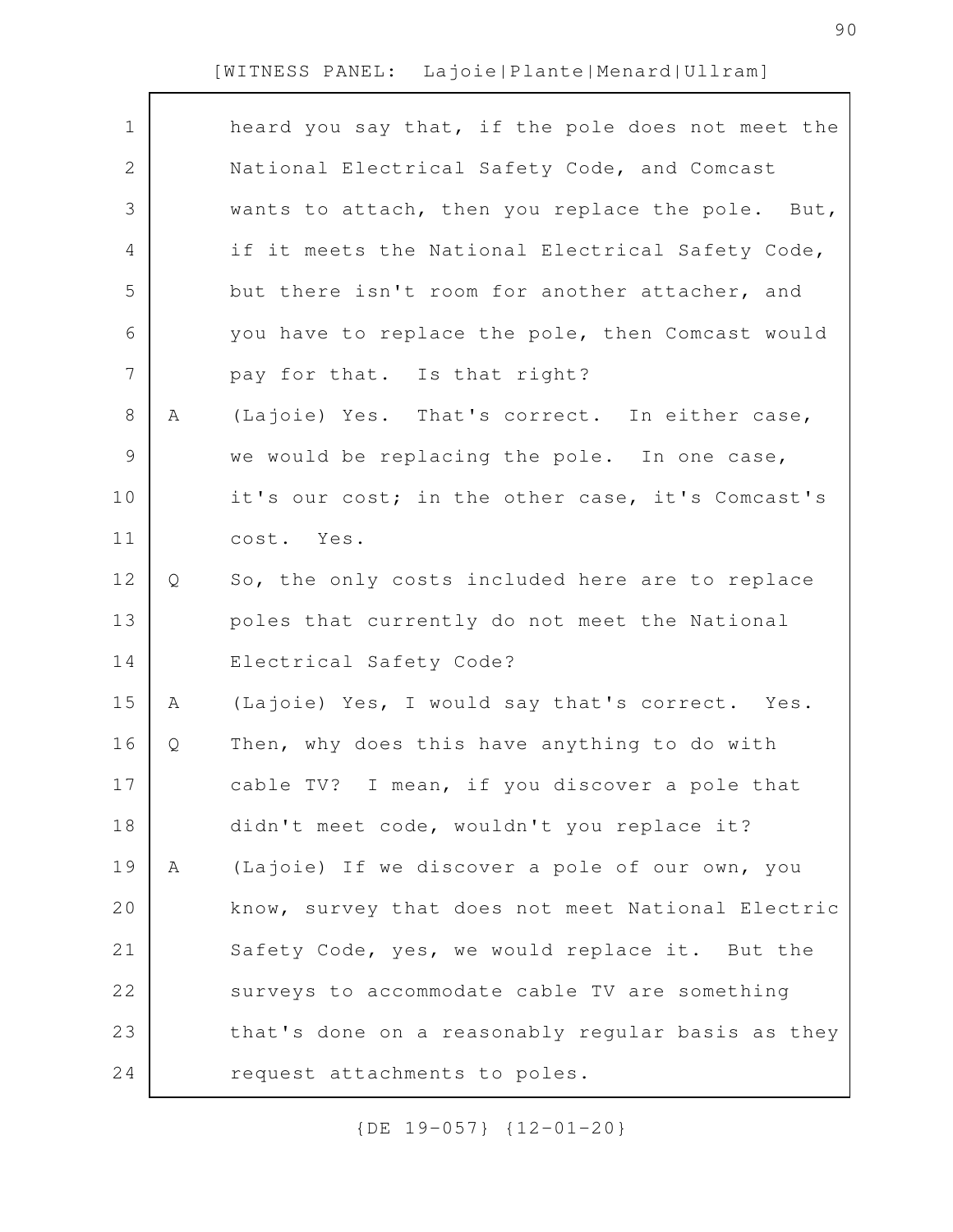| $\mathbf 1$   | We do go out and inspect poles on a               |
|---------------|---------------------------------------------------|
| $\mathbf 2$   | ten-year basis. And, if we discover something     |
| 3             | that the pole doesn't meet National Electric      |
| 4             | Safety Code, you know, we go ahead and replace    |
| 5             | it, like I said, that would get charged to        |
| 6             | something else.                                   |
| 7             | But these surveys happen on a much more           |
| 8             | regular basis, where Comcast or a third party     |
| $\mathcal{G}$ | requests to attach to a pole, that's a much more  |
| 10            | common occurrence than even the, you know, once   |
| 11            | every ten years inspecting poles, to make sure    |
| 12            | that there's no obvious Safety Code violation.    |
| 13            | Many of the violations we find as part            |
| 14            | of our own inspection, by the way, don't require  |
| 15            | replacing the poles. It's more minor things of    |
| 16            | adding a fiberglass strain to the guy, to make    |
| 17            | sure that the insulation level is maintained at   |
| 18            | the top of the pole and that type of thing. It    |
| 19            | generally doesn't require replacing a pole, the   |
| 20            | items that we find. So, unless somebody has       |
| 21            | attached unauthorized, and jammed their equipment |
| 22            | in, encroaching on the neutral space between      |
| 23            | communication and power, like I said, unless they |
| 24            | have done that, chances are we won't have to      |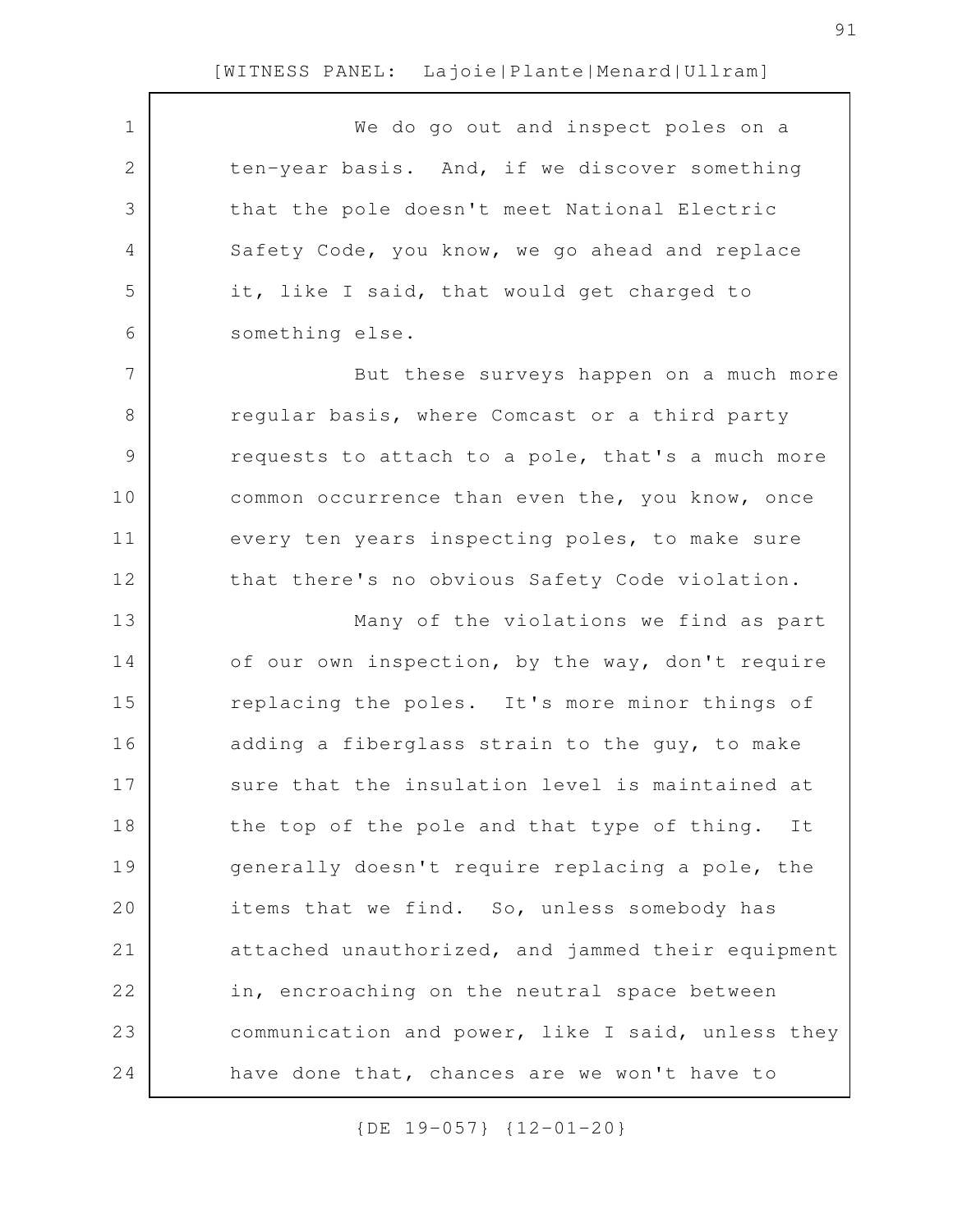| $\mathbf 1$    |   | replace the pole. It's just a matter of           |
|----------------|---|---------------------------------------------------|
| 2              |   | reordering things, reorganizing things, or adding |
| 3              |   | a small piece of equipment, like that fiberglass  |
| 4              |   | guy strain.                                       |
| 5              | Q | Do you know about how many poles \$175,000        |
| 6              |   | represents?                                       |
| $\overline{7}$ | Α | (Lajoie) I don't. We've been generally in the     |
| $8\,$          |   | neighborhood of, I believe, 6 to \$9,000 to       |
| $\mathcal{G}$  |   | replace a pole. So, sorry, my math skills are     |
| 10             |   | lacking, but --                                   |
| 11             | Q | Okay. Okay. So, then, the next line item that I   |
| 12             |   | want to talk about is the Line 27, "National      |
| 13             |   | Electrical Safety Code Patrol/Repair O&M          |
| 14             |   | Expense". Can you tell me what that's about?      |
| 15             | Α | (Lajoie) That's exactly the project that you were |
| 16             |   | referring to earlier, where we discover poles of  |
| 17             |   | our own free will, if you will, that do not meet  |
| 18             |   | National Electric Safety Code. A patrol that      |
| 19             |   | we're doing at our own -- of our own free will,   |
| 20             |   | not at somebody else's request, I guess. We do a  |
| 21             |   | patrol and determine that there are poles that    |
| 22             |   | need to be replaced or whatever, in order to meet |
| 23             |   | National Electric Safety Code. So, that's where   |
| 24             |   | this comes in.                                    |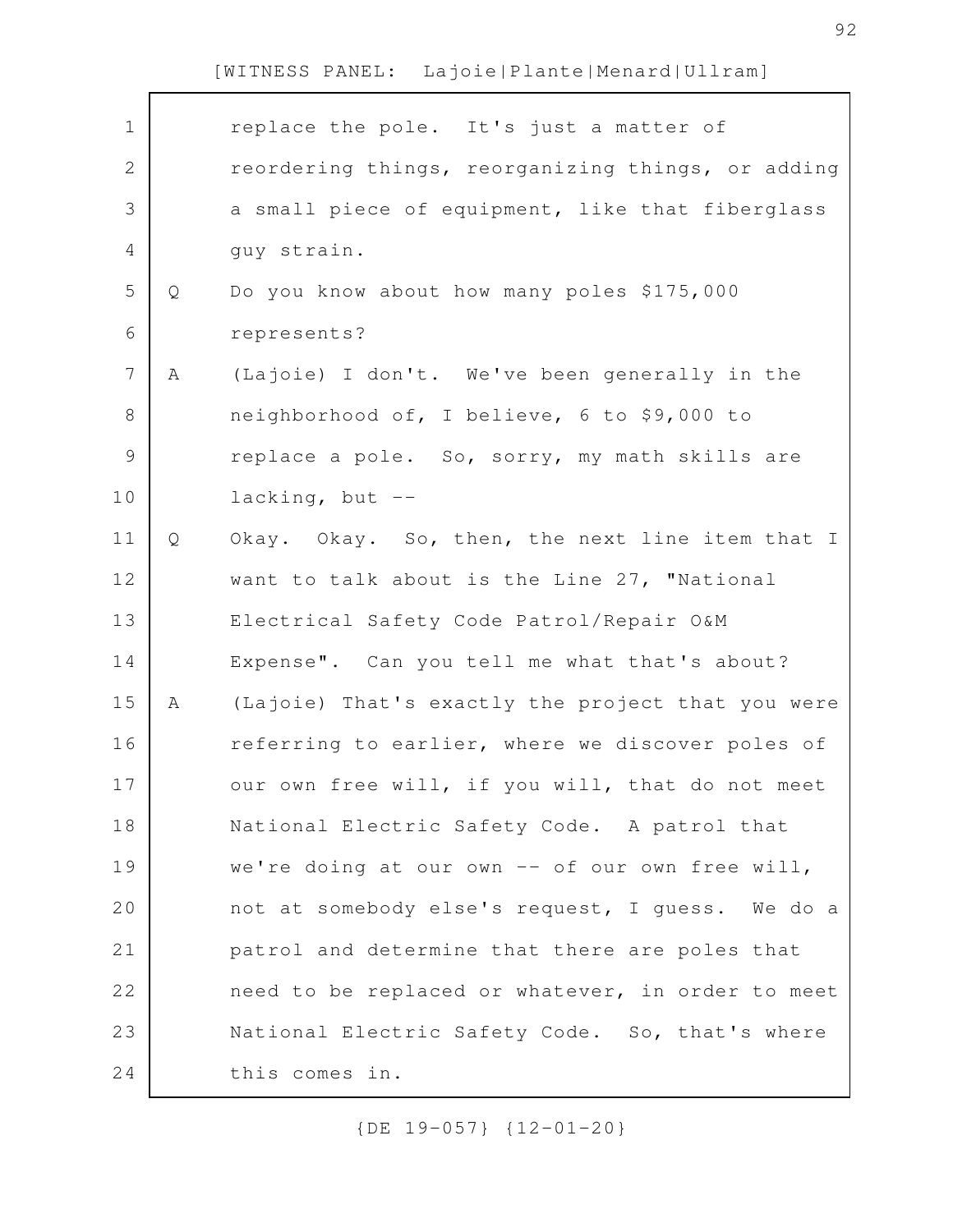| $\mathbf 1$ | Q | So, do the employees who go out and review the    |
|-------------|---|---------------------------------------------------|
| 2           |   | poles, does their labor expense get charged to    |
| 3           |   | this project?                                     |
| 4           | A | (Lajoie) No. The patrols themselves do not get    |
| 5           |   | charged to this. That's an O&M item that gets     |
| 6           |   | funded separately.                                |
| 7           | Q | Okay. Thanks. All right. Skipping down a few      |
| 8           |   | lines, what's "Private Work", Line 30?            |
| $\mathsf 9$ | Α | (Lajoie) In general, "Private Work" is work that  |
| 10          |   | we do for our customers, you know, the high       |
| 11          |   | voltage work, for example, for our large power    |
| 12          |   | customers. Most of the time, that's 100 percent   |
| 13          |   | reimbursed. There is a small charge in here. I    |
| 14          |   | don't know the details of that \$3,700. But my    |
| 15          |   | expectation is, we went out to do some work for a |
| 16          |   | private outfit, and determined that we had to do  |
| 17          |   | something on our asset that was charged to this.  |
| 18          |   | I would have to investigate exactly where that    |
| 19          |   | money -- what that money paid for. But that's,    |
| 20          |   | in general, what the "private work" is all about. |
| 21          |   | Again, I hate to make supposition, but            |
| 22          |   | it could also be that we did private work for     |
| 23          |   | somebody, and then they never actually paid for   |
| 24          |   | it. I don't know. That's -- I shouldn't have      |
|             |   |                                                   |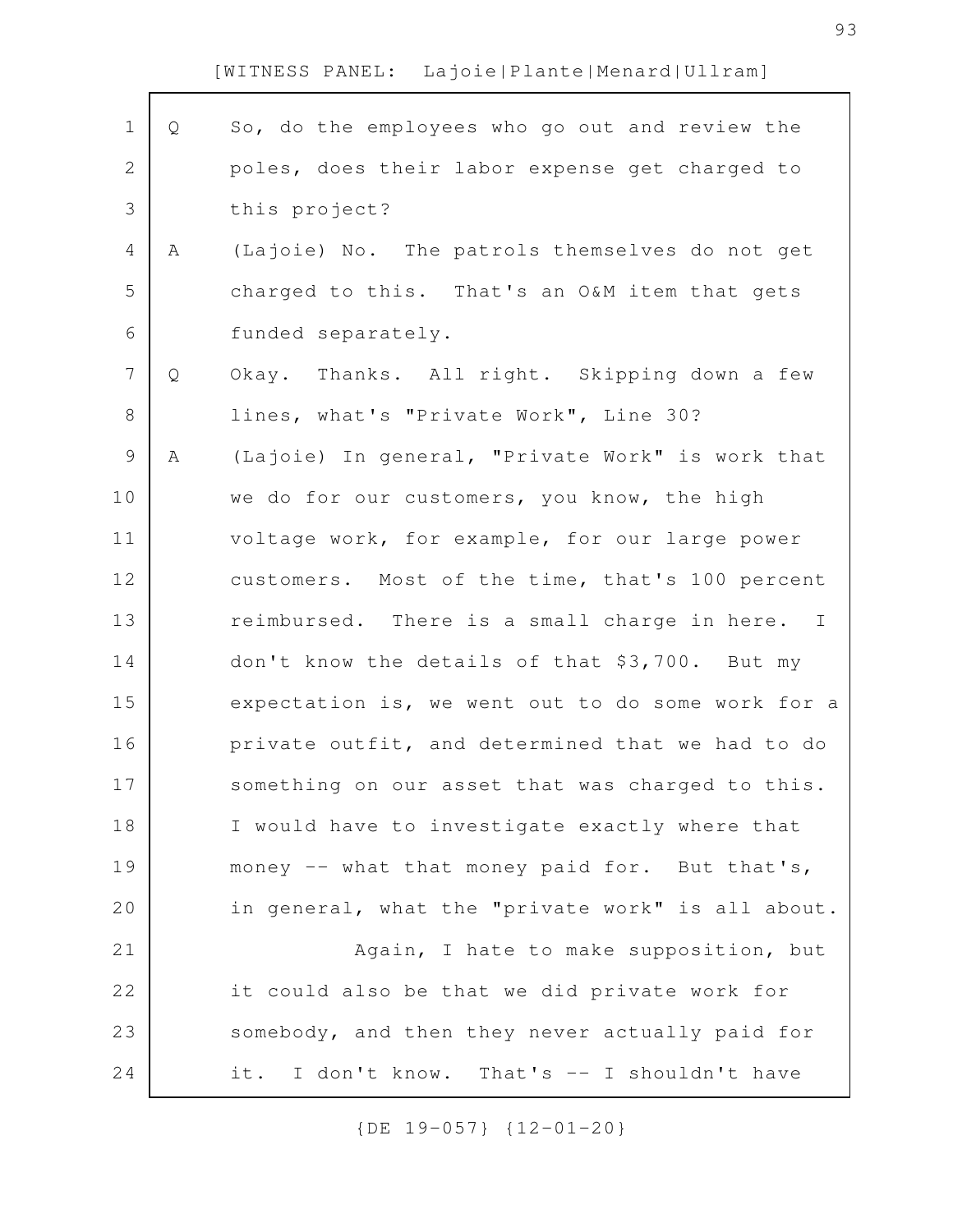| $\mathbf 1$  |   | even said that. That's total supposition. I      |
|--------------|---|--------------------------------------------------|
| $\mathbf{2}$ |   | have no idea. And I would have to see if I can   |
| 3            |   | find out if that's the case.                     |
| 4            | Q | Yes. I mean, I would like you to confirm that    |
| 5            |   | you didn't do private work for somebody and you  |
| 6            |   | didn't get paid, and you're putting it in rate   |
| 7            |   | base, because I don't know that that's           |
| 8            |   | appropriate.                                     |
| $\mathsf 9$  | Α | (Lajoie) Sorry. I shouldn't have opened my       |
| 10           |   | mouth. That was totally off-the-cuff. And, yes,  |
| 11           |   | I'll find out what that \$3,700 is, yes.         |
| 12           |   | MR. FOSSUM: Just so I am clear, are we           |
| 13           |   | taking that as a record request?                 |
| 14           |   | CMSR. BAILEY: Yes, I guess. Yes                  |
| 15           |   | please.                                          |
| 16           |   | (Record request made.)                           |
| 17           |   | BY CMSR. BAILEY:                                 |
| 18           | Q | Okay. Let's go to Line 34, "New Hampshire        |
| 19           |   | Vehicle Purchases for Distribution". What kind   |
| 20           |   | of vehicles does that include?                   |
| 21           | A | (Lajoie) I believe that includes any vehicle in  |
| 22           |   | our fleet. So, it could be anything from a       |
| 23           |   | pickup truck, to a small van used by our meter   |
| 24           |   | people, or bucket trucks used by our line crews. |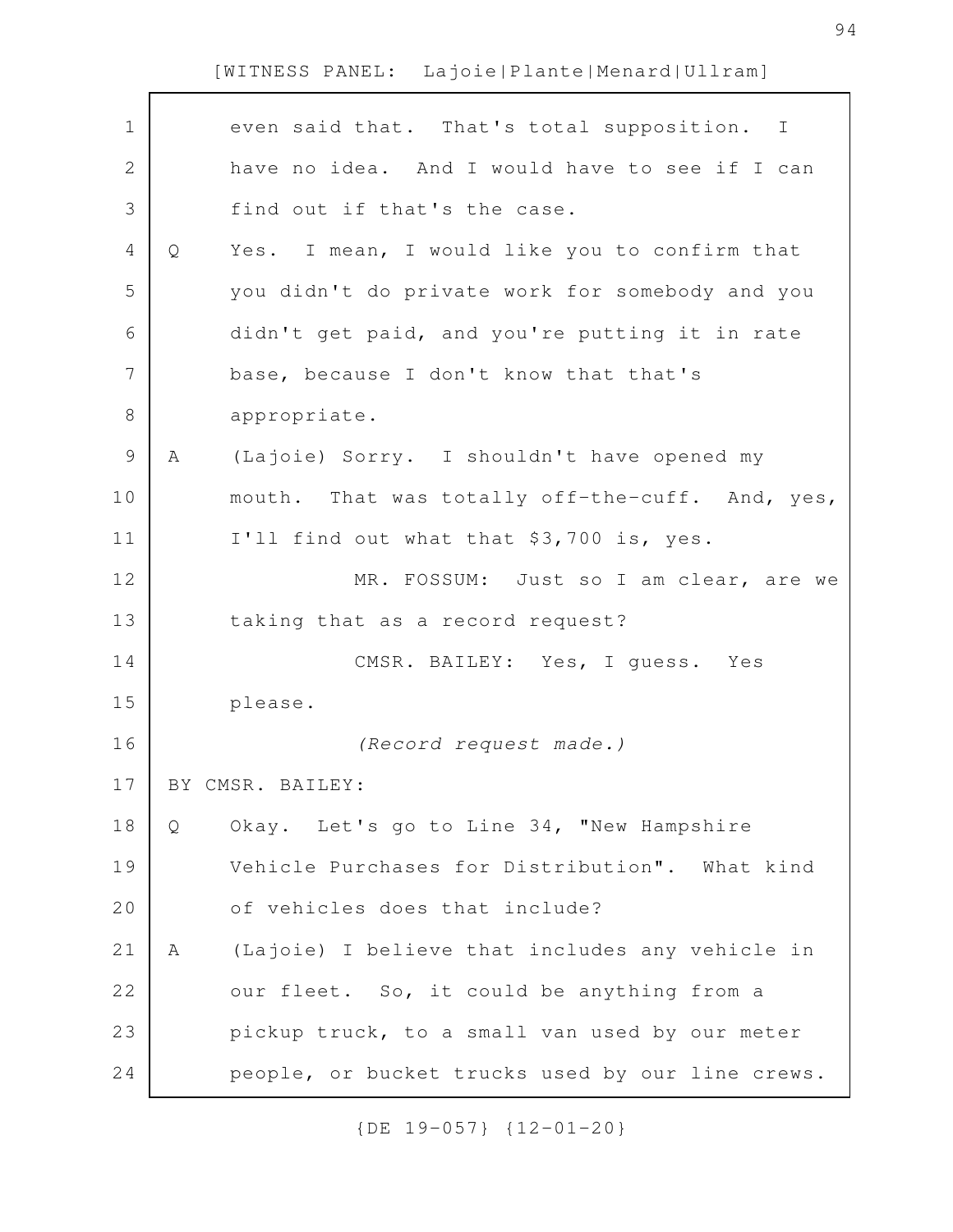| Q | Do you know how long you keep those trucks?       |
|---|---------------------------------------------------|
| Α | (Lajoie) I know it varies by the class of         |
|   | vehicle. But I don't have the answer as to how    |
|   | long we keep any one particular class of vehicle. |
|   | The small vehicles, pickup trucks and that stuff, |
|   | replacement is typically based on mileage, and    |
|   | it's something over 100,000 miles, and we start   |
|   | looking to replace them. The larger vehicles,     |
|   | the bucket trucks and bigger trucks and so forth, |
|   | I know it's -- I don't know what the answer is as |
|   | to how often they're replaced.                    |
| Q | Can anybody explain to me the theory about why    |
|   | you get a return on investment in small vehicles? |
| A | (Lajoie) I don't have the answer to that.         |
|   | CMSR. BAILEY: Maybe your lawyer can do            |
|   | that in closing, I don't know.                    |
|   | BY CMSR. BAILEY:                                  |
| Q | Okay. So, it looks like, in Column H, an annual   |
|   | authorization for vehicles is \$7.4 million. So,  |
|   | every four years you add a new \$7.4 million --   |
|   | well, every year you added -- every year you      |
|   | could add up to \$7.4 million, and replace those  |
|   | investments in four years?                        |
| Α | (Lajoie) Yes. The authorization, I agree, was     |
|   |                                                   |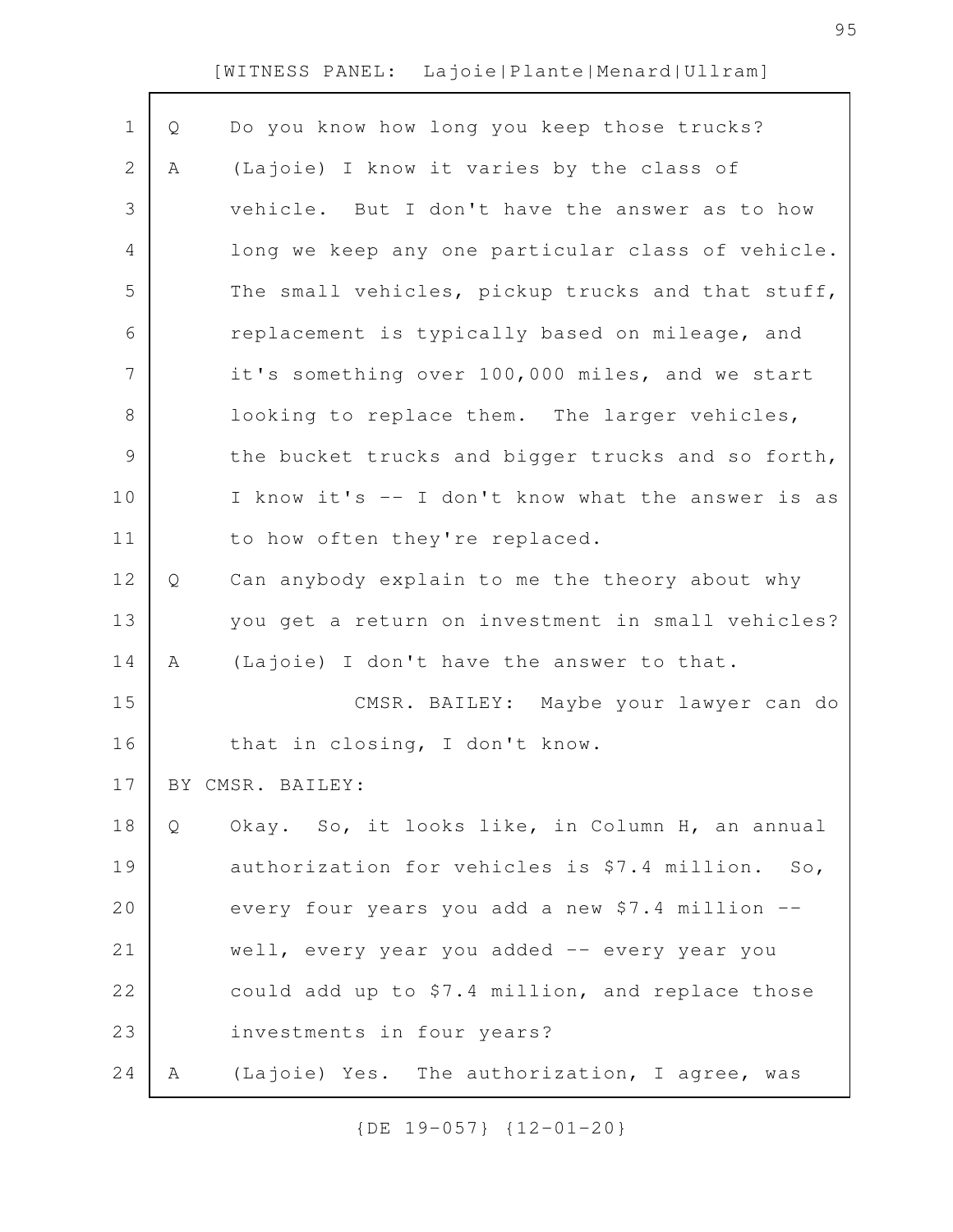|   | 7.4 million. I guess your statement is correct.   |
|---|---------------------------------------------------|
|   | It is possible that that could happen, yes.       |
| Q | Okay. The next highlight I had was on "Insurance  |
|   | Claims", and I know we talked about that, but I   |
|   | think I had a follow-up question.                 |
|   | Oh, yes. I think somebody testified,              |
|   | and I'm sorry I don't remember who it was, that   |
|   | you include \$1.7 million for insurance claims in |
|   | full, in rate base, subject to audit. What        |
|   | happens if Audit determines that it shouldn't     |
|   | have been included or some portion of that should |
|   | not have been included in rate base? Is that      |
|   | reconcilable? And how does that happen?           |
| Α | (Menard) I would assume, and I'm sort of making   |
|   | up the rules here, because this is the first step |
|   | that we have been through in a while, but I would |
|   | assume that, if there is anything that comes out  |
|   | of Audit, that we would agree to have some sort   |
|   | of reconciliation. My guess would be it could be  |
|   | included in the next step as a reconciliation, or |
|   | we could -- yes, that's probably the cleanest,    |
|   | but, you know, we could find some other approach, |
|   | too, if we needed to.                             |
| Q | So, this account is kept open so that you can, if |
|   |                                                   |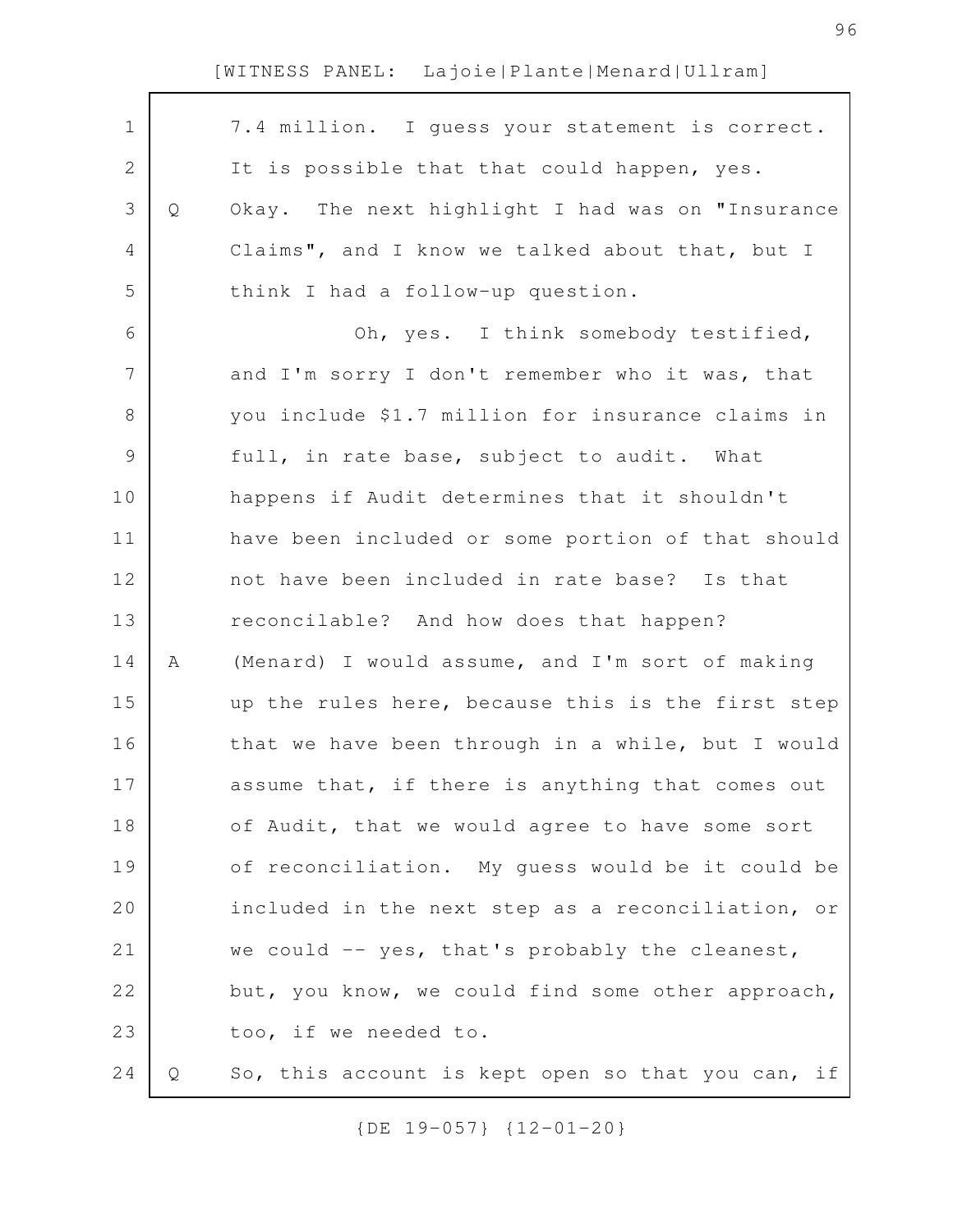| $\mathbf 1$ |   | you receive insurance money, you can credit this  |
|-------------|---|---------------------------------------------------|
| 2           |   | account? Is that how it works?                    |
| 3           | A | (Menard) No. We credit the work order upon        |
| 4           |   | billing the damager. So, it's an immediate        |
| 5           |   | credit for the full amount. Separately, there's   |
| 6           |   | a process to go after obtaining that money, that  |
| 7           |   | actual reimbursement. And, so, the Insurance      |
| 8           |   | Department at Eversource would work with either   |
| 9           |   | the damager's insurance company or the damager    |
| 10          |   | themselves to find a way to retrieve that money   |
| 11          |   | in full.                                          |
| 12          |   | There are times when that money is not            |
| 13          |   | retrieved in full, you know, and it could go to a |
| 14          |   | collection agency, so we could get a partial      |
| 15          |   | payment. But the collection of the actual         |
| 16          |   | dollars doesn't impact the plant-in-service       |
| 17          |   | amount, it would impact the receivables.          |
| 18          | Q | Okay. Thanks. Mr. Lajoie, you testified that "a   |
| 19          |   | significant number of projects were in the rate   |
| 20          |   | case and a significant number of projects are in  |
| 21          |   | the step increases." Would you say that the       |
| 22          |   | number of projects included in the test year and  |
| 23          |   | the number of projects included in this step      |
| 24          |   | increase are above the norm?                      |
|             |   |                                                   |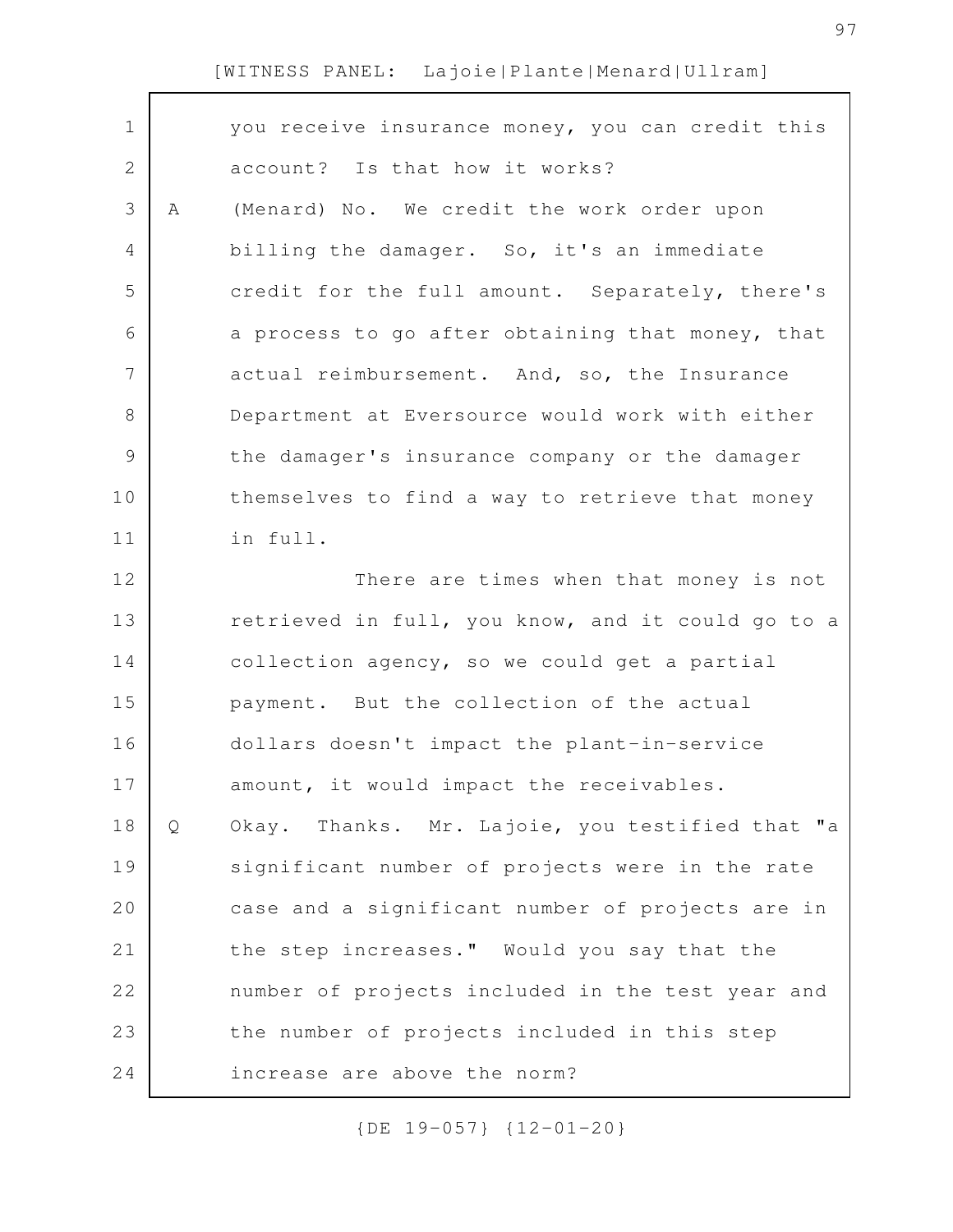| $\mathbf 1$    | Α | (Lajoie) No. I think it's a normal, for           |
|----------------|---|---------------------------------------------------|
| $\mathbf{2}$   |   | Eversource, a normal number of projects in the    |
| 3              |   | test year and in this step increase, and will --  |
| 4              |   | I would expect will be in the next step increase. |
| 5              |   | There isn't a huge swing. I just -- the reason    |
| 6              |   | for the adjective "significant" was I was making  |
| $\overline{7}$ |   | sure that it was understood that, you know,       |
| $8\,$          |   | perhaps other utilities in the state with a       |
| $\mathcal{G}$  |   | smaller footprint may have fewer projects that    |
| 10             |   | are reviewed as part of the rate increase and as  |
| 11             |   | part of any step increases -- or, rate case and   |
| 12             |   | associated step increases and so forth. That was  |
| 13             |   | my only reason for the use of the word.           |
| 14             | Q | Okay. Thanks. I think this might be Mr. Plante,   |
| 15             |   | but it could be you, Mr. Lajoie. When you were    |
| 16             |   | talking about replacing the transformers from     |
| 17             |   | 34kV -- they were 34kV to 4kV, and you replaced   |
| 18             |   | them with 34kV to 12kV in that first big project  |
| 19             |   | that we talked about. And somebody said "it       |
| 20             |   | exceeded TFRAT thresholds". And I don't know      |
| 21             |   | what "TFRAT" means?                               |
| 22             | Α | (Plante) Yes. Oh.                                 |
| 23             | Α | (Lajoie) I probably can address this, if you'd    |
| 24             |   | like. "TFRAT" is a program that was developed     |
|                |   |                                                   |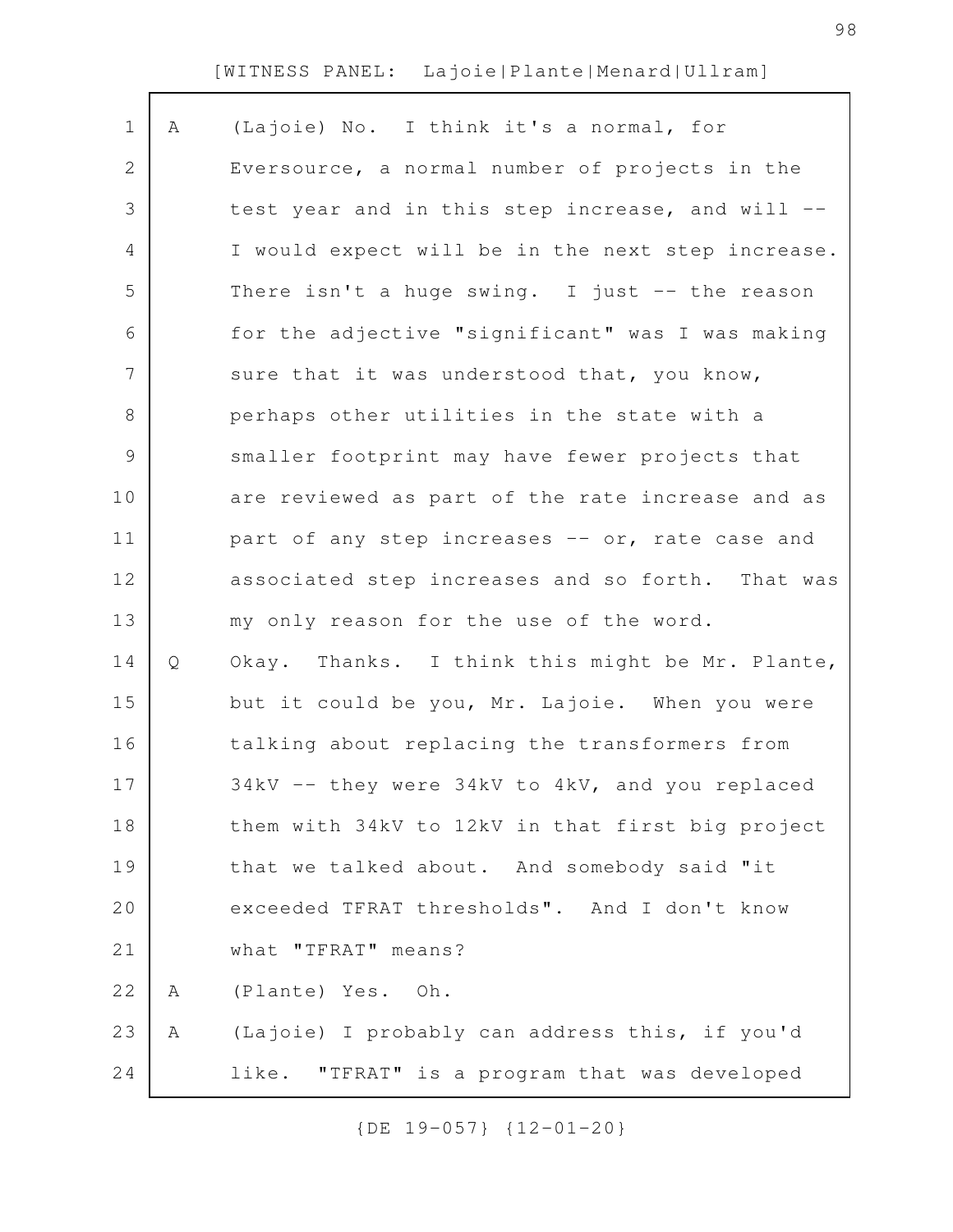| $\mathbf 1$    | many, many years ago internally to PSNH, which    |
|----------------|---------------------------------------------------|
| 2              | looks at the load cycle for a transformer, so,    |
| 3              | you know, loads low at night, it increases during |
| 4              | the day, and has some variation. And then, it     |
| 5              | looks at the test reports for that transformer    |
| 6              | from the manufacturer, and determines how high    |
| $\overline{7}$ | can you actually load it. "TFRAT" stands for      |
| $8\,$          | "Transformer Rating". And it basically allows     |
| 9              | you to load the transformer higher than nameplate |
| 10             | without causing significant loss of life to the   |
| 11             | transformer, based on the test reports and the    |
| 12             | load curve.                                       |
| 13             | It was established -- it was -- the               |
| 14             | program was based on the ANSI guidelines that are |
| 15             | published for power transformers. The program     |
| 16             | itself was developed back in the late '70s/early  |
| 17             | '80s. It was actually run on a mainframe. And     |
| 18             | that's the -- we retained the acronym, even       |
| 19             | though the program itself has long since been     |
| 20             | retired.                                          |
| 21             | (Plante) Thanks, Lee.<br>Α                        |
| 22             | CMSR. BAILEY: Okay. Thank you.                    |
| 23             | That's all I have.                                |
| 24             | CHAIRWOMAN MARTIN: Let's go off the               |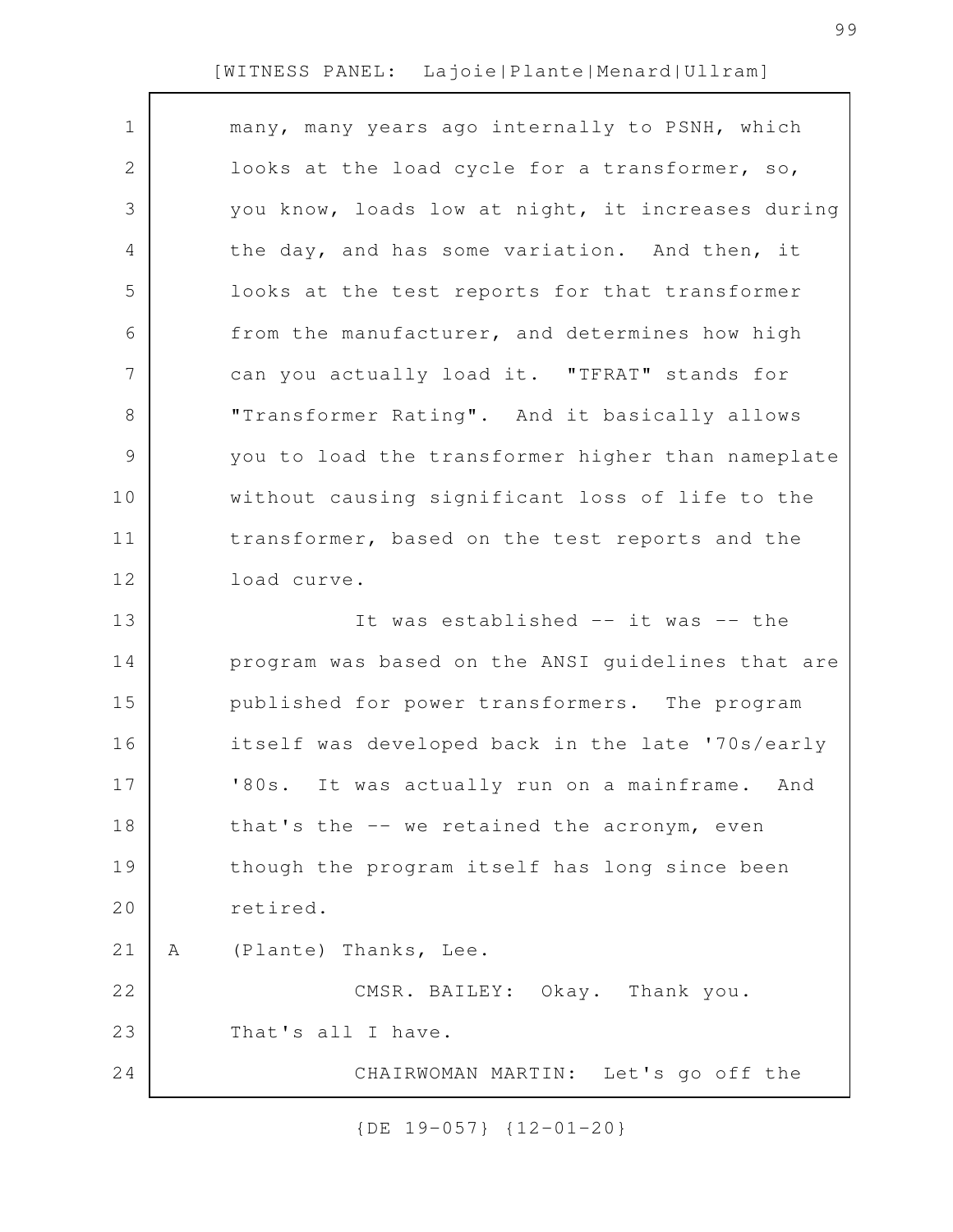| $\mathbf 1$ | record for a second.                              |
|-------------|---------------------------------------------------|
| 2           | [Brief off-the-record discussion                  |
| 3           | ensued.]                                          |
| 4           | CHAIRWOMAN MARTIN: Back on the record.            |
| 5           | Most of the projects I was interested in have     |
| 6           | been addressed. And I did want to say thank you   |
| 7           | for walking through the format in detail. It was  |
| 8           | very helpful from both Staff and the Company.     |
| 9           | BY CHAIRWOMAN MARTIN:                             |
| 10          | I had a question on the "Reject Pole<br>Q         |
| 11          | Replacement". I'm not sure if that's just the     |
| 12          | obvious, but if you could explain to me what that |
| 13          | is? It's Exhibit 59, Bates 028.                   |
| 14          | (Lajoie) As I had mentioned, in response to<br>A  |
| 15          | Commissioner Bailey, the Company does inspect all |
| 16          | its distribution poles on a ten-year cycle. The   |
| 17          | point of that is to check for decay in the pole.  |
| 18          | Ground line inspection, they use various methods  |
| 19          | to determine how much of the original diameter of |
| 20          | the pole is still intact and how much is decay    |
| 21          | due to rot or insects or other outside            |
| 22          | influences.                                       |
| 23          | So, if a pole is rejected as part of              |
| 24          | this inspection, it gets replaced. And the work   |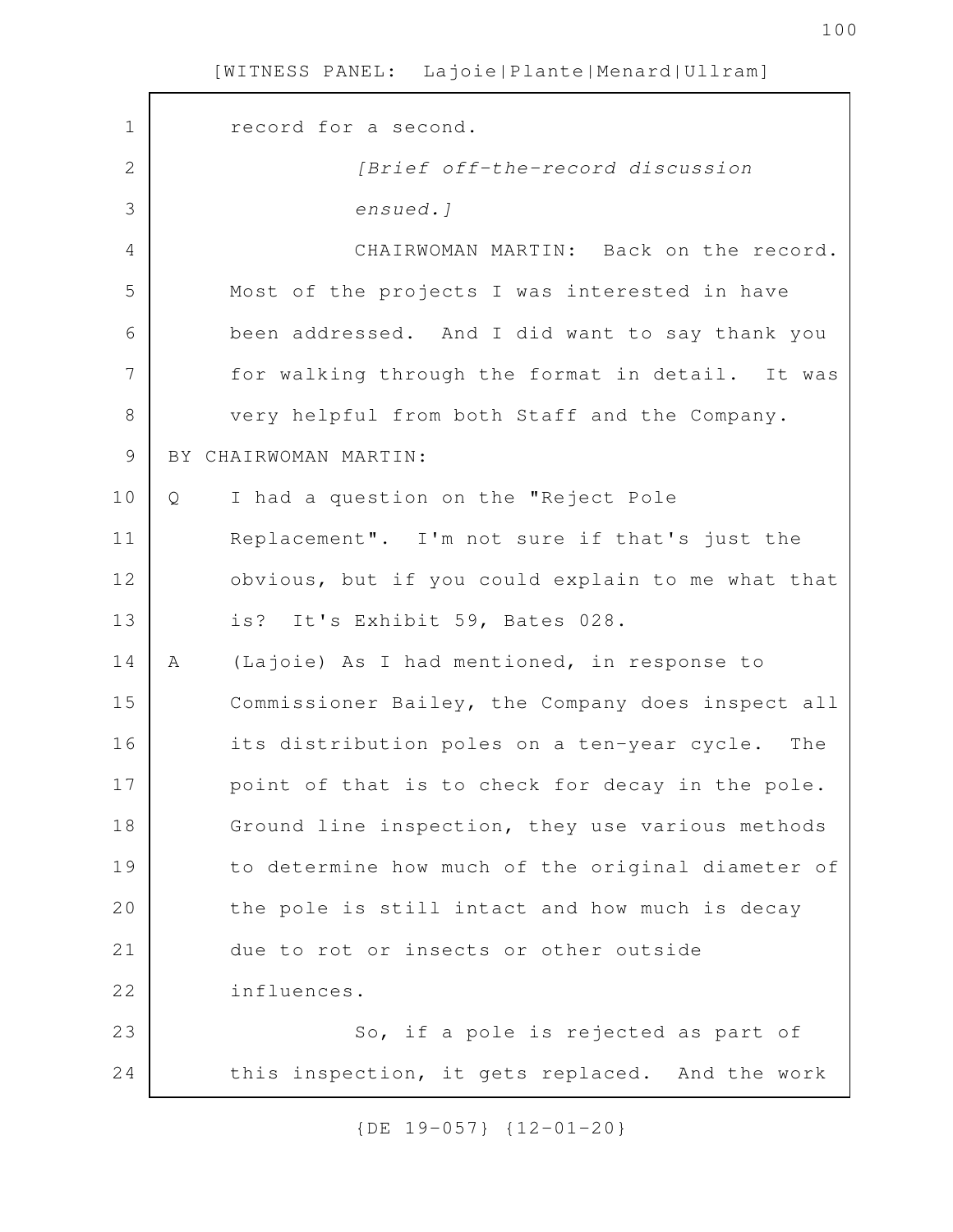| $\mathbf 1$    |   | to do that gets charged to this project. It's a   |
|----------------|---|---------------------------------------------------|
| $\mathbf{2}$   |   | result of that inspection process.                |
| 3              | Q | Okay. Thank you. "Cafe Renovations", Exhibit      |
| 4              |   | 59, Bates Page 029. What is that project? It      |
| 5              |   | was a carryover project?                          |
| 6              | Α | (Menard) This is a facilities-related project at  |
| $\overline{7}$ |   | our facility in Manchester, to renovate the       |
| 8              |   | cafeteria area.                                   |
| $\mathcal{G}$  | Q | Okay. Thank you. I assumed it was something       |
| 10             |   | like that, but I wasn't sure.                     |
| 11             |   | And, for Mr. Plante, in your initial              |
| 12             |   | testimony, you described the West Rye Project     |
| 13             |   | process, and how the costs -- the estimates did   |
| 14             |   | not line up with the ultimate cost. Is there a    |
| 15             |   | point in that process where the Company weighs    |
| 16             |   | whether to proceed as the estimates don't line up |
| 17             |   | with the costs? And how does that work?           |
| 18             | A | (Plante) Yes. So, we do have a monthly review     |
| 19             |   | process where we talk about the status of all of  |
| 20             |   | our capital work and what the forecasts are       |
| 21             |   | doing, and look for concurrence to continue to    |
| 22             |   | proceed. And that process was in effect when we   |
| 23             |   | were executing this West Rye Project.             |
| 24             |   | We have since kind of modified the                |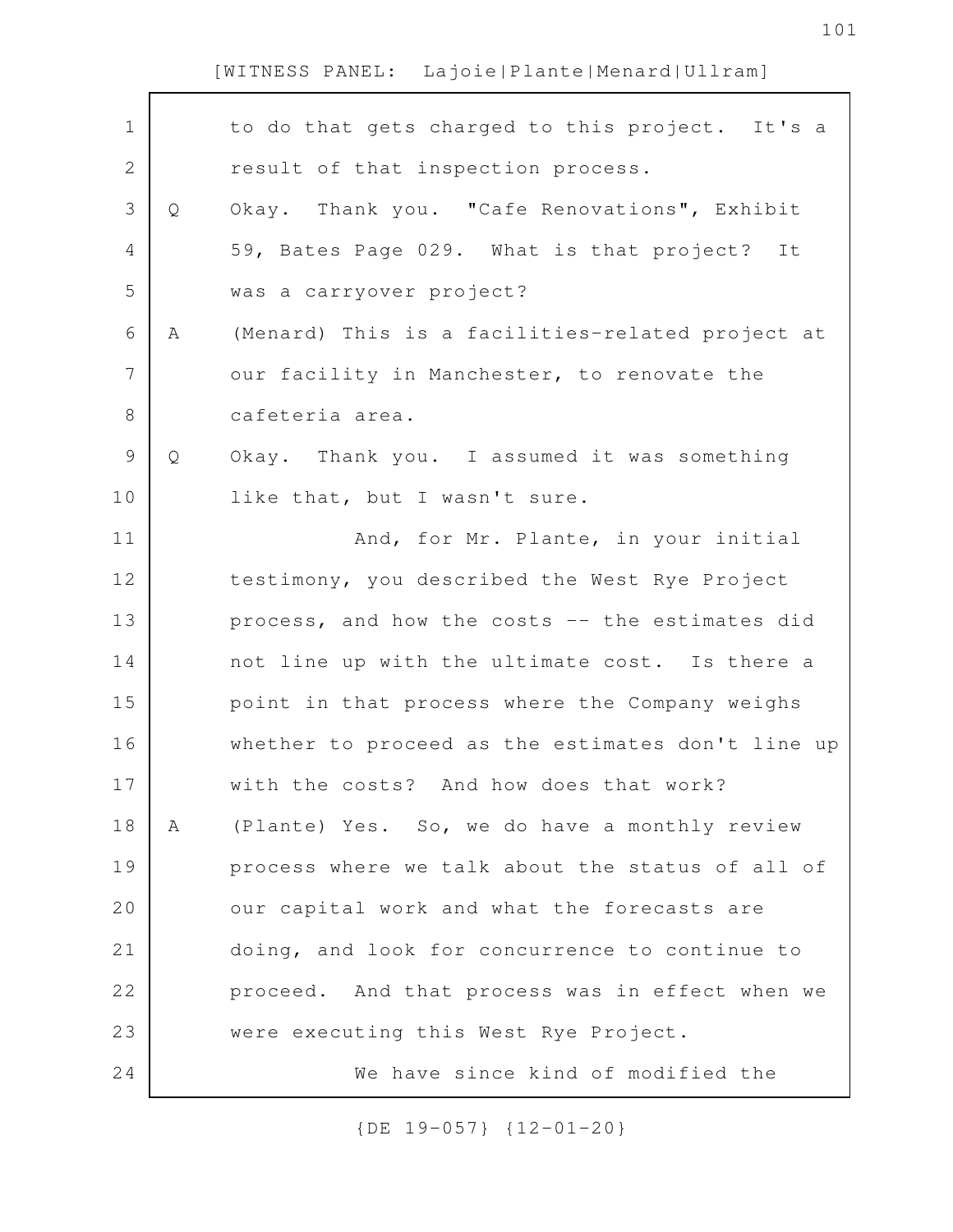| $\mathbf 1$     | approach to authorizing projects, such that the   |
|-----------------|---------------------------------------------------|
| $\mathbf{2}$    | incremental knowledge that we gain, as we proceed |
| 3               | through the various steps of the design and       |
| 4               | permitting of a project, allows us the            |
| 5               | opportunity to get through a larger proportion of |
| 6               | the engineering before we actually sanction the   |
| $7\phantom{.0}$ | project for procurement and construction.         |
| 8               | That's kind of one of the learnings               |
| $\overline{9}$  | that we can take away from some of these projects |
| 10              | that we started, you know, five, six years ago,   |
| 11              | and experienced cost growth from a number that    |
| 12              | was, you know, originally kind of perceived to    |
| 13              | be, you know, a full project cost, but wasn't     |
| 14              | really based on a lot of detail. Now, we're in a  |
| 15              | better position to get much better detail before  |
| 16              | we build the full project estimate and get a full |
| 17              | project sanctioning for construction.             |
| 18              | CHAIRWOMAN MARTIN: Mr. Plante, can we             |
| 19              | pause for a minute? Looks like we lost Mr.        |
| 20              | Buckley for a moment.                             |
| 21              | Mr. Buckley, welcome back. Did you                |
| 22              | miss -- what did you miss, if anything? Do we     |
| 23              | need to go back?                                  |
| 24              | MR. BUCKLEY: I only missed maybe 15 to            |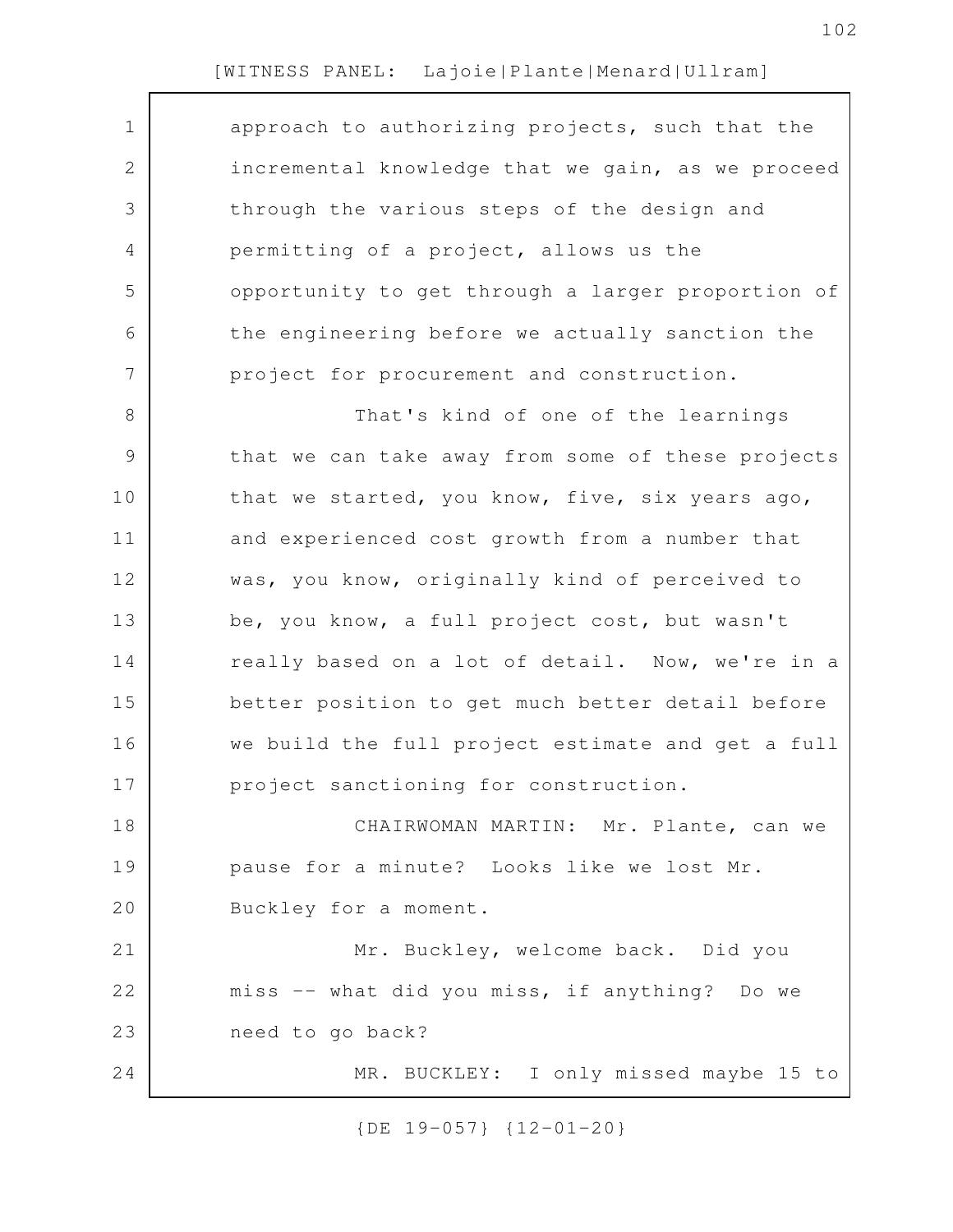| $\mathbf 1$   | 20 seconds. So, I assume probably we don't need      |
|---------------|------------------------------------------------------|
| $\mathbf{2}$  | to go back.                                          |
| 3             | CHAIRWOMAN MARTIN: We were talking                   |
| 4             | about the new and improved process for utilizing,    |
| 5             | what did you call it, information gained, and        |
| 6             | making sure that the procurement takes place at a    |
| 7             | slightly later stage. So, I think that answers       |
| 8             | my question and addresses the concern that I was     |
| $\mathcal{G}$ | having related to your testimony.                    |
| 10            | And I think that is all the questions                |
| 11            | that I had left. So, Mr. Fossum, if you have         |
| 12            | redirect, you can go ahead now?                      |
| 13            | MR. FOSSUM: I think I just have one,                 |
| 14            | I've got to flip through. Just one question, I       |
| 15            | think for Ms. Menard probably.                       |
| 16            | REDIRECT EXAMINATION                                 |
| 17            | BY MR. FOSSUM:                                       |
| 18            | There was a question from Commissioner Bailey<br>Q   |
| 19            | about continuing investment in AMR meters.<br>Do     |
| 20            | you remember that question?                          |
| 21            | (Menard) Yes, I do.<br>Α                             |
| 22            | As part of the Settlement Agreement in the rate<br>Q |
| 23            | case, do you recall a provision about an             |
| 24            | "advanced metering feasibility study"?               |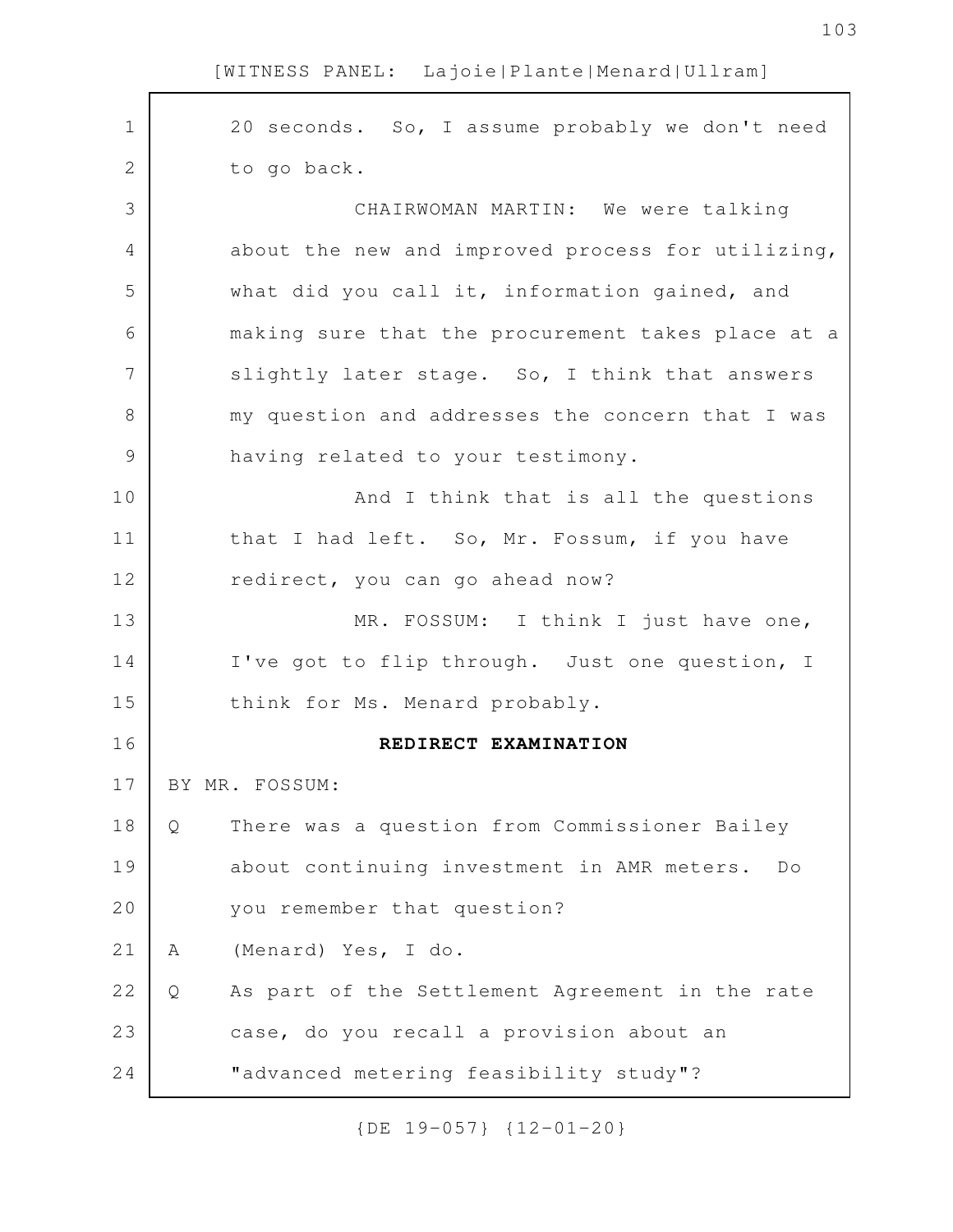A (Menard) Yes. Q Would it be fair to say that the results of that study would be part of any decision about how AMR meters would be handled in the future? A (Menard) Yes. MR. FOSSUM: Thank you. That's what I have. CHAIRWOMAN MARTIN: Okay. Anything else, before we go to closings? CMSR. BAILEY: Madam Chair? CHAIRWOMAN MARTIN: Yes. Commissioner Bailey. CMSR. BAILEY: I've been thinking about whether we need to do a record request on the "private work" question. And I don't think we need that to make our decision. I would like to get the answer to that question, maybe through Staff. And, if there's an issue with it, then we could probably reconcile it in the next step adjustment. So, I don't know how you feel, but I don't think we need to make that a record request. CHAIRWOMAN MARTIN: Any responses? Mr. 1 2 3 4 5 6 7 8 9 10 11 12 13 14 15 16 17 18 19 20 21 22 23 24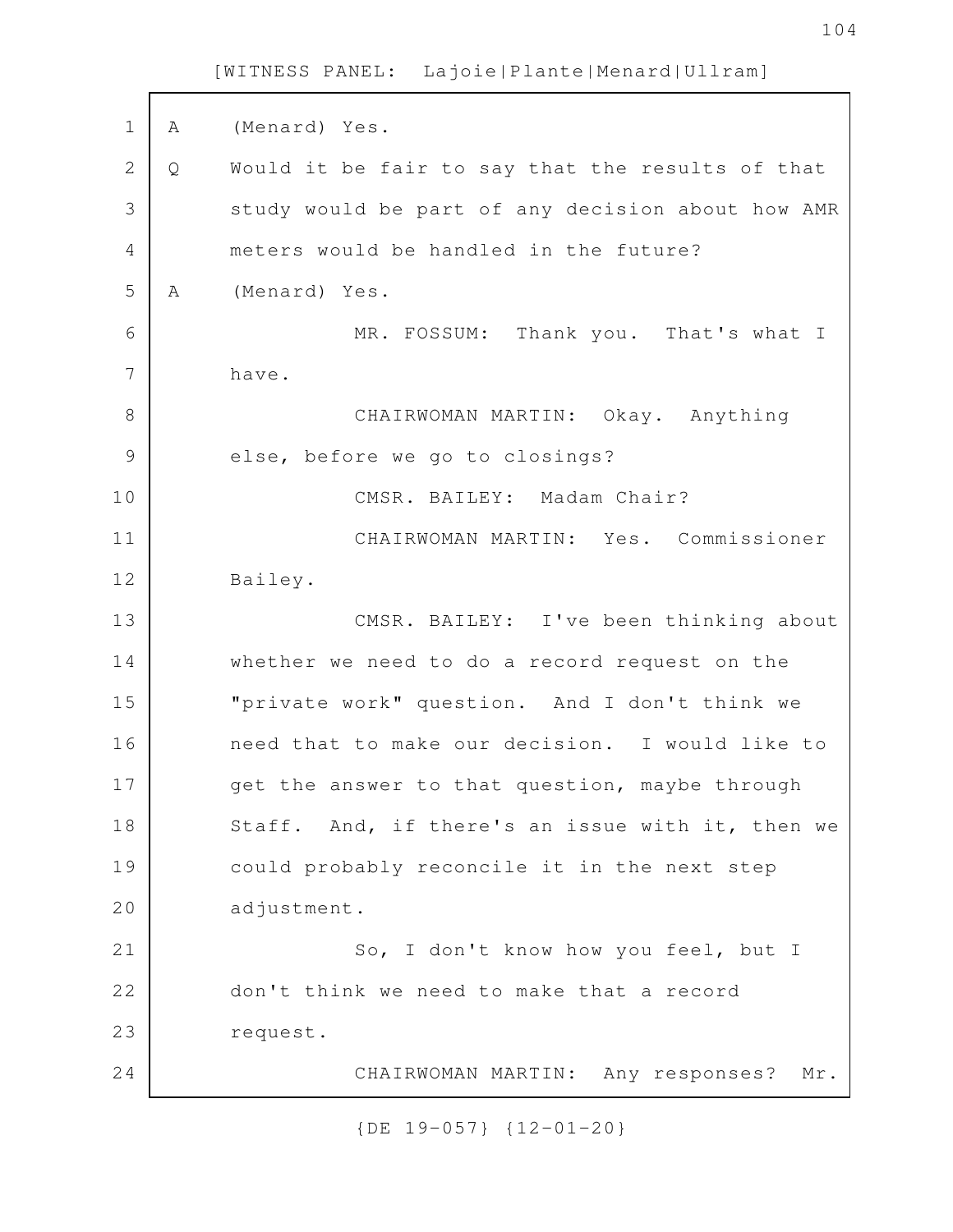Buckley. MR. BUCKLEY: Along those same lines of issues that maybe aren't necessary for an order in this proceeding, but would be helpful to communicate at least to Staff about, there was the inquiry from Commissioner Bailey about the accounting treatment of the AMR meters installed in 2019. That could be given the same treatment as what was just suggested. CHAIRWOMAN MARTIN: Mr. Fossum, do you have a response to  $-$  or, an objection to proceeding in that fashion, with regard to those two issues? MR. FOSSUM: I do not -- sorry. No. I think, as I understand it, the idea is basically that, you know, effectively, we would provide information about a couple of items that are on the spreadsheet that we've provided, that we would provide, you know, backup and detailed information on those items to the Staff. Presuming I understand that correctly, I don't see why we would have any issue doing that. CHAIRWOMAN MARTIN: Commissioner 1 2 3 4 5 6 7 8 9 10 11 12 13 14 15 16 17 18 19 20 21 22 23 24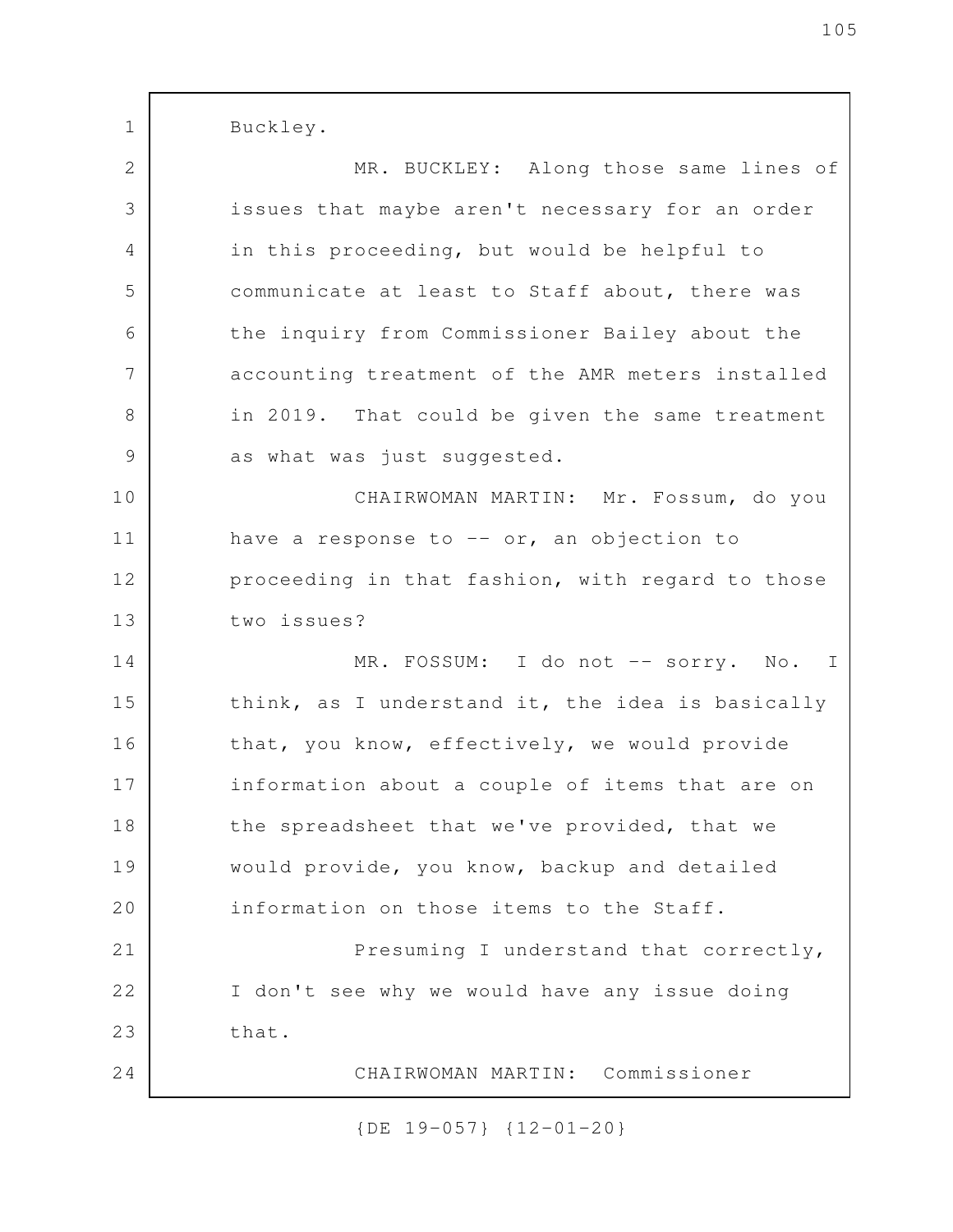Bailey, is that consistent with what you were looking for? CMSR. BAILEY: Yes. I might want -- I might want to look at the answers. Is there anything preventing me from doing that, if it's provided to Staff? But it wouldn't be used in the decision for this record. And I also am interested in the accounting treatment for the AMR meters. So, I would like to see that as well. MR. FOSSUM: I can say that we will work to provide that information. I hesitate to say that we would do it on a specific timetable, but we will provide it. And my understanding is that, if we provided it to the Staff, that the Commissioners are free to review that information as well. CHAIRWOMAN MARTIN: Okay. Then, we will proceed without the record request. And we need to strike the ID on Exhibit 59, and admit that as a full exhibit. Exhibit 60 and 61 were admitted earlier in the proceeding. Okay. With that, we can move on to closing arguments. Mr. Coffman, were you 1 2 3 4 5 6 7 8 9 10 11 12 13 14 15 16 17 18 19 20 21 22 23 24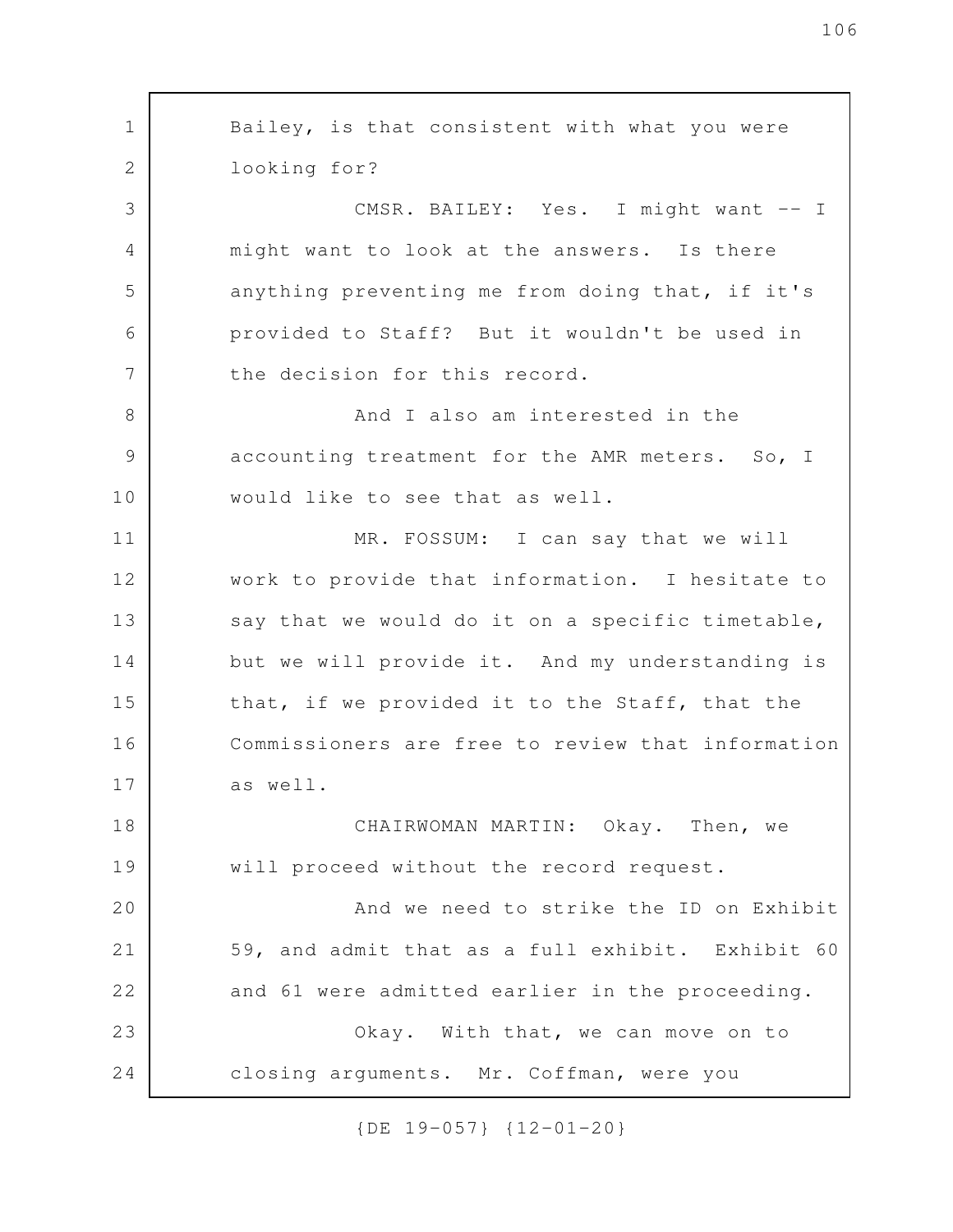planning to make a closing argument? MR. COFFMAN: No. We did not investigate these, the invoices and the data for these additional inputs. But we would throw our support behind OA -- the Office of Consumer Advocate, which has done a good job on that. So, we'll support their position. That's all. CHAIRWOMAN MARTIN: Okay. Thank you. All right. Mr. Buckley. MR. BUCKLEY: Thank you, Madam Chair. The Staff has conducted an extensive and detailed review of the accuracy of the proposed rates as filed, and of the projects the Company has requested for recovery in the instant proceeding. While we appreciate the level of effort the Company puts into planning and management over these projects, we continue to have a degree of concern about project planning, a project planning horizon which the Company today suggests only extends out approximately 24 months for specific projects, project management, cost control, documentation, and the format in which these projects are provided to the 1 2 3 4 5 6 7 8 9 10 11 12 13 14 15 16 17 18 19 20 21 22 23 24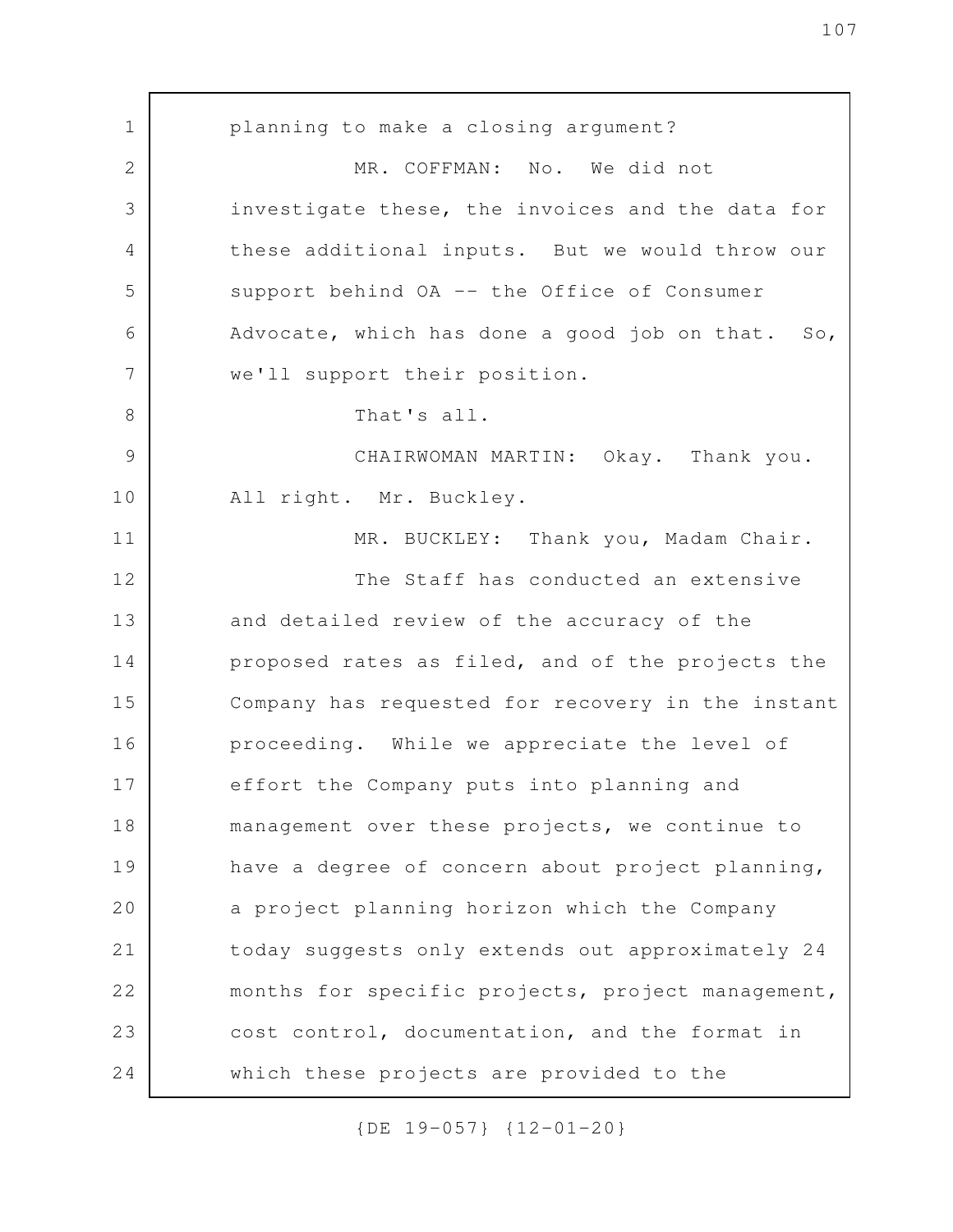Commission for review, it is our expectation that the business process audit recommendations and related templates will remedy these concerns and possible deficiencies in future projects and requests for cost recovery. Subject, of course, to the \$276,000 or so revision identified in TS-004, and discussed already today, we view the projects requested for recovery in the step increase, and the associated Petition, as used and useful, their costs as prudently incurred, and the rates proposed as just and reasonable, and recommend their approval by the Commission. CHAIRWOMAN MARTIN: Okay. Mr. Fossum. MR. FOSSUM: Thank you. I don't know that I have a whole lot to say beyond what Mr. Buckley has just so very eloquently said. We likewise believe that the projects that are the subject of this step adjustment are used and useful, they were prudently incurred, and their costs are reasonable. The rates coming from them we likewise believe are just and reasonable and in the public interest, and ought 1 2 3 4 5 6 7 8 9 10 11 12 13 14 15 16 17 18 19 20 21 22 23 24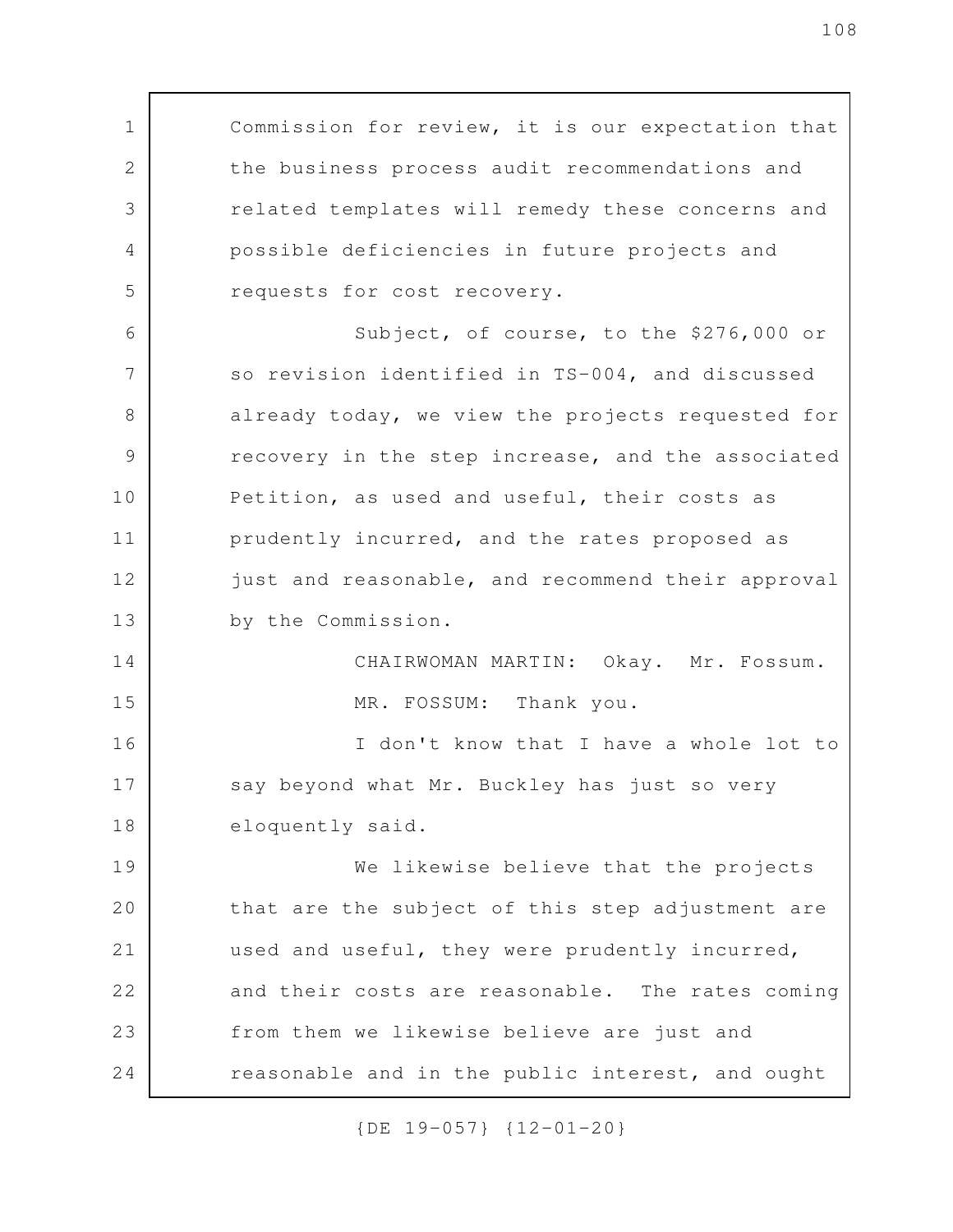to be approved.

1

With respect to the various issues that the Staff has raised on project management and costs and documentation, as the Commissioners are well aware, this isn't a new issue that cropped up only in this step adjustment. This has been something that has been discussed at some length over the last, effectively, year and a half while the rate case has been ongoing. We very much agree that the business process audit would be a useful tool in ensuring that the Company, the Staff, and others, will have a common understanding of what is done and how it is done, and what the expectations are and ought to be. So, to that end, we do support that business process audit, the template. As well as we are likewise generally very much in favor of improving our processes overall, whether through this business process audit or otherwise. And we will continue to work with the Staff of the Commission and others as we go forward. For purposes of this hearing and this item, I'll just reiterate that we believe both 2 3 4 5 6 7 8 9 10 11 12 13 14 15 16 17 18 19 20 21 22 23 24

{DE 19-057} {12-01-20}